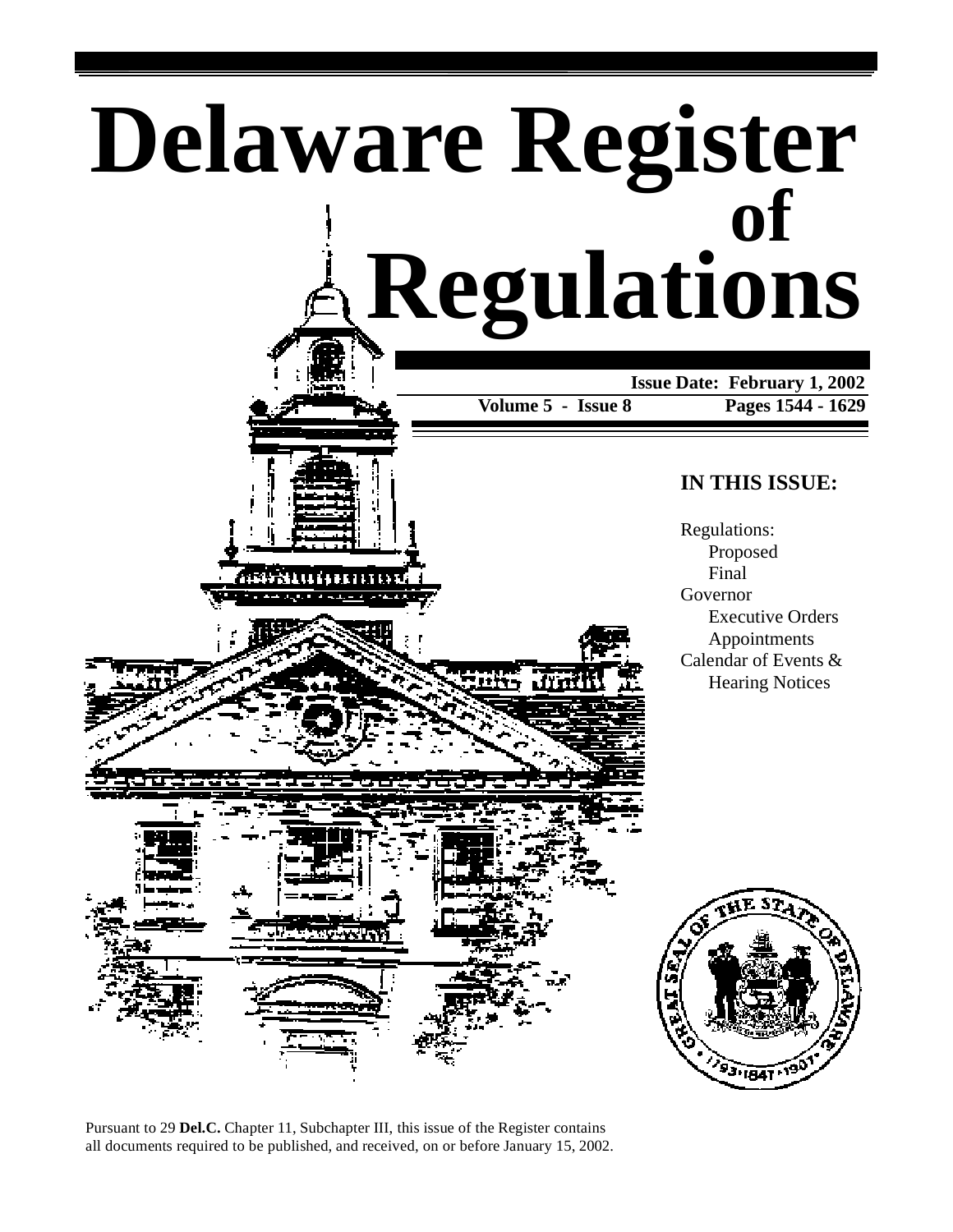# **INFORMATION ABOUT THE DELAWARE REGISTER OF REGULATIONS**

### **DELAWARE REGISTER OF REGULATIONS**

The Delaware Register of Regulations is an official State publication established by authority of 69 Del. Laws, c. 107 and is published on the first of each month throughout the year.

The Delaware Register will publish any regulations that are proposed to be adopted, amended or repealed and any emergency regulations promulgated.

The Register will also publish some or all of the following information:

- Governor's Executive Orders
- Governor's Appointments
- Attorney General's Opinions in full text
- Agency Hearing and Meeting Notices
- Other documents considered to be in the public interest.

## **CITATION TO THE DELAWARE REGISTER**

The Delaware Register of Regulations is cited by volume, issue, page number and date. An example would be:

5 **DE Reg.** 1337 - 1339 (01/1/02)

Refers to Volume 5, pages 1337 - 1339 of the Delaware Register issued on January 1, 2002.

## **SUBSCRIPTION INFORMATION**

The cost of a yearly subscription (12 issues) for the Delaware Register of Regulations is \$120.00. Single copies are available at a cost of \$12.00 per issue, including postage. For more information contact the Division of Research at 302-744-4114 or 1-800-282-8545 in Delaware.

## **CITIZEN PARTICIPATION IN THE REGULATORY PROCESS**

Delaware citizens and other interested parties may participate in the process by which administrative regulations are adopted, amended or repealed, and may initiate the process by which the validity and applicability of regulations is determined.

Under 29 **Del.C.** §10115 whenever an agency proposes to formulate, adopt, amend or repeal a regulation, it shall file notice and full text of such proposals, together with copies of the existing regulation being adopted, amended or repealed, with the Registrar for publication in the Register of Regulations pursuant to §1134 of this title. The notice shall describe the nature of the proceedings including a brief synopsis of the subject, substance, issues, possible terms of the agency action, a reference to the legal authority of the agency to act, and reference to any other regulations that may be impacted or affected by the proposal, and shall state the manner in which persons may present their views; if in writing, of the place to which and the final date by which such views may be submitted; or if at a public hearing, the date, time and place of the hearing. If a public hearing is to be held, such public hearing shall not be scheduled less than 20 days following publication of notice of the proposal in the Register of Regulations. If a public hearing will be held on the proposal, notice of the time, date, place and a summary of the nature of the proposal shall also be published in at least 2 Delaware newspapers of general circulation. The notice shall also be mailed to all persons who have made timely written requests of the agency for advance notice of its regulation-making proceedings.

The opportunity for public comment shall be held open for a minimum of 30 days after the proposal is published in the Register of Regulations. At the conclusion of all hearings and after receipt, within the time allowed, of all written materials, upon all the testimonial and written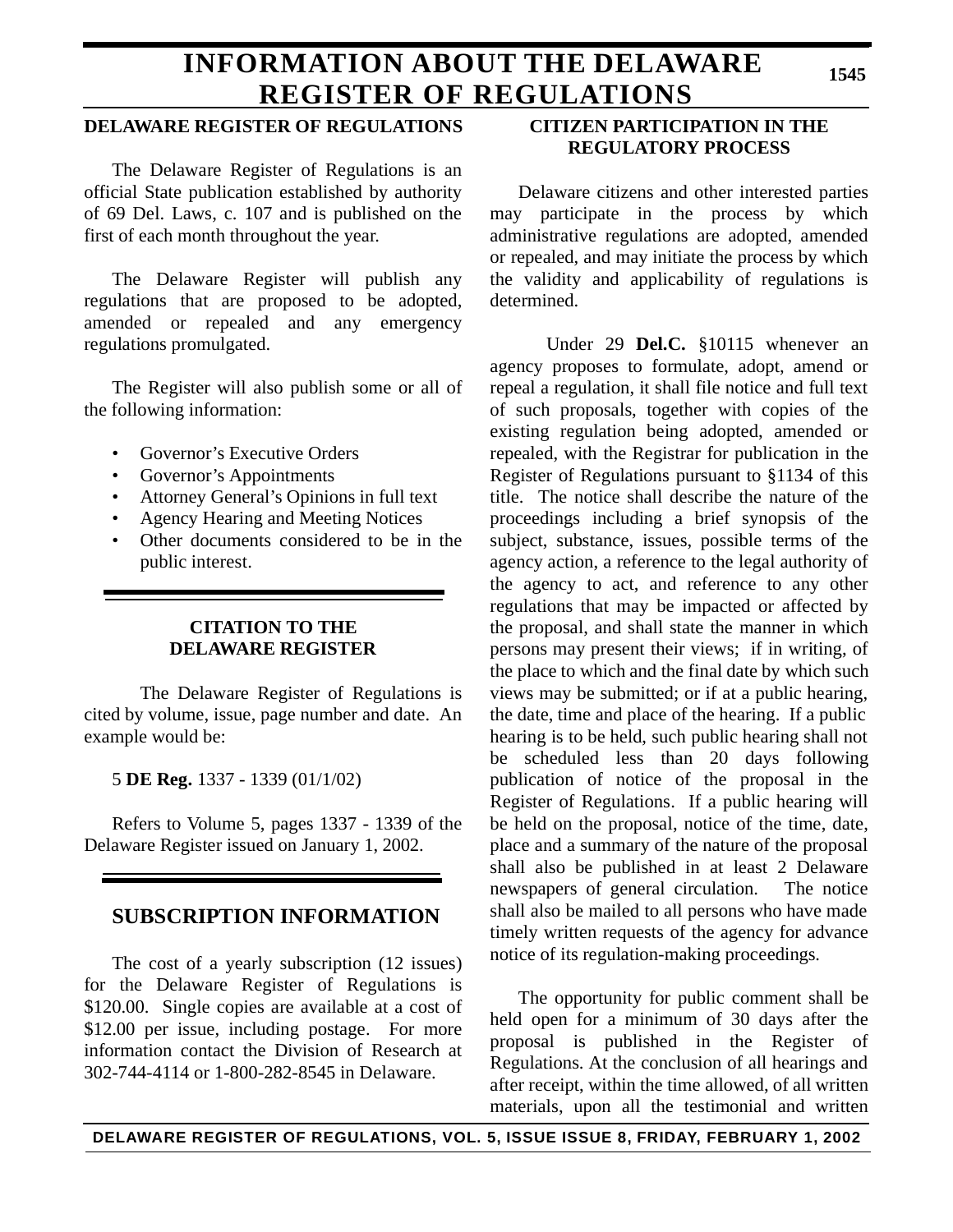# **INFORMATION ABOUT THE DELAWARE REGISTER OF REGULATIONS**

evidence and information submitted, together with summaries of the evidence and information by subordinates, the agency shall determine whether a regulation should be adopted, amended or repealed and shall issue its conclusion in an order which shall include: (1) A brief summary of the evidence and information submitted; (2) A brief summary of its findings of fact with respect to the evidence and information, except where a rule of procedure is being adopted or amended; (3) A decision to adopt, amend or repeal a regulation or to take no action and the decision shall be supported by its findings on the evidence and information received; (4) The exact text and citation of such regulation adopted, amended or repealed; (5) The effective date of the order; (6) Any other findings or conclusions required by the law under which the agency has authority to act; and (7) The signature of at least a quorum of the agency members.

The effective date of an order which adopts, amends or repeals a regulation shall be not less than 10 days from the date the order adopting, amending or repealing a regulation has been published in its final form in the Register of Regulations, unless such adoption, amendment or repeal qualifies as an emergency under §10119.

Any person aggrieved by and claiming the unlawfulness of any regulation may bring an action in the Court for declaratory relief.

No action of an agency with respect to the making or consideration of a proposed adoption, amendment or repeal of a regulation shall be subject to review until final agency action on the proposal has been taken.

When any regulation is the subject of an enforcement action in the Court, the lawfulness of such regulation may be reviewed by the Court as a defense in the action.

Except as provided in the preceding section,

no judicial review of a regulation is available unless a complaint therefor is filed in the Court within 30 days of the day the agency order with respect to the regulation was published in the Register of Regulations.

## **CLOSING DATES AND ISSUE DATES FOR THE DELAWARE REGISTER OF REGULATIONS**

| <b>ISSUE</b><br><b>DATE</b> | <b>CLOSING</b><br><b>DATE</b> | <b>CLOSING</b><br>TIME |
|-----------------------------|-------------------------------|------------------------|
| MARCH <sub>1</sub>          | FEBRUARY 15                   | 4:30 P.M.              |
| APRII.1                     | MARCH 15                      | $4:30$ P.M.            |
| $MAY$ 1                     | APRIL 15                      | $4:30$ P.M.            |
| JUNE 1                      | <b>MAY 15</b>                 | $4:30$ P.M.            |
| JULY 1                      | <b>JUNE 15</b>                | $4:30$ P.M.            |

### **DIVISION OF RESEARCH STAFF:**

**Walter G. Feindt**, Deputy Director; **Judi Abbott,** Secretary; **Sandra F. Clark**, Administrative Assistant; **Jeffrey W. Hague**, Registrar of Regulations; **Maryanne McGonegal**, Research Analyst; **Ruth Ann Melson**, Legislative Librarian; **Deborah J. Messina,** Print Shop Supervisor; **Alex W. Mull,** Assistant Registrar; **Deborah A. Porter**, Administrative Assistant; **Barbara Ryan,** Public Information Clerk; **Ted Segletes,** Paralegal; **Don Sellers,** Printer; **Thom Shiels**, Legislative Attorney; **Alice W. Stark**, Legislative Attorney; **Mary Jane Starkey**, Senior Secretary; **Marvin L. Stayton**, Printer; **Rochelle Yerkes**, Senior Secretary.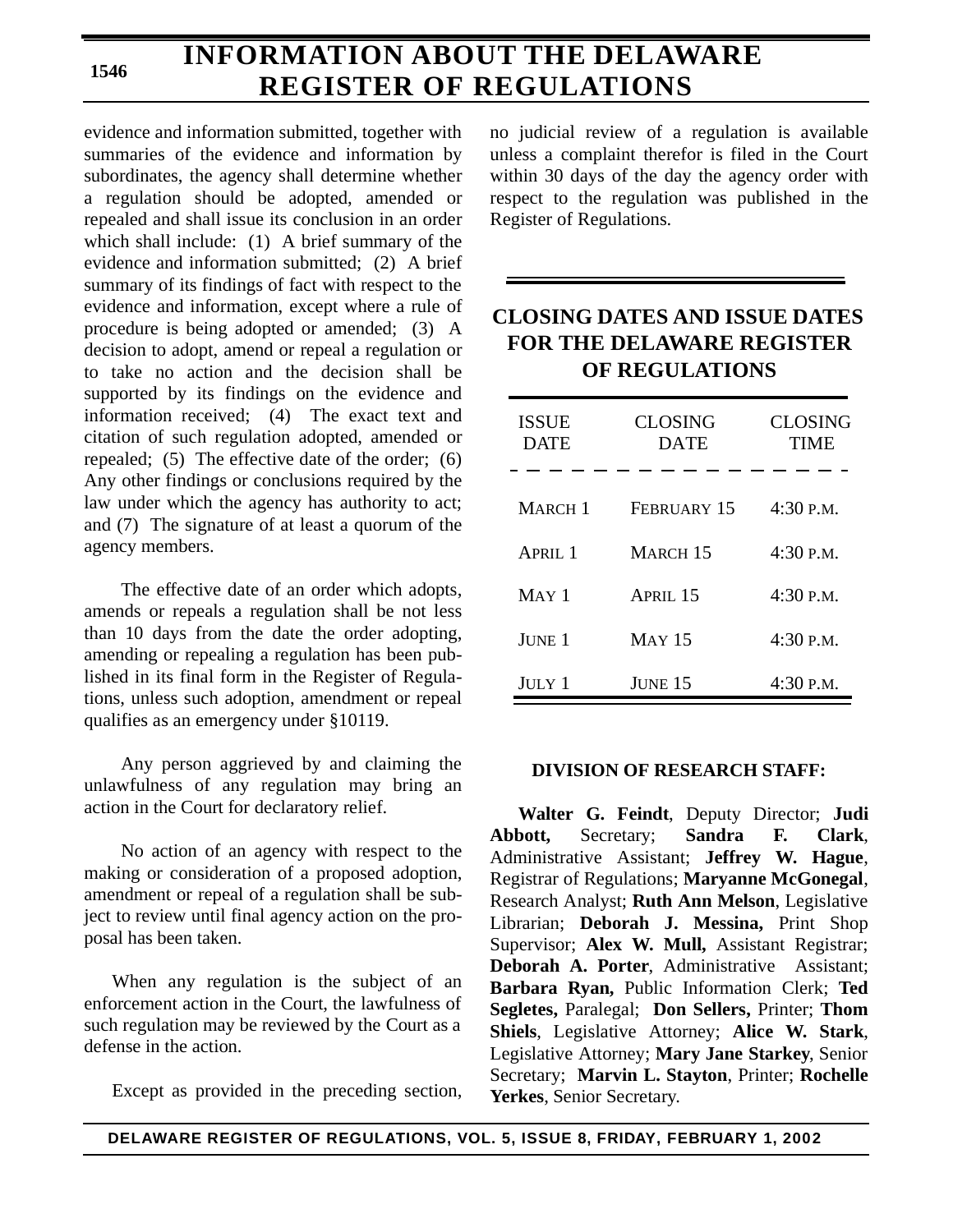# **TABLE OF CONTENTS**

<span id="page-3-0"></span>[Cumulative Tables................................................. .......1549](#page-5-0)

#### **PROPOSED**

### **[DEPARTMENT OF ADMINISTRATIVE SERVICES](http://www.state.de.us/das/) DIVISION OF PROFESSIONAL REGULATION**

#### **[DEPARTMENT OF EDUCATION](http://www.doe.state.de.us/)**

| 245 Michael C. Ferguson Achievement Awards      |  |
|-------------------------------------------------|--|
|                                                 |  |
| 1526 Certification English to Speakers of Other |  |
|                                                 |  |
| 1527 Endorsement English to Speakers of Other   |  |
|                                                 |  |

#### **DEPARTMENT OF HEALTH AND SOCIAL SERVICES DIVISION [OF LONG TERM CARE RESIDENTS PROTECTION](http://www.state.de.us/dhss/dltc/dltchome.htm)**

| <b>Regulations for Nursing Homes Admitting</b> |  |
|------------------------------------------------|--|
|                                                |  |

#### **DIVISION [OF SOCIAL SERVICES](http://www.state.de.us/dhss/dss/dsshome.html)**

| 7004.3 Collection and Management of Food Stamp |  |
|------------------------------------------------|--|
|                                                |  |
| 7007 Submission of Food Stamp Payments  1597   |  |
|                                                |  |
|                                                |  |
|                                                |  |
|                                                |  |
|                                                |  |
|                                                |  |

### **[DEPARTMENT OF NATURAL RESOURCES AND](http://www.dnrec.state.de.us/DNREC2000/Divisions/AWM/AWM.htm)  ENVIRONMENTAL CONTROL Division of Air & Waste Management Waste Management Section**

[2002 Amendments to Delaware Regulations Governing](#page-59-0) Hazardous Waste............................................ ....... 1603 Amendments to Delaware Regulations Governing [Hazardous Waste............................................ ....... 1605](#page-61-0)

### **FINAL**

**[DEPARTMENT OF ADMINISTRATIVE SERVICES](http://www.state.de.us/das/) DIVISION OF PROFESSIONAL REGULATION**

| Board of Nursing, Joint Practice Committee, |  |
|---------------------------------------------|--|
|                                             |  |

#### **[DEPARTMENT OF EDUCATION](http://www.doe.state.de.us/)**

| 201 School Shared Decision-making Transition         |  |
|------------------------------------------------------|--|
|                                                      |  |
| 205 District Shared Decision-making Transition       |  |
|                                                      |  |
| 210 Approval Of School Improvement Grants  1616      |  |
| 828 Assistance With Medications On Field Trips  1617 |  |

### **[DEPARTMENT OF NATURAL RESOURCES AND](http://www.dnrec.state.de.us/DNREC2000/Divisions/AWM/AWM.htm)  ENVIRONMENTAL CONTROL Division of Air & Waste Management Waste Management Section**

| <b>Regulations Governing Hazardous Substance</b> |  |
|--------------------------------------------------|--|
|                                                  |  |

#### **[DEPARTMENT OF PUBLIC SAFETY](http://www.state.de.us/highway/index.htm) DIVISION OF MOTOR VEHICLES AND THE DIVISION OF HIGHWAY SAFETY**

[Policy Regulation No. 91 Ignition Interlock Device,](#page-76-0) Installation, Removal, and Monthly Monitoring and Calibration Fees.............................................. ...... 1620

### **[GOVERNOR](http://www.state.de.us/governor/index.htm)**

| Executive Order 23, Establishing the Governor's      |  |
|------------------------------------------------------|--|
| <b>Public Works and Procurement Opportunity</b>      |  |
| <b>Council and Setting Standards for Contracting</b> |  |
|                                                      |  |
| Executive Order 24, December 24, 2001 Holiday  1623  |  |
| Executive Order 25, Reallocation of State Private    |  |
| <b>Activity Bond Volume Cap for Calendar Year</b>    |  |
| 2001 and Initial Suballocation of State Private      |  |
| <b>Activity Bond Volume Cap for Calendar</b>         |  |
|                                                      |  |
|                                                      |  |
|                                                      |  |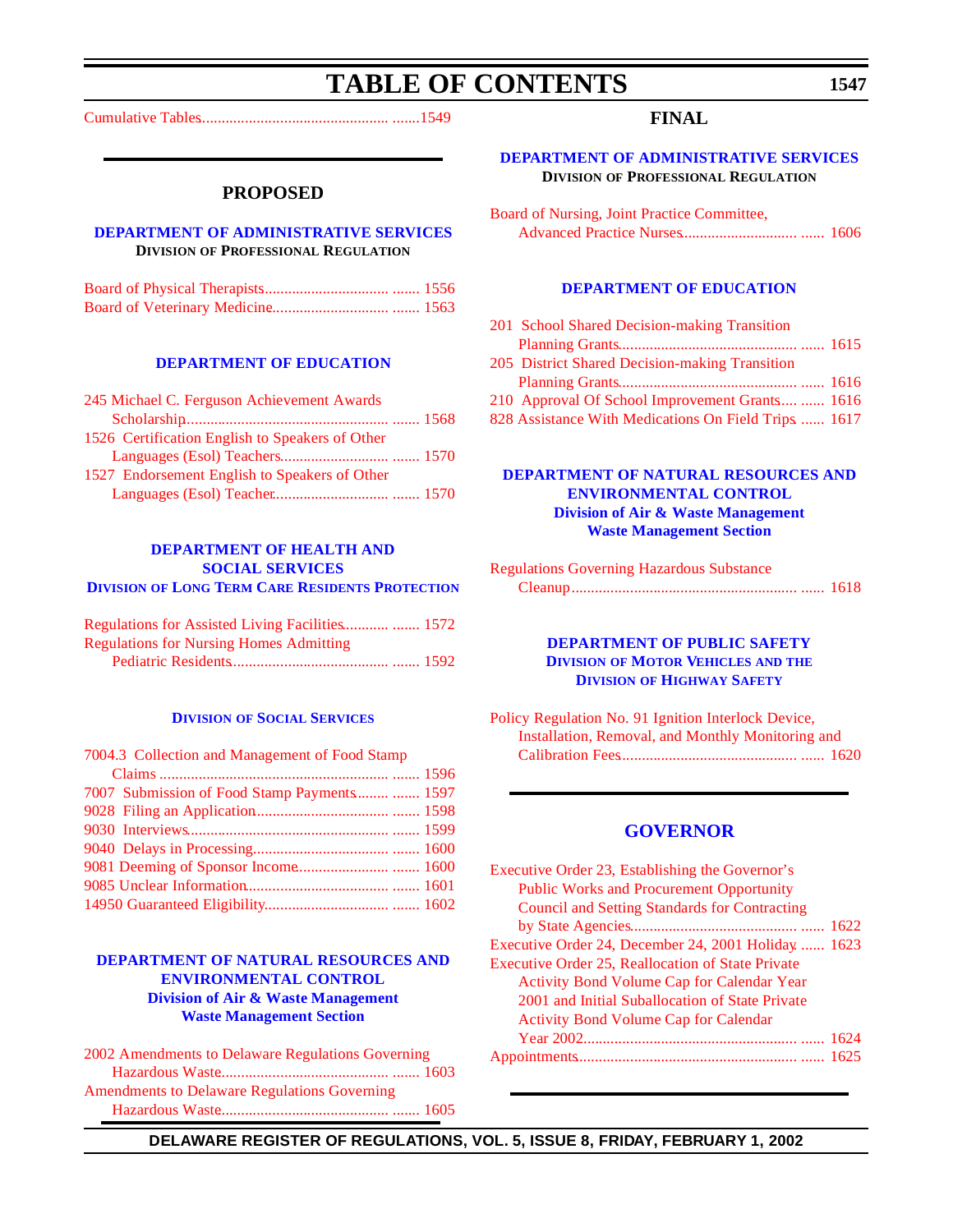# **TABLE OF CONTENTS**

## **CALENDAR OF EVENTS/HEARING NOTICES**

| Examining Board of Physical Therapists, Notice        |
|-------------------------------------------------------|
|                                                       |
| Board of Veterinary Medicine, Notice of               |
|                                                       |
| <b>State Board of Education, Notice of Monthly</b>    |
|                                                       |
| Health and Social Services, Div. of Long Term Care    |
| <b>Residents Protection,</b>                          |
| <b>Regulations for Assisted Living Facilities,</b>    |
|                                                       |
| <b>Regulations for Nursing Homes Admitting</b>        |
| Pediatric Residents, Notice of Public                 |
|                                                       |
| Div. of Social Services, DSSM                         |
| 7004.3 Collection and Management of Food Stamp        |
| Claims and DSSM 7007 Submission of Food Stamp         |
| Payments, Notice of Public Comment                    |
|                                                       |
| DSSM 9028, 9030, 9040, 9081, and 9085,                |
| Rules of Food Stamp Program: Noncitizen               |
| Eligibility and Certification Provisions, Notice      |
|                                                       |
| DSSM 14950, Medicaid Guaranteed Eligibility           |
| for Medicaid recipients enrolled in the Diamond       |
| <b>State Health Plan, Notice of Public Comment</b>    |
|                                                       |
| <b>DNREC, 2002 Amendments to Delaware Regulations</b> |
| Governing Hazardous Waste, Notice of Public           |
|                                                       |
| <b>Amendments to Delaware Regulations Governing</b>   |
| Hazardous Waste, Notice of Public Hearing.  1629      |
| Delaware River Basin Commission, Notice of            |
|                                                       |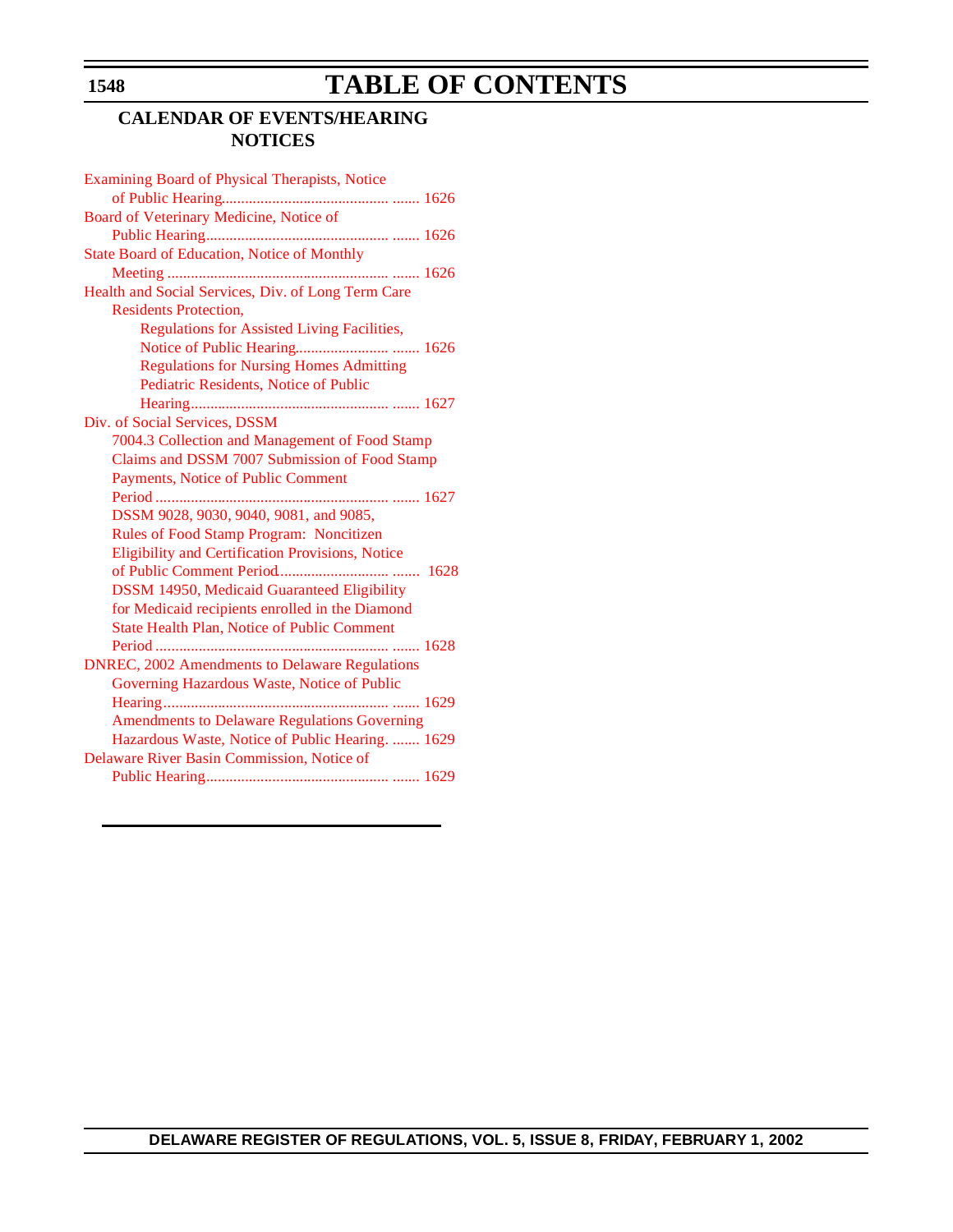# **[CUMULATIVE](#page-3-0) TABLES**

<span id="page-5-0"></span>The table printed below lists the regulations that have been proposed, adopted, amended or repealed in the preceding issues of the current volume of the Delaware Register of Regulations.

The regulations are listed alphabetically by the promulgating agency, followed by a citation to that issue of the Register in which the regulation was published. Proposed regulations are designated with (Prop.); Final regulations are designated with (Final); Emergency regulations are designated with (Emer.); and regulations that have been repealed are designated with (Rep.).

### **DELAWARE SOLID WASTE AUTHORITY** Regulations of the Delaware Solid Waste Authority............................................................. .......5 **DE Reg.** 100 (Final) Differential Disposal Fee Program......................................................................................... .......5 **DE Reg.** 115 (Final) Statewide Solid Waste Management...................................................................................... .......5 **DE Reg.** 117 (Final) **DELAWARE STATE FIRE PREVENTION COMMISSION** Criminal History Records Check Policy................................................................................ .......5 **DE Reg.** 1006 (Prop.) **DEPARTMENT OF ADMINISTRATIVE SERVICES Division of Professional Regulation (TITLE 24 DELAWARE ADMINISTRATIVE CODE)** 100 Board of Accountancy......................................................................................... .......5 **DE Reg.** 6 (Prop.) 5 **DE Reg.** 119 (Final) 5 **DE Reg.** 687 (Prop.) 200 Board of Landscape Architecture........................................................................ .......5 **DE Reg.** 446 (Final) 5 **DE Reg.** 821 (Final) 1100 Board of Dental Examiners................................................................................. .......5 **DE Reg.** 1251 (Final) 1900 Board of Nursing, Joint Practice Committee, Advanced Practice Nurses........... .......5 **DE Reg.** 1009 (Prop.) 2900 Real Estate Commission...................................................................................... .......5 **DE Reg.** 231 (Prop.) 5 **DE Reg.** 697 (Prop.) 5 **DE Reg.** 1070 (Final) 5 **DE Reg.** 1387 (Final) 2925 Real Estate Commission, Education Guidelines................................................. .......5 **DE Reg.** 238 (Prop.) 5 **DE Reg.** 705 (Prop.) 5 **DE Reg.** 1071 (Final) 5 **DE Reg.** 1187 (Prop.) 5 **DE Reg.** 1395 (Final) 3000 Board of Professional Counselors of Mental Health........................................... .......5 **DE Reg.** 452 (Final) 5 **DE Reg.** 1340 (Prop.) 3100 Board of Funeral Services................................................................................... .......5 **DE Reg.** 606 (Final) 3300 Board of Veterinary Medicine............................................................................. .......5 **DE Reg.** 709 (Prop.) 5 **DE Reg.** 999 (Errata) 5 **DE Reg.** 1400 (Final) 3500 Board of Examiners of Psychologists.................................................................. .......5 **DE Reg.** 612 (Final) 3900 Board of Clinical Social Work Examiners........................................................... .......5 **DE Reg.** 1072 (Final) 5100 Board of Cosmetology and Barbering................................................................. .......5 **DE Reg.** 243 (Prop.) 5 **DE Reg.** 1260 (Final) 5300 Board of Massage and Bodywork....................................................................... .......5 **DE Reg.** 16 (Prop.) 5 **DE Reg.** 717 (Prop.) 5 **DE Reg.** 827 (Final) 5 **DE Reg.** 1409 (Final) **Public Service Commission** Delaware PSC's Rules for the Provision of Telecommunications Services, Docket Nos. 10 & 45, Proposed Amendments..................................................................... .......5 **DE Reg.** 435 (Prop.) 5 **DE Reg.** 1265 (Final) Reg. Docket No. 13, Rules & Regulations Governing Minimum Standards for Service Provided by Public Water Companies........................................................ .......5 **DE Reg.** 722 (Prop.) 5 **DE Reg.** 1414 (Final)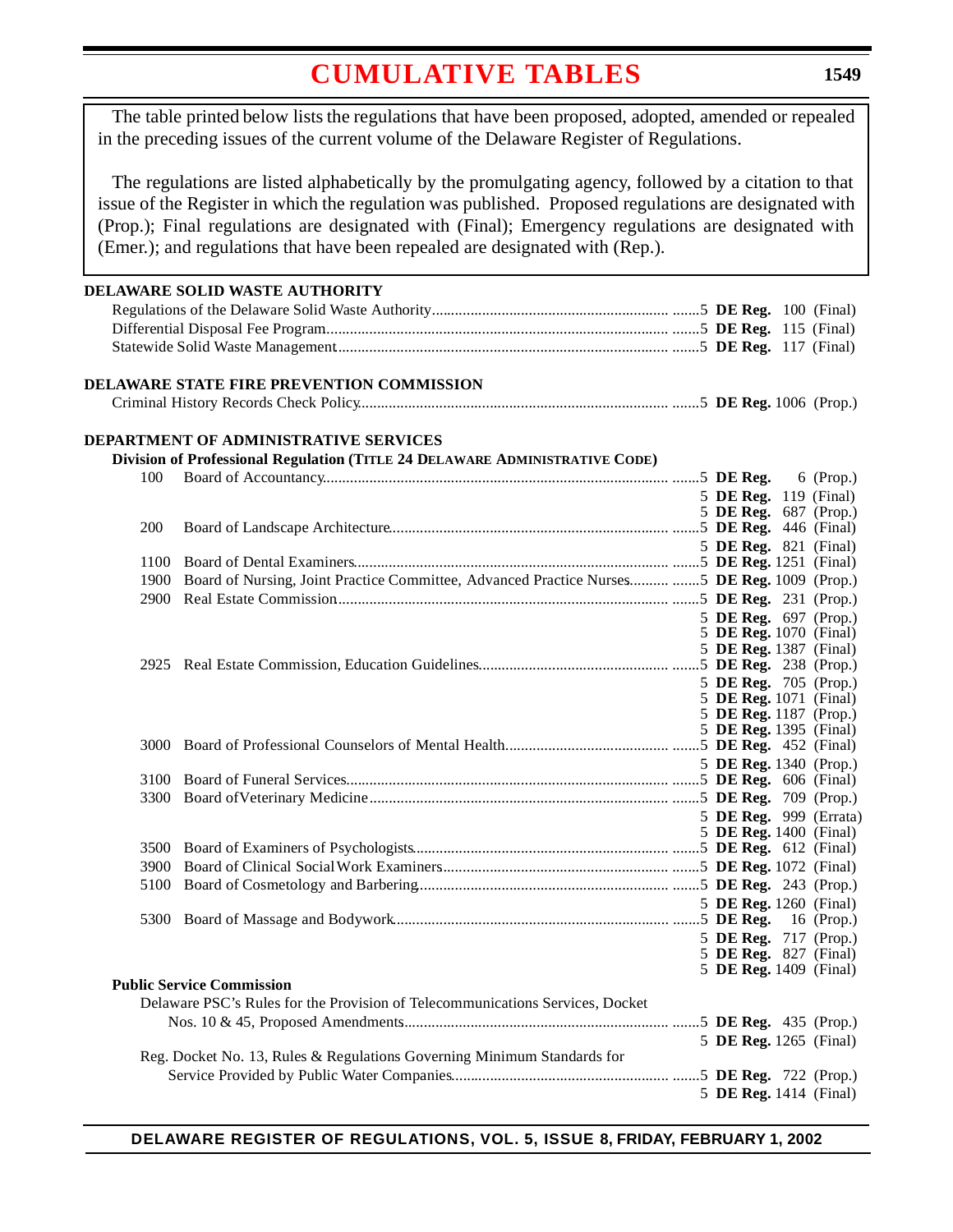# **CUMULATIVE TABLES**

|     | Water Utilities, Proposed Regulations Governing, Including the Commission's Jurisdiction to |                                                  |  |
|-----|---------------------------------------------------------------------------------------------|--------------------------------------------------|--|
|     | Grant and Revoke Certificates of Public Convenience & Necessity Subject to the              |                                                  |  |
|     |                                                                                             |                                                  |  |
|     |                                                                                             |                                                  |  |
|     | <b>DEPARTMENT OF AGRICULTURE</b>                                                            |                                                  |  |
|     |                                                                                             |                                                  |  |
|     |                                                                                             |                                                  |  |
|     | <b>Food Products Inspection Section</b>                                                     |                                                  |  |
|     |                                                                                             |                                                  |  |
|     | <b>Harness Racing Commission</b>                                                            |                                                  |  |
|     |                                                                                             |                                                  |  |
|     |                                                                                             |                                                  |  |
|     |                                                                                             | 5 DE Reg. 832 (Final)                            |  |
|     |                                                                                             |                                                  |  |
|     |                                                                                             |                                                  |  |
|     |                                                                                             | 5 DE Reg. 835 (Final)                            |  |
|     |                                                                                             |                                                  |  |
|     |                                                                                             | 5 DE Reg. 837 (Final)                            |  |
|     |                                                                                             |                                                  |  |
|     |                                                                                             | 5 DE Reg. 838 (Final)                            |  |
|     |                                                                                             |                                                  |  |
|     |                                                                                             |                                                  |  |
|     |                                                                                             | 5 DE Reg. 841 (Final)                            |  |
|     |                                                                                             |                                                  |  |
|     |                                                                                             | 5 DE Reg. 843 (Final)                            |  |
|     | <b>Plant Industries Section</b>                                                             |                                                  |  |
|     |                                                                                             |                                                  |  |
|     |                                                                                             |                                                  |  |
|     | <b>Thoroughbed Racing Commission</b>                                                        |                                                  |  |
|     |                                                                                             |                                                  |  |
|     |                                                                                             |                                                  |  |
|     |                                                                                             | 5 DE Reg. 849 (Final)                            |  |
|     |                                                                                             |                                                  |  |
|     | <b>DEPARTMENT OF EDUCATION</b>                                                              |                                                  |  |
| 101 |                                                                                             |                                                  |  |
|     |                                                                                             | 5 DE Reg. 620 (Final)                            |  |
| 103 |                                                                                             |                                                  |  |
| 201 |                                                                                             | 5 DE Reg. 1281 (Final)                           |  |
|     |                                                                                             |                                                  |  |
| 205 |                                                                                             |                                                  |  |
| 210 |                                                                                             |                                                  |  |
| 260 | General Appeal Procedures for the Child and Adult Care Food Programs                        |                                                  |  |
|     |                                                                                             |                                                  |  |
| 303 | Certification Administrative - Assistant Superintendent for Business5 DE Reg. 263 (Rep.)    |                                                  |  |
|     |                                                                                             | 5 DE Reg. 851 (Final)                            |  |
| 315 |                                                                                             |                                                  |  |
|     |                                                                                             | 5 DE Reg. 853 (Final)                            |  |
| 316 |                                                                                             |                                                  |  |
|     |                                                                                             | 5 DE Reg. 853 (Final)                            |  |
| 317 |                                                                                             |                                                  |  |
|     |                                                                                             | 5 DE Reg. 853 (Final)                            |  |
| 318 |                                                                                             |                                                  |  |
|     |                                                                                             | 5 DE Reg. 854 (Final)                            |  |
| 319 |                                                                                             |                                                  |  |
|     |                                                                                             | 5 DE Reg. 854 (Final)<br>5 DE Reg. 1000 (Errata) |  |
| 359 |                                                                                             |                                                  |  |
|     |                                                                                             | 5 DE Reg. 855 (Final)                            |  |
|     |                                                                                             |                                                  |  |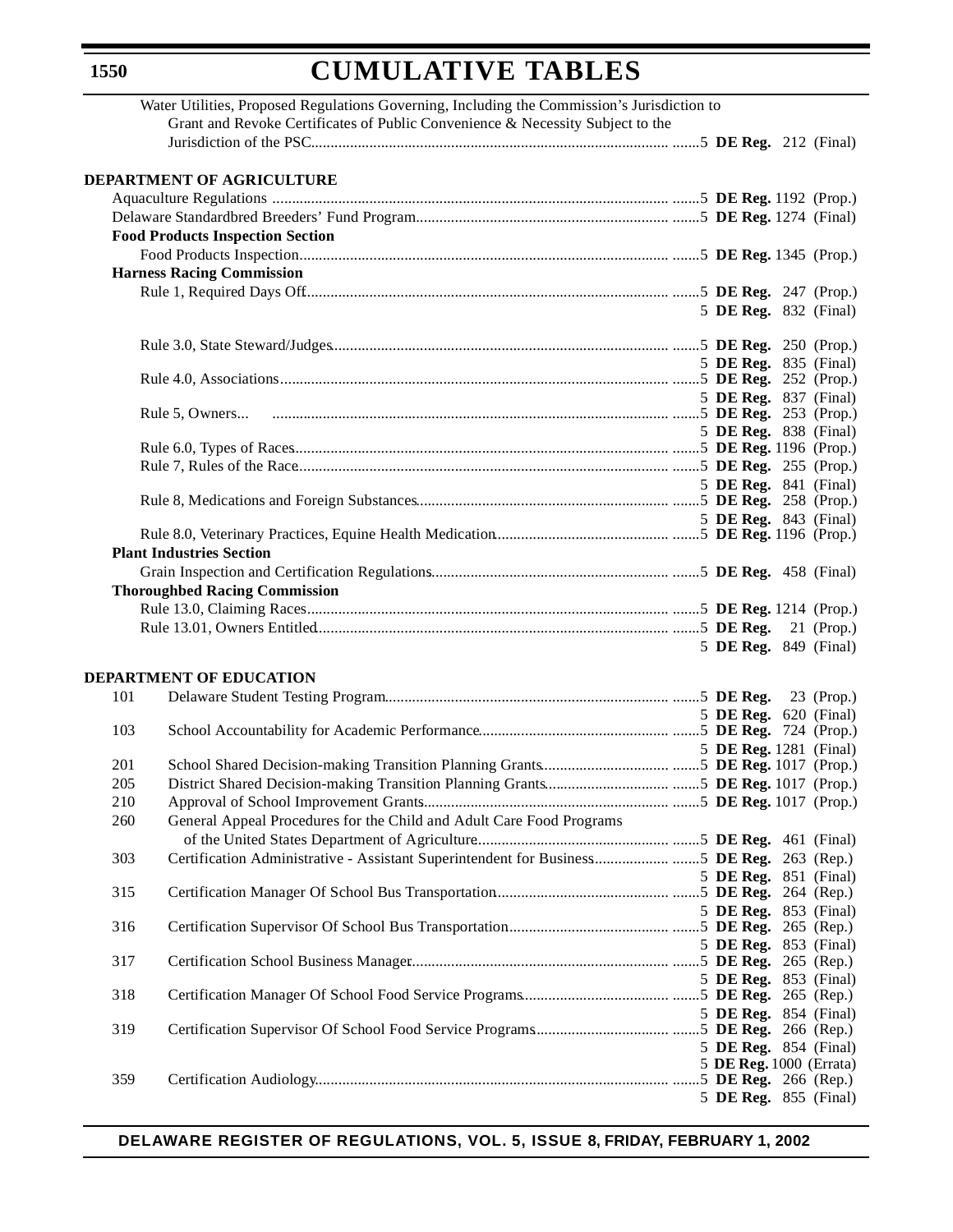# **CUMULATIVE TABLES**

| 366        |                                                                                                        |  |  |                               |
|------------|--------------------------------------------------------------------------------------------------------|--|--|-------------------------------|
|            |                                                                                                        |  |  | 5 <b>DE Reg.</b> 855 (Final)  |
| 367        |                                                                                                        |  |  |                               |
|            |                                                                                                        |  |  | 5 <b>DE Reg.</b> 855 (Final)  |
| 369<br>398 | Certification Speech Language Pathologist                                                              |  |  | 5 DE Reg. 855 (Final)         |
|            |                                                                                                        |  |  | 5 DE Reg. 859 (Final)         |
| 501        |                                                                                                        |  |  |                               |
|            |                                                                                                        |  |  | 5 <b>DE Reg.</b> 865 (Final)  |
| 515        |                                                                                                        |  |  |                               |
|            |                                                                                                        |  |  | 5 <b>DE Reg.</b> 625 (Final)  |
| 701        |                                                                                                        |  |  |                               |
|            |                                                                                                        |  |  | 5 DE Reg. 627 (Final)         |
| 745        |                                                                                                        |  |  |                               |
| 828        |                                                                                                        |  |  | 5 <b>DE Reg.</b> 869 (Final)  |
|            |                                                                                                        |  |  | 5 DE Reg. 873 (Final)         |
|            |                                                                                                        |  |  | 5 DE Reg. 1216 (Prop.)        |
| 910        |                                                                                                        |  |  |                               |
| 915        |                                                                                                        |  |  |                               |
| 925        |                                                                                                        |  |  |                               |
|            |                                                                                                        |  |  | 5 DE Reg. 874 (Final)         |
| 1102       | Standards for School Bus Chassis and Bodies Placed in Production                                       |  |  |                               |
|            |                                                                                                        |  |  |                               |
| 1535       | (formerly 305) Certification Administrative - Administrative Assistant5 DE Reg. 268 (Prop.)            |  |  | 5 DE Reg. 879 (Final)         |
|            |                                                                                                        |  |  | 5 DE Reg. 856 (Final)         |
| 1536       |                                                                                                        |  |  |                               |
|            |                                                                                                        |  |  | 5 DE Reg. 857 (Final)         |
| 1538       |                                                                                                        |  |  |                               |
|            |                                                                                                        |  |  | 5 DE Reg. 858 (Final)         |
| 1584       | (formerly 384) Permits - School, Classroom Aides and Autistic Residential                              |  |  |                               |
|            |                                                                                                        |  |  |                               |
|            |                                                                                                        |  |  | 5 DE Reg. 859 (Final)         |
|            |                                                                                                        |  |  |                               |
|            | <b>DEPARTMENT OF FINANCE</b>                                                                           |  |  |                               |
|            | <b>Division of Revenue</b>                                                                             |  |  |                               |
|            | <b>Delaware State Lottery Office</b>                                                                   |  |  |                               |
|            |                                                                                                        |  |  |                               |
|            |                                                                                                        |  |  | 5 DE Reg. 1286 (Final)        |
|            | Video Lottery Regulation 5.0 Technology Providers:                                                     |  |  |                               |
|            |                                                                                                        |  |  |                               |
|            |                                                                                                        |  |  | 5 DE Reg. 1417 (Final)        |
|            | DEPARTMENT OF HEALTH AND SOCIAL SERVICES                                                               |  |  |                               |
|            | <b>Division of Long Term Care Residents Protection</b>                                                 |  |  |                               |
|            |                                                                                                        |  |  |                               |
|            |                                                                                                        |  |  | 5 DE Reg. 1073 (Final)        |
|            |                                                                                                        |  |  |                               |
|            |                                                                                                        |  |  | 5 DE Reg. 1079 (Final)        |
|            | Training & Qualifications for Nursing Assistants & Certified Nursing Assistants  5 DE Reg. 733 (Prop.) |  |  |                               |
|            |                                                                                                        |  |  | 5 DE Reg. 1346 (Prop.)        |
|            | <b>Division of Public Health</b>                                                                       |  |  | <b>5 DE Reg.</b> 1420 (Final) |
|            |                                                                                                        |  |  |                               |
|            | Care & Transportation of the Dead, Sec. 6, Preparation of Bodies Dead of Certain                       |  |  |                               |
|            |                                                                                                        |  |  |                               |
|            |                                                                                                        |  |  |                               |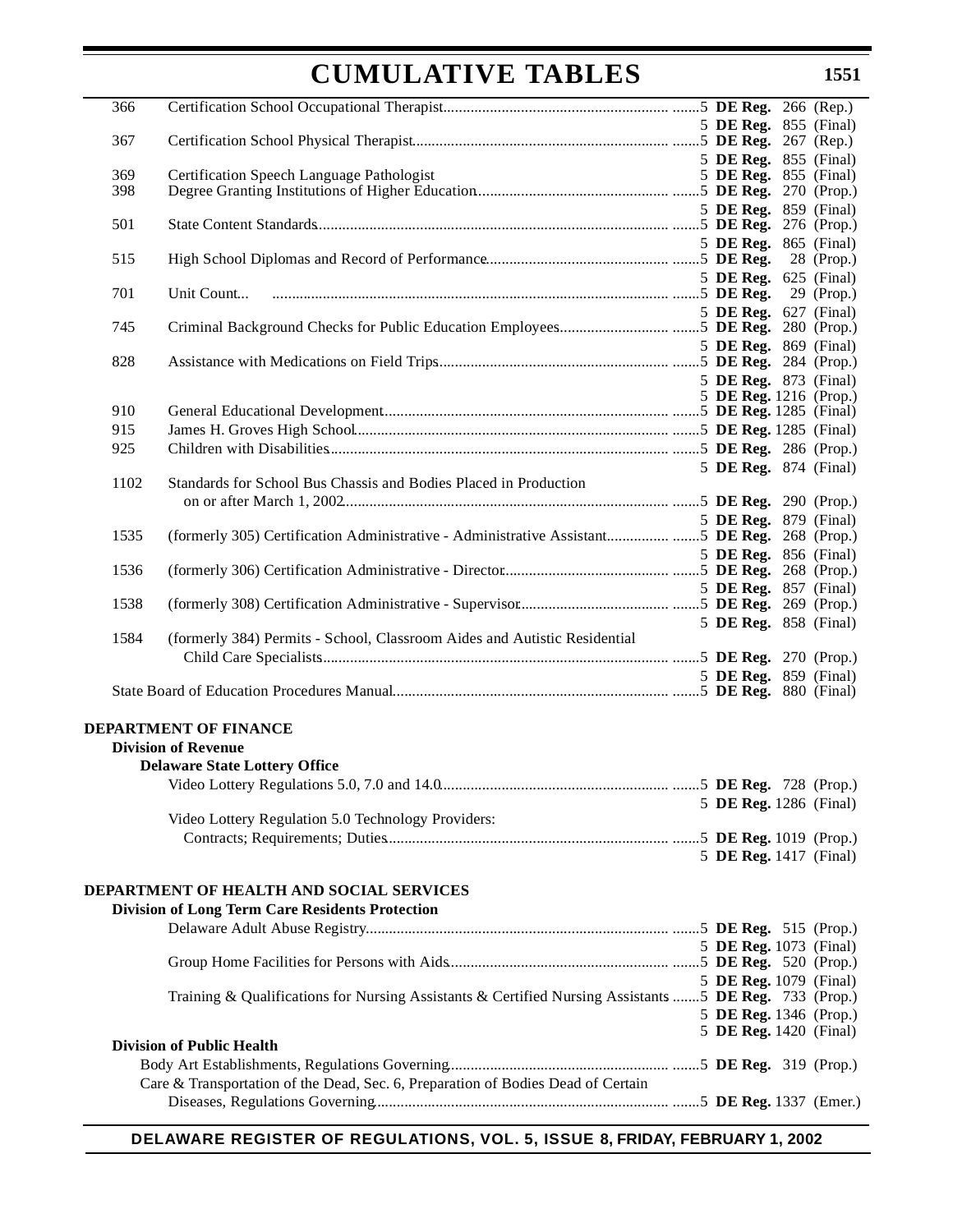# **CUMULATIVE TABLES**

|                                                                                                 | 5 DE Reg. 1291 (Final)        |  |
|-------------------------------------------------------------------------------------------------|-------------------------------|--|
|                                                                                                 |                               |  |
|                                                                                                 | 5 DE Reg. 1025 (Prop.)        |  |
|                                                                                                 | 5 DE Reg. 1435 (Final)        |  |
|                                                                                                 |                               |  |
|                                                                                                 |                               |  |
|                                                                                                 |                               |  |
|                                                                                                 | 5 <b>DE Reg.</b> 632 (Final)  |  |
|                                                                                                 |                               |  |
|                                                                                                 |                               |  |
|                                                                                                 |                               |  |
| <b>Office of Drinking Water</b>                                                                 | 5 DE Reg. 1460 (Final)        |  |
|                                                                                                 |                               |  |
|                                                                                                 |                               |  |
| <b>Office of Emergency Medical Services</b>                                                     |                               |  |
|                                                                                                 |                               |  |
| <b>Division of Social Services</b>                                                              |                               |  |
| <b>DSSM</b>                                                                                     |                               |  |
|                                                                                                 |                               |  |
|                                                                                                 | 5 DE Reg. 893 (Final)         |  |
|                                                                                                 |                               |  |
|                                                                                                 |                               |  |
|                                                                                                 |                               |  |
|                                                                                                 |                               |  |
|                                                                                                 |                               |  |
|                                                                                                 |                               |  |
|                                                                                                 | 5 DE Reg. 929 (Final)         |  |
|                                                                                                 | 5 DE Reg. 1001 (Errata)       |  |
|                                                                                                 |                               |  |
|                                                                                                 |                               |  |
|                                                                                                 | 5 DE Reg. 1046 (Prop.)        |  |
|                                                                                                 | 5 DE Reg. 1465 (Final)        |  |
|                                                                                                 |                               |  |
|                                                                                                 |                               |  |
|                                                                                                 | 5 DE Reg. 1094 (Final)        |  |
|                                                                                                 |                               |  |
|                                                                                                 | 5 DE Reg. 1467 (Final)        |  |
|                                                                                                 |                               |  |
|                                                                                                 |                               |  |
|                                                                                                 |                               |  |
|                                                                                                 |                               |  |
|                                                                                                 |                               |  |
|                                                                                                 |                               |  |
|                                                                                                 |                               |  |
|                                                                                                 |                               |  |
|                                                                                                 |                               |  |
|                                                                                                 |                               |  |
|                                                                                                 |                               |  |
| 17200Disabled Children, New 25000 Children's Community Alternative                              |                               |  |
|                                                                                                 |                               |  |
|                                                                                                 |                               |  |
|                                                                                                 | 5 DE Reg. 1097 (Final)        |  |
|                                                                                                 |                               |  |
|                                                                                                 |                               |  |
|                                                                                                 | 5 DE Reg. 1049 (Prop.)        |  |
|                                                                                                 | <b>5 DE Reg.</b> 1469 (Final) |  |
| Eligibility of Inmates & Eligibility of the Breast & Cervical Cancer Group5 DE Reg. 359 (Prop.) |                               |  |
|                                                                                                 | 5 DE Reg. 925 (Final)         |  |
|                                                                                                 |                               |  |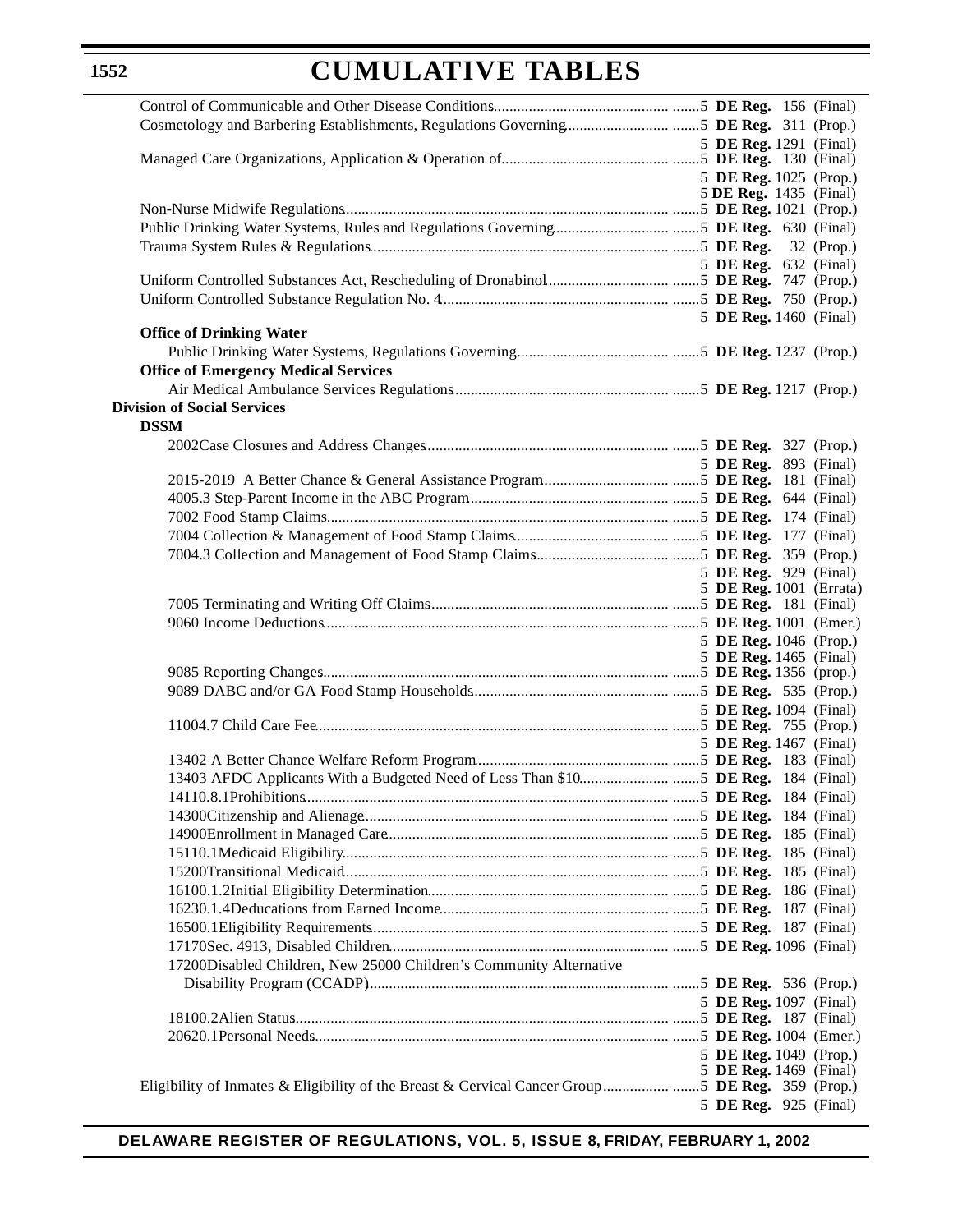# **CUMULATIVE TABLES**

| Food Stamp Program, Noncitizen Eligibility & Certification Provisions of                                                             |  |  |                                                 |
|--------------------------------------------------------------------------------------------------------------------------------------|--|--|-------------------------------------------------|
|                                                                                                                                      |  |  |                                                 |
|                                                                                                                                      |  |  | 5 DE Reg. 894 (Final)                           |
|                                                                                                                                      |  |  |                                                 |
|                                                                                                                                      |  |  |                                                 |
| DEPARTMENT OF INSURANCE                                                                                                              |  |  |                                                 |
| Reg. No. 10, Arbitration of Automobile and Homeowner's Insurance Claims5 DE Reg. 1238 (Prop.)                                        |  |  |                                                 |
| Reg. No. 11, Arbitration of Health Insurance Claims and Internal Review                                                              |  |  |                                                 |
|                                                                                                                                      |  |  |                                                 |
|                                                                                                                                      |  |  |                                                 |
|                                                                                                                                      |  |  |                                                 |
|                                                                                                                                      |  |  |                                                 |
|                                                                                                                                      |  |  | 5 DE Reg. 1470 (Final)                          |
| <b>DEPARTMENT OF LABOR</b>                                                                                                           |  |  |                                                 |
| Division of Employment & Training                                                                                                    |  |  |                                                 |
| <b>Council on Apprenticeship and Training</b>                                                                                        |  |  |                                                 |
|                                                                                                                                      |  |  |                                                 |
| <b>Office of Labor Law Enforcement</b>                                                                                               |  |  |                                                 |
|                                                                                                                                      |  |  |                                                 |
|                                                                                                                                      |  |  |                                                 |
| DEPARTMENT OF NATURAL RESOURCES AND ENVIRONMENTAL CONTROL                                                                            |  |  |                                                 |
|                                                                                                                                      |  |  |                                                 |
| Division of Air & Waste Management                                                                                                   |  |  |                                                 |
|                                                                                                                                      |  |  |                                                 |
|                                                                                                                                      |  |  |                                                 |
|                                                                                                                                      |  |  | 5 DE Reg. 1478 (Final)                          |
|                                                                                                                                      |  |  |                                                 |
|                                                                                                                                      |  |  | 5 DE Reg. 1101 (Final)                          |
|                                                                                                                                      |  |  |                                                 |
|                                                                                                                                      |  |  | 5 DE Reg. 1482 (Final)                          |
|                                                                                                                                      |  |  |                                                 |
|                                                                                                                                      |  |  | 5 DE Reg. 1106 (Final)                          |
|                                                                                                                                      |  |  |                                                 |
|                                                                                                                                      |  |  | 5 DE Reg. 1484 (Final)                          |
|                                                                                                                                      |  |  |                                                 |
|                                                                                                                                      |  |  |                                                 |
| 5 <b>DE Reg.</b> 940 (Final)<br>Regulation 38, Subpart T, Emission Standards for Halogenated Solvent Cleaning  5 DE Reg. 383 (Prop.) |  |  |                                                 |
|                                                                                                                                      |  |  | 5 DE Reg. 1118 (Final)                          |
| Regulation 41, Section 1, Architectural and Industrial Maintenance Coatings5 DE Reg. 389 (Prop.)                                     |  |  |                                                 |
|                                                                                                                                      |  |  |                                                 |
|                                                                                                                                      |  |  | 5 DE Reg. 1497 (Final)                          |
|                                                                                                                                      |  |  |                                                 |
|                                                                                                                                      |  |  | 5 DE Reg. 1125 (Final)                          |
| Regulation 42, Section 1, Control of NOx Emissions from Industrial Boilers5 DE Reg. 400 (Prop.)                                      |  |  |                                                 |
|                                                                                                                                      |  |  | 5 DE Reg. 1299 (Final)                          |
| Regulation 43, Not To Exceed California Heavy Duty Diesel Engine Standards  5 DE Reg. 756 (Prop.)                                    |  |  |                                                 |
|                                                                                                                                      |  |  | 5 DE Reg. 1302 (Final)                          |
| Division of Fish & Wildlife                                                                                                          |  |  |                                                 |
|                                                                                                                                      |  |  |                                                 |
|                                                                                                                                      |  |  | 5 DE Reg. 496 (Errata)<br>5 DE Reg. 972 (Final) |
| Shellfish Regulation No. S-55-A, Horseshoe Crab Dredge Permit Lottery5 DE Reg. 1128 (Final)                                          |  |  |                                                 |
|                                                                                                                                      |  |  |                                                 |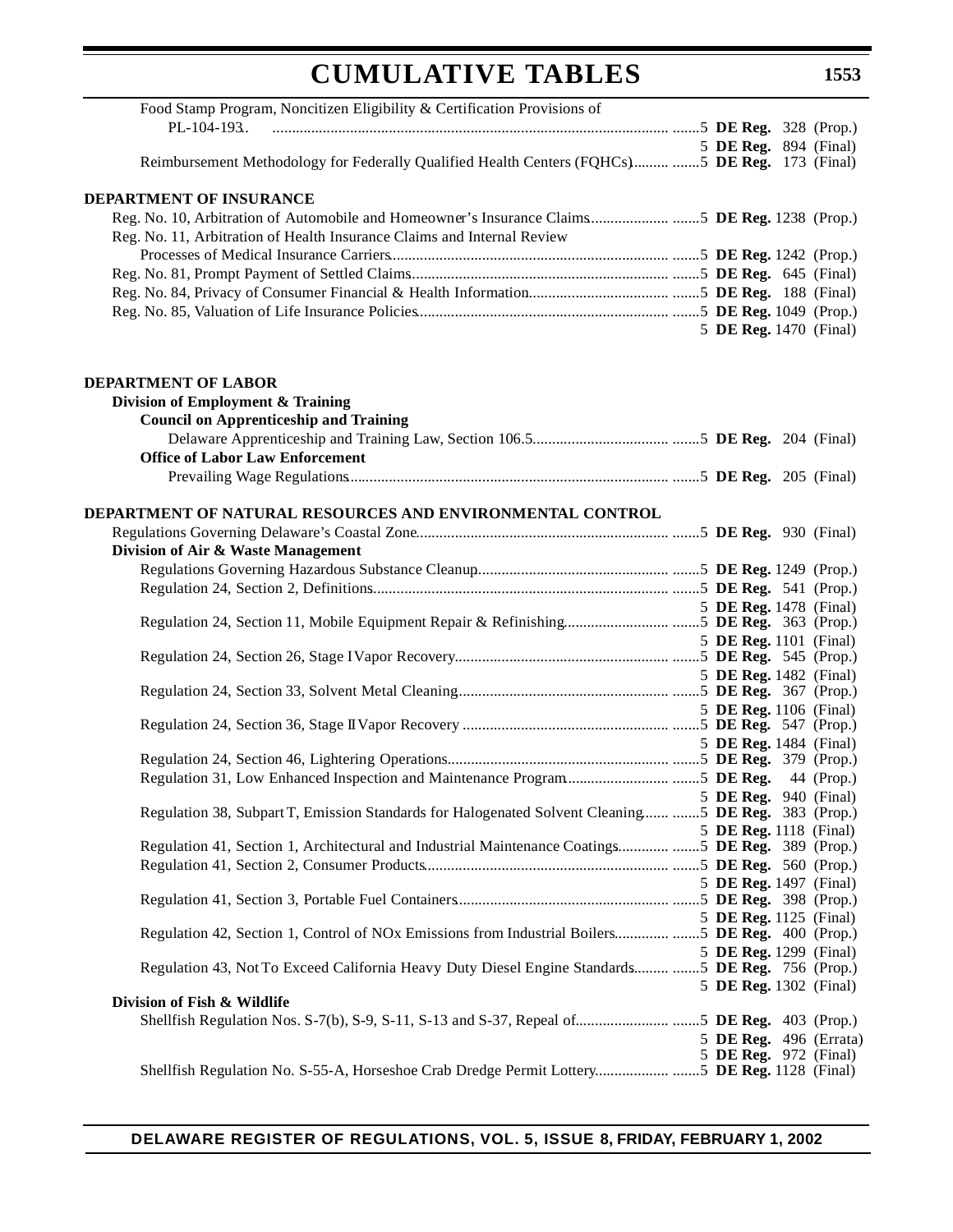# **CUMULATIVE TABLES**

| Shellfish Regulation Nos. S-63, S-65, S-67, S-69, S-71, S-73 and S-75 (Proposed) 5 DE Reg. 496 (Errata) |                              |            |
|---------------------------------------------------------------------------------------------------------|------------------------------|------------|
| Tidal Finfish Regulation No. 4, Summer Flounder Size Limits; Possession                                 | 5 DE Reg. 972 (Final)        |            |
|                                                                                                         |                              |            |
| <b>Division of Water Resources</b>                                                                      |                              |            |
| Regulations Governing the Design, Installation and Operation of On-Site                                 |                              |            |
|                                                                                                         |                              |            |
|                                                                                                         |                              |            |
| Total Maximum Daily Load (TMDL) for the Murderkill River Watershed, Delaware. 5 DE Reg. 404 (Prop.)     |                              |            |
| Total Maximum Daily Load (TMDL) for Nutrients in the Appoquinimink Watershed  5 DE Reg. 1056 (Prop.)    | 5 DE Reg. 1305 (Final)       |            |
| DEPARTMENT OF PUBLIC SAFETY                                                                             |                              |            |
| <b>Divison of Boiler Safety</b>                                                                         |                              |            |
|                                                                                                         |                              |            |
|                                                                                                         | 5 DE Reg. 1128 (Final)       |            |
| <b>Division of Highway Safety</b>                                                                       |                              |            |
| Policy Regulation Number 91, Ignition Interlock Device Installation, Removal,                           |                              |            |
| <b>Division of State Police</b>                                                                         |                              |            |
|                                                                                                         |                              |            |
|                                                                                                         | 5 DE Reg. 1523 (Final)       |            |
| <b>DEPARTMENT OF STATE</b>                                                                              |                              |            |
| Division of Historical & Cultural Affairs                                                               |                              |            |
|                                                                                                         |                              |            |
| <b>Office of the State Banking Commissioner</b>                                                         |                              |            |
| Reg. No. 5.1101(f).0001 Election to Be Treated for Tax Purposes as a Subsidiary                         |                              |            |
| Corporation of a Delaware Chartered Banking Organization or Trust Company,                              |                              |            |
| National Bank Having its Principal Office in Delaware, or Out-of-state Bank                             |                              |            |
|                                                                                                         |                              | 77 (Prop.) |
|                                                                                                         | 5 DE Reg. 647 (Final)        | 79 (Prop.) |
|                                                                                                         | 5 DE Reg. 649 (Final)        |            |
|                                                                                                         |                              |            |
|                                                                                                         | 5 DE Reg. 652 (Final)        |            |
|                                                                                                         |                              | 83 (Prop.) |
| Reg. No. 5.1101etal.0005, Instructions for Preparation of Franchise Tax for Federal                     | 5 DE Reg. 654 (Final)        |            |
| Savings Banks Not Headquartered in this State but Maintaining Branches                                  |                              |            |
| in this State                                                                                           |                              | 85 (Prop.) |
|                                                                                                         | 5 DE Reg. 656 (Final)        |            |
| Reg. No. 5.1101etal.0006, Estimated Franchise Tax Report Federal Savings Banks Not                      |                              |            |
|                                                                                                         |                              | 88 (Prop.) |
|                                                                                                         | 5 DE Reg. 659 (Final)        |            |
| Reg. No. 5.1101 et al. 0007, Final Franchise Tax Report Federal Savings Banks Not                       |                              |            |
|                                                                                                         | 5 DE Reg. 660 (Final)        | 89 (Prop.) |
|                                                                                                         |                              |            |
| Reg. No. 5.1101etal.0009, Instructions for Preparation of Franchise Tax for Resulting                   |                              |            |
|                                                                                                         | 5 DE Reg.                    | 90 (Prop.) |
|                                                                                                         | <b>5 DE Reg.</b> 661 (Final) |            |
| Reg. No. 5.1101etal.0010, Estimated Franchise Tax Report for Resulting Branches in                      |                              |            |
|                                                                                                         |                              | 94 (Prop.) |
|                                                                                                         | 5 DE Reg. 665 (Final)        |            |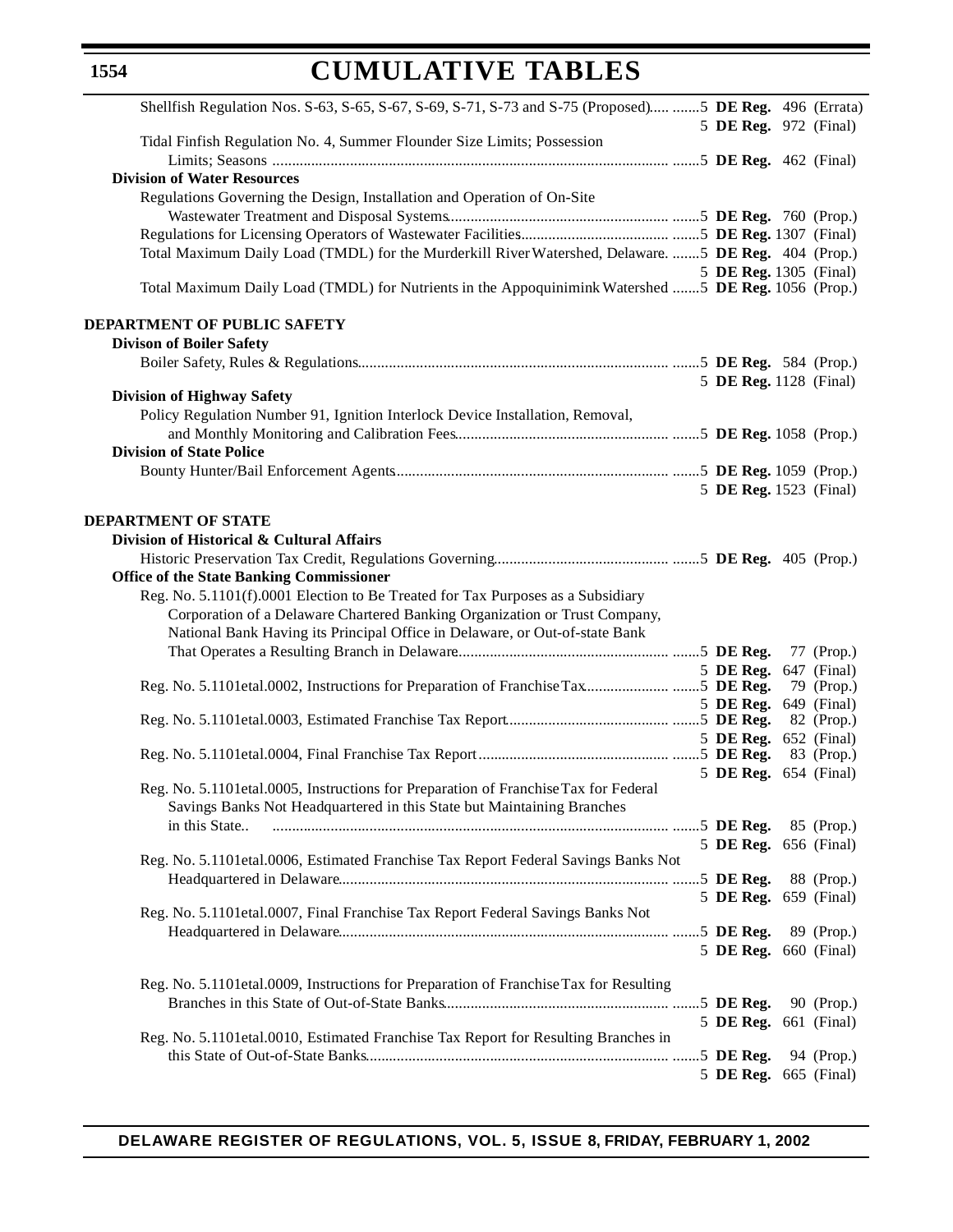| <b>CUMULATIVE TABLES</b>                                                                                                | 1555                           |
|-------------------------------------------------------------------------------------------------------------------------|--------------------------------|
| Reg. No. 5.1101etal.0011, Final Franchise Tax Report for Resulting Branches in this                                     |                                |
|                                                                                                                         |                                |
|                                                                                                                         | 5 DE Reg. 667 (Final)          |
| Reg. No. 5.1105.0008, Instructions for Calculation of Employment Tax Credits  5 DE Reg. 98 (Prop.)                      |                                |
|                                                                                                                         | 5 DE Reg. 669 (Final)          |
| DEPARTMENT OF TRANSPORTATION                                                                                            |                                |
|                                                                                                                         |                                |
|                                                                                                                         | 5 DE Reg. 1357 (Prop.)         |
|                                                                                                                         |                                |
|                                                                                                                         | 5 DE Reg. 1129 (Final)         |
| <b>EXECUTIVE DEPARTMENT</b>                                                                                             |                                |
| <b>Governor's Office</b>                                                                                                |                                |
|                                                                                                                         |                                |
|                                                                                                                         | 5 DE Reg. 465                  |
|                                                                                                                         | 5 DE Reg. 1156                 |
|                                                                                                                         | 5 DE Reg. 1320                 |
|                                                                                                                         | 5 DE Reg. 1539                 |
| Executive Order No. 18, Delaware Spatial Data I-Team<br>Executive Order No. 19, Delaware State Police                   | 5 DE Reg. 671<br>5 DE Reg. 976 |
| Executive Order No. 20, State Employees' Charitable Campaign                                                            | 5 DE Reg. 976                  |
| Executive Order No. 21, Establishment of Early Care & Education Council                                                 | 5 DE Reg. 1318                 |
| Executive Order No. 22, Building Safety                                                                                 | 5 DE Reg. 1319                 |
| Declaration Of Limited State Of Emergency In New Castle County, Delaware                                                | 5 DE Reg. 672                  |
| Termination Of Limited State Of Emergency in New Castle County, Delaware<br><b>Delaware Economic Development Office</b> | 5 DE Reg. 672                  |
|                                                                                                                         |                                |
|                                                                                                                         | 5 DE Reg. 817 (Prop.)          |
|                                                                                                                         | 5 DE Reg. 1312 (Final)         |
|                                                                                                                         |                                |
|                                                                                                                         | 5 DE Reg. 1529 (Final)         |
|                                                                                                                         |                                |
|                                                                                                                         | 5 DE Reg. 818 (Prop.)          |
|                                                                                                                         |                                |
|                                                                                                                         |                                |
|                                                                                                                         | 5 DE Reg. 1141 (Final)         |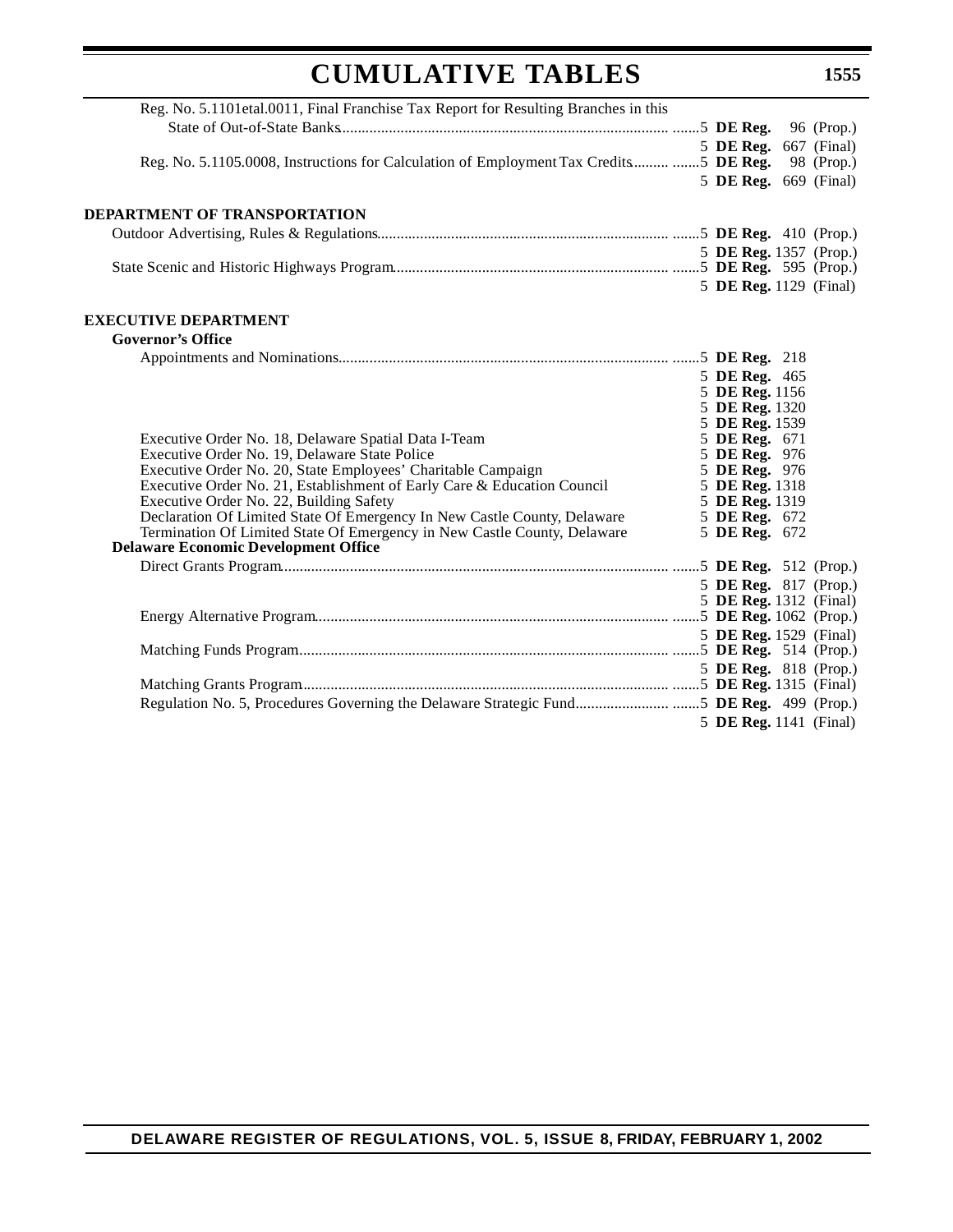# **PROPOSED REGULATIONS**

### **Symbol Key**

<span id="page-12-0"></span>Roman type indicates the text existing prior to the regulation being promulgated. Underlined text indicates new text. Language which is stricken through indicates text being deleted.

### **Proposed Regulations**

Under 29 **Del.C.** §10115 whenever an agency proposes to formulate, adopt, amend or repeal a regulation, it shall file notice and full text of such proposals, together with copies of the existing regulation being adopted, amended or repealed, with the Registrar for publication in the Register of Regulations pursuant to §1134 of this title. The notice shall describe the nat ure of the proceedings including a brief synopsis of the subject, substance, issues, possible terms of the agency action, a reference to the legal authority of the agency to act, and reference to any other regulations that may be impacted or affected by the proposal, and shall state the manner in which persons may present their views; if in writing, of the place to which and the final date by which such views may be submitted; or if at a public hearing, the date, time and place of the hearing. If a public hearing is to be held, such public hearing shall not be scheduled less than 20 days following publication of notice of the proposal in the Register of Regulations. If a public hearing will be held on the proposal, notice of the time, date, place and a summary of the nature of the proposal shall also be published in at least 2 Delaware newspapers of general circulation; The notice shall also be mailed to all persons who have made timely written requests of the agency for advance notice of its regulation-making proceedings.

## **DEPARTMENT OF [ADMINISTRATIVE SERVICES](http://www.state.de.us/das/) DIVISION OF PROFESSIONAL REGULATION EXAMINING BOARD OF PHYSICAL [THERAPISTS](#page-3-0)** 24 DE Admin. Code 2600

Statutory Authority: 24 Delaware Code, Section 2604 (24 **Del.C.** §2604)

PLEASE TAKE NOTICE, pursuant to 29 **Del.C.** Chapter 101 and 24 **Del.C.** Section 2604(1), the Delaware State Examining Board of Physical Therapists proposes to revise its rules and regulations. The proposed changes reflect the statutory change that allows a physical therapist to now accept a referral from any licensed health practitioner who has been granted prescriptive authority. The proposed changes also reflect the statutory changes that delineate the requirements for practicing with a temporary license. The proposed changes define the direct supervision of an athletic trainer in a non-clinical setting. The proposed changes also specify the number of continuing education hours required for licensees whose licenses have lapsed and who have reapplied for licensure under the conditions which govern reciprocity. The proposed regulations serve to implement or clarify specific sections of 24 **Del.C.** Chapter 26.

A public hearing will be held on the proposed Rules and Regulations on Tuesday, March 19, 2002 at 6:00 p.m. in the Second Floor Conference Room A of the Cannon Building, 861 Silver Lake Boulevard, Dover, Delaware, 19904. The Board will receive and consider input in writing from any person on the proposed Rules and Regulations. Any written comments should be submitted to the Board in care of Susan

Miccio at the above address. The final date to submit written comments shall be at the above scheduled public hearing. Anyone wishing to obtain a copy of the proposed Rules and Regulations or to make comments at the public hearing should notify Susan Miccio at the above address or by calling (302) 744-4506.

This notice will be published in two newspapers of general circulation not less than twenty (20) days prior to the date of the hearing.

- 1.0 Definitions
- 2.0 Board
- 3.0 Physical Therapist Assistants
- 4.0 Athletic Trainers
- 5.0 Support Personnel
- 6.0 Qualifications of Applicant
- 7.0 Mandatory Continuing Education Units
- 8.0 Admission to Practice: License by Reciprocity
- 9.0 Temporary Licensure
- 10.0 Foreign Trained Applicant for Licensure
- 11.0 Reactivation and Reinstatement
- 12.0 Voluntary Treatment Option for Chemically Dependent or Impaired Professionals

#### **1.0 Definitions**

1.1 Consultation (24 **Del.C.** § 2612)

1.1.1 Consultation in direct access. A physician licensed health practitioner who has been granted prescriptive authority must be consulted if a patient is still receiving physical therapy after 30 calendar days have lapsed from the date of the initial assessment. This consultation must be documented and could take place at any time during the initial thirty day period. The consultation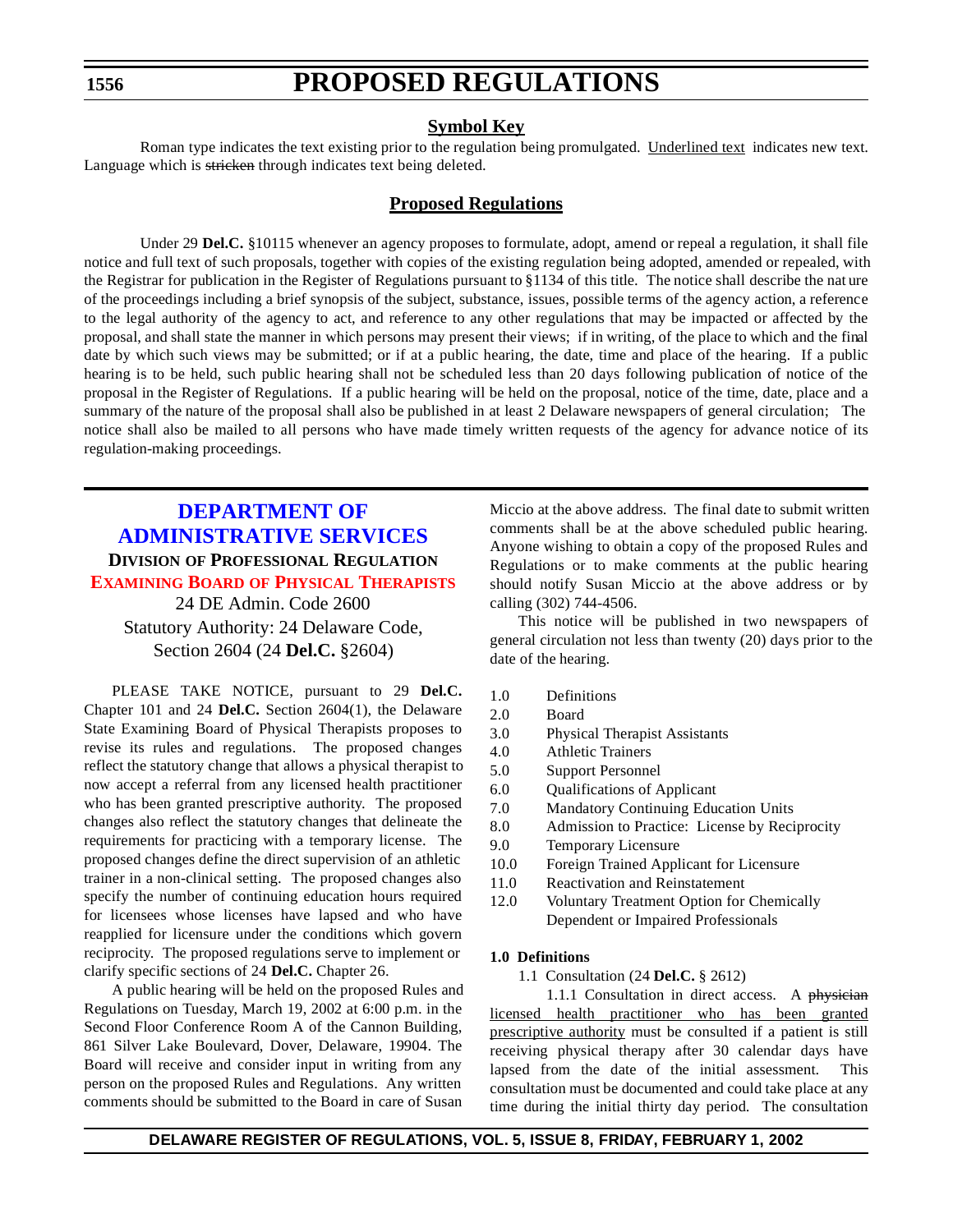can be made by telephone, fax, in writing, or in person. There is nothing in these rules and regulations or in the Physical Therapy Law that limits the number of consultations the Physical Therapist can make on the patient's behalf. The consult should be with the patient's personal physician licensed health practitioner. If the patient does not have a personal licensed health practitioner physician, the Physical Therapist is to offer the patient at least three physicians licensed health practitioners from which to choose. The referral to a physician licensed health practitioner after the initial thirty day period must not be in conflict with 24 *Del. C.* § 2616 (a)(8) which deals with referral for profit. If no physician licensed health practitioner consult has been made in this initial thirty day period, treatment must be terminated and no treatment may be resumed without a physician licensed health practitioner consult.

1.1.2 Consultation with written prescription from a physician, dentist, podiatrist, or chiropractor licensed health practitioner. A prescription accompanying a patient must not be substantially modified without documented consultation with the referring practitioner. The consultation can be made by telephone, fax, in writing, or in person.

1.2 Direct Supervision (24 **Del.C.** § 2611 (a))

1.2.1 Direct supervision in connection with a Physical Therapist practicing under a temporary license means:

1.2.1.1 a licensed Physical Therapist supervisor shall be on the premises when the individual with a temporary license is practicing and

1.2.1.2 evaluations and progress notes written by the individual with a temporary license shall be co-signed by the licensed Physical Therapist supervisor.

1.2.2 Direct supervision in relation to a Physical Therapist Assistant with less than one (1) year experience means a Physical Therapist shall be on the premises at all times and see each patient.

1.2.3 Direct supervision in relation to a Physical Therapist Assistant with one (1) year or more experience means that a Physical Therapist Assistant must receive onsite, face to face supervision at least once every fifth treatment day or once every three weeks, whichever occurs first. The supervising Physical Therapist must have at least one (1) year clinical experience. The Physical Therapist must be available and accessible by telecommunications to the Physical Therapist Assistant during all working hours of the Physical Therapist Assistant.

1.2.4 The Physical Therapist is responsible for the actions of the Physical Therapist Assistant when under his/ her supervision. All supervision must be documented.

1.2.5 Direct supervision in connection with an Athletic Trainer means a Physical Therapist shall be on the premises at all times in a clinical setting and see every patient.

1.2.6 Direct supervision in connection with an athletic trainer in a non-clinical setting means that the supervising athletic trainer should be personally present and immediately available to the treatment area.

1.2.6 7 At no time may a Physical Therapist supervise more than 2 Physical Therapist Assistants, 2 Athletic Trainers or 1 Physical Therapist Assistant and 1 Athletic Trainer. A Physical Therapist may only supervise 1 Physical Therapist Assistant off site. Athletic Trainers must be supervised on site.

1.2.7 8 Direct supervision in connection with support personnel means a licensed Physical Therapist or Physical Therapist Assistant shall be personally present and immediately available within the treatment area to give aid, direction, and instruction when procedures are performed.

1.3 On site or on premises (24 **Del.C.** § 2602 (5)), in connection with supervision of a Physical Therapist Assistant or Athletic Trainer, means that the Physical Therapist Assistant or Athletic Trainer must be in the same physical building as the supervising Physical Therapist. On site or on premises does not refer to attached buildings.

1.4 Support personnel (24 **Del.C.** § 2615) means a person(s) who performs certain routine, designated physical therapy tasks under the direct supervision of a licensed Physical Therapist or Physical Therapist Assistant. There shall be documented evidence of sufficient in-service training to assure safe performance of the duties assigned to the support personnel.

1.5 Unprofessional Conduct (24 **Del.C.** § 2616 (7)). Unprofessional conduct shall include departure from or the failure to conform to the minimal standards of acceptable and prevailing physical therapy practice or athletic training practice, in which proceeding actual injury to a patient need not be established. 24 **Del.C.** § 2616 (7). Such unprofessional conduct shall include, but not be limited to, the following:

1.5.1 - Assuming duties within the practice of physical therapy or athletic training without adequate preparation or supervision or when competency has not been maintained.

1.5.2 - The Physical Therapist who knowingly allows a Physical Therapist Assistant or Athletic Trainer to perform prohibited activities is guilty of unprofessional conduct.

1.5.3 - The Physical Therapist, Physical Therapist Assistant, or Athletic Trainer who knowingly performs prohibited activities is guilty of unprofessional conduct.

1.5.4 - The Physical Therapist or Physical Therapist Assistant who knowingly allows support personnel to perform prohibited activities is guilty of unprofessional conduct.

1.5.5 - Performing new physical therapy or athletic training techniques or procedures without proper education and practice or without proper supervision.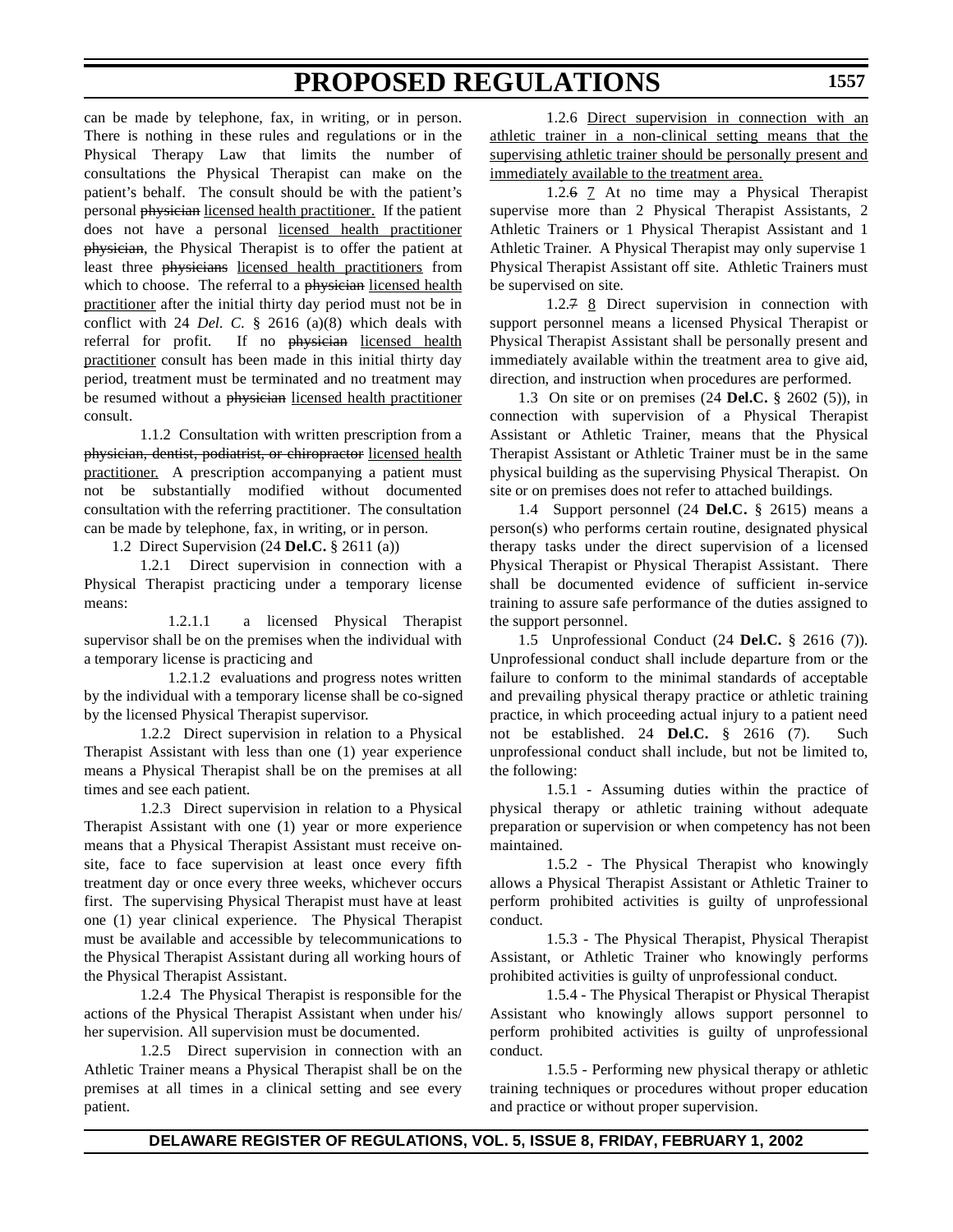1.5.6 - Failing to take appropriate action or to follow policies and procedures in the practice situation designed to safeguard the patient.

1.5.7 - Inaccurately recording, falsifying, or altering a patient or facility record.

1.5.8 - Committing any act of verbal, physical, mental or sexual abuse of patients.

1.5.9 - Assigning untrained persons to perform functions which are detrimental to patient safety, for which they are not adequately trained or supervised, or which are not authorized under these rules and regulations.

1.5.10 - Failing to supervise individuals to whom physical therapy tasks have been delegated.

1.5.11 - Failing to safeguard the patient's dignity and right to privacy in providing services regardless of race, color, creed and status.

1.5.12 - Violating the confidentiality of information concerning the patient.

1.5.13 - Failing to take appropriate action in safeguarding the patient from incompetent health care practice.

1.5.14 - Practicing physical therapy as a Physical Therapist or Physical Therapist Assistant or athletic training as an Athletic Trainer when unfit to perform procedures or unable to make decisions because of physical, psychological, or mental impairment.

1.5.15 - Practicing as a Physical Therapist, Physical Therapist Assistant or Athletic Trainer when physical or mental ability to practice is impaired by alcohol or drugs.

1.5.16 - Diverting drugs, supplies or property of a patient or a facility.

1.5.17 - Allowing another person to use his/her license.

1.5.18 - Resorting to fraud, misrepresentation, or deceit in taking the licensing examination or obtaining a license as a Physical Therapist, Physical Therapist Assistant or Athletic Trainer.

1.5.19 - Impersonating any applicant or acting as proxy for the applicant in a Physical Therapist, Physical Therapist Assistant, or Athletic Trainer licensing examination.

1.5.20 - Continuing to treat a patient, who initiated treatment without a formal referral, for longer than thirty days without a physician licensed health practitioner consult.

1.5.21 - Substantially modifying a treatment prescription without consulting the referring physician licensed health practitioner.

1.5.22 - Failing to comply with the mandatory continuing education requirements of 24 **Del.C.** § 2607 (a) and Section 7 of these rules and regulations.

**See 4 DE Reg. 1114 (1/1/01)**

#### **2.0 Board**

2.1 Specific duties of the officers:

2.1.1 The Chairperson:

2.1.1.1 Shall call meetings of the Board at least twice a year.

2.1.1.2 Shall represent the Board in all official functions and act as Board spokesperson.

2.1.2 The Vice-Chairperson:

2.1.2.1 Shall substitute for the Chairperson during the officer's absence.

2.1.3 The Secretary:

2.1.3.1 Shall preside when the Chairperson and Vice-Chairperson are absent.

#### **3.0 Physical Therapist Assistants** (24 **Del.C.** § 2602 (3))

The Physical Therapist Assistant may treat patients only under the direction of a Physical Therapist as defined in Sections 1.2.2 and 1.2.3. The Physical Therapist Assistant may perform physical therapy procedures and related tasks that have been selected and delegated by the supervising Physical Therapist. The Physical Therapist Assistant may administer treatment with therapeutic exercise, massage, mechanical devices, and therapeutic agents that use the properties of air, water, electricity, sound or light. The Physical Therapist Assistant may make minor modifications to treatment plans within the predetermined plan of care, assist the Physical Therapist with evaluations, and document treatment progress. The ability of the Physical Therapist Assistant to perform the selected and delegated tasks shall be assessed by the supervising Physical Therapist. The Physical Therapist Assistant shall not perform interpretation of referrals, physical therapy evaluation and reevaluation, major modification of the treatment plan, final discharge of the patient, or therapeutic techniques beyond the skill and knowledge of the Physical Therapist Assistant or without proper supervision.

#### **4.0 Athletic Trainers** (24 **Del.C.** § 2602)

The Athletic Trainer in a *clinical* setting - 24 **Del.C.** § 2602 (5)).

The Athletic Trainer in a *nonclinical* setting - 24 **Del.C.**  $§$  2602(5)).

#### **5.0 Support Personnel** (24 **Del.C.** § 2615)

5.1 Treatments which may be performed by support personnel under direct supervision are:

- 5.1.1 ambulation
- 5.1.2 functional activities
- 5.1.3 transfers
- 5.1.4 routine follow-up of specific exercises
- 5.1.5 hot or cold packs
- 5.1.6 whirlpool/Hubbard tank
- 5.1.7 contrast bath
- 5.1.8 infrared
- 5.1.9 paraffin bath
- 5.1.10 ultra sound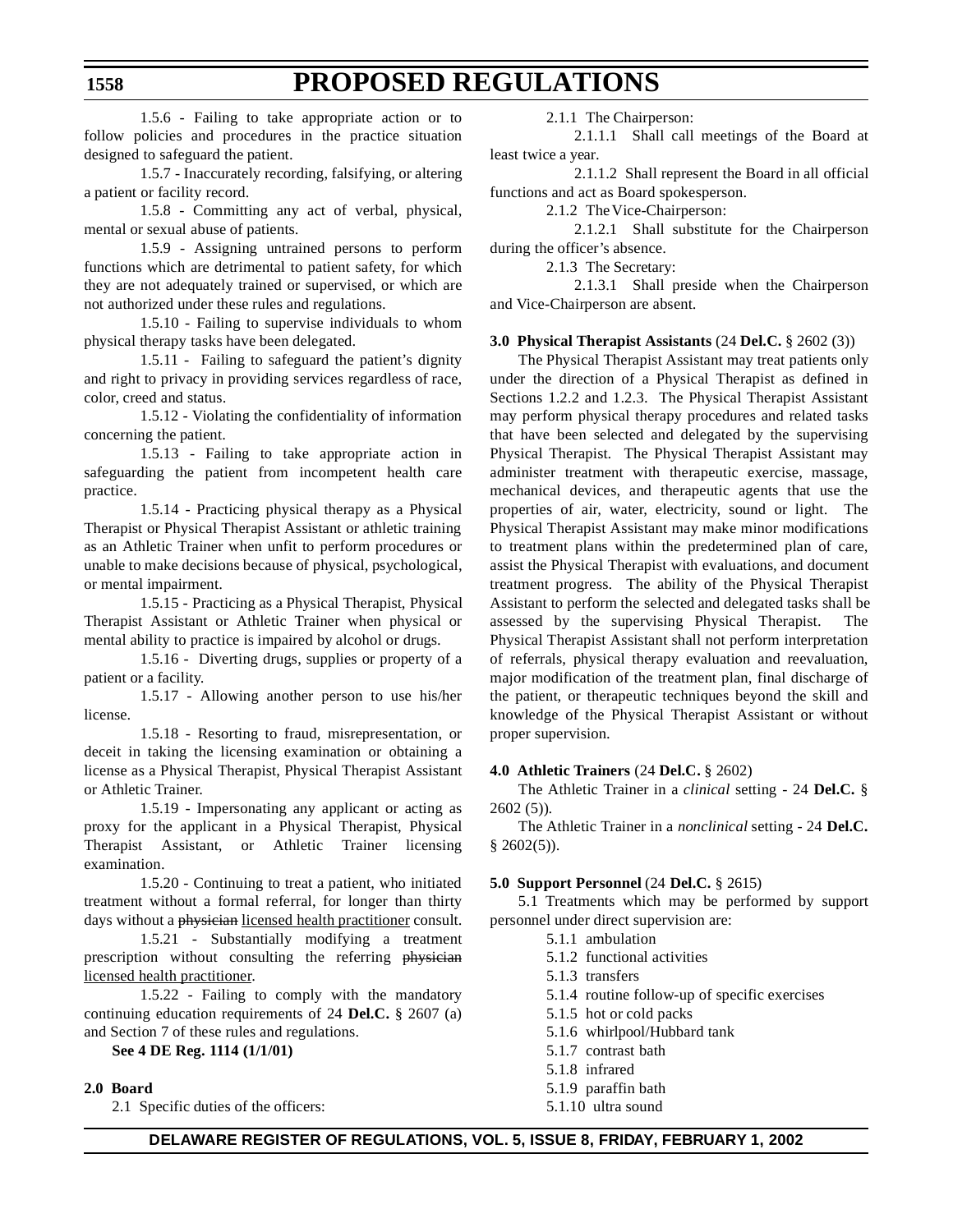### 5.2 Exceptions - A support person may perform:

5.2.1 patient related activities that do not involve treatment, including transporting patients, undressing and dressing patients, and applying assistive and supportive devices without direct supervision, and

5.2.2 set up and preparation of patients requiring treatment using Physical Therapist modalities.

5.3 Prohibited Activities - support personnel may not perform:

5.3.1 evaluation, or

5.3.2 treatments other than those listed in Section 5.1.

**See 4 DE Reg. 1114 (1/1/01)**

#### **6.0 Qualifications of Applicant** (24 **Del.C.** § 2606)

6.1 Applications, copies of the rules and regulations, and copies of the Practice Act are available from the Division of Professional Regulation.

6.2 Applicants for Physical Therapist or Physical Therapist Assistant licensure shall not be admitted to the examination without the submission of the following documents:

6.2.1 Professional Qualifications - proof of graduation (official transcript) from an educational program for the Physical Therapist or Physical Therapist Assistant which is accredited by the appropriate accrediting agency as set forth in the Practice Act.

6.2.2 A fee in check or money order payable to the State of Delaware.

6.2.3 A completed application form.

6.3 The Board may use the Physical Therapist and Physical Therapist Assistant examination endorsed by the Federation of State Boards of Physical Therapy and the APTA, respectively.

6.4 All applicants for licensure as a Physical Therapist or Physical Therapist Assistant must successfully pass the examination described in Section 6.3 in order to become eligible for licensure. The Board will adopt the criterionreferenced passing point recommended by the Federation of State Boards of Physical Therapy.

6.5 Applicants for licensure as an Athletic Trainer must submit to the Board the following:

6.5.1 Professional Qualifications - proof of graduation (official transcript) from an educational program described in 24 **Del.C.** § 2606(a)(1), whether an accredited program or National Athletic Trainers Association Board of Certification (NATA BOC) internship.

6.5.2 Official letter of Athletic Trainer certification from NATABOC.

6.5.3 A check or money order made payable to the State of Delaware.

6.5.4 The completed application form.

6.6 Licenses shall expire biennially on every odd numbered year. The following items shall be submitted upon application for renewal:

6.6.1 completed renewal application form,

6.6.2 applicable fee, and

6.6.3 for individuals seeking renewal, evidence of continuing education courses as provided by Section 7.

#### **7.0 Mandatory Continuing Education Units (CEU's)** (24 **Del.C.** §2607 (a))

7.1 Three CEU's are required for every biennial license renewal for Physical Therapists, Physical Therapist Assistants, and Athletic Trainers. The Continuing Education Unit Activity Record (CEUAR) credits shall be received at the Division of Professional Regulation, Dover,

Delaware, no later than November  $30<sup>th</sup>$  of every even numbered year and shall be received every 2 years after such date.

7.2 Individuals shall maintain the following items in order to receive credit for CEU's:

7.2.1 name of applicant seeking renewal

7.2.2 license classification (Physical Therapist, Physical Therapist Assistant, Athletic Trainer)

7.2.3 license number of applicant

7.2.4 proof of attendance at CEU course

7.2.5 date of CEU course

7.2.6 instructor(s) of CEU course

7.2.7 sponsor of CEU course

7.2.8 title of CEU course

7.2.9 number of hours of CEU course

7.3 Continuing Education Regulations, (24 **Del.C.** § 2607 (a)). Each licensed Physical Therapist, Physical Therapist Assistant and Athletic Trainer is responsible for continuing his/her education so that professional skills are maintained in accordance with the advancement of the profession. The purpose of this is to help Physical Therapists, Physical Therapist Assistants, and Athletic Trainers become more efficient in achieving their objectives.

7.3.1 For a licensee to renew a license, the licensee must complete three continuing education units over the two year period immediately preceding November 30<sup>th</sup> of each even year. CEU's completed before November 30<sup>th</sup> of the even year shall not be carried over to the next renewal period. Any continuing education completed in the December or January preceding renewal will apply to the next renewal period. CEU requirements shall be prorated for new licensees. If the license is granted during the six month period shown below, the following will be required for renewal:

| <b>Odd Numbered Year</b> | Even Numbered Year    |
|--------------------------|-----------------------|
| $1/1 - 6/30$ 2.5 CEUs    | $1/1 - 6/30$ 1.5 CEUs |
| $7/1 - 12/31$ 2.0 CEUs   | $7/1 - 12/31$ .5 CEUs |

7.3.2 One CEU will be given for every 10 hours of an approved continuing education course. (1 contact hour =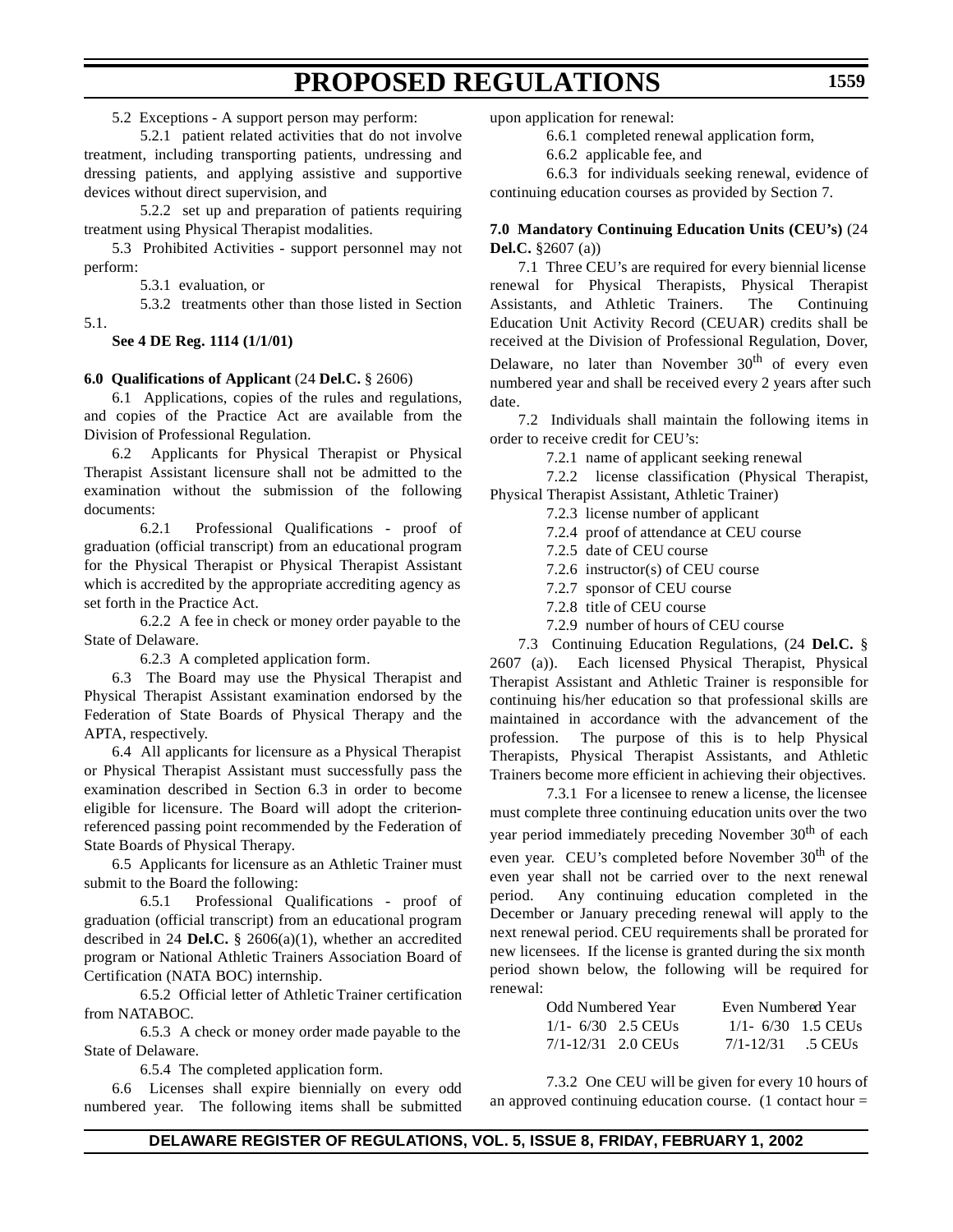.1 CEU). Each course must include topics relevant to the field of health care as it pertains to Physical Therapy or Athletic Training. Approval of CEU's shall be within the discretion of the State Examining Board of Physical Therapists. Continuing education units that have been previously approved during the current licensing period by another agency such as a national governing body or a fellow state licensing board shall be acceptable to the Examining Board for the State of Delaware as appropriate CEU's. Any sponsors or licensees wishing to receive prior written approval of CEU courses from the Examining Board must complete a CEU Application Form. CEU's may not be carried over from one biennial period to the next one.

7.3.3 At the time of license renewal, the appropriate forms will be supplied by the Board. Proof of attendance shall be enclosed by the licensee when requested by the Board. While course brochures may be used to verify contact hours, they are not considered to be acceptable proof for use of verification of course attendance. All licensees must complete and submit to the Board the CEUAR. If randomly selected, the licensee must submit documentation of the CEU's. The CEUAR is due November  $30<sup>th</sup>$  of the even year. All questionable CEUAR's will be re-evaluated.

7.3.4 In the event a licensee shall fail to complete the required credits by November 30, 2000, the Board may withhold issuance of a permanent license unless the CEUAR required by Section 7.3.3 is accompanied by a specific plan for making up the deficiency of necessary credits by March 31, 2001. The plan shall be deemed accepted by the Board unless within 60 days after the receipt of the CEUAR the Board notifies the licensee to the contrary. Full completion of the licensee's plan shall be reported by CEUAR not later April 15, 2001. Failure to complete the specific plan may result in the Board suspending the license issued, following a hearing pursuant to the Administrative Procedures Act, for unprofessional conduct as defined by Section 1.5.22. This provision no longer applies effective with the 2003 renewal.

7.3.5 The Board has the power to waive any part of the entire CEU requirement. Exemptions to the CEU requirement may be granted due to prolonged illness or other incapacity. Application for exemption shall be made in writing to the Board by the applicant for renewal and must be received by the Board no later than November  $30<sup>th</sup>$  of the end of the respective CEU term.

7.3.6 CEU's may be earned through Board approved courses in colleges and universities, extension courses, independent study courses, workshops, seminars, conferences, lectures, videotapes, professional presentations and publications, and in-services oriented toward the enhancement of their respective professional's practice. CEU programs shall be conducted under responsible sponsorship, capable direction and qualified instruction. The program may include staff development activities of

agencies and cross-disciplinary offerings.

7.3.7 The following are examples of acceptable continuing education which the Board may approve. The Board will determine the appropriate number of contact hours for these categories of continuing education, subject to any limitation shown below.

7.3.7.1 professional meetings including national, state, chapter, and state board meetings

7.3.7.2 seminars/workshops

7.3.7.3 staff/faculty in-services

7.3.7.4 first time presentation of professionally

oriented course/lecture (0.3 CEU/hour per presentation)

7.3.7.5 approved self studies including:

- videotapes, if:

-there is a sponsoring agency

-there is a facilitator or program official

present

-the program official is not the only attendee

- correspondence course, if a sponsoring agency provides a certificate of completion

7.3.8 The following are also examples of acceptable continuing education in

the amount of CEU's shown.

7.3.8.1 university/college courses:

1.0 CEU for semester

0.8 CEU for trimester

0.7 CEU for quarter

7.3.8.2 passing of licensing examination (1.5 CEU's)

7.3.8.3 original publication in peer reviewed publication (0.3 CEU)

7.3.8.4 original publication in non-peer reviewed publication (0.1 CEU)

7.3.8.5 holding of an office (0.3 CEU), to include:

- executive officer's position for the national or state professional associations (President, Vice-President, Secretary, Treasurer)

- member, Examining Board of Physical Therapists

7.3.8.6 acting as the direct clinical instructor providing supervision to a Physical Therapist, Physical Therapist Assistant or Athletic Trainer student officially enrolled in an accredited institution during an internship (40 contact hours  $= 0.1$  CEU)

#### **8.0 Admission to Practice, Licensure by Reciprocity** (24 **Del.C.** § 2610)

Definition - The granting of a license to an applicant who meets all the requirements set forth in this section and 24 **Del.C.** § 2610.

8.1 The reciprocity applicant shall submit the documentation listed in rules 6.2 or 6.5.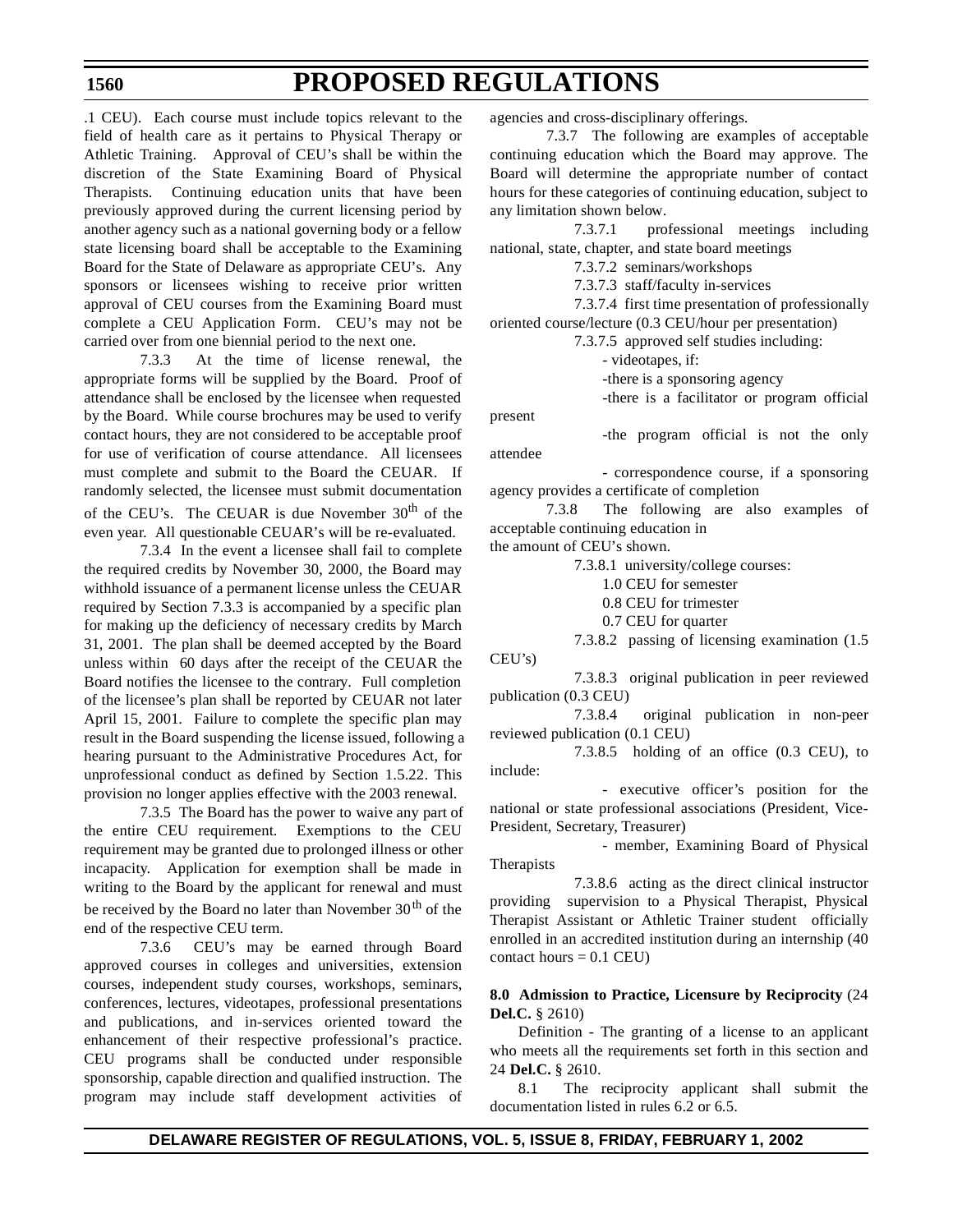8.2 An applicant shall be deemed to have satisfied this section upon evidence satisfactory to the Board that he/she has complied with the standards set forth below:

8.2.1 The Physical Therapist or Physical Therapist Assistant applicant has passed the examination in the state, territory, or the District of Columbia in which he/she was originally licensed/registered. The passing score shall be 1.5 standard deviation below the national norm for those Physical Therapists and Physical Therapist Assistants having taken the examination prior to 1990.

8.2.2 All Physical Therapist/Physical Therapy Assistant reciprocity applicants shall supply his/her examination scores to the Board. The applicant may obtain his/her scores from the regulatory body of the state, territory, or the District of Columbia in which he/she was originally licensed/registered or from the FSBPT Score Transfer Service. From Physical Therapist applicants who were licensed/registered by a state, territory, or the District of Columbia only prior to 1963, the Board shall accept the following:

8.2.2.1 - Professional Examination Service-American Physical Therapy Association (PES-APTA) examination scores with a passing grade of 1.5 standard deviation below the national norm on all sections, or

8.2.2.2 - other examining mechanisms which in the judgment of the Board were substantially equal to the mechanisms of the State of Delaware at the time of examination.

8.2.3 For the Athletic Trainer candidate, the passing score shall be that which was established at time of examination. All sections of the examination shall be passed. The reciprocity applicant shall supply his/her examination scores to the Board.

### **9.0 Temporary Licensure** (24 **Del.C.** § 2611)

9.1 The Board may issue a temporary license to all applicants who have submitted to the Board the documents listed in Rule 6.2 and Rule 6.5, respectively, and who have been determined to be eligible to take the examination. The Board shall accept a letter signed by the Physical Therapist or Physical Therapist Assistant applicant's school official stating that the applicant has completed all requirements for graduation; provided, however, that the applicant shall submit to the Board an official transcript as soon as it becomes available. The Board will determine the Physical Therapist or Physical Therapist Assistant applicant's eligibility to take the examination. In the case of Athletic Trainer applicants for temporary license, a letter from NATA stating the applicant's eligibility to take the NATA examination will be required. All applicants may practice only under the direct supervision of a licensed Physical Therapist. The license shall remain effective for 90 days from the date of approval. It shall automatically expire upon notice to the applicant of his/her failure to pass the license

examination. After the applicable fee and written application have been submitted, the Board may renew the temporary license if the applicant is eligible to retake the examination. The temporary license of an applicant may be extended at the discretion of the Board chair or other officer, upon a showing of extenuating circumstances pending the next scheduled Board meeting. Physical Therapist and Physical Therapist Assistant applicants may practice only under the direct supervision of a licensed Physical Therapist. Athletic Trainer applicants may practice only under the direct supervision of a licensed Athletic Trainer in a nonclinical setting. In a clinical setting, Athletic Trainer applicants may practice only under the direct supervision of a licensed Physical Therapist. A temporary license shall expire upon notice to the applicant of his/her failure to pass the license examination and may not be renewed. In all other cases, a temporary license may be renewed only once.

9.2 Applicants requesting reciprocity as a Physical Therapist, Physical Therapist Assistant, and Athletic Trainer. The Board may issue a temporary license to an applicant upon the applicant's submission of letters of good standing from all jurisdictions in which the applicant is or has ever been licensed. The temporary licensee may practice only under the direct supervision of an applicable licensed professional.

9.3 Applicants engaged in a special project, teaching assignment, or medical emergency as described in 24 **Del.C.** § 2611 (b) must submit letters of good standing from all jurisdictions in which the applicant is or has ever been licensed.

#### **10.0 Foreign Trained Applicant for Licensure** (24 **Del.C.**  $§ 2606$  (b))

10.1 Applicants for licensure who are graduates of a Physical Therapist, Physical Therapist Assistant school or Athletic Trainer program located in a foreign country shall complete all of the following requirements before being admitted to the examination.

10.1.1 - The applicant shall submit proof satisfactory to the Board of graduation from an education program appropriate to their profession in a foreign country. Each foreign applicant must demonstrate that they have met the minimum education requirements as presented by the Federation of State Boards in the Course Work Evaluation Tool for Persons Who Received Their Physical Therapy Education Outside the United States. The applicant shall arrange and pay for a credential evaluation of such foreign school's program to be completed by one of four independent agencies:

International Educational Research Foundation, Inc.

P.O. Box 3665

Culver City, CA 90231

(Address change 2/1/01)

International Consultants of Delaware, Inc.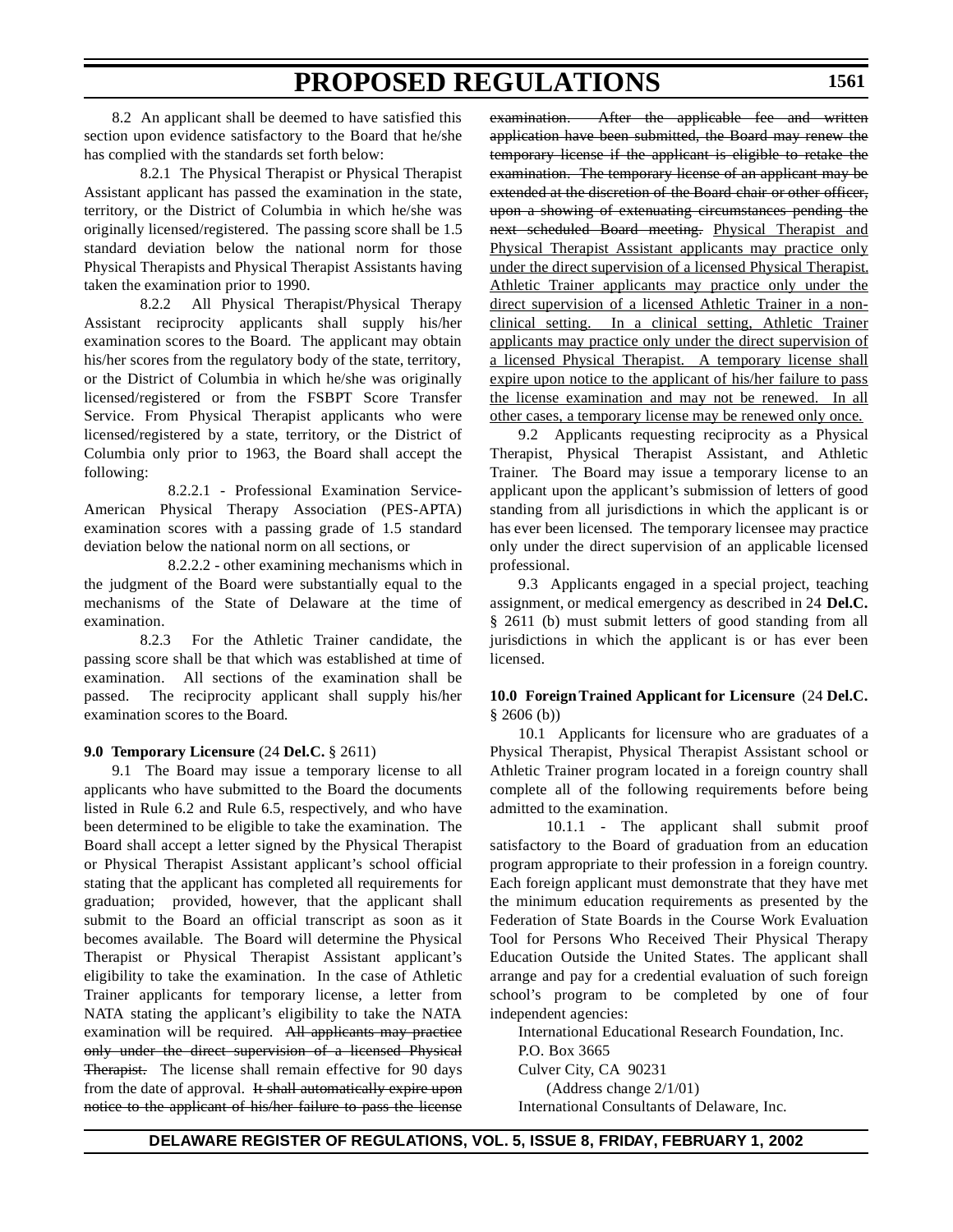109 Barksdale Professional Center Newark, DE 19711

Educational Credential Evaluators, Inc. P.O. Box 92970 Milwaukee, WI 53202-0970

Foreign Credentialing Commission for Physical **Therapists** P.O. Box 25827 Alexandria VA 22313-9998

10.1.2 The applicant shall complete the requirements of rules 6.2 or 6.5.

10.1.3 The applicant shall pass the examination described in rules 6.3 and 6.4.

#### **11.0 Reactivation and Reinstatement** (24 **Del.C.** § 2607)

11.1 Any person who has been registered in the State and is neither residing within the State nor actively engaged in the practice of physical therapy in the State may at their request be placed on the inactive register for the remainder of the biennial licensure period. Subsequent requests for extensions of inactive status should be submitted biennially. The Board may reactivate an inactive license if the Physical Therapist, Physical Therapist Assistant or Athletic Trainer:

11.1.1 files a written request for reactivation;

11.1.2 has been actively engaged in the practice for the past five years. If the licensee has not met this condition, the following requirements shall be completed:

11.1.2.1 - The Physical Therapist, Physical Therapist Assistant, or Athletic Trainer working in a clinical setting shall work under the direct supervision of a Physical Therapist/Athletic Trainer in Delaware for a minimum of six months.

11.1.2.2 - The Athletic Trainer working in a nonclinical setting shall work under the direct supervision of an Athletic Trainer in Delaware for a minimum of six months.

11.1.2.3 - At the end of the period, the supervising Physical Therapist/Athletic Trainer shall certify to the applicant's clinical competence on forms supplied by the Board;

11.1.3 submits proof of completion of 1.5 CEU's during the previous 12 months.

11.2 Provided reinstatement is requested within 5 years of the expiration date, the Board may reinstate the license of a Physical Therapist, Physical Therapist Assistant, or Athletic Trainer who allowed their license to lapse without requesting placement on the inactive register if the Physical Therapist, Physical Therapist Assistant, or Athletic Trainer:

11.2.1 completes a form supplied by the Board

11.2.2 provides proof of completion of 3.0 CEU's during the previous 24 months

11.3 If the license has been expired over five years, the Physical Therapist/Physical Therapist Assistant/Athletic Trainer must file a new application and provide proof of completion of 3.0 CEU's when reapplying under the provisions which govern reciprocity.

### **12.0 Voluntary Treatment Option for Chemically Dependent or Impaired Professionals**

12.1 If the report is received by the chairperson of the regulatory Board, that chairperson shall immediately notify the Director of Professional Regulation or his/her designate of the report. If the Director of Professional Regulation receives the report, he/she shall immediately notify the chairperson of the regulatory Board, or that chairperson's designate or designates.

12.2 The chairperson of the regulatory Board or that chairperson's designate or designates shall, within 7 days of receipt of the report, contact the individual in question and inform him/her in writing of the report, provide the individual written information describing the Voluntary Treatment Option, and give him/her the opportunity to enter the Voluntary Treatment Option.

12.3 In order for the individual to participate in the Voluntary Treatment Option, he/she shall agree to submit to a voluntary drug and alcohol screening and evaluation at a specified laboratory or health care facility. This initial evaluation and screen shall take place within 30 days following notification to the professional by the participating Board chairperson or that chairperson's designate(s).

12.4 A regulated professional with chemical dependency or impairment due to addiction to drugs or alcohol may enter into the Voluntary Treatment Option and continue to practice, subject to any limitations on practice the participating Board chairperson or that chairperson's designate or designates or the Director of the Division of Professional Regulation or his/her designate may, in consultation with the treating professional, deem necessary, only if such action will not endanger the public health, welfare or safety, and the regulated professional enters into an agreement with the Director of Professional Regulation or his/her designate and the chairperson of the participating Board or that chairperson's designate for a treatment plan and progresses satisfactorily in such treatment program and complies with all terms of that agreement. Treatment programs may be operated by professional Committees and Associations or other similar professional groups with the approval of the Director of Professional Regulation and the chairperson of the participating Board.

12.5 Failure to cooperate fully with the participating Board chairperson or that chairperson's designate or designates or the Director of the Division of Professional Regulation or his/her designate in regard to the Voluntary Treatment Option or to comply with their requests for evaluations and screens may disqualify the regulated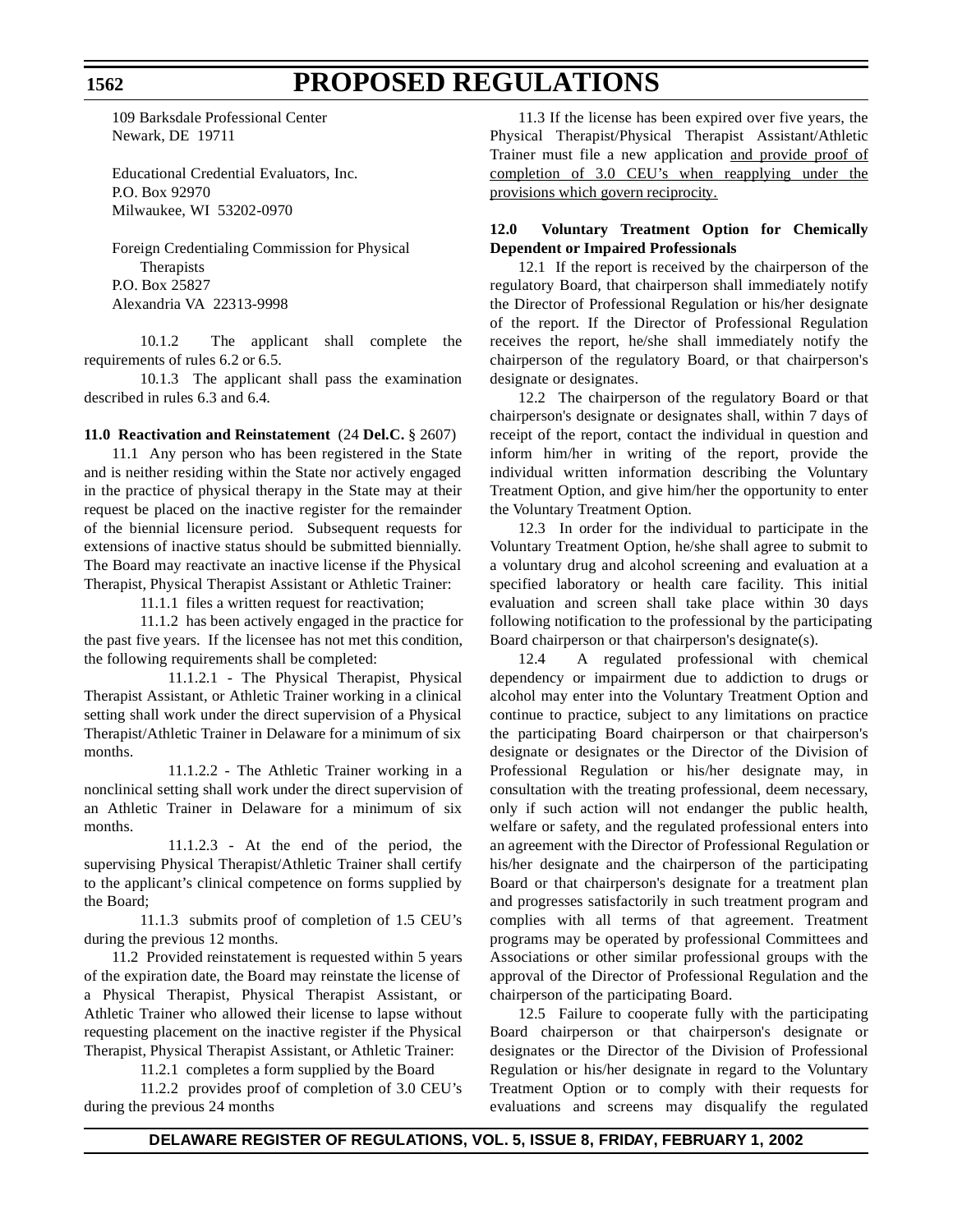<span id="page-19-0"></span>professional from the provisions of the Voluntary Treatment Option, and the participating Board chairperson or that chairperson's designate or designates shall cause to be activated an immediate investigation and institution of disciplinary proceedings, if appropriate, as outlined in subsection (h) of this section.

12.6 The Voluntary Treatment Option may require a regulated professional to enter into an agreement which includes, but is not limited to, the following provisions:

12.6.1 Entry of the regulated professional into a treatment program approved by the participating Board. Board approval shall not require that the regulated professional be identified to the Board. Treatment and evaluation functions must be performed by separate agencies to assure an unbiased assessment of the regulated professional's progress.

12.6.2 Consent to the treating professional of the approved treatment program to report on the progress of the regulated professional to the chairperson of the participating Board or to that chairperson's designate or designates or to the Director of the Division of Professional Regulation or his/her designate at such intervals as required by the chairperson of the participating Board or that chairperson's designate or designates or the Director of the Division of Professional Regulation or his/her designate, and such person making such report will not be liable when such reports are made in good faith and without malice.

12.6.3 Consent of the regulated professional, in accordance with applicable law, to the release of any treatment information from anyone within the approved treatment program.

12.6.4 Agreement by the regulated professional to be personally responsible for all costs and charges associated with the Voluntary Treatment Option and treatment program(s). In addition, the Division of Professional Regulation may assess a fee to be paid by the regulated professional to cover administrative costs associated with the Voluntary Treatment Option. The amount of the fee imposed under this subparagraph shall approximate and reasonably reflect the costs necessary to defray the expenses of the participating Board, as well as the proportional expenses incurred by the Division of Professional Regulation in its services on behalf of the Board in addition to the administrative costs associated with the Voluntary Treatment Option.

12.6.5 Agreement by the regulated professional that failure to satisfactorily progress in such treatment program shall be reported to the participating Board's chairperson or his/her designate or designates or to the Director of the Division of Professional Regulation or his/ her designate by the treating professional who shall be immune from any liability for such reporting made in good faith and without malice.

12.6.6 Compliance by the regulated professional

with any terms or restrictions placed on professional practice as outlined in the agreement under the Voluntary Treatment Option.

12.7 The regulated professional's records of participation in the Voluntary Treatment Option will not reflect disciplinary action and shall not be considered public records open to public inspection. However, the participating Board may consider such records in setting a disciplinary sanction in any future matter in which the regulated professional's chemical dependency or impairment is an issue.

12.8 The participating Board's chairperson, his/her designate or designates or the Director of the Division of Professional Regulation or his/her designate may, in consultation with the treating professional at any time during the Voluntary Treatment Option, restrict the practice of a chemically dependent or impaired professional if such action is deemed necessary to protect the public health, welfare or safety.

12.9 If practice is restricted, the regulated professional may apply for unrestricted licensure upon completion of the program.

12.10 Failure to enter into such agreement or to comply with the terms and make satisfactory progress in the treatment program shall disqualify the regulated professional from the provisions of the Voluntary Treatment Option, and the participating Board shall be notified and cause to be activated an immediate investigation and disciplinary proceedings as appropriate.

12.11 Any person who reports pursuant to this section in good faith and without malice shall be immune from any civil, criminal or disciplinary liability arising from such reports, and shall have his/her confidentiality protected if the matter is handled in a nondisciplinary matter.

12.12 Any regulated professional who complies with all of the terms and completes the Voluntary Treatment Option shall have his/her confidentiality protected unless otherwise specified in a participating Board's rules and regulations. In such an instance, the written agreement with the regulated professional shall include the potential for disclosure and specify those to whom such information may be disclosed.

**DIVISION OF PROFESSIONAL REGULATION BOARD OF [VETERINARY](#page-3-0) MEDICINE** 24 DE Admin. Code 3300 Statutory Authority: 24 Delaware Code, Section §3306(a)(1) (24 **Del.C.** 3306(a)(1))

PLEASE TAKE NOTICE, pursuant to 29 **Del.C.** Chapter 101 and 24 **Del.C.** Section 3306 (a) (1), the Delaware State Board of Veterinary Medicine proposes to revise its rules and regulations. The proposed change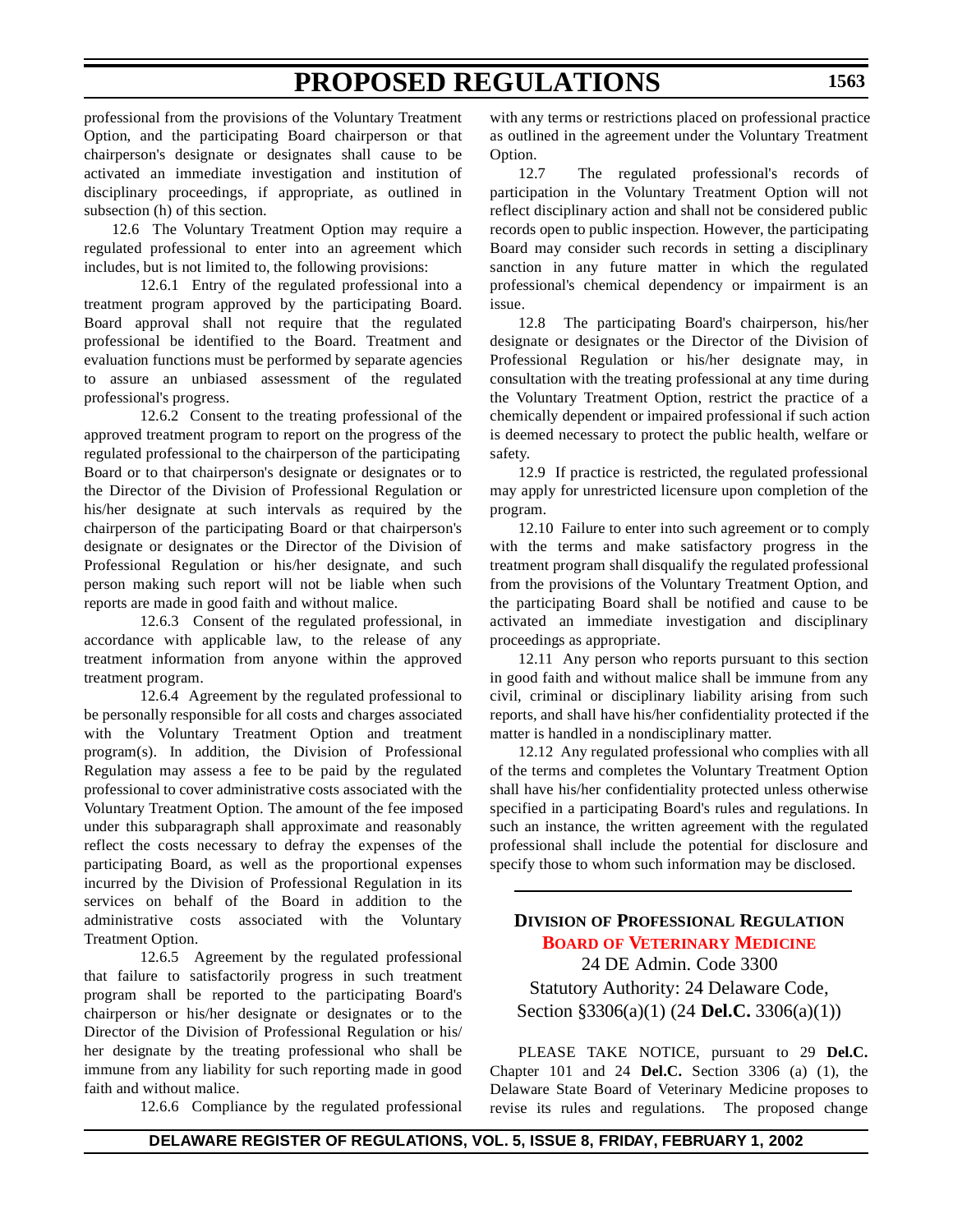# **PROPOSED REGULATIONS**

concerns the retention of veterinary medical records. The proposed revision seeks to define unprofessional conduct for a veterinarian as the destruction of veterinary medical records before a period of three (3) years have elapsed from the last entry into the medical record. The proposed regulation serves to implement or clarify specific sections of 24 **Del.C.** Chapter 33.

A public hearing will be held on the proposed Rules and Regulations on Tuesday, March 12, 2002 at 1:00 p.m. in the Second Floor Conference Room A of the Cannon Building, 861 Silver Lake Boulevard, Dover, Delaware, 19904. The Board will receive and consider input in writing from any person on the proposed regulation. Any written comments should be submitted to the Board in care of Susan Miccio at the above address. The final date to submit written comments shall be at the above scheduled public hearing. Anyone wishing to obtain a copy of the proposed regulation or to make comments at the public hearing should notify Susan Miccio at the above address or by calling (302) 744-4506.

This notice will be published in two newspapers of general circulation not less than twenty (20) days prior to the date of the hearing.

- 1.0 Direct Supervision
- 2.0 Unprofessional Conduct
- 3.0 Privileged Communications
- 4.0 Veterinary Premises and Equipment
- 5.0 Qualification for Licensure by Examination as a Veterinarian
- 6.0 Character of Examination North American Veterinary Licensing Examination (NAVLE)
- 7.0 Reciprocity
- 8.0 Licensure Renewal
- 9.0 Continuing Education
- 10.0 Voluntary Treatment Option

### **1.0 DIRECT SUPERVISION** (24 *Del. C.* § 3303(10))

1.1 Direct Supervision **-** refers to the oversight of any person performing support activities (support personnel) by a licensed Delaware veterinarian. Oversight includes control over the work schedule of the person performing support activities and any remuneration the person receives for performing such activities. Oversight does not include remuneration paid directly to support personnel by the public. The constant physical presence of the licensed veterinarian on the premises is not required, however, if the licensed veterinarian is accessible to support personnel by electronic means or has arranged for another supervising licensed veterinarian to be accessible by electronic means. All acts by support personnel not prohibited by Rule 1.2 which constitute the practice of veterinary medicine under 24 *Del. C.* § 3302 (6) must be performed under direct supervision. Direct supervision of support personnel also

includes:

1.1.1 The initial examination of the animal by the veterinarian prior to the delegation of work to be performed by support personnel. The veterinarian may, however, authorize support personnel to administer emergency measures prior to the initial examination.

1.1.2 The development of a treatment plan by the veterinarian that shall be referenced by support personnel.

1.1.3 The authorization by the veterinarian of the work to be performed by support personnel.

1.2 At no time may support personnel perform the following activities (24 *Del. C.* § 3303(10)):

1.2.1 Diagnosing.

1.2.2 Prescribing.

1.2.3 Inducing Anesthesia.

1.2.4 Performing Surgery.

1.2.5 Administration of Rabies Vaccinations.

1.2.6 Operative dentistry and oral surgery.

1.2.7 Centesis of body structures (not to include venipuncture and cystocentesis) in other than emergency situations.

1.2.8 The placement of tubes into closed body structures, such as chest tubes, in other than emergency situations (not to include urinary or IV catheters).

1.2.9 Splinting or casting of broken bones in other than emergency situations.

1.2.10 Euthanasia.

1.2.11 Issue health certificates.

1.2.12 Perform brucellosis, equine infectious anemia and tuberculosis tests and other tests which are regulated by federal and state guidelines.

**2.0 UNPROFESSIONAL CONDUCT** (24 *Del.C.* § 3313(a)(1))

2.1 Unprofessional conduct in the practice of veterinary medicine shall include, but not be limited to, the following;

2.1.1 Allowing support personnel to perform the acts forbidden under Section 1.2 of the Rules and Regulations.

2.1.2 Allowing support personnel to perform tasks without the required direct supervision as specified in Section 1.1 of the Rules & Regulations.

2.1.3 Representation of conflicting interests except by express consent of all concerned. A licensee represents conflicting interests if while employed by a buyer to inspect an animal for soundness he or she accepts a fee from the seller. Acceptance of a fee from both the buyer and the seller is prima facie evidence of fraud.

2.1.4 Use by a veterinarian of any certificate, college degree, license, or title to which he or she is not entitled.

2.1.5 Intentionally performing or prescribing treatment, which the veterinarian knows to be unnecessary, for financial gain.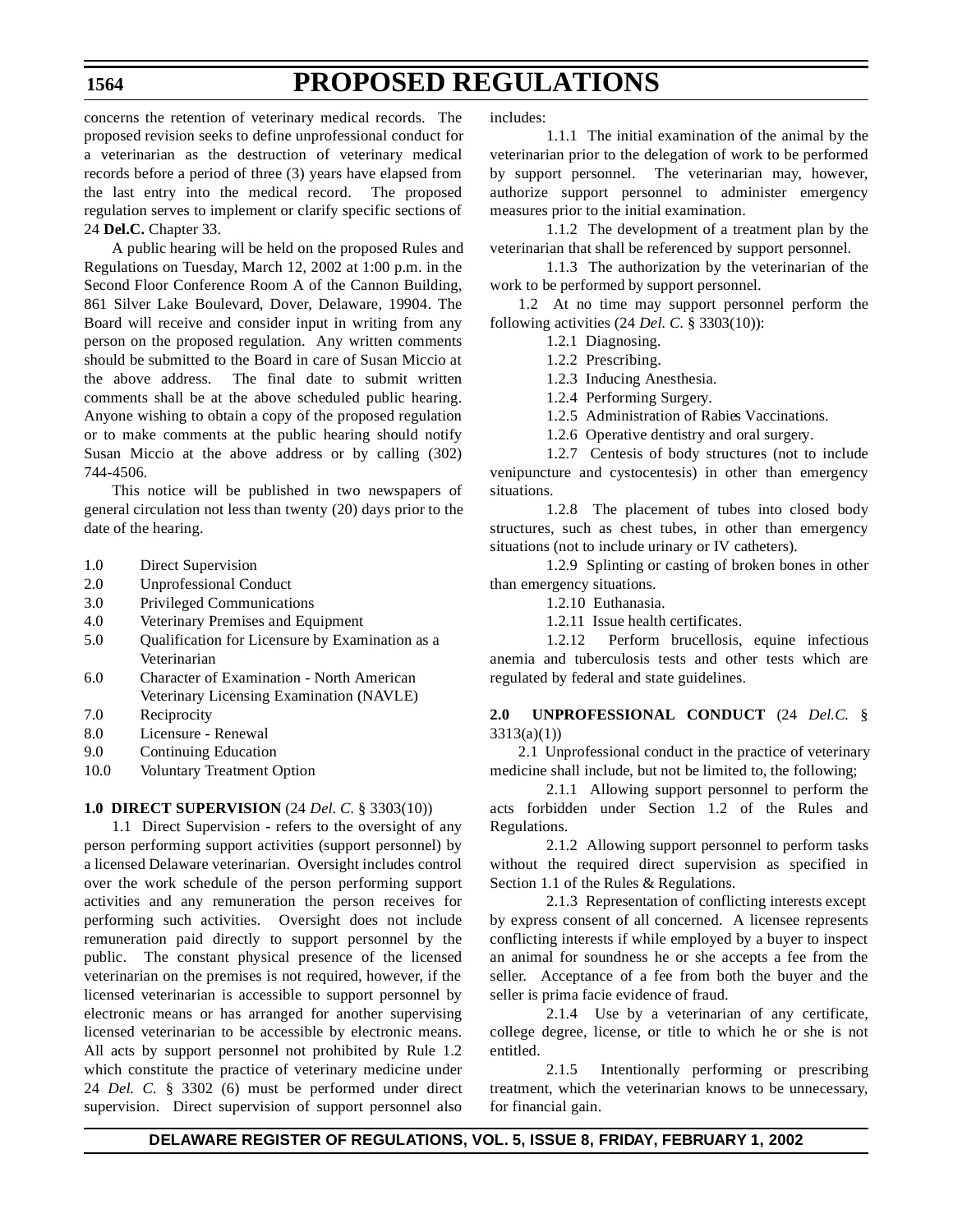2.1.6 Placement of professional knowledge, attainments, or services at the disposal of a lay body, organization or group for the purpose of encouraging unqualified groups or individuals to perform surgery upon animals or to otherwise practice veterinary medicine on animals that they do not own.

2.1.7 Intentionally left blank. Destruction of any part of a patient's records before a minimum of three (3) years have elapsed from the last entry in the medical record shall be considered unprofessional conduct. Records are to include, but are not limited to, information such as written or electronic documentation, rabies records, radiographs, ultrasounds, laboratory, and histopathological results.

2.1.8 Cruelty to animals. Cruelty to animals includes, but is not limited to, any definition of cruelty to animals under 11 *Del. C.* § 1325.

2.1.8.1 Animal housing (such as cages, shelters, pens and runs) should be designed with maintaining the animal in a state of relative thermal neutrality, avoiding unnecessary physical restraint, and providing convenient access to appropriate food and water. If animals are group housed, they should be maintained in compatible groups without overcrowding.

2.1.8.2 Housing should be kept in good repair to prevent injury to the animal.

2.1.8.3 Failure to take precautions to prevent the spread of communicable diseases in housing animals.

2.1.9 Leaving an animal during the maintenance stage of anesthesia.

2.1.10 Improper labeling of prescription drugs. The package or label must contain:

2.1.10.1 Name, strength, and quantity of the drug;

2.1.10.2 Usage directions.

2.1.11 Failure to make childproof packaging available for prescription drugs upon the request of a client.

2.1.12 Misrepresenting continuing education hours to the Board.

2.1.13 Failure to obey a disciplinary order of the Board.

#### **3.0 PRIVILEGED COMMUNICATIONS** (24 *Del. C.* § 3313(a)(7))

3.1 Privileged Communications. Veterinarians must protect the personal privacy of patients and clients by not willfully revealing privileged communications regarding the diagnosis and treatment of an animal. The following are not considered privileged communications:

3.1.1 The sharing of veterinary medical information regarding the diagnosis and treatment of an animal when required by law, subpoena, or court order or when it becomes necessary to protect the health and welfare of other individuals or animals.

3.1.2 The sharing of veterinary medical

information between veterinarians or facilities for the purpose of diagnosis or treatment of animals.

3.1.3 The sharing of veterinary medical information between veterinarians and peace officers, humane society officers, or animal control officers who are acting to protect the welfare of individuals or animals.

### **4.0 VETERINARY PREMISES & EQUIPMENT** (24 *Del. C.* § 3313 (9))

4.1 The animal facility shall be kept clean. A regular schedule of sanitary maintenance is necessary, including the elimination of wastes.

4.2 Animal rooms, corridors, storage areas, and other parts of the animal facility shall be washed, scrubbed, vacuumed, mopped, or swept as often as necessary, using appropriate detergents and disinfectants to keep them free of dirt, debris, and harmful contamination.

4.3 Animal cages, racks, and accessory equipment, such as feeders and water utensils, shall be washed and sanitized as often as necessary to keep them physically clean and free from contamination. In addition, cages should always be sanitized before new animals are placed in them. Sanitizing may be accomplished either by washing all soiled surfaces with a cleaning agent having an effective bactericidal action or with live steam or the equivalent thereof.

4.4 Cages or pens from which animal waste is removed by hosing or flushing shall be cleaned and suitably disinfected one or more times daily. Animals should be removed from cages during servicing in order to keep the animals dry.

4.5 If litter or bedding such as paper is used in animal cages or pens, it shall be changed as often as necessary to keep the animals clean.

4.6 Waste disposal must be carried out in accordance with good public health practice and federal and state regulations. Waste materials should be removed regularly and frequently so that storage of waste does not create a nuisance.

4.7 Biomedical waste such as culture plates, tubes, contaminated sponges, swabs, biologicals, needles, syringes, and blades, must be disposed of according to federal and state guidelines. Before disposing of blood soiled articles, they shall be placed in a leak-proof disposable container such as a plastic sack or a plastic-lined bag.

4.8 Proper refrigeration and sterilization equipment should be available.

4.9 Adequate safety precautions must be used in disposing animal carcasses and tissue specimens. An animal carcass shall be disposed of promptly according to federal and state law and regulations. If prompt disposal of an animal carcass is not possible, it shall be contained in a freezer or stored in a sanitary, non-offensive manner until such time as it can be disposed. Livestock shall be disposed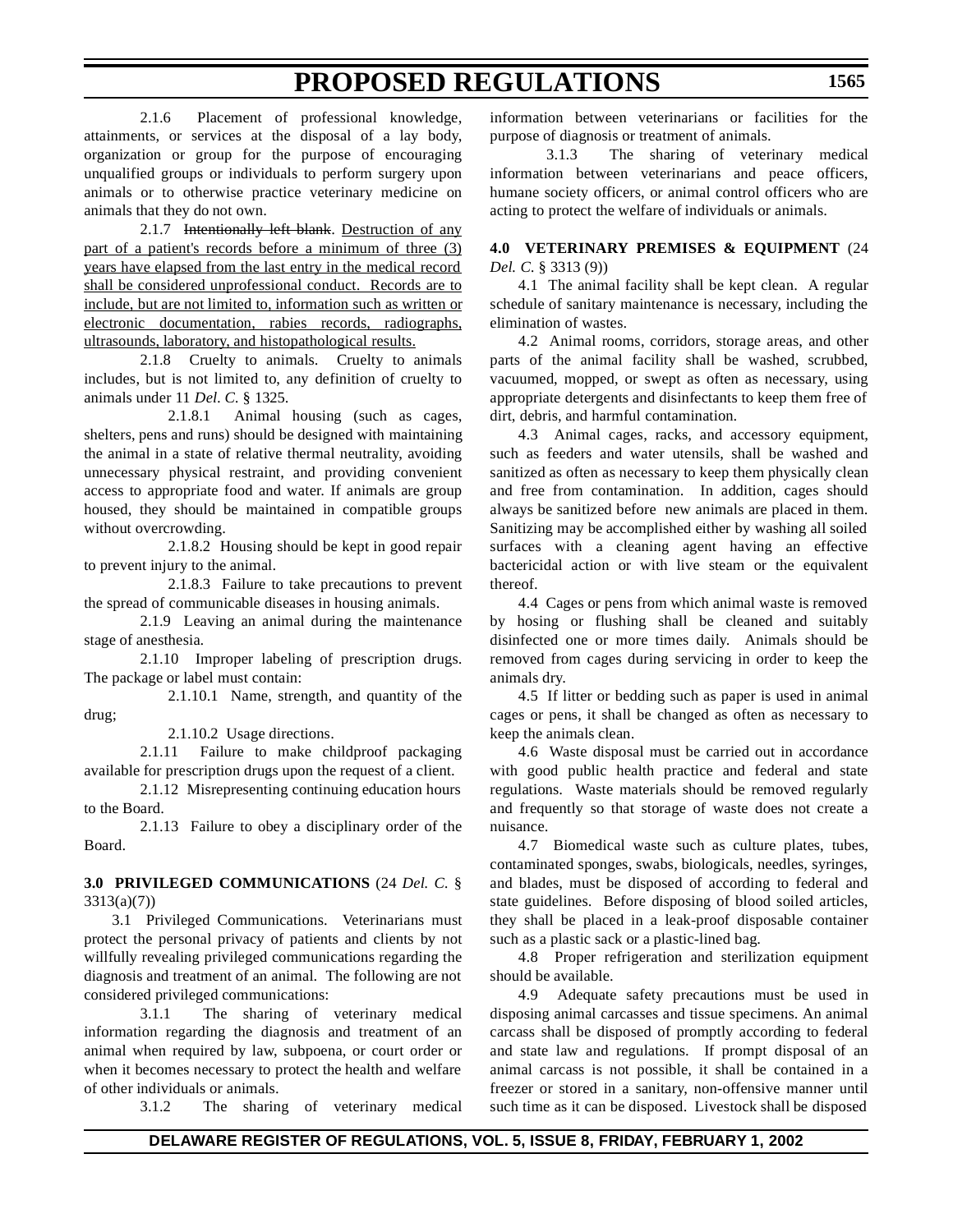of by any acceptable agricultural method.

4.10 The elimination or effective control of vermin shall be mandatory.

### **5.0 QUALIFICATION FOR LICENSURE BY EXAMINATION AS A VETERINARIAN** (24 *Del. C.* § 3307)

5.1 The applicant shall file the following documents:

5.1.1 Completed application form obtained from the Board office. The application fee shall be set by the Division of Professional Regulation. The check for the application fee should be made payable to the State of Delaware.

5.1.2 Official transcript from an AVMA approved veterinary college or university or its equivalent (Educational Commission for Foreign Veterinary Graduates).

5.1.3 Letters of good standing from any other jurisdictions in which the applicant is/or has been licensed.

5.1.4 North American Veterinary Licensing Examination (NAVLE) score or both the official National Board Examination (NBE) and Clinical Competency Test (CCT) scores, unless the applicant meets the statutory exemptions in 24 *Del*. *C*. § 3309.

5.1.5 Check or money order for the amount established by the Division of Professional Regulation. The license fee shall by set by the Division of Professional Regulation. Fees should be made payable to the "State of Delaware."

5.2 Only completed application forms will be accepted. In the case of incomplete application forms, omissions will be noted to the applicant. Any information provided to the Board is subject to verification.

5.3 Applications for any licensure submitted by final year veterinary students enrolled in an AVMA accredited university for the purpose of taking the NAVLE exam will be considered complete only upon proof of the applicant's graduation. Such applicants must demonstrate probability of graduation and will not be considered for any licensure until proof of graduation is submitted to the Board.

#### **6.0 CHARACTER OF EXAMINATION - NORTH AMERICAN VETERINARY LICENSING EXAMINATION (NAVLE)** (24 *Del. C.* § 3306)

6.1 Examination for licensure to practice veterinary medicine in the State of Delaware shall consist of the North American Veterinary Licensing Examination (NAVLE) after November 2000 or its successor.

6.1.1 The passing score for the NAVLE shall be the score as recommended by the National Board of Veterinary Medical Examiners or its successor.

#### **7.0 RECIPROCITY** (24 *Del. C.* § 3309)

Applications for licensure by reciprocity shall be the

same application used for licensure by examination and be subject to the same application requirements set forth in 24 *Del. C.* § 3309.

#### **8.0 LICENSURE - RENEWAL** (24 *Del. C.* § 3311)

8.1 All licenses are renewed biennially (every 2 years). A licensee may have his/her license renewed by submitting a renewal application to the Board by the renewal date and upon payment of the renewal fee prescribed by the Division of Professional Regulation along with evidence of completion of continuing education requirements. Continuing education requirements for renewal are specified in Section 9.0. The failure of the Board to give, or the failure of the licensee to receive, notice of the expiration date of a license shall not prevent the license from becoming invalid after its expiration date.

8.2 Any licensee who fails to renew his/her license by the renewal date may still renew his/her license during the one (1) year period immediately following the renewal date provided the licensee pay a late fee established by the Division of Professional Regulation in addition to the established renewal fee and submitting the continuing education requirements for renewal as specified in Section 9.0.

#### **9.0 CONTINUING EDUCATION** (24 *Del. C.* § 3311(b))

9.1 Any veterinarian actively licensed to practice in the State of Delaware shall meet the following continuing education requirements to the satisfaction of the Board.

9.1.1 Twenty-four (24) hours of approved certified continuing education credits must be completed for the immediate two year period preceding each biennial license renewal date.

9.1.2 The number of credit hours shall be submitted to the Board with each biennial license renewal application on the proper reporting form supplied by the Board. The continuing education credit hours shall be submitted to the Board no later than 60 days prior to the biennial license renewal date. The Board may audit the continuing education credit hours submitted by a licensee.

9.1.3 A veterinarian may apply to the Board in writing for an extension of the period of time needed to complete the continuing education requirement for good cause such as illness, extended absence from the country, or unique personal hardship which is not the result of professional negligence.

9.2 Continuing Education Requirements for Reinstatement of Lapsed License

9.2.1 Any veterinarian whose license to practice in the State of Delaware has lapsed and who has applied for reinstatement shall meet the following continuing education requirements to the satisfaction of the Board.

9.2.1.1 *Lapse of 12 to 24 months.* Twentyfour (24) hours of continuing education credits must be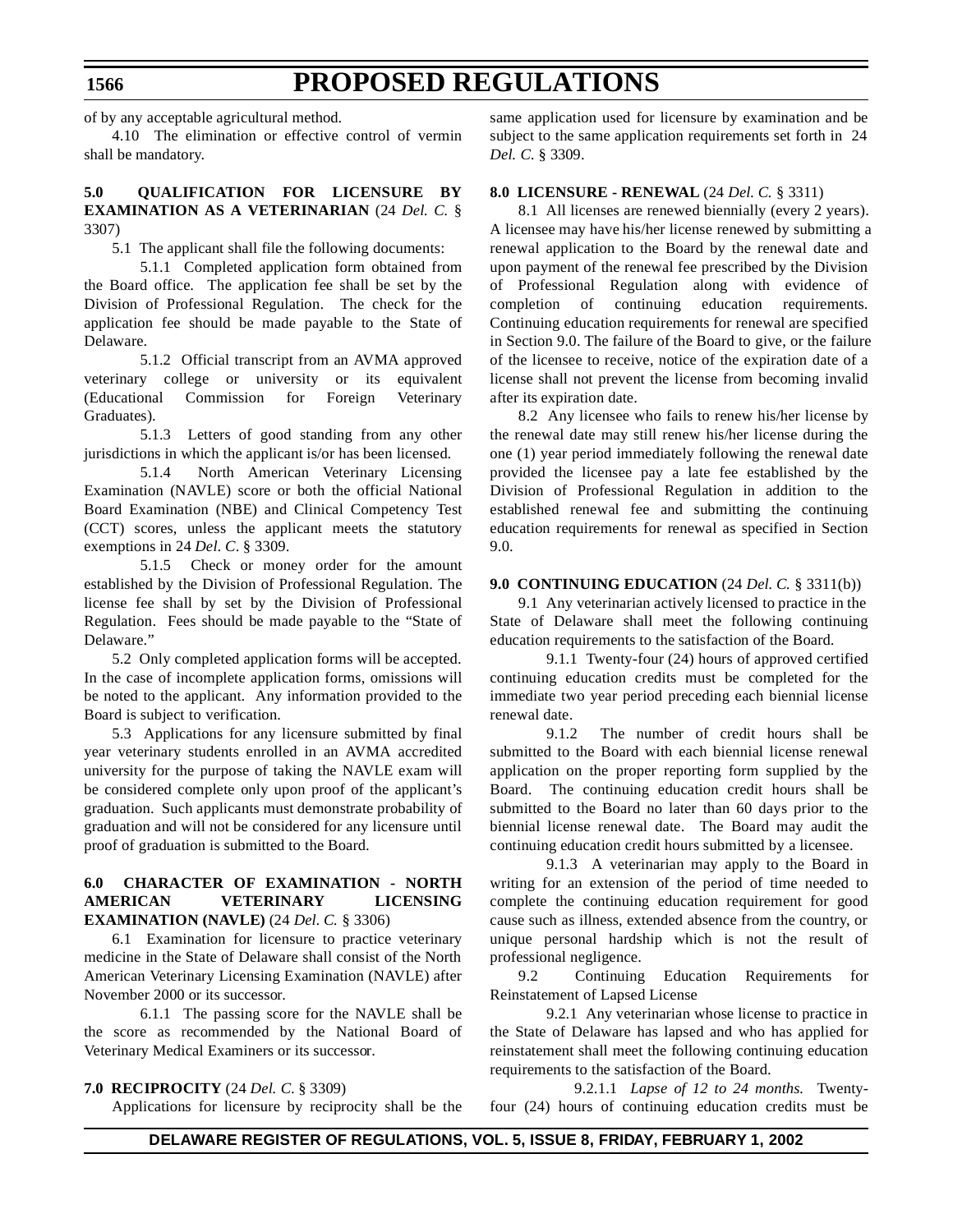completed. The 24 hours of continuing education credits must have been completed within 2 years prior to the request for reinstatement.

9.2.1.2 *Lapse of over 24 months.* Thirty-six (36) hours of continuing education credits must be completed. The 36 hours of continuing education credits must have been completed within 4 years prior to the request for reinstatement.

9.3 Continuing Education Requirements for Reinstatement of Inactive License

9.3.1 Twenty-four (24) hours of continuing education credits must be submitted for licensees on the inactive roster who wish to remove their license from inactive status. The 24 hours of continuing education credits must have been completed within 2 years prior to the request for removal from inactive status.

9.4 The Board may approve continuing education courses or sponsors upon written application on Board supplied forms. In addition, the Board may approve continuing education courses or sponsors on its own motion.

9.5 The following organizations are approved for formal continuing education activities.

9.5.1 AVMA.

9.5.2 AVMA accredited schools.

9.5.3 Federal/State/County Veterinary Associations & USDA.

9.5.4 *Compendium on Continuing Education for the Practicing Veterinarian*; NOAH; VIN.

9.5.5 Registry of Approved Continuing Education (RACE) courses.

9.6 Accreditation by the Board of continuing education courses will be based upon program content. Continuing education courses shall be directed toward improvement, advancement, and extension of professional skill and knowledge relating to the practice of veterinary medicine.

9.6.1 University course work, subject to Board approval.

9.6.2 Veterinary course work completed prior to graduation may be approved for continuing education credit for the first renewal period after graduation provided the course work was completed no more that 2 1/2 years before the renewal date.

9.6.3 Government Agencies.

9.6.4 Other forms of CE as long as and the activity is approved by the Board.

9.7 The Board may at any time re-evaluate an accredited course or sponsor and withdraw future approval of a previously accredited continuing education course or sponsor.

### **10.0 VOLUNTARY TREATMENT OPTION**

10.1 If the report is received by the chairperson of the regulatory Board, that chairperson shall immediately notify the Director of Professional Regulation or his/her designate of the report. If the Director of Professional Regulation receives the report, he/she shall immediately notify the chairperson of the regulatory Board, or that chairperson's designate or designates.

10.2 The chairperson of the regulatory Board or that chairperson's designate or designates shall, within 7 days of receipt of the report, contact the individual in question and inform him/her in writing of the report, provide the individual written information describing the Voluntary Treatment Option, and give him/her the opportunity to enter the Voluntary Treatment Option.

10.3 In order for the individual to participate in the Voluntary Treatment Option, he/she shall agree to submit to a voluntary drug and alcohol screening and evaluation at a specified laboratory or health care facility. This initial evaluation and screen shall take place within 30 days following notification to the professional by the participating Board chairperson or that chairperson's designate(s).

10.4 A regulated professional with chemical dependency or impairment due to addiction to drugs or alcohol may enter into the Voluntary Treatment Option and continue to practice, subject to any limitations on practice the participating Board chairperson or that chairperson's designate or designates or the Director of the Division of Professional Regulation or his/her designate may, in consultation with the treating professional, deem necessary, only if such action will not endanger the public health, welfare or safety, and the regulated professional enters into an agreement with the Director of Professional Regulation or his/her designate and the chairperson of the participating Board or that chairperson's designate for a treatment plan and progresses satisfactorily in such treatment program and complies with all terms of that agreement. Treatment programs may be operated by professional Committees and Associations or other similar professional groups with the approval of the Director of Professional Regulation and the chairperson of the participating Board.

10.5 Failure to cooperate fully with the participating Board chairperson or that chairperson's designate or designates or the Director of the Division of Professional Regulation or his/her designate in regard to the Voluntary Treatment Option or to comply with their requests for evaluations and screens may disqualify the regulated professional from the provisions of the Voluntary Treatment Option, and the participating Board chairperson or that chairperson's designate or designates shall cause to be activated an immediate investigation and institution of disciplinary proceedings, if appropriate, as outlined in subsection (h) of this section.

10.6 The Voluntary Treatment Option may require a regulated professional to enter into an agreement which includes, but is not limited to, the following provisions:

10.6.1 Entry of the regulated professional into a treatment program approved by the participating Board.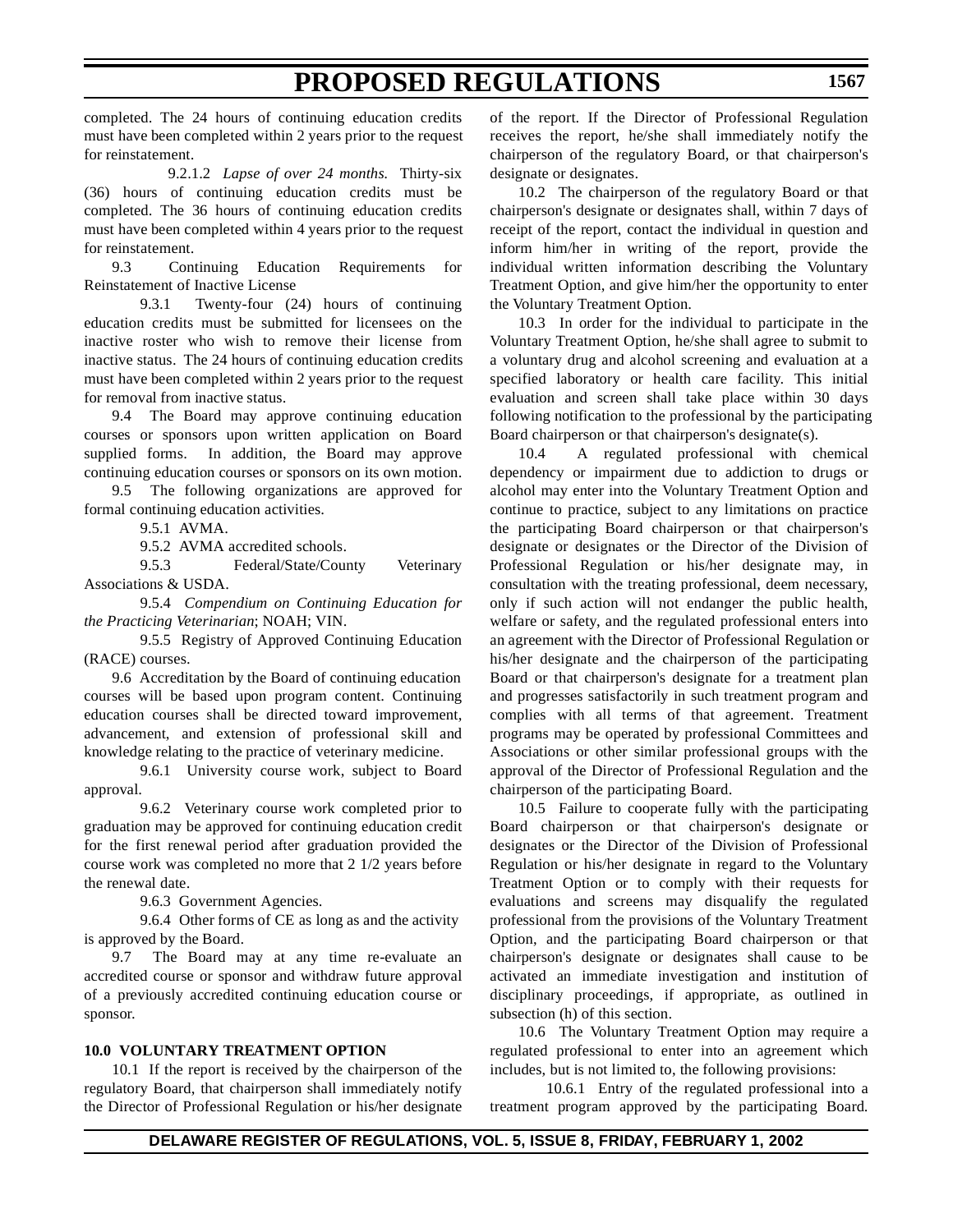### <span id="page-24-0"></span>Board approval shall not require that the regulated professional be identified to the Board. Treatment and evaluation functions must be performed by separate agencies to assure an unbiased assessment of the regulated professional's progress.

10.6.2 Consent to the treating professional of the approved treatment program to report on the progress of the regulated professional to the chairperson of the participating Board or to that chairperson's designate or designates or to the Director of the Division of Professional Regulation or his/her designate at such intervals as required by the chairperson of the participating Board or that chairperson's designate or designates or the Director of the Division of Professional Regulation or his/her designate, and such person making such report will not be liable when such reports are made in good faith and without malice.

10.6.3 Consent of the regulated professional, in accordance with applicable law, to the release of any treatment information from anyone within the approved treatment program.

10.6.4 Agreement by the regulated professional to be personally responsible for all costs and charges associated with the Voluntary Treatment Option and treatment program(s). In addition, the Division of Professional Regulation may assess a fee to be paid by the regulated professional to cover administrative costs associated with the Voluntary Treatment Option. The amount of the fee imposed under this subparagraph shall approximate and reasonably reflect the costs necessary to defray the expenses of the participating Board, as well as the proportional expenses incurred by the Division of Professional Regulation in its services on behalf of the Board in addition to the administrative costs associated with the Voluntary Treatment Option.

10.6.5 Agreement by the regulated professional that failure to satisfactorily progress in such treatment program shall be reported to the participating Board's chairperson or his/her designate or designates or to the Director of the Division of Professional Regulation or his/ her designate by the treating professional who shall be immune from any liability for such reporting made in good faith and without malice.

10.6.6 Compliance by the regulated professional with any terms or restrictions placed on professional practice as outlined in the agreement under the Voluntary Treatment Option.

10.7 The regulated professional's records of participation in the Voluntary Treatment Option will not reflect disciplinary action and shall not be considered public records open to public inspection. However, the participating Board may consider such records in setting a disciplinary sanction in any future matter in which the regulated professional's chemical dependency or impairment is an issue.

10.8 The participating Board's chairperson, his/her designate or designates or the Director of the Division of Professional Regulation or his/her designate may, in consultation with the treating professional at any time during the Voluntary Treatment Option, restrict the practice of a chemically dependent or impaired professional if such action is deemed necessary to protect the public health, welfare or safety.

10.9 If practice is restricted, the regulated professional may apply for unrestricted licensure upon completion of the program.

10.10 Failure to enter into such agreement or to comply with the terms and make satisfactory progress in the treatment program shall disqualify the regulated professional from the provisions of the Voluntary Treatment Option, and the participating Board shall be notified and cause to be activated an immediate investigation and disciplinary proceedings as appropriate.

## **[DEPARTMENT OF](http://www.doe.state.de.us/) EDUCATION**

Statutory Authority: 14 Delaware Code, Section 122(d) (14 **Del.C.** §122(d))

**Educational Impact Analysis Pursuant To 14 Del.C. Section 122(d)**

### **[245 Michael C.](#page-3-0) Ferguson Achievement Awards Scholarship**

### **A. Type of Regulatory Action Requested** Amendment to Existing Regulation

### **B. Synopsis of Subject Matter of Regulation**

The Secretary of Education seeks to amend regulation 245 Michael C Ferguson Achievement Awards Scholarship. The amendments are needed to exempt foreign exchange students on a temporary Visa from receiving the scholarship award (1.3), to clarify the wording of the exception on the number of scholarships awarded (2.0), to clarify that the post secondary institutions or programs that the scholarship winners attend must be accredited either nationally, regionally or by a state (4.0), and to remove some unnecessary procedural language in the amended (5.4 and 5.4.1).

#### **C. Impact Criteria**

1. Will the amended regulation help improve student achievement as measured against state achievement standards? The amended regulation serves as an incentive to students to do well on the DSTP that measures the state achievement standards.

2. Will the amended regulation help ensure that all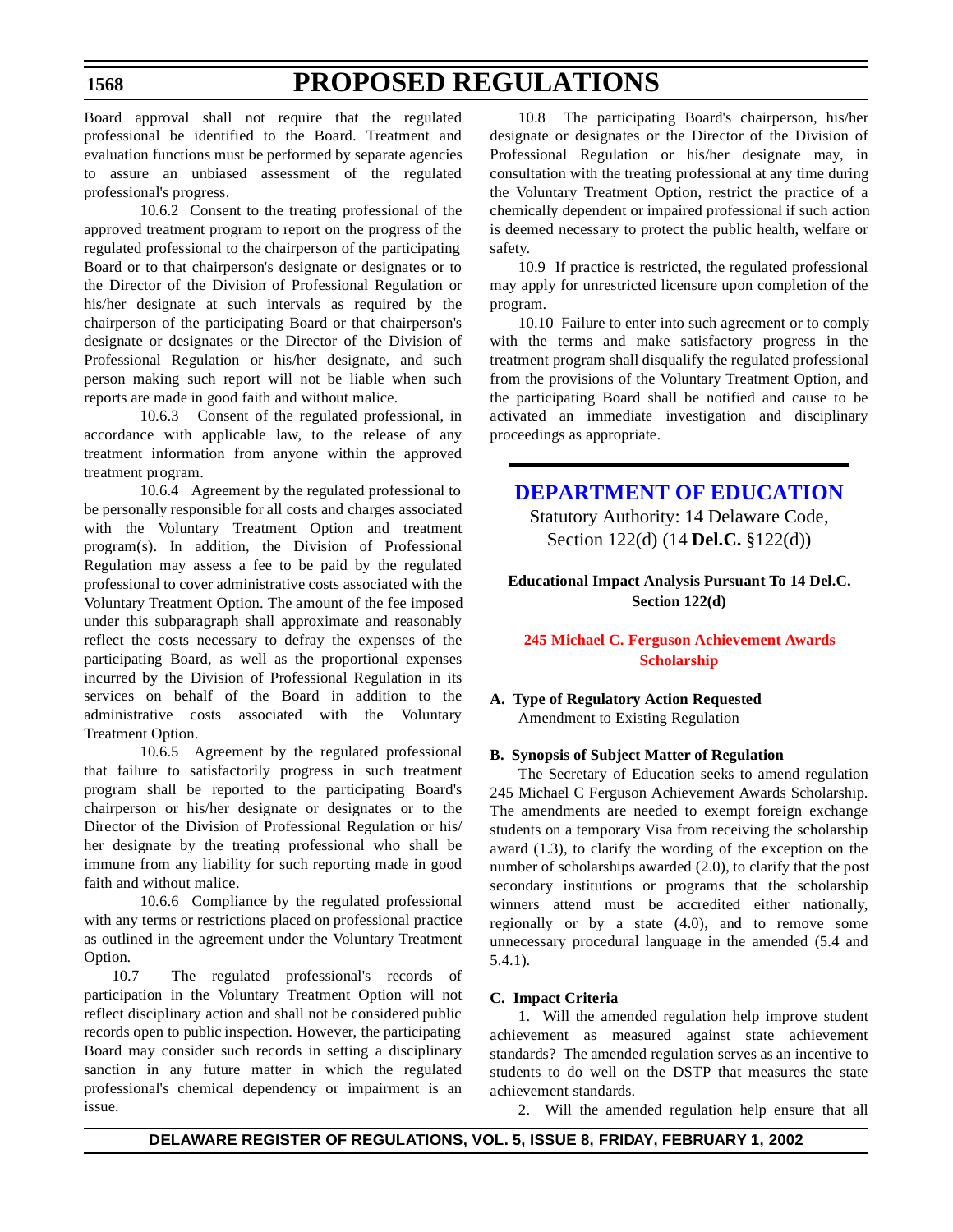students receive an equitable education? The amended regulations define the conditions of the scholarship awards and insure that the awards are distributed in an equitable way.

3. Will the amended regulation help to ensure that all students' health and safety are adequately protected? The amended regulation addresses the conditions of the scholarship award not health and safety issues.

4. Will the amended regulation help to ensure that all students' legal rights are respected? The amended regulation addresses the conditions of the scholarship award not student's legal rights.

5. Will the amended regulation preserve the necessary authority and flexibility of decision makers at the local board and school level? The amended regulation will preserve the necessary authority and flexibility of decision makers at the local board and school level.

6. Will the amended regulation place unnecessary reporting or administrative requirements or mandates upon decision makers at the local board and school levels? The amended regulation will not place unnecessary reporting or administrative requirements or mandates upon decision makers at the local board and school levels.

7. Will decision making authority and accountability for addressing the subject to be regulated be placed in the same entity? The decision-making authority and accountability for addressing the subject to be regulated will remain in the same entity.

8. Will the regulation be consistent with and not an impediment to the implementation of other state educational policies, in particular to state educational policies addressing achievement in the core academic subjects of mathematics, science, language arts and social studies?

9. Is there a less burdensome method for addressing the purpose of the amended regulation? The Department of Education is required by statute to maintain regulations in this area.

10. What is the cost to the state and to the local school boards of compliance with the regulation? There is no additional cost to the local school boards for compliance with the amended regulation.

### **245 Michael C. Ferguson Achievement Awards Scholarship**

The Michael C. Ferguson Achievement Awards Scholarship Program, included in the Educational Accountability Act of 1998, recognizes students who demonstrate superior performance on the assessments administered pursuant to 14 **Del. C**. Section 153 (c).

1.0 Subject to available funding, the Michael C. Ferguson Achievement Awards shall be made based on the student's score on the results of the annual spring administration of the Delaware Student Testing Program. Scores from re-testing shall not be considered. The Scholarships may be awarded to a maximum of 300 eighth grade students in the content areas of reading, writing and mathematics and to a maximum of 300 tenth grade students in the content areas of reading, writing, and mathematics.

1.1 The highest scoring eighth and tenth grade students in the state in reading, in writing and in mathematics shall receive the scholarships.

1.1.1 The eighth grade awards may be given to a maximum of 50 students in reading, a maximum of 50 students in writing and a maximum of 50 students in mathematics.

1.1.2 The tenth grade awards may be given to a maximum of 50 students in reading, a maximum of 50 students in writing and a maximum of 50 students in mathematics.

1.2 The highest scoring eighth and tenth grade students in the state in reading, in writing and in mathematics, who participate in the free and reduced lunch program and who are not already identified as one of the students in section 1.1. shall receive the scholarships.

1.2.1 The eighth grade awards may be given to a maximum of 50 students in reading, a maximum of 50 students in writing and a maximum of 50 students in mathematics.

1.2.2 The tenth grade awards may be given to a maximum of 50 students in reading, a maximum of 50 students in writing and a maximum of 50 students in mathematics.

1.3 A Foreign Exchange student who is on a temporary Visa is not eligible to receive the Michael C. Ferguson Achievement Award Scholarship.

2.0 Exception: If the implementation of 1.0 results in fewer than 150 scholarships being awarded at either grade 8 or 10 for either the highest scores on the DSTP without reference to any other indicators of performance, or the highest scores on the DSTP for students who participate in free and reduced lunch programs, the Department shall award additional scholarships. Such additional scholarships shall be awarded to students scoring at the next qualifying level by priority order of reading, mathematics and writing. Such additional awards shall be granted by priority curriculum area until no more awards can be made without exceeding the 150 limit previously specified.

2.0 3.0 Students may receive a scholarship in more than one content area and may also receive scholarships for their 8<sup>th</sup> and their  $10^{th}$  grade scores.

4.0 The Michael C. Ferguson Scholarship Award can only be used at a regionally or nationally accredited post secondary institution or at a Delaware or other state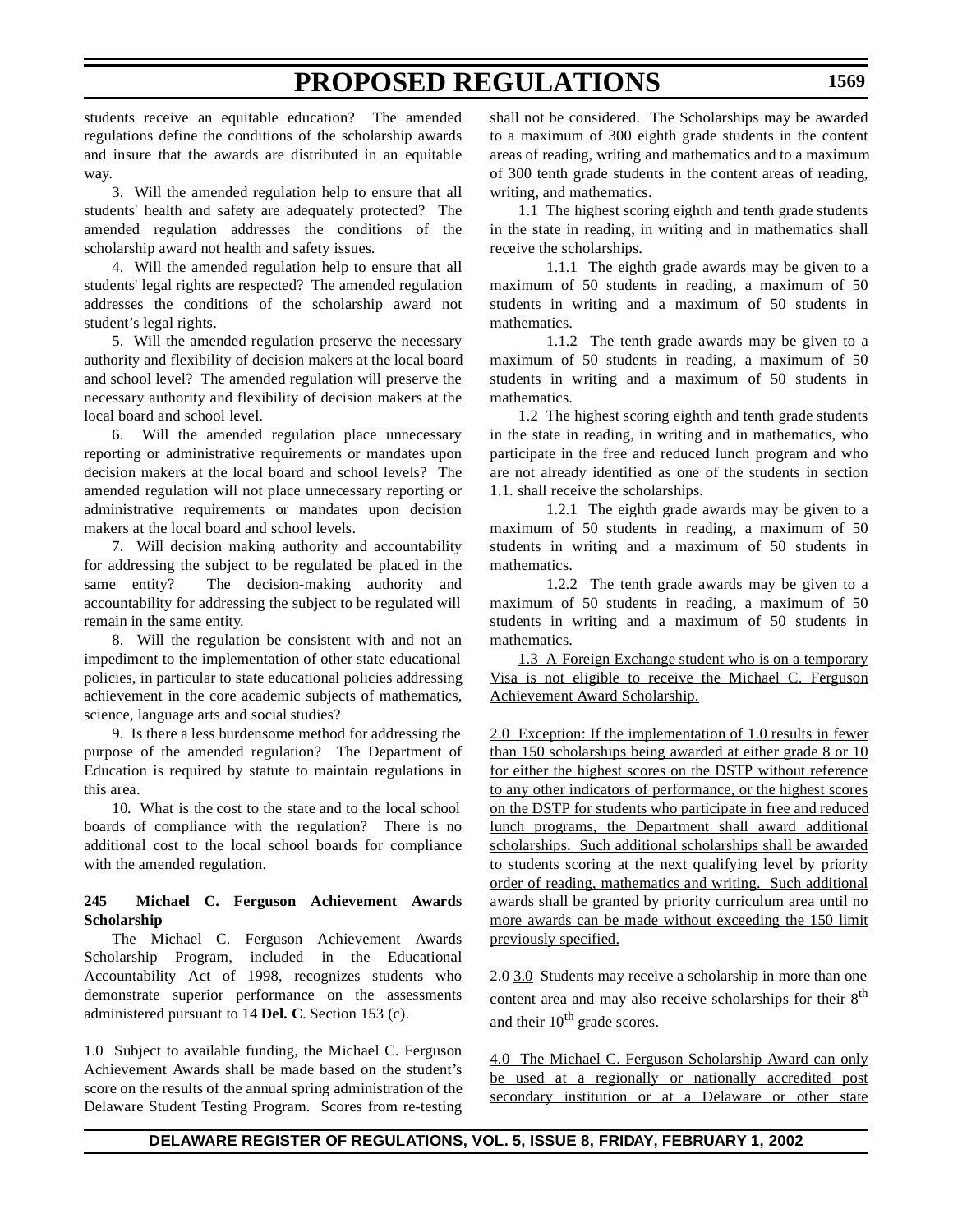<span id="page-26-0"></span>approved private business and trade school in the United States of America. The award cannot exceed direct educational costs.

5.0 3.0 All scholarship awards shall be deposited in an account at the Delaware Higher Education Commission in an interest bearing account. Interest earned shall be utilized by the Department of Education and/or Delaware Higher Education Commission to offset administrative expenses associated with the program.

5.1 3.1 Funds deposited for scholarships through the Michael C. Ferguson Achievement Awards shall cease to be available to the recipient if the recipient does not attend a post secondary institution within five calendar years after graduating from high school.

5.2 3.2 It is the responsibility of the parent or guardian to notify the Higher Education Commission of any change of address during the scholarship eligibility period. Students may receive their scholarship awards even if they are living in another state at the time they attend a post secondary institution.

5.3 3.3 The Department of Education shall annually announce the winners of Michael C. Ferguson Scholarships.

5.4 3.4 The Delaware Higher Education Commission shall send a "Request for Information" form to Michael C. Ferguson Scholarship recipients in the spring of their high school senior year to determine whether they plan to use their scholarship in the following year, and which institution they will attend. annually to update their account information

5.4.1 3.4.1 In August following high school graduation, t The Delaware Higher Education Commission shall send enrollment verification forms to institutions identified by recipients. When completed verification forms are received by the Delaware Higher Education Commission, disbursement of scholarship funds will be made to the institution.

5.4.2 3.4.2 If a student does not plan to attend a post secondary institution immediately after high school graduation, it is the parent or guardian's responsibility to provide timely notification to the Delaware Higher Education Commission prior to enrollment in order to receive payment of the scholarship.

5.4.3 3.4.3 Recipients may defer all or a portion of payment of Michael C. Ferguson Scholarships beyond their first post secondary year, but must assume the responsibility to notify the Delaware Higher Education Commission of their plans to claim theEducational Impact Analysis Pursuant to 14 Del. C. Section 122(d)

**See DE Reg. 224 (7/1/00)**

**Educational Impact Analysis Pursuant To 14 Del.C. Section 122(d)**

**1526 Certification English to Speakers of Other Languages (Esol) Teachers [1527 Endorsement English](#page-3-0) to Speakers of Other Languages (Esol) Teacher**

**A. Type of Regulatory Action Requested** Reauthorization of Existing Regulation

### **B. Synopsis of Subject Matter of Regulation**

The Professional Standards Board seeks the approval of the State Board of Education to reauthorize the following regulations: 1526 Certification English to Speakers of Other Languages (ESOL) Teachers and 1527 Endorsement English to Speakers of Other Languages (ESOL) Teacher. These regulations have been renumbered to reflect their movement to the Professional Standards Board section of the regulations. 1526 Certification English to Speakers of Other Languages (ESOL) Teachers was formerly numbered 326. 1527 Endorsement English to Speakers of Other Languages (ESOL) Teacher was formerly numbered 327. There have been no other changes in the regulations.

#### **C. Impact Criteria**

1. Will the reauthorized regulations help improve student achievement as measured against state achievement standards? The reauthorized regulations address certification requirements for educational personnel which affects student achievement.

2. Will the reauthorized regulations help ensure that all students receive an equitable education? The reauthorized regulations address certification requirements for educational personnel. The regulations address requirements for teachers who serve students who are speakers of other languages to help to ensure that those students receive an equitable education.

3. Will the reauthorized regulations help to ensure that all students' health and safety are adequately protected? The reauthorized regulations address certification requirements for educational personnel, not health and safety.

4. Will the reauthorized regulations help to ensure that all students' legal rights are respected? The reauthorized regulations address certification requirements for educational personnel. The regulations address requirements for teachers who serve students who are speakers of other languages to help to ensure that those students' legal rights are respected.

5. Will the reauthorized regulations preserve the necessary authority and flexibility of decision makers at the local board and school level? The reauthorized regulation will preserve the necessary authority and flexibility of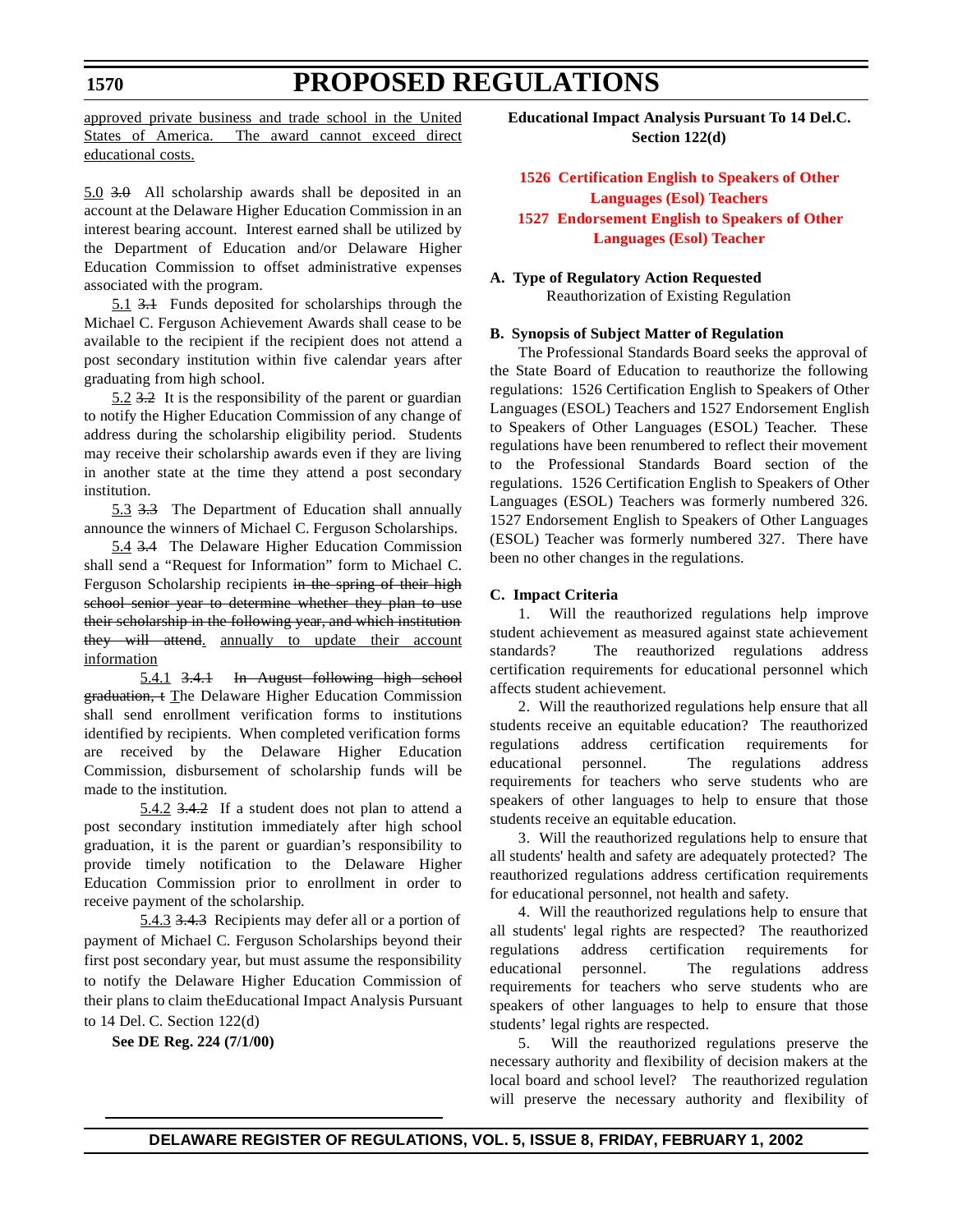decision makers at the local board and school level.

6. Will the reauthorized regulations place unnecessary reporting or administrative requirements or mandates upon decision makers at the local board and school levels? The reauthorized regulations will not place unnecessary reporting or administrative requirements or mandates upon decision makers at the local board and school levels.

7. Will decision making authority and accountability for addressing the subject to be regulated be placed in the same entity? The decision-making authority and accountability for addressing the subject to be regulated rests with the Professional Standards Board, in collaboration with the Department of Education, and with the consent of the State Board of Education.

8. Will the reauthorized regulations be consistent with and not an impediment to the implementation of other state educational policies, in particular to state educational policies addressing achievement in the core academic subjects of mathematics, science, language arts and social studies? The reauthorized regulations will be consistent with, and not an impediment to, the implementation of other state educational policies, in particular to state educational policies addressing achievement in the core academic subjects of mathematics, science, language arts and social studies.

9. Is there a less burdensome method for addressing the purpose of the new regulation? 14 Del. C. requires that the Professional Standards promulgate these regulations.

10. What is the cost to the state and to the local school boards of compliance with the reauthorized regulations? There is no additional cost to local school boards for compliance with the regulation.

#### **1526 326 Certification English To Speakers Of Other Languages (ESOL) Teachers**

Effective July 1, 1993 April 11, 2002

1.0 The following shall be required for the Standard License in grades K-12

1.1 Bachelor's degree from an accredited college and,

1.2 Professional Education

1.2.1 Completion of an approved teacher education program in English to Speakers of Other Languages (ESOL) or,

1.2.2 A minimum of 24 semester hours to include Human Development; Methods of Teaching Elementary Language Arts, or English, or Foreign Language; Identifying/Treating Exceptionalities, Effective Teaching Strategies, Multicultural Education, and student teaching and,

1.3 Specific Teaching Field

1.3.1 Major in English to Speakers of Other Languages (ESOL) or,

1.3.2 Completion of an approved teacher education

program in English to Speakers of Other Languages (ESOL) or,

1.3.3 Completion of an approved teacher education program in English, Foreign Language, or Elementary Education, with specific courses in: Second Language Acquisition/Psycholinguistics 3 semester hours; Methods of Teaching English as a Second Language, or English as a Second Dialect 3 semester hours; Structure of the English Language 3 semester hours; Second Language Testing 3 semester hours; Ethnic Studies/Multicultural Education and, 3 semester hours

1.3.4 Successful completion of the intermediate level of a foreign language. This requirement may be satisfied by a Department of Education approved proficiency test.

2.0 The following shall be required for the Limited Standard License (not renewable)

2.1 This License may be issued for a period of three years at the request of a Delaware public school district to a person who meets the requirements listed below and who is employed as an English to Speakers of Other Languages (ESOL) teacher to allow for the completion of the requirements for the Standard License in 1.0.

2.1.1 Completion of an approved teacher education program in English, Foreign Language, or Elementary Education and,

2.1.2 Specialized preparation required:

2.1.2.1 Three semester hours Methods of Teaching English as a Second Language or English as a second dialect and,

2.1.2.2 Cross-cultural experience gained through either college credits (which include field work) or by work experience.

3.0 Licenses that may be issued for this position include Standard and Limited Standard.

### **1527 327 Endorsement English To Speakers Of Other Languages (ESOL) Teacher**

Effective March 20, 1997 April 11, 2002

1.0 The Following shall be required for the Standard Endorsement in grades 9-12, in grades 5-8 in departmentalized middle-level schools, and in adult education for individuals teaching content area courses (mathematics, science, English, social studies, etc.) to classes primarily designed for or primarily composed of students who are speakers of other languages. Optional for all other fully-certified teacher.

1.1 Bachelor's degree from an accredited college and,

1.2 A standard Delaware certificate in the content area(s) which the individual is teaching to speakers of other languages and,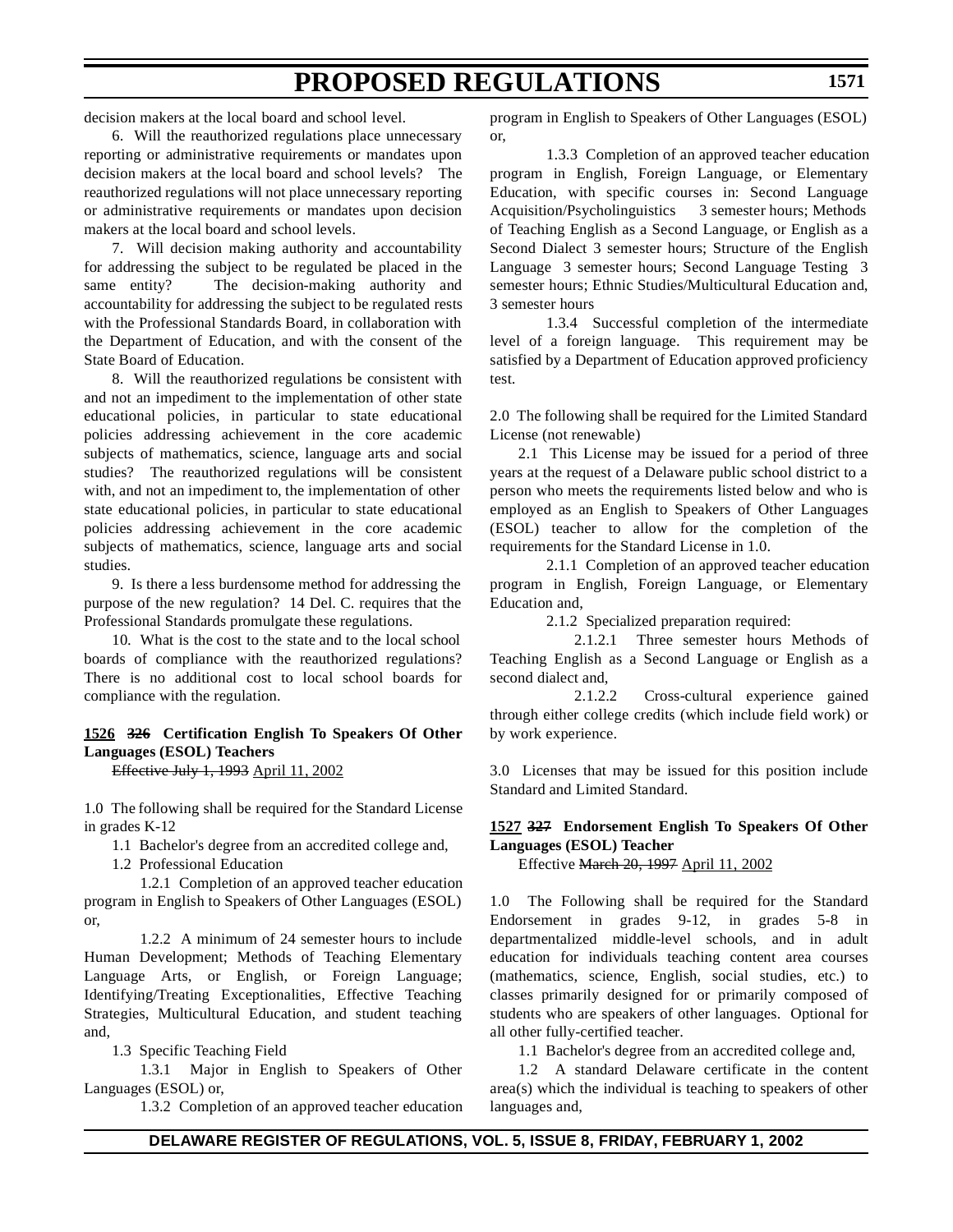<span id="page-28-0"></span>1.3 A minimum of 15 semester hours of coursework in teaching English as a second language to include the following:

1.3.1 Second Language Acquisition/ Psycholinguistics 3 semester hours

1.3.2 Methods of teaching English as a Second Language 3 semester hours

1.3.3 Structure of the English Language 3 semester hours

1.3.4 Second Language Testing 3 semester hours

1.3.5 Ethnic Studies/Multicultural Education 3 semester hours

2.0 The following shall be required for the Limited Standard Endorsement

2.1 Bachelor's degree from an accredited college and,

2.2 A standard Delaware certificate in the content area(s) that which the individual is teaching to speakers of other languages.

3.0 Endorsements issued for this position may include Standard and Limited Standard.

 Scholarship, and may not extend payment beyond the five year limit.

**See 4 DE Reg. 224 (7/1/00)**

## **DEPARTMENT OF HEALTH AND [SOCIAL SERVICES](http://www.state.de.us/dhss/dltc/dltchome.htm)**

### **DIVISION OF LONG TERM CARE RESIDENTS PROTECTION**

Statutory Authority: 16 Delaware Code, Section 1101 (16 **Del. C.** §1101)

### **[Regulations](#page-3-0) for Assisted Living Facilities Public Notice**

The Department of Health and Social Services (DHSS), Division of Long Term Care Residents Protection, has prepared draft regulations pertaining to assisted living facilities. These proposed regulations are intended to replace in their entirety assisted living regulations adopted in December, 1997. The proposed regulations specify required services in assisted living facilities including licensing requirements, specialized care for memory impairment, medication management, resident assessments, resident contracts and service agreements, staffing and physical plant requirements as well as provisions for resident waivers and conditions which preclude admission. The proposed regulations also include a Uniform Assessment Instrument to be used for initial and all subsequent assessments of

applicants and residents of assisted living facilities.

#### **Invitation for Public Comment**

Public hearings will be held as follows: Monday, March 11, 2002, 10:00 AM Department of Natural Resources & Environmental Control Auditorium 89 Kings Highway Dover Friday, March 15, 2002, 9:00 AM Room 301, Main Building Herman Holloway Campus 1901 N. DuPont Highway New Castle

For clarification or directions, please call Gina Loughery at 302-577-6661.

Written comments are also invited on these proposed regulations and should be sent to the following address:

Katie McMillan

Division of Long Term Care Residents Protection 3 Mill Road, Suite 308

Wilmington, DE 19806

The last time to submit written comments will be at the public hearing March 15, 2002.

Delaware Regulations for Assisted Living Agencies December 15, 1997

Title 16 - Health and Safety

Part II, Chapter 11Sanatoria, Rest Homes, Nursing Homes, Boarding Homes and Related Institutions.

"Sanatorium, rest home, nursing home, boarding home and related institutions," within the meaning of this chapter, mean any institution, building or agency in which accommodation is maintained, furnished or offered for any fee, gift, compensation or reward for the care of more than 1 aged, infirm, chronically ill, adult psychiatrically disabled or convalescent person. The word "person" shall not include mother, father, sister, brother, niece, nephew, mother-in-law, father-in-law, sister-in-law or brother-in-law of any individual operating a facility under this chapter.

### SECTION 63.0PURPOSE

Assisted Living is a major component of a comprehensive community-based residential long term care continuum that provides the necessary level of services to a dependent elderly or persons with disabilities in the appropriate environment. The services are provided based on a social philosophy of care and must include oversight, food, shelter, and the provision or coordination of a range of services that promote the quality of life of the individual. The social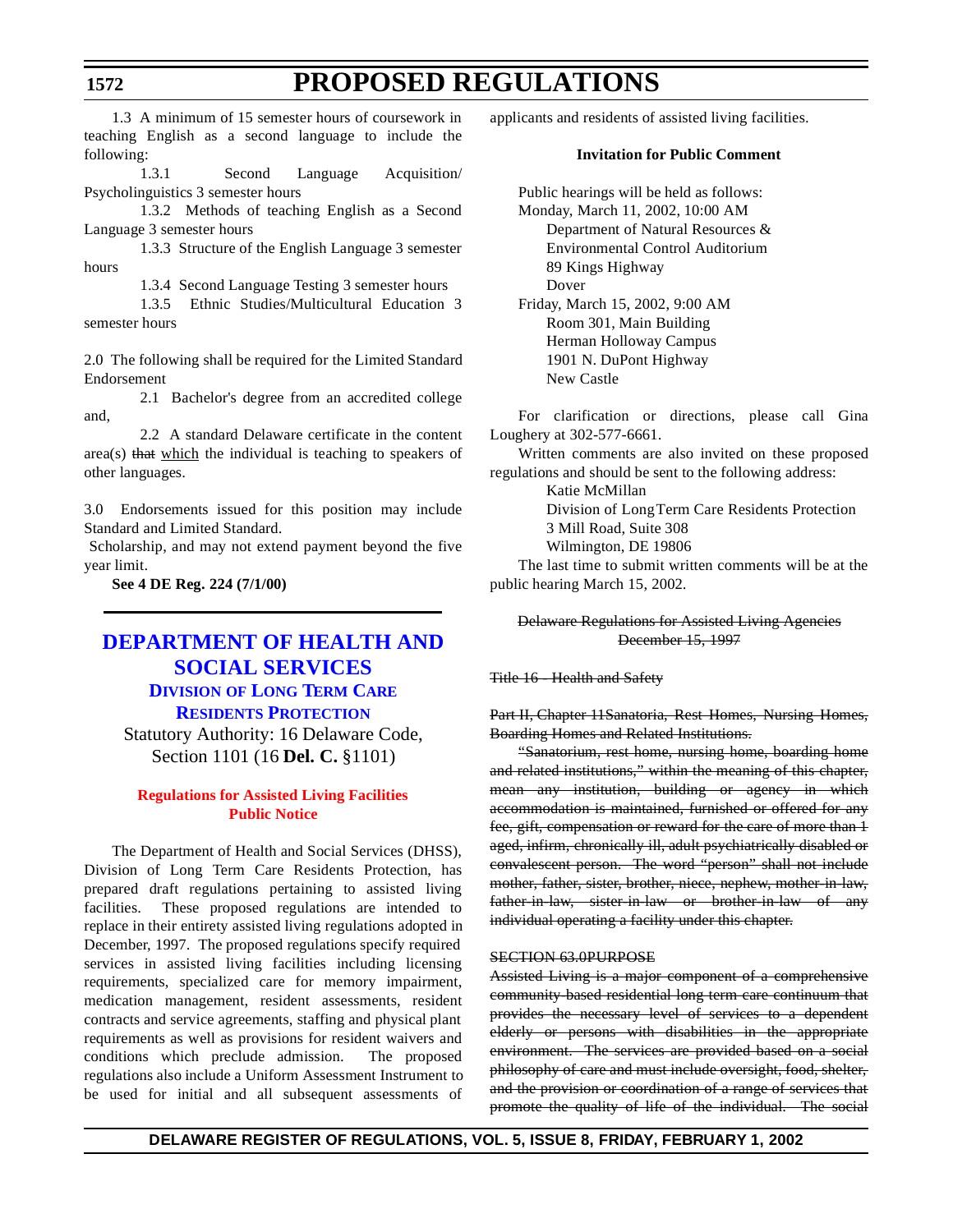philosophy of care promotes the consumer's independence, privacy, dignity and is provided in a homelike environment. These regulations shall be construed to be consistent with this section.

#### SECTION 63.1GLOSSARY OF TERMS

63.101Assisted Living - Assisted living is a residential arrangement for fee for dependent elderly and adults with disabilities which provides assistance with activities of daily living and other services that promote the consumers quality of life.

 63.102Activities of Daily Living - the tasks for selfcare which are performed either independently or with supervision or assistance. Activities of daily living include ambulating, transferring, grooming, bathing, dressing, eating, and toileting.

63.103 Assistive Technology - Any item, piece of equipment or product system whether acquired commercially off the shelf, modified, or customized that is used to increase or improve functional capabilities of adults with disabilities.

63.104Bounded choice - limits placed by the assisted living agency on a consumer's choices as a result of limited consumer capacity, societal norms, and/or available resources. These boundaries include the prevention of imminent danger or harm to self and/or others, and the maintenance of respect for the dignity of others.

63.105Consumer - a person receiving services in the assisted living agency.

63.106Durable Medical Equipment - equipment capable of withstanding repeated use, is primarily and customarily used to serve a medical purpose, generally is not useful to a person in the absence of an illness or injury and is needed to maintain the consumer in the home, i.e. wheelchairs, hospital beds, oxygen tanks.

63.107Homelike - an environment having the qualities of a home, including privacy, comfortable surroundings supported by the use of residential building materials and furnishings, and the opportunity to modify one's living area to suit one's individual preferences. A homelike environment provides consumers with an opportunity for self-expression and encourages interaction with community, family and friends.

63.108Incapable of making decisions - inability of a consumer, based on a service assessment, to understand his/ her own needs for supportive, personal or nursing services; to choose what, if any, services one wants to receive to meet those needs; and to understand the outcome likely to result from that choice. The term refers to the decision and not the content or result of the decision.

63.109Individual Living Unit - a self-contained dwelling unit which has bathing facilities, living and sleeping space as provided in these regulations.

63.110Managed risk agreement - the process of

balancing consumer choice and independence with the health and safety of the consumer. If a consumer's preference or decision places the consumer at risk or is likely to lead to adverse consequences, such risks and consequences are discussed with the consumer, and his/her representative if appropriate, the outcome of which becomes a part of the service agreement. In no event shall the managed risk agreement place other consumers at risk.

63.111Qualified Interpreter - an interpreter who is able to interpret effectively accurately and impartially both receptively and expressively, using any necessary specialized vocabulary.

63.112Representative - a person acting on behalf of the consumer under Delaware law.

63.113Shared responsibility - the concept that consumers, their representatives if any, and providers of assisted living services share responsibility for planning and decision making affecting the consumer in an assisted living program. To participate fully in shared responsibility, consumers shall be provided with clear and understandable information about the possible consequences of their decision-making.

63.114Service Agreement - a written document for each consumer which describes what services will be provided, who will provide the services, when the services will be provided, how the services will be provided, how often services will be provided and the expected outcome.

63.115Service Assessment - a written document for each consumer developed by the provider which is used to identify what services a consumer needs. This assessment shall be utilized by the provider to determine if services needed and desired by the consumer can be met by the provider.

#### SECTION 63.2LICENSING REQUIREMENTS AND **PROCEDURES**

63.201 License Requirement

No person or entity shall hold itself out as being an Assisted Living Agency unless such person or entity has been duly licensed under these regulations.

A. Issuance of Licenses

(1) Annual License. An annual license (12 months) may be renewed yearly if the holder is in full compliance with the provisions of this chapter and the rules and regulations of the Department of Health and Social Services.

(2) Provisional License. A provisional license shall be granted for a term of ninety (90) days only, and shall be granted only to an agency which, although not in full compliance, is nevertheless demonstrating evidence of improvement.

(3) Restricted License. A restricted license shall be granted for a term of ninety (90) days when the agency is not in compliance with the provisions of this chapter, and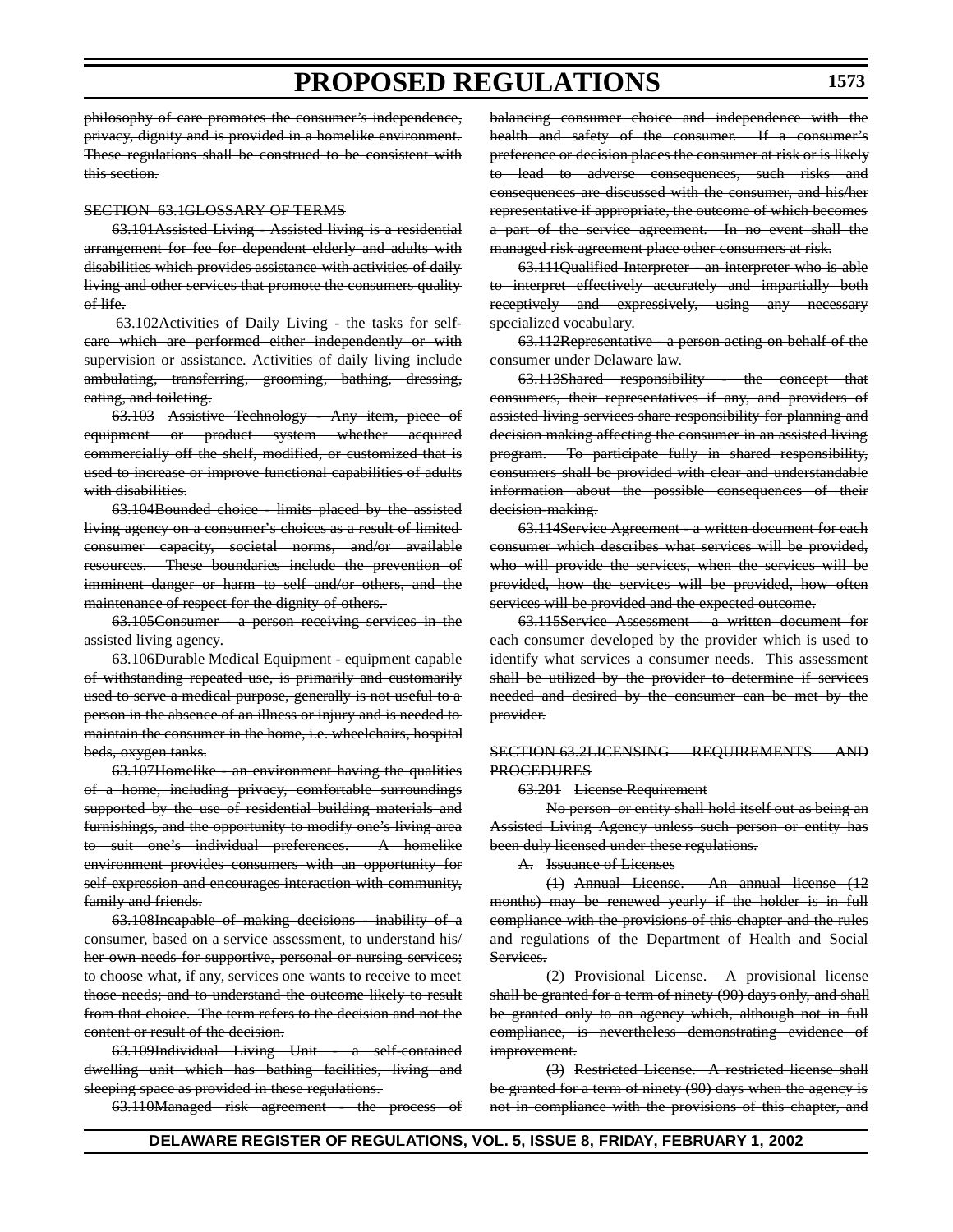does not demonstrate evidence of improvement. The holder of a restricted license may not admit consumers to the agency to which the restricted license applies during the period of restriction, but the agency may remain in operation until such license is revoked, expires, becomes annual or provisional.

Restricted licenses may be issued by the Office of Health Facilities Licensing and Certification without advance notice if the Secretary or his/her designee determines that any deficiency immediately and seriously jeopardizes the health or safety of any consumer. The holder of the license may appeal the issuance of the restricted license to the Secretary or his/her designee, however, the restricted license will remain in effect during the pendency of the appeal.

B. Suspension or Revocation of Licenses

The Secretary of the Department of Health and Social Services or his/her designee may suspend or revoke a license issued under this chapter on any of the following grounds:

(1) Violation of any of the provisions of this chapter or the rules and regulations issued pursuant thereto.

(2) Permitting, aiding, or abetting the commission of any illegal act in the agency.

(3) Conduct or practices detrimental to the welfare of the consumer.

Before any license issued under this chapter is suspended or revoked, thirty (30) days notice shall be given in writing to the holder of the license, during which he/she may appeal for a hearing before the Secretary of the Department of Health and Social Services or his/her designee.

C. Renewal of License after Suspension or Revocation

If and when the conditions upon which the suspension or revocation of a license are based have been corrected and after a proper inspection has been made, a new license may be granted.

63.202 Separate Licenses

A. Separate licenses are required for agencies maintained in separate locations, even though operated under the same management.

B. A separate license is not required for separate buildings maintained by the same management on the same grounds.

C. A license is not transferable from person to person or from one location to another.

D. The Department of Health and Social Services may grant a waiver of Section 63.202A upon written request of the assisted living provider if the separate locations are located within a reasonably close physical area or development address provided the licensee can demonstrate the ability to meet the requirements set forth in the regulations.

63.203 Inspections

Every assisted living agency for which a license has been issued under this chapter shall be periodically inspected by a representative of the Division of Public Health.

63.204 Application Process

A. All persons or entities applying for a license shall request a licensure application from the Division of Public Health, Office of Health Facilities Licensing and Certification.

B. Applicants shall also submit to the Division of Public Health, Office of Health Facilities Licensing and Certification the following information:

1. the names, addresses and types of facility owned or managed by the applicant;

2. identity of:

(a) each officer and director of the corporation if the entity is organized as a corporation;

(b) each general partner or managing member if the entity is organized as an unincorporated entity;

(c) the governing body if the entity is government-operated;

(d) proof of not-for-profit status if claiming tax-exempt status; and

(e) any officers/directors, partners, or managing members, or members of a governing body who have a financial interest of 5 percent or more in a licensee's operation or related businesses.

3. disclosure of any officer, director, partner, employee, managing member, or member of the governing body with a felony criminal record; and

4. name of the individual responsible for the management of the assisted living agency.

63.205The Department of Health and Social Services may adopt, amend, or repeal regulations governing the operation of the agencies defined in Section 1101 of this title and shall establish reasonable standards of equipment, capacity, sanitation, and any other conditions which might influence the health or welfare of the consumers of such agencies.

#### SECTION 63.3GENERAL REQUIREMENTS

63.301All records maintained by the assisted living agency shall at all times be open to inspection by the authorized representatives of the Division of Public Health, Office of Health Facilities Licensing and Certification and Division of Services for Aging and Adults with Physical Disabilities, Long Term Care Ombudsman.

63.302No policies shall be adopted by the assisted living agency which are in conflict with these regulations.

63.303The assisted living agency shall establish written policies regarding the rights and responsibilities of consumers, and these policies and procedures shall be made available to authorized representatives of the Division of Public Health.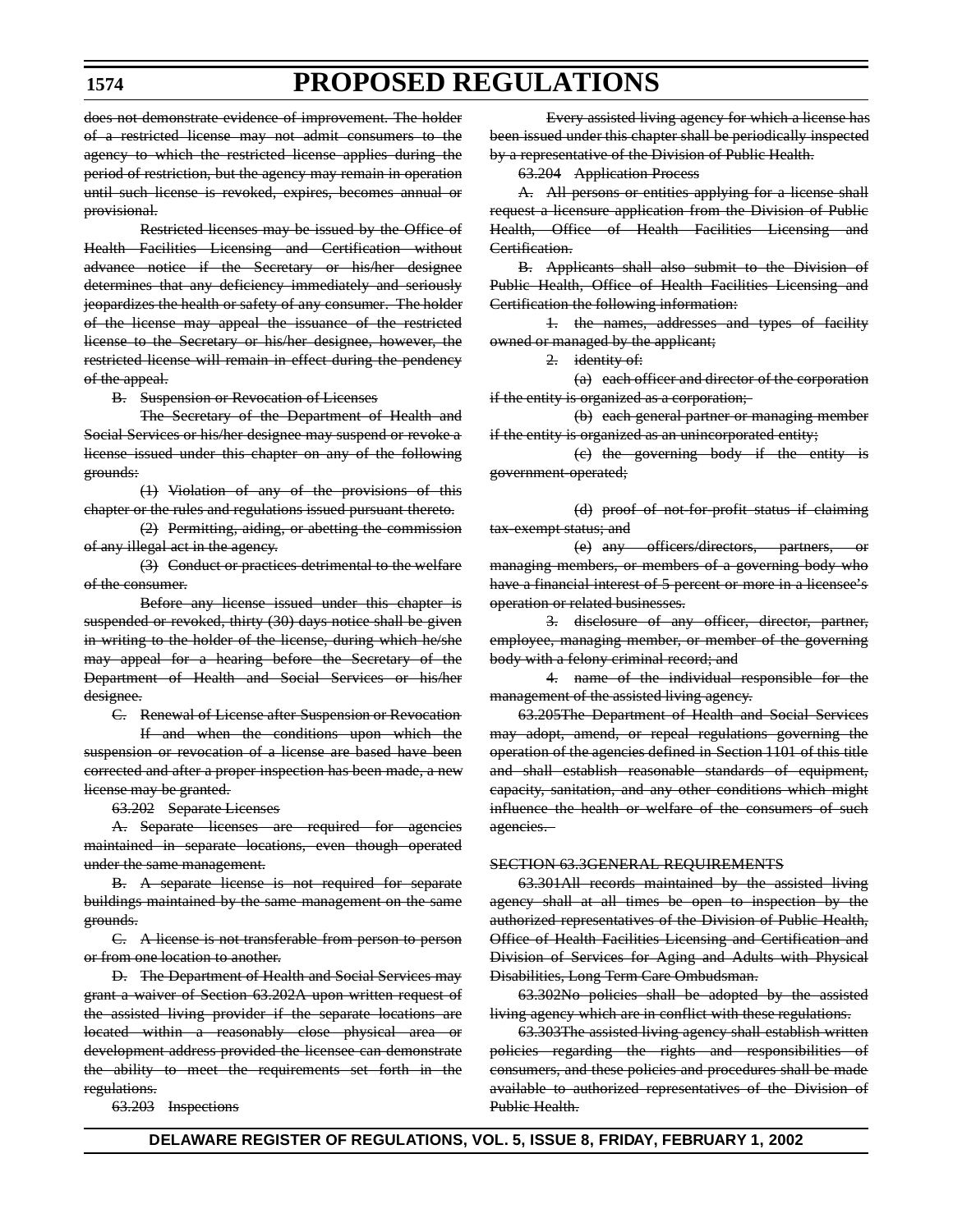63.304For cognitively impaired consumers, the assisted living agency shall develop policies and procedures to:

A. prevent cognitively impaired consumers from wandering away from safe areas; and

B. provide for the safe storage of medications.

63.305Each assisted living agency shall provide with the admission agreement to all consumers a complete statement enumerating all charges for services, materials and equipment which shall, or may be, furnished to the consumer during the period of occupancy.

63.306Each agency shall make known, in writing, the refund and prepayment policy at the time of admission, and in the case of third-party payment, an exact statement of responsibility in the event of retroactive denial.

63.307The assisted living agency shall arrange for emergency transportation and care.

63.308Upon the agency's reasonable belief that the medical needs of a consumer exceed the needs addressed in the service agreement, the agency shall promptly discuss and document with the consumer his need for medical assessment and shall document the outcome of that discussion.

63.309Reports of the results of the most recent licensure survey and plan of correction shall be readily available for review by the consumer.

#### SECTION 63.4CONSUMER APPLICATION AND CONTRACTS

63.401All information provided by the assisted living agency shall be accurate, precise, easily understood and readable by a consumer, and in compliance with all applicable laws.

63.402The assisted living agency shall have a written application process and provide clear reasons in writing if an applicant is rejected.

63.403The assisted living agency shall recommend review of the contract by an attorney or other representative chosen by the consumer.

63.404The assisted living agency's contract shall:

A. be easily understood and readable by a consumer or his/her representative if the consumer is incapable of making decisions, and any other party signing the contract;

B. be signed by the consumer or his/her representative if the consumer is incapable of making decisions;

C. conform to all relevant state and local laws and requirements;

D. cover the following topics:

1. clear and specific occupancy criteria and procedures (admission, transfer, and discharge);

2. rate structure and payment provisions that are clear on:

- a. covered and non-covered services;
- b. service packages and fee for services;

c. regular and extra fees;

d. fees and payment arrangements for any third-party providers;

e. the provision of at least 60 days written notice of any rate increases or fee changes;

f. the minimum notification a consumer or his/her representative if the consumer is incapable of making decisions must furnish when he/she plans to move out of the setting for reasons other than health emergencies (notification requirements may not exceed sixty (60) days);

g. the provisions regarding payment during unavoidable or optional absences (e.g., hospitalization, recuperation in a nursing home, or a vacation);

h. the provision of fair and reasonable billing, payment, and credit policies; and

i. the procedure if consumer can no longer pay for services.

3. division of responsibility between the assisted living agency and the consumer or his/her representative if the consumer is incapable of making decisions (e.g., arranging for or overseeing medical care, purchases of essential or desired supplies, emergencies, monitoring of health, handling of finances);

4. consumer's rights set forth in Section 63.7; and

5. explanation of grievance/complaint procedure and appeals process as set forth in Section 63.714, including information on outside agencies to which appeals may be made.

E. include that the assisted living agency shall not provide services to consumers whose admission is prohibited under 63.505.

63.405No contract shall be signed before a full assessment of the consumer has been completed and a service agreement, with costs, has been executed. If a deposit is required prior to move-in, the deposit shall be fully refundable if the parties cannot agree on the services and fees upon completion of the assessment.

#### SECTION 63.5SERVICE ASSESSMENT

63.501A consumer seeking entrance shall have an initial service assessment completed by appropriately qualified individuals no more than thirty (30) days prior to admission which shall be reviewed and revised, if appropriate, within fourteen (14) days of admission, and as frequently as needed thereafter. If the consumer requires specialized medical, therapeutic, or nursing services, that component of the assessment must be performed by personnel qualified in that specialty area. Regular assessments shall indicate whether the needs of the consumer are or can be met or arranged for by the assisted living agency.

63.502The service assessment shall include a medical evaluation completed by a physician within thirty (30) days prior to admission.

63.503The service assessment tool shall be developed by the assisted living agency and shall include an evaluation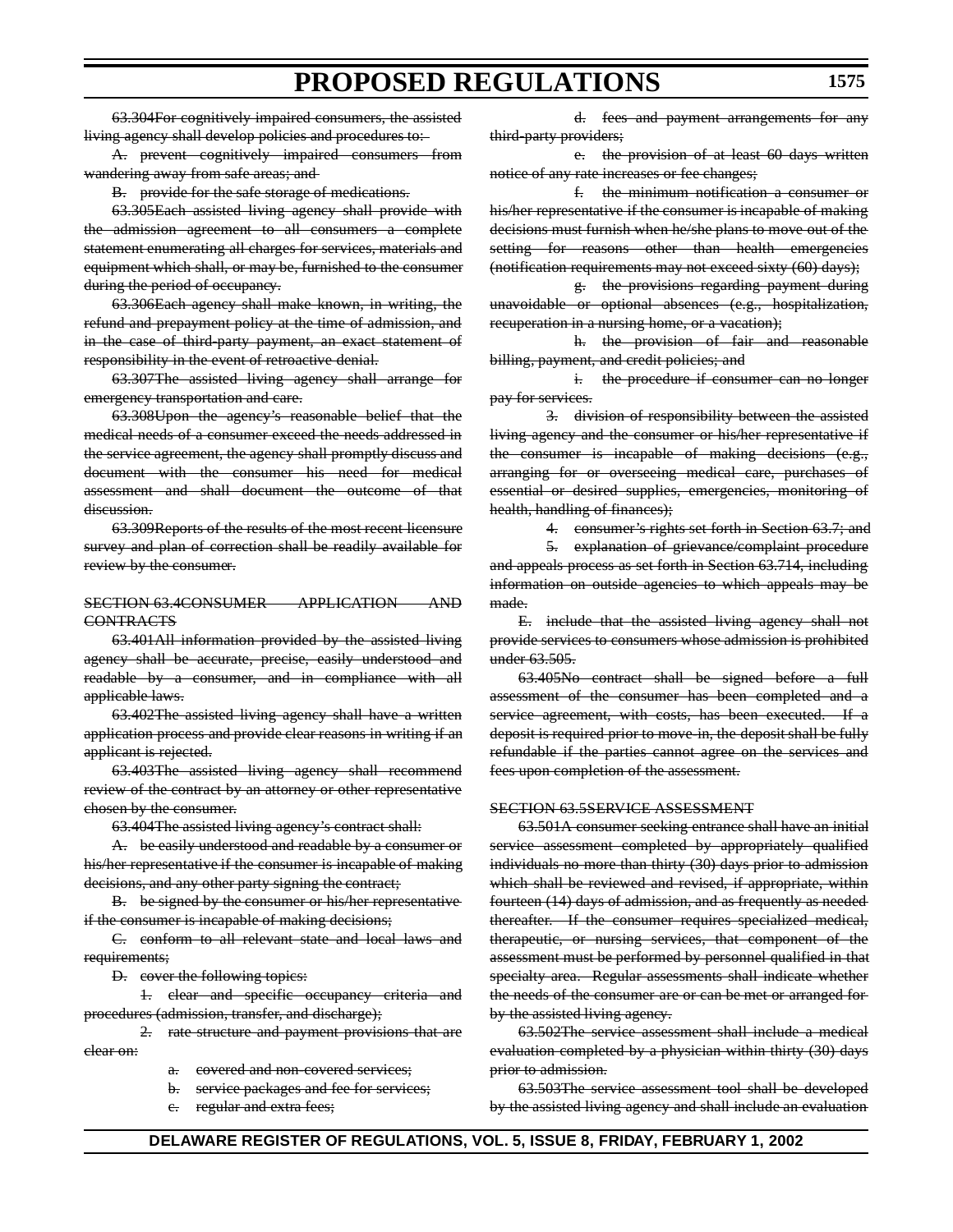of the physical and psychosocial needs of the consumer.

63.504This assessment shall be completed by the assisted living agency in conjunction with the consumer or his/her representative if the consumer is incapable of making decisions.

63.505The assisted living agency shall not admit any consumer who needs services which cannot be provided or arranged for by the assisted living agency. The assisted living agency shall not provide services to consumers who:

1. need 24 hour nursing services whose medical conditions are unstable to the point that they require frequent observation, assessment and intervention by a licensed professional nurse, including unscheduled nursing services, unless the attending physician certifies that despite the presence of this factor, the consumer's needs may be safely met by a service agreement developed by the assisted living agency, the attending physician, a registered nurse, the consumer or his/her representative if the consumer is incapable of making decisions, and other appropriate health care professionals as determined by the consumer's needs;

2. are bedridden for 14 consecutive days unless a physician certifies that despite the presence of this factor, the consumer's needs may be safely met by a service agreement developed by the assisted living agency, the attending physician, a registered nurse, the consumer or his/her representative if the consumer is incapable of making decisions, and other appropriate health care professionals as determined by the consumer's needs;

3. need transfer assistance by more than one person and a mechanical device unless special staffing arrangements have been made to ensure safe care and evacuation:

4. have conditions that exceed program capabilities (to be enumerated on the contract by the assisted living agency); or

5. present a danger to self or others or engage in illegal drug use.

63.506Assisted living agencies are not intended for persons who require nursing home services that are beyond the capabilities of the assisted living agency. Under certain conditions services may be provided as per 63.505.

#### SECTION 63.6SERVICE AGREEMENTS

63.601A service agreement based on the needs identified in the service assessment shall be developed prior to entrance. The service agreement shall include the scope, frequency, and duration of services and monitoring. The consumer, or his/her representative if the consumer is incapable of making decisions, shall review the agreement, and determine which services he/she will utilize. The consumer or his/her representative if the consumer is incapable of making decisions and other persons with obligations under the service agreement shall sign the agreement and shall receive a copy of the signed agreement. All persons who sign the agreement will be able to fully comprehend and perform their obligations under the agreement.

63.602At a minimum, the service agreement must address the need for the following:

- A. personal services;
- B. nursing services;
- C. food services;

D. environmental services including housekeeping, laundry, safety, trash removal;

E. social/emotional services including those related to cognitive deficits;

F. financial management services;

G. transportation services;

H. individual living unit furnishings;

I. notification of family when there is a change in the health status of the consumer;

J. Assistive technology and durable medical equipment;

K. rehabilitation services;

L. qualified interpreters for people who are deaf and hard of hearing; and

M. reasonable accommodations for persons with disabilities.

63.603The service agreement shall be developed and followed for each consumer consistent with that person's unique physical and psychosocial needs with recognition of his/her capabilities and preferences. Each consumer or his/ her representative if the consumer is incapable of making decisions shall be entitled to actively participate in the development of the service agreement.

63.604The service agreement shall be reviewed by the provider and the consumer upon observation of the provider that the needs of the consumer have changed, or upon the request of the consumer or his/her representative if the consumer is incapable of making decisions, but no less frequently than annually.

63.605The assisted living agency shall be responsible and accountable for providing the services delineated in the service agreement.

63.606The service agreement shall be based on the concepts of shared responsibility and consumer choice, including bounded choice.

63.607Consumers admitted pursuant to 63.505 shall be prohibited from executing managed risk agreements.

63.608Choices may be included in the managed risk agreement section of the service agreement if:

A. The risks are tolerable to all parties participating in the development of the service agreement;

B. Mutually agreeable action is negotiated;

C. The consumer making the choices or his/her representative is capable of making decisions and understanding the consequences.

63.609 Consistent with the philosophy of bounded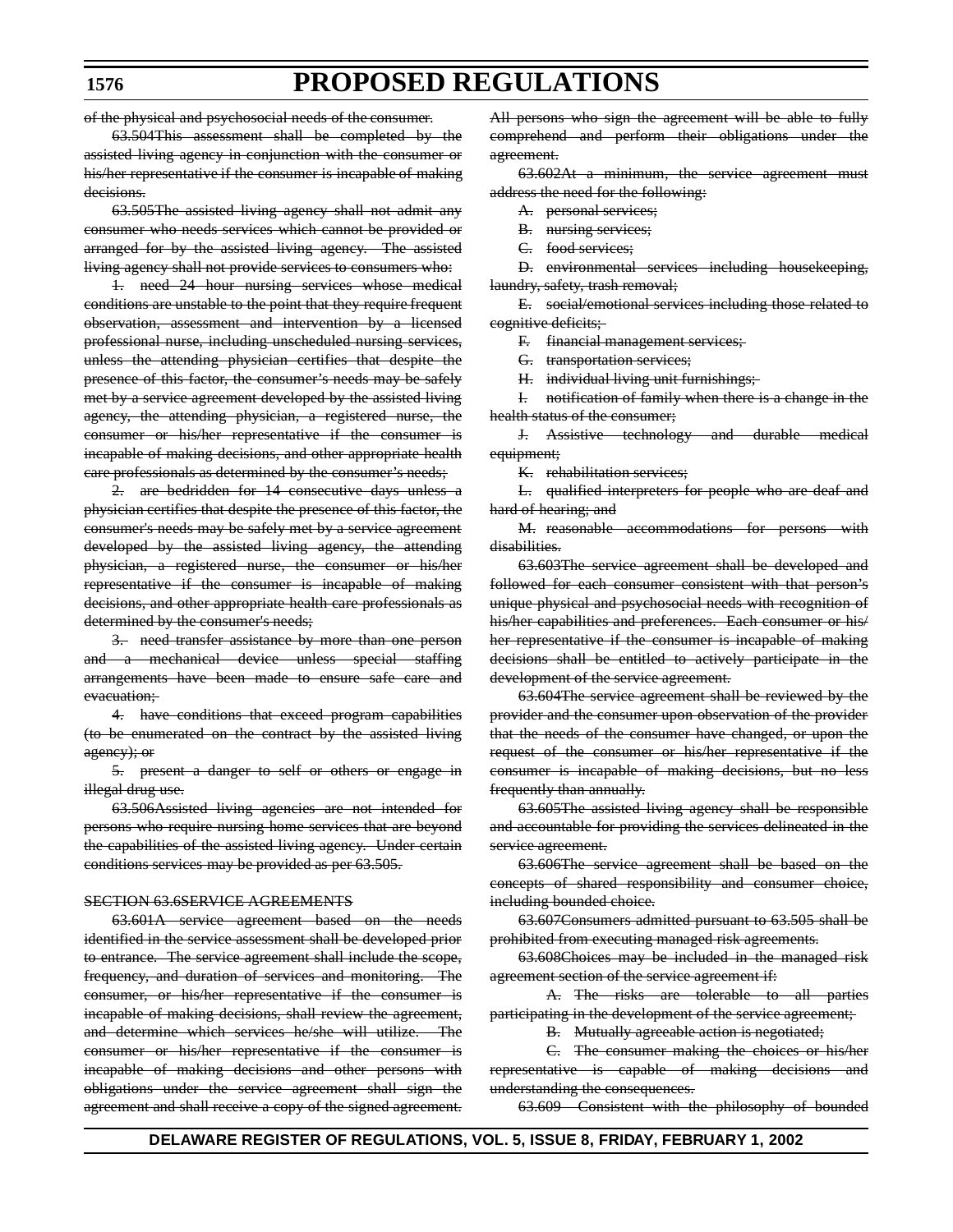choice, choice shall be limited to the extent necessary to prevent harm in cases where the choice may result in severe or immediate negative consequences to the consumer or others. Severe or immediate negative consequences shall include but not be limited to serious property damage and significant physical or psychological harm to the consumer making the choice, another consumer, a staff member or a visitor.

63.610 If a managed risk agreement is made a part of the service agreement, it shall:

A. clearly describe the problem, issue or service that is the subject of the managed risk agreement;

B. describe the choices available to the consumer as well as the risks and benefits associated with each choice, the assisted living agency's recommendations or desired outcome, and the consumer's desired preference or the preference that the consumer's representative believes would be the consumer's desired preference if the consumer is incapable of making decisions;

C. indicate the agreed upon option;

D. describe the agreed upon responsibilities of the assisted living agency, the consumer and any third party providers;

E. become a part of the service agreement, be signed separately by the consumer or his/her representative if the consumer is incapable of making decisions, the assisted living agency, and any third party with obligations under the managed risk agreement that the third party is able to fully comprehend and perform; and

F. include a time frame for review.

63.611 The assisted living agency shall make no attempt to use the managed risk portion of the service agreement to abridge a consumer's rights or to avoid liability for harm caused to a consumer by the negligence of the assisted living agency and any such abridgment or disclaimer shall be void.

#### SECTION 63.7CONSUMER'S RIGHTS

63.701Assisted living agencies are required by Title 16 Del.C., Chapter 11, Subchapter II to comply with the provisions of the Rights of Patients covered therein.

Not all of the rights contained in Subchapter II are enumerated in these regulations because not all of the rights are equally relevant for consumers of assisted living services. However, consumers of assisted living services are entitled to all of the rights set forth in Subchapter II, regardless whether they are specifically regulated herein.

63.702 Each consumer shall be treated with consideration, respect and full recognition of their dignity and individuality.

63.703Each consumer shall receive care, treatment and services which are adequate and appropriate to their needs. Each consumer shall have the right to an attending physician of their choice.

63.704 Each consumer or his/her representative if the consumer is incapable of making decisions, prior to or upon admission, and during their stay, shall receive a written statement of the services provided by the assisted living agency including those required to be offered on an "asneeded" basis.

A. They shall also receive a statement of related charges, including any charges for services not covered under Medicare, Medicaid or the assisted living agency's basic per diem rate.

B. Upon receiving such statement, the consumer or his/her representative if the consumer is incapable of making decisions, shall sign a written receipt which shall be retained by the assisted living agency.

63.705 Each consumer or his/her representative if the consumer is incapable of making decisions shall be entitled to participate in the planning of all of their services including their medical treatment.

63.706 Each consumer's medical care program shall be conducted discreetly and in accordance with the consumer's need for privacy.

A. Other than the representatives of consumers who are incapable of making decisions, persons not directly involved in the provision of care shall not be present during medical examinations, treatment and case discussion, unless requested by the consumer or his/her representative if the consumer is incapable of making decisions.

B. Personal and medical records shall be treated confidentially; shall not be made public without the consent of the consumer or his/her representative if the consumer is incapable of making decisions or a court order and shall not be released to any person inside or outside the assisted living agency who has no demonstrable need for such records. Authorized representatives of the Department of Health and Social Services with oversight review or inspection responsibilities shall have full access to all personal and medical records.

63.707 Each consumer shall receive from the staff of the assisted living agency a timely, courteous and reasonable response to their requests.

63.708 The assisted living agency shall disclose to each consumer or his/her representative if the consumer is incapable of making decisions the identity of each entity with which it contracts for consumer care services and any ownership interest in any health care facility that it recommends to the consumer.

63.709 Each consumer may associate privately with people and groups of his/her own choice at any reasonable hour.

63.710 Each consumer may send and receive mail promptly and unopened.

63.711 Each consumer shall have 24 hour access to a telephone where he/she may speak privately.

63.712 Each consumer has the right to manage his/her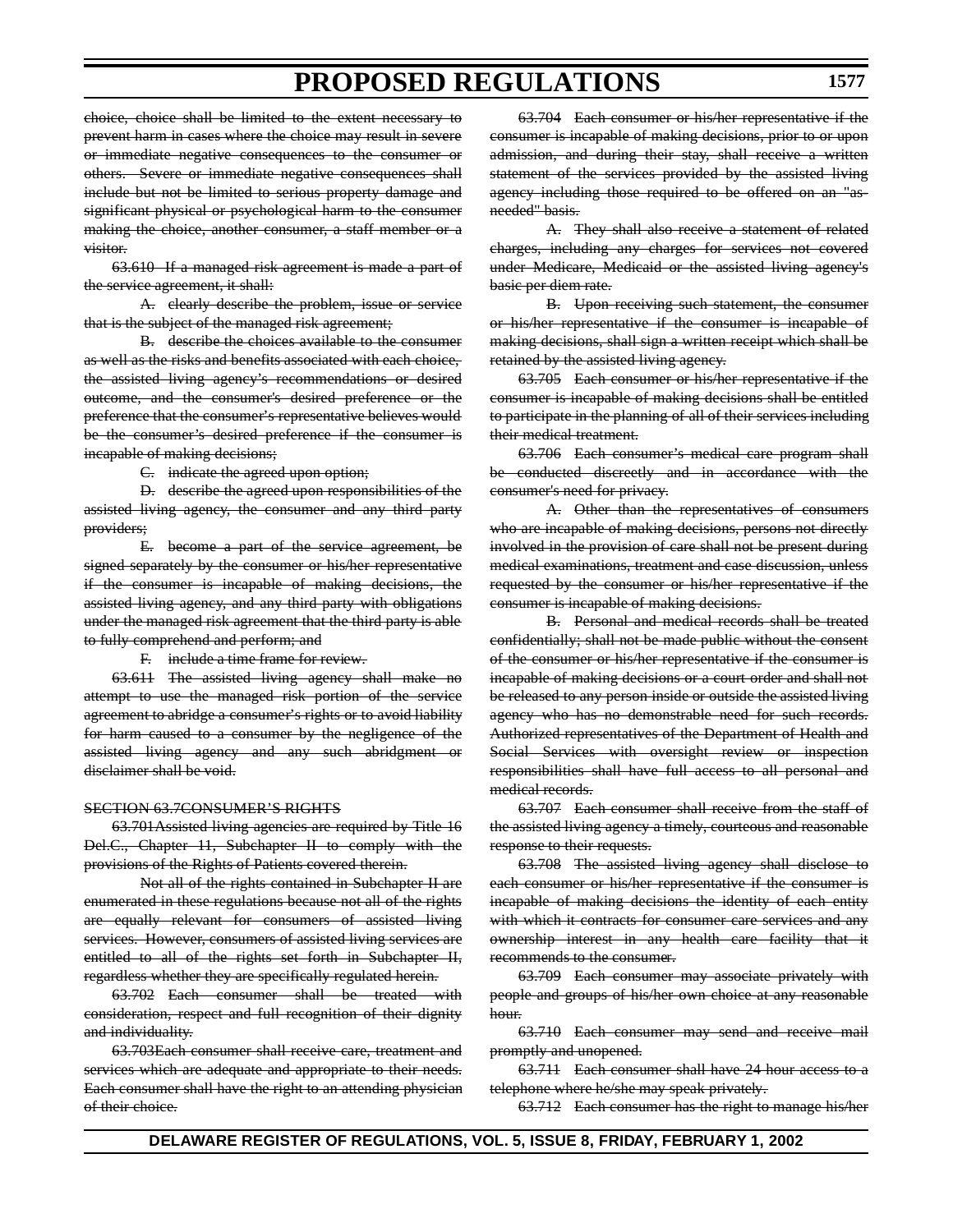own financial affairs.

A. If, by written request, the assisted living agency manages the consumer's financial affairs, it shall have available for inspection a monthly accounting and shall furnish a quarterly statement to the consumer or a designated representative.

B. The consumer shall have unrestricted access to such accounts at reasonable hours.

63.713 Each consumer has the right of privacy in his/ her room, including a door that locks, consistent with the safety needs of the consumer.

63.714 Each consumer has the right, personally, or through others, to present grievances/complaints to the agency's staff or director, to the Division of Services for Aging and Adults with Physical Disabilities, the Ombudsman or to others including the Division of Public Health, Office of Health Facilities Licensing and Certification.

A. The assisted living agency and its staff shall not impose any reprisal, restraint, interference, coercion or discrimination of the consumer as a result of such grievance/ complaint or suggestion.

B. The assisted living agency shall report immediately and in writing any alleged violation of any of the provisions of Section 63.7 of these Rules and Regulations to the Ombudsman.

C. The Ombudsman shall consult with the complainant to determine if he/she wishes to pursue an investigation. If the complainant wishes to pursue the matter, the Ombudsman shall work closely with the complainant and the assisted living agency to resolve the matter. In any case, the confidentiality of the complainant shall not be revealed except in accordance with applicable law.

D. On completion of the investigation, the Ombudsman shall report the findings to the complainant and with the complainant's consent to the assisted living agency wherein the complaint originated.

E. If the grievance/complaint is not resolved to the satisfaction of the consumer at the end of the investigation by the Ombudsman, the grievance/complaint findings shall be forwarded to the Division of Public Health, Office of Health Facilities Licensing and Certification for appropriate action after obtaining the consent of the complainant.

F. Nothing in this regulation abrogates any person's duties under the Patient Abuse Law, 16 Del. C §1131 et seq.

63.715The assisted living agency shall investigate and address all grievances/complaints, verbal or written, made by consumers or their representatives and must document both the existence of the grievance/complaint and the resolution of the grievance/complaint. Records of all such investigations shall be maintained by the assisted living agency for five years for review.

63.716The assisted living agency shall develop a formal internal grievance/complaint process which protects consumers from reprisal from employees.

63.717This written grievance/complaint process shall be provided to consumers upon admission to the assisted living agency.

63.718 A consumer shall not be required to perform services for the assisted living agency.

63.719 Each consumer shall have the right to retain and use their personal clothing and possessions where reasonable and shall be entitled to security in their storage and use.

63.720 No consumer shall be transferred or discharged by an assisted living agency except for the following:

A. For medical reasons;

B. For the consumer's own welfare or the welfare of the other consumers;

C. For non-payment of justified charges; or

D. For failure to negotiate a service agreement or managed risk agreement where applicable.

63.721 If good cause for transfer or discharge exists, the consumer shall be given thirty (30) days advance notice of the proposed action and the reasons for the action and may request an impartial hearing. In emergency situations, such notice need not be given.

63.722 If a hearing is requested under Section 63.721, it shall be held within twenty (20) days of the request. The hearing shall be conducted by the Division of Public Health in accordance with Subchapter III of Del.C, Ch. 101 Administrative Procedure's Act. The Deputy Attorney General for the Division of Public Health may attend as legal officer in these hearings.

63.723 If the hearing determines in favor of the consumer, the assisted living agency shall be instructed to comply. If the assisted living agency refuses to comply, this refusal may be grounds for revocation of the license.

63.724 The consumer's rights shall be posted conspicuously in a public place in each assisted living agency.

63.725 Copies of the consumer's rights shall be furnished to the consumer or his/her representative if the consumer is incapable of making decisions, upon admission.

63.726 Receipts for the consumer's rights statements signed by the above parties shall be retained in the assisted living agency's files.

#### SECTION 63.8QUALITY ASSURANCE

63.801The assisted living agency shall develop and implement a documented, ongoing quality assurance program that includes an internal monitoring process that tracks performance and measures consumer satisfaction.

63.802On at least a semi-annual basis, the assisted living agency shall survey each consumer or his/her representative if the consumer is incapable of making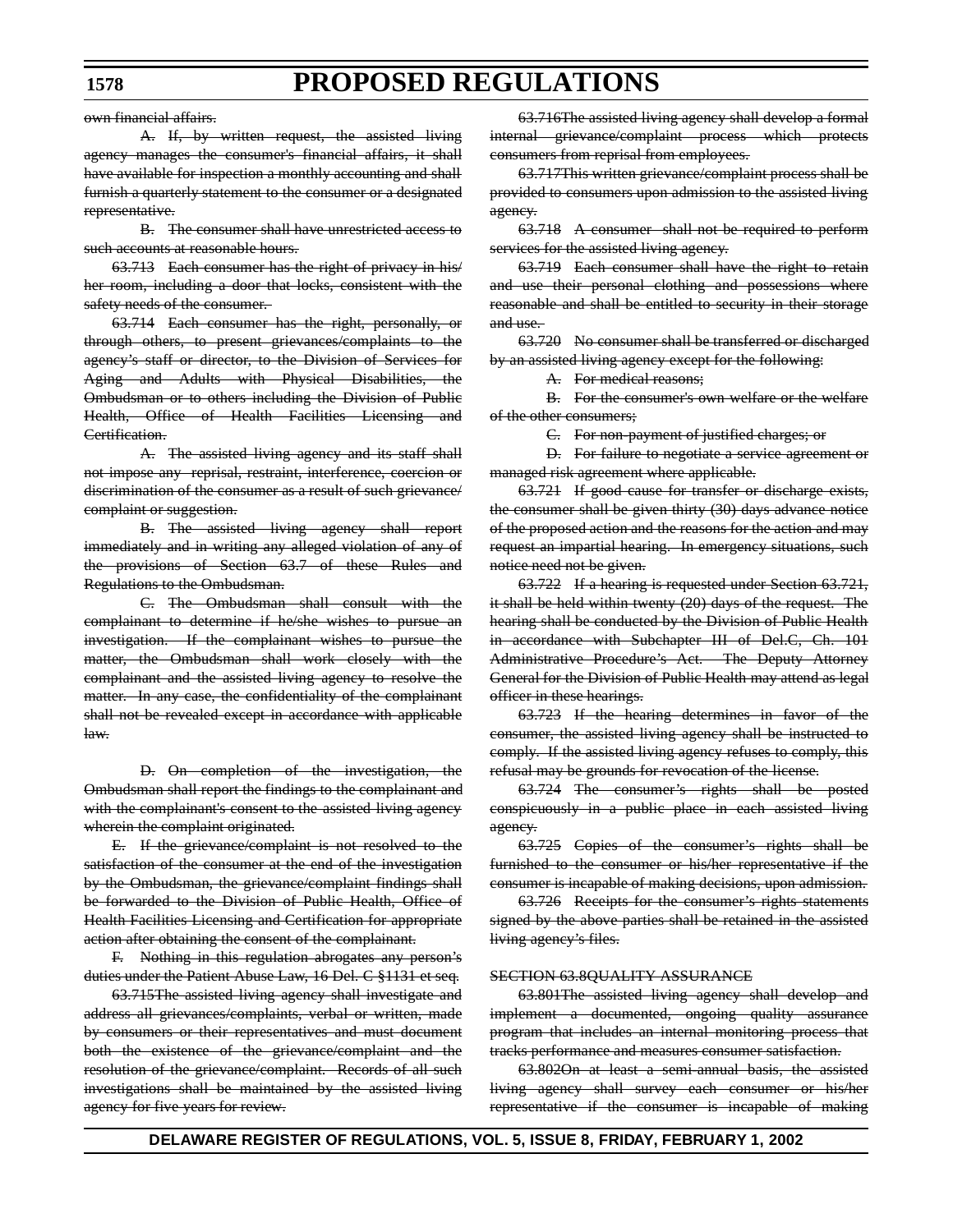decisions regarding their satisfaction with services provided.

A. The assisted living agency shall retain all surveys which shall be reviewed during inspections.

B. The assisted living agency shall maintain documentation which addresses what actions were taken as a result of the surveys.

63.803The grievance/complaint process shall be incorporated into the quality assurance program.

#### SECTION 63.9STAFFING

63.901A staff of persons sufficient in number and adequately trained, certified or licensed to meet the requirements of the consumers shall be employed and comply with 24 Del.C., Chapter 19 and other applicable state law and corresponding Rules and Regulations.

63.902The assisted living agency shall develop a staffing plan sufficient in number to meet the needs of the consumers based on the service agreements in effect at any given time.

63.903The assisted living agency shall maintain staffing records which document what personnel were on duty as well as specific hours worked for each day.

63.904The assisted living agency should provide appropriate training to staff in compliance with 24 Del. C., Chapter 19 and other applicable state law and corresponding rules and regulations to meet the needs of the consumer. The content of both individual training and staff training programs and attendance shall be documented.

63.905The assisted living agency shall provide orientation training to all new staff.

63.906All personnel records, including employment applications, shall be maintained consistent with the assisted living agency policies and applicable state laws.

63.907Each assisted living agency that is licensed shall have a director who is responsible for the operation of the program.

63.908 The assisted living agency shall provide either onsite or on call supervision 24 hours per day.

63.909 The assisted living agency must be available 24 hours per day to respond if called by the consumer for assistance.

#### SECTION 63.10ENVIRONMENT

63.10.1All accommodations shall comply with applicable federal, state and local laws including:

- A. Rehabilitation Act of 1973, Section 504;
- B. Fair Housing Amendments Act of 1988; and C. Americans with Disabilities Act of 1990.

63.10.2Kitchens shall be available to consumers either in their individual living unit or in an area readily accessible to each consumer.

63.10.3Individual living units without kitchens shall have an appropriately designed central kitchen readily accessible to the consumer. The assisted living agency shall establish policies and procedures to ensure that this kitchen is used and maintained in such a way as to provide for the following:

A. a clean and sanitary environment;

B. safe storage of food; and

C. a means to enable hand washing and sanitizing of dishes, utensils and food preparation equipment.

63.10.4Bathing facilities shall be available to consumers either in their individual living unit or in an area readily accessible to each consumer.

63.10.5Assisted living agencies that prepare meals to consumers shall meet the State of Delaware Regulations Governing Public Eating Places.

63.10.6The assisted living agency shall provide a homelike environment in all common areas.

63.107Sharing of a bedroom shall be limited to two consumers, upon their mutual consent.

#### SECTION 63.11FIRE SAFETY AND EVACUATION PLANS

63.11.1Fire safety in assisted living agencies shall comply with the adopted Rules and Regulations of the State Fire Prevention Commission. All applications for license or renewal of license must include with the application a letter certifying compliance by the Fire Marshal having jurisdiction. Notification of non-compliance with the Rules and Regulations of the State Fire Prevention Commission shall be grounds for revocation of the license.

63.11.2The assisted living agency shall develop an evacuation plan for each consumer in the event of an emergency.

63.11.3The assisted living agency shall be responsible to have adequate staff to meet the evacuation plan needs of each consumer at any given time.

#### SECTION 63.12RECORDS

63.12.1The assisted living agency shall be responsible for maintaining appropriate records for each consumer. These records shall document the implementation of the service agreement for each consumer. Clinical records for consumers shall conform to professional standards for medical records.

63.12.2Records shall be available at all times to legally authorized persons; otherwise such records shall be held confidential. The consent of the consumer or his/her representative if the consumer is incapable of making decisions shall be obtained before any personal information is released from his/her records as authorized by these regulations or Delaware law.

63.12.3The assisted living agency consumer records shall be retained for a minimum of five (5) years before being destroyed following discharge.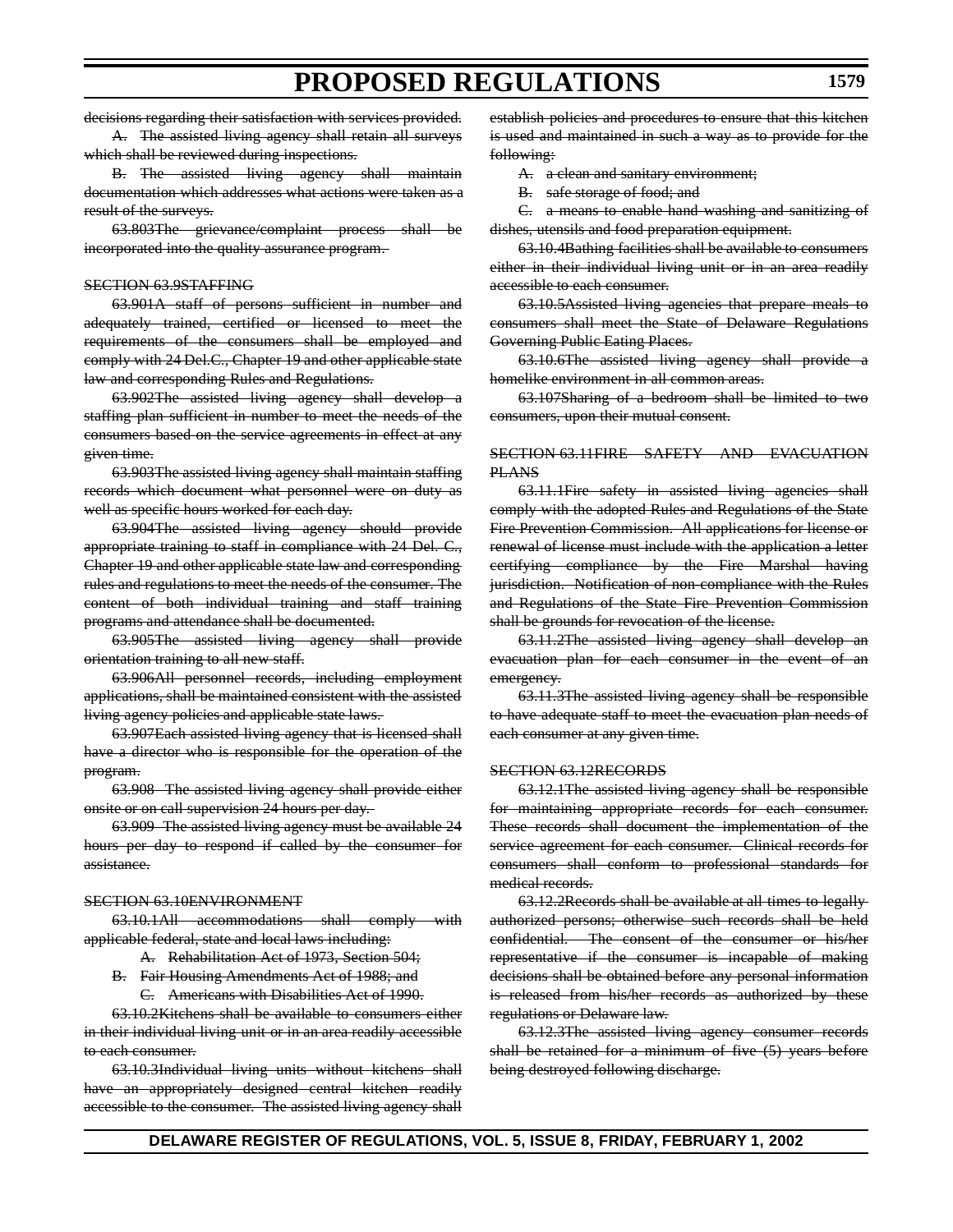**Delaware Regulations for Assisted Living Facilities**

### **These regulations are promulgated in accordance with 16 Del. C., Chapter 11. December 31, 2001**

When finalized, these regulations will replace the December 15, 1997 regulations.

### SECTION 63.0 PURPOSE

The Department of Health and Social Services is issuing these regulations to promote and ensure the health, safety, and well-being of all residents of assisted living facilities. These regulations are also meant to ensure that service providers will be accountable to their residents and the Department and to differentiate assisted living care from nursing home care. The regulations establish the minimal acceptable level of services for residents of assisted living facilities.

### SECTION 63.1 AUTHORITY AND APPLICABIILITY

These regulations are promulgated in accordance with 16 Del. C. Chapter 11 and shall apply to any facility providing assisted living to elderly individuals or adults with disabilities. The term "assisted living" shall not be used as part of the official name of any facility in this State unless the facility has been so licensed by the Department of Health and Social Services.

### SECTION 63.2 GLOSSARY OF TERMS

63.201 Activities of Daily Living ("ADLs") - Normal daily activities including but not limited to ambulating, transferring, range of motion, grooming, bathing, dressing, eating, and toileting.

63.202 Administration of Medication - The process whereby a single dose of a prescribed drug is given to a resident by an authorized licensed person, as described in 24 Del. C., Section 1902.

63.203 Assisted Living - A special combination of housing, supportive services, supervision, personalized assistance and health care designed to respond to the individual needs of those who need help with activities of daily living and/or instrumental activities of daily living.

63.204 Assisted Living Facility – A licensed entity that provides the services described in 63.203.

63.205 Assistive technology - Any item, piece of equipment or product system whether acquired commercially off the shelf, modified, or customized that is used to increase or improve functional capabilities of adults with disabilities.

63.206 Assistance With Self-Administration of Medication ("AWSAM") - Help with medication provided by facility personnel who are not nurses or nurse practitioners but who have successfully completed a Board of Nursing-approved medication training program in accordance with the Delaware Nurse Practice Act, 24 Del. C., Chapter 19, and applicable rules and regulations. Help with medication includes holding the container, opening the container, and assisting the resident in taking the medication, other than by injection, following the directions of the original container, and documenting in the medication log that each medication has been taken by the residents.

63.207 Communicable Disease - An illness caused by a microorganism or its toxin characterized by spread from host to victim by air, contact, blood, or bodily fluids.

63.208 Contract – A legally binding written agreement between the facility and the resident which enumerates all charges for services, materials, and equipment, as well as non-financial obligations of both parties, as specified in these regulations.

63.209 Cueing - The act of guiding residents, verbally or by gestures, to facilitate memory and/or organize verbal and/or behavioral responses.

63.210 Department - Department of Health and Social Services.

63.211 Division - Division of Long Term Care Residents Protection.

63.212 Durable Medical Equipment - Equipment capable of withstanding repeated use, primarily and customarily used to serve a medical purpose, generally not useful to a person in the absence of an illness or injury, and needed to maintain the resident in the facility, i.e., wheelchairs, hospital beds, oxygen tanks.

63.213 Homelike - An environment having the qualities of a home, including privacy, comfortable surroundings supported by the use of residential building materials and furnishings, and the opportunity to modify one's living area to suit one's individual preferences, in accordance with the facility's policies. A homelike environment provides residents with an opportunity for selfexpression and encourages interaction with community, family, and friends.

63.214 Hospice - An agency licensed by the State of Delaware that provides palliative and supportive medical and other health services to terminally ill residents and their families.

63.215 Incident - An occurrence or event, a record of which must be maintained in facility files, that results or might result in harm to a resident. Incident includes alleged abuse, neglect, mistreatment and financial exploitation; incidents of unknown source which might be attributable to abuse, neglect or mistreatment; all deaths; falls; and errors or omissions in medication/treatment. (Also see Reportable Incident, 63.222.)

63.216 Individual Living Unit - A separate dwelling area within an assisted living facility which has living and sleeping space for one or more residents, as prescribed in these regulations.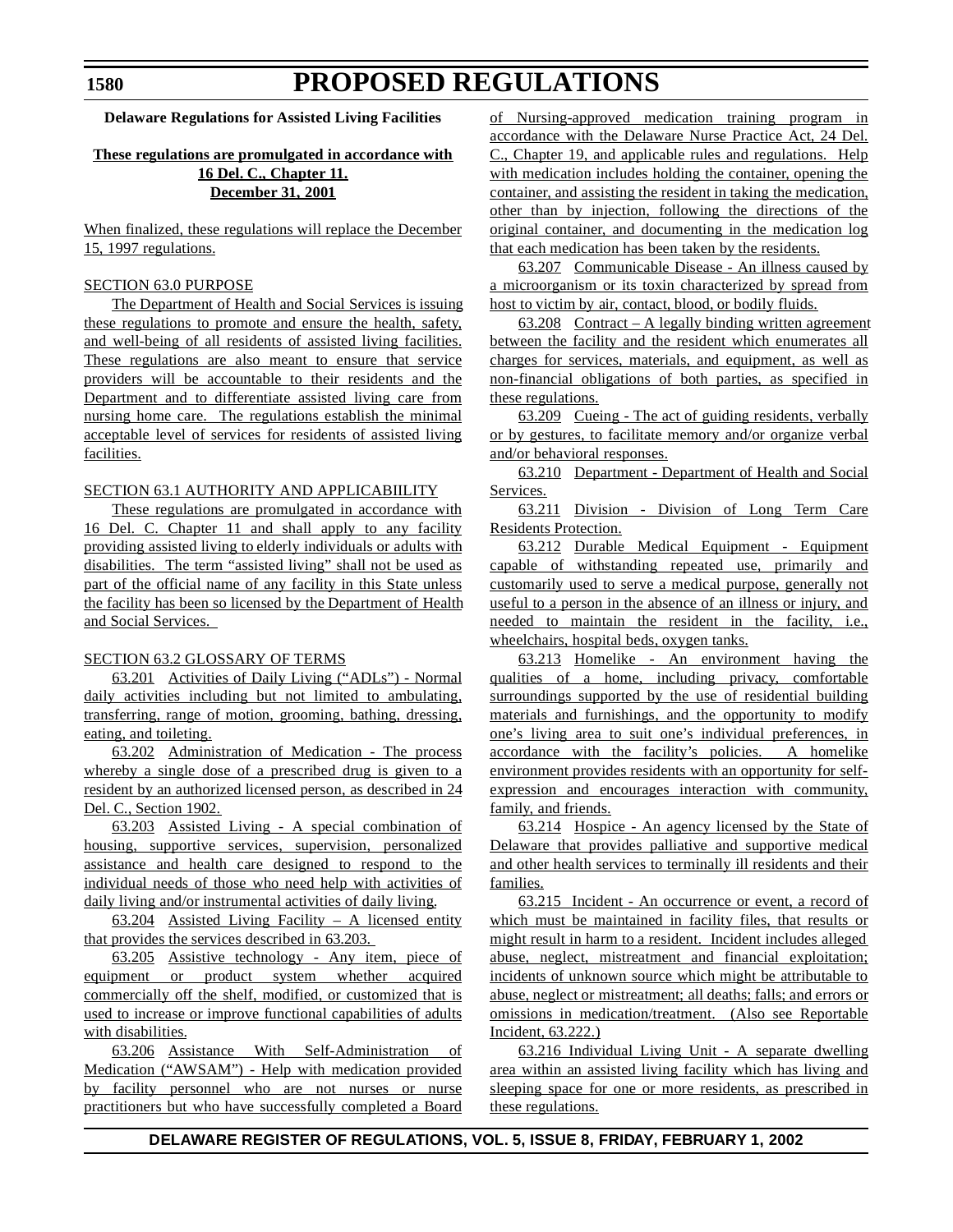63.217 Instrumental Activities of Daily Living ("IADLs") - Home management skills, such as shopping for food and personal items, preparing meals, or handling money.

63.218 Managed/Negotiated Risk Agreement – A signed document between the resident and the facility, and any other involved party, which describes mutually agreeable action balancing resident choice and independence with the health and safety of the resident or others.

63.219 Medication Log – A written document in which licensed personnel and unlicensed personnel who have completed AWSAM training record administration/ assistance with the resident's medications. The log shall list the resident's name; date of birth; allergies; reason the medication is given; prescribing practitioner and phone number; special instructions; and the dosage, route(s), and time(s), for all medications received/taken with staff administration or staff assistance. The log is signed/initialed by a staff member after each resident has received/taken the appropriate medication, or when the medication was not taken/given as prescribed.

63.220 Medication Management by an Adult Family Member/Support Person – Any help with prescription or non-prescription medication provided by an adult family member/support person, as identified in the resident's contract and service agreement.

63.221 Personal Care Supplies - Those supplies, often disposable, used by a resident, such as incontinence products and hygiene supplies.

63.222 Reportable Incident - An occurrence or event which must be reported at once to the Division and for which there is reasonable cause to believe that a resident has been abused, neglected, mistreated or subjected to financial exploitation. Reportable incident also includes an incident of unknown source which might be attributable to abuse, neglect or mistreatment; all deaths; falls with injuries; and significant errors or omissions in medication/treatment which cause the resident discomfort or jeopardize the resident's health and safety. (Also see Incident, 63.215.)

63.223 Representative - A person acting on behalf of the resident pursuant to Delaware law.

63.224 Resident - An individual 18 years old or older who lives in an assisted living facility. Where appropriate in the context of these regulations, "resident" as used herein includes an authorized representative as defined in 63.223*.*

63.225 Resident Assessment - Evaluation of a resident's physical, medical, and psychosocial status as documented in a Uniform Assessment Instrument (UAI), by a registered nurse.

63.226 Resident Assistant – Any unlicensed direct caregiver who, under the supervision of the assisted living director or director of health services, assists the resident with personal needs and monitors the activities of the resident while on the premises to ensure his/her health, safety, and well-being.

63.227 Secretary - Secretary of the Department of Health and Social Services.

63.228 Service Agreement - A written document developed with each resident which describes what services will be provided, who will provide the services, when the services will be provided, how the services will be provided, and, if applicable, the expected outcome.

63.229 Shared Responsibility - The concept that residents and assisted living facilities share responsibility for planning and decision-making affecting the resident.

63.230 Significant Change - A major deterioration or improvement in a resident's health status or ability to perform ADLs; a major alteration in behavior or mood resulting in ongoing problematic behavior or the elimination of that behavior on a sustained basis. Significant change does not include ordinary, day-to-day fluctuations in health status, functioning, and behavior, or a short-term illness such as a cold, unless these fluctuations continue to recur, nor does it include deterioration that will normally resolve without further intervention.

63.231 Third-Party Provider - Any party, including a family member, other than the assisted living facility which furnishes services/supplies to a resident.

63.232 Uniform Assessment Instrument ("UAI") - A document setting forth standardized criteria developed by the Division to assess each resident's functional, cognitive, physical, medical, and psychosocial needs and status. The assisted living facility shall be required to use the UAI to evaluate each resident on both an initial and ongoing basis in accordance with these regulations.

### SECTION 63.3 LICENSING REQUIREMENTS AND PROCEDURES

63.301 No entity shall hold itself out as being an assisted living facility unless such entity has been duly licensed under these regulations and in accordance with state law. The Secretary or his/her designee shall issue a provisional or annual license for a specified number of beds.

63.302 Procedures for assisted living facility applications and for issuance, posting, and renewal of licenses shall be in accordance with 16 Del. C., Chapter 11, Subchapter I., Licensing By The State.

63.303 Inspections and monitoring shall be conducted in accordance with 16 Del. C., Chapter 11, Subchapter I., Licensing By The State.

63.304 Upon receipt of written notice of a violation of these regulations, the assisted living facility shall submit a written plan of action to correct deficiencies cited within 10 working days or such other time period as may be required by the Department. The plan of action shall address corrective actions to be taken and include all measures and completion dates to prevent their recurrence: 1) how the corrective action will be accomplished for those residents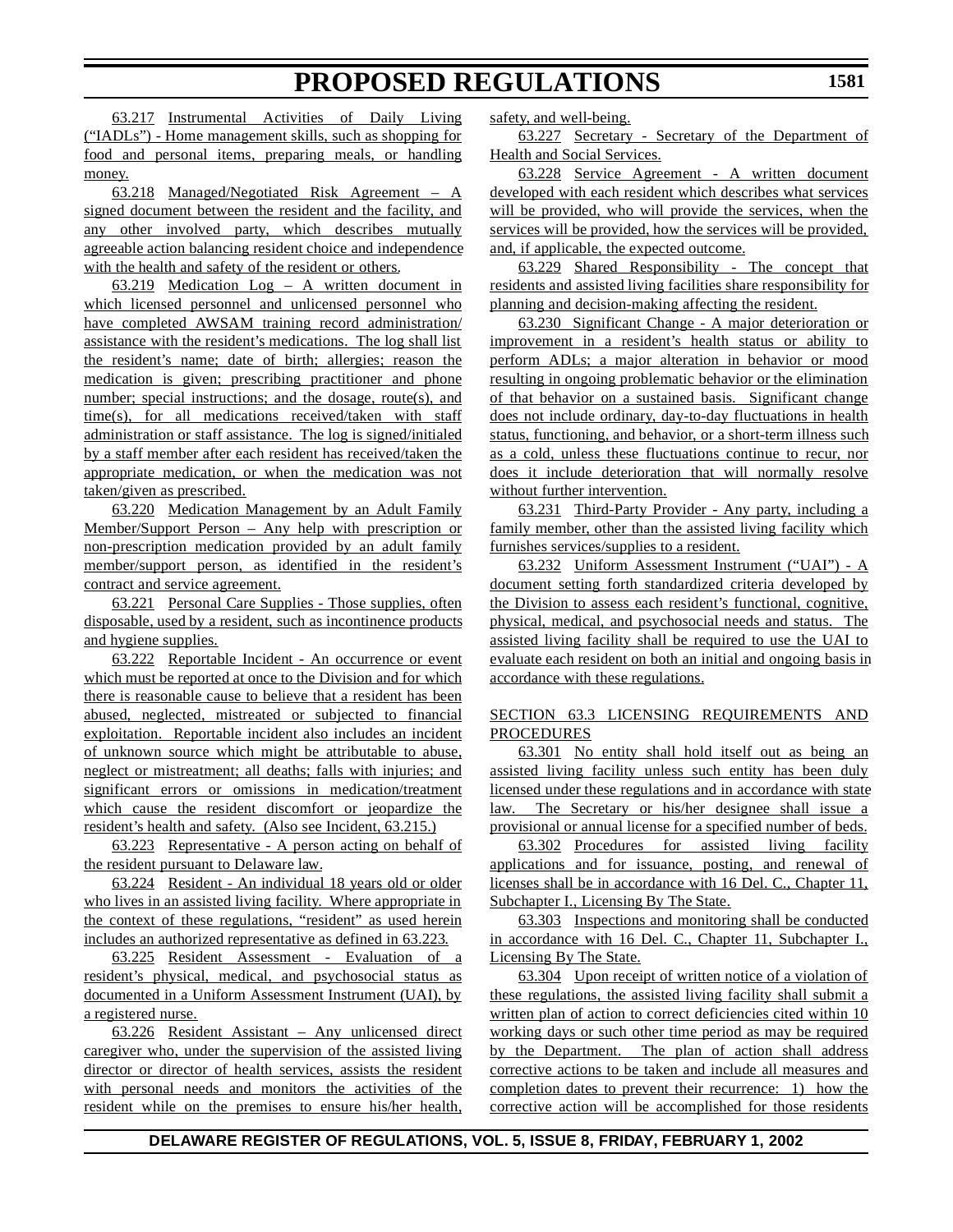found to have been affected by the deficient practice; 2) how the facility will identify other residents having the potential to be affected by the same deficient practice; 3) what measures will be put into place or systemic changes made to ensure that the deficient practice will not recur; and 4) how the facility will monitor its corrective actions to ensure that the deficient practice is being corrected and will not recur, i.e., what program will be put into place to monitor the continued effectiveness of the systemic changes.

63.305 The Department may impose civil money penalties and/or other enforcement remedies in accordance with the procedures outlined in 16 Del. C., Chapter 11, Subchapter I., Licensing By The State.

63.306 The Department may suspend or revoke a license, or refuse to renew it, in accordance with 16 Del. C., Chapter 11, Subchapter I., Licensing By The State.

63.307 Separate licenses are required for agencies maintained in separate locations, even though operated under the same management. A separate license is not required for separate buildings maintained by the same management on the same grounds. Under conditions of assignment or transfer of ownership, a new license shall be required.

63.308 If a facility or part of a facility plans to close:

A. The assisted living facility shall notify representatives of the appropriate state agencies of the plan of closure at least 90 days before the planned closure.

B. The facility staff must notify each resident advising him/her of the action in progress at least 90 days before the planned closure.

C. The resident must be given the opportunity to designate a preference for a specific facility or for other arrangements.

D. The assisted living facility must arrange for the relocation to other facilities in the area in accordance with the residents' preference, if possible.

E. Any applicant for admission to the assisted living facility shall be advised of the planned closure date.

F. All residents' records and any medications must accompany the residents to their new residences.

63.309 The Department may adopt, amend or repeal regulations governing the operation of the agencies defined in 16 Del. C., Chapter 11, Subchapter I., Licensing By The State*.* 

### SECTION 63.4 GENERAL REQUIREMENTS

63.401 All written information provided by the assisted living facility shall be accurate, precise, easily understood and readable by a resident, and in compliance with all applicable laws.

63.402 All records maintained by the assisted living facility shall at all times be open to inspection by the authorized representatives of the Department, as well as other agencies as required by state and federal laws and regulations. Such records shall be made available in accordance with 16 Del. C., Chapter 11, Subchapter I., Licensing By The State.

63.403 The assisted living facility shall adopt internal written policies and procedures pursuant to these regulations. No policies shall be adopted by the assisted living facility which are in conflict with these regulations.

63.404 The assisted living facility shall establish and adhere to written policies and procedures regarding the rights and responsibilities of residents, and these policies and procedures shall be made available to authorized representatives of the Department, facility staff, and residents.

63.405 The assisted living facility shall develop and adhere to policies and procedures to prevent residents with diagnosed memory impairment from wandering away from safe areas. However, residents may be permitted to wander safely within the perimeter of a secured unit.

63.406 The assisted living facility shall arrange for emergency transportation and care.

63.407 Inspection summaries and compliance history information shall be posted by the facility in accordance with 16 Del. C., Chapter 11, Subchapter I., Licensing By The State.

63.408 An assisted living facility shall recognize the authority of a representative acting on the resident's behalf pursuant to Delaware law, as long as such representative does not exceed his/her authority. The facility shall request and keep on file any documents such as an advance directive, living will, do not resuscitate, and power(s) of attorney.

63.409 An assisted living facility shall not admit, provide services to, or permit the provision of services to individuals who, as established by the resident assessment:

A. Require care by a nurse that is more than intermittent or for more than a limited period of time;

B. Require skilled monitoring, testing, and aggressive adjustment of medications and treatments where there is the presence of, or reasonable potential of, an acute episode unless there is an RN to provide appropriate care;

C. Require monitoring of a chronic medical condition that is not essentially stabilized through available medications and treatments;

D. Are bedridden for more than 14 days;

E. Have developed stage three or four skin ulcers;

F. Require a ventilator;

G. Require treatment for a disease or condition which requires more than contact isolation;

H. Have an unstable tracheotomy or have a stable tracheotomy of less than 6 months' duration;

- I. Have an unstable peg tube;
- J. Require an IV or central line;

K. Wander such that the assisted living facility would be unable to provide adequate supervision and/or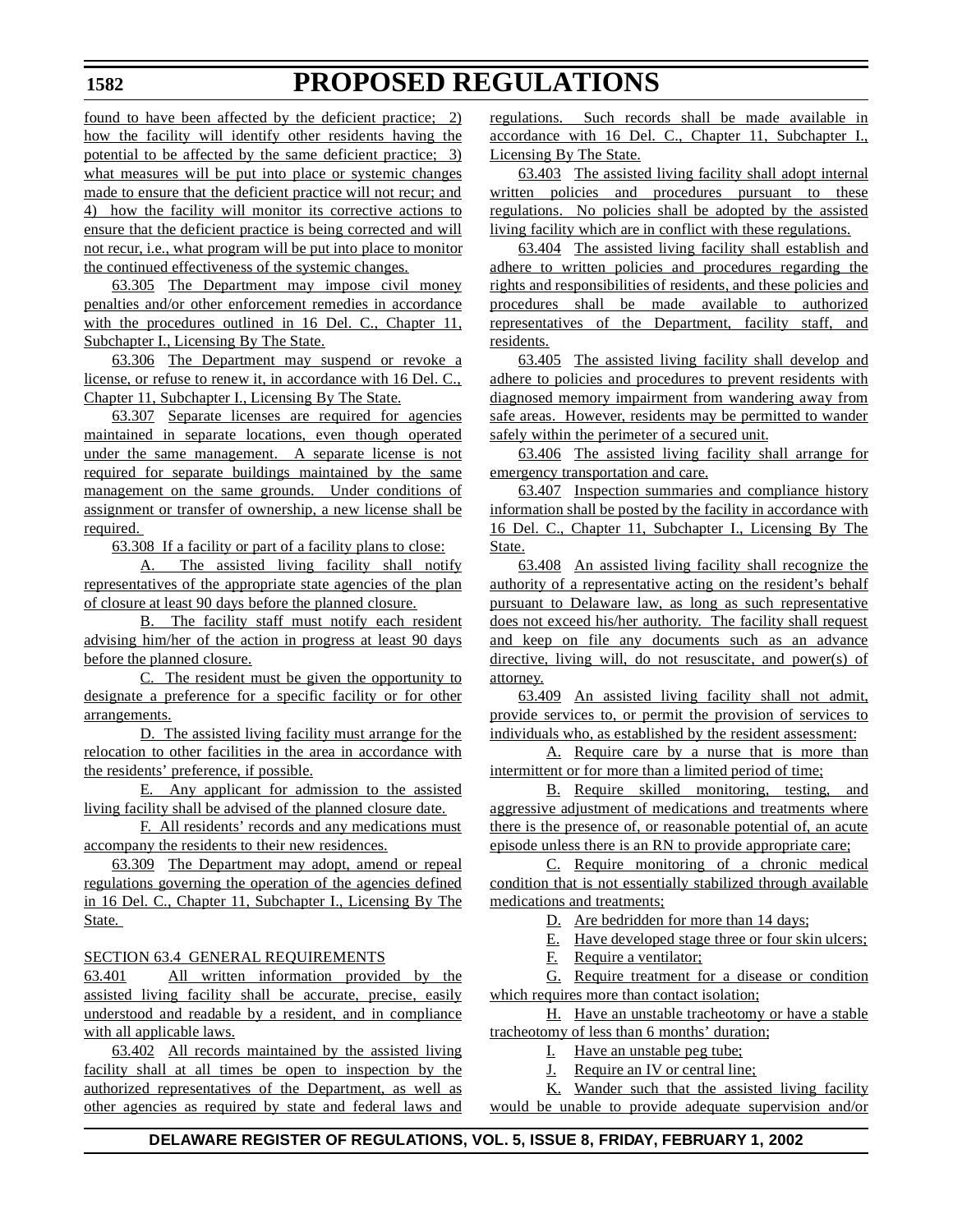security arrangements;

L. Exhibit behaviors that present a threat to the health or safety of themselves or others, such that the assisted living facility would be unable to eliminate the threat either through immediate discharge or use of immediate appropriate treatment modalities with measurable documented progress within 45 days; and

M. Are socially inappropriate as determined by the assisted living facility such that the facility would be unable to manage the behavior after documented, reasonable efforts within 60 days.

63.410 The provisions of Section 63.409 above do not apply to residents under the care of a Hospice program licensed by the Department as long as the Hospice program provides written assurance that, in conjunction with care provided by the assisted living facility, all of the resident's needs will be met without placing other residents at risk.

### SECTION 63.5 RESIDENT WAIVERS

63.501 An assisted living facility may request a resident-specific waiver so that it may serve a current resident who temporarily requires care otherwise excluded in section 63.409. A waiver request shall contain documentation by a physician stating that the resident's condition is expected to improve within 90 days.

63.502 The facility shall provide interim needed services by appropriate health care professionals while any waiver request is pending.

63.503 The assisted living facility shall submit in writing a request for a waiver, which shall include the following information:

A. An explanation of why the assisted living facility is seeking the waiver, to include physician documentation and a service agreement which details how staff will provide care;

B. An explanation of why denial of the waiver will impose a substantial hardship for the resident;

C. An explanation of why the waiver will not adversely affect the resident for whom the waiver is sought or other residents; and

D. The duration of the waiver, not to exceed 90 days.

63.504 In evaluating a waiver request submitted under this regulation, the Department shall review the statements in the application and may:

A. Inspect the assisted living facility;

B. Confer with the Assisted Living Director or his/her designee;

C. Discuss the request with the resident to determine whether he/she believes a waiver is in his/her best interest; and/or

D. Review other waivers currently in place at the assisted living facility.

63.505 The Department shall issue a written decision

on a waiver request submitted pursuant to these regulations within 5 business days of receipt of the request. If the Department grants the waiver, the written decision shall include the waiver's duration. If the Department denies the waiver, the written decision shall explain the reason(s) for the denial. The assisted living facility may submit a revised waiver request no later than five days after the receipt of the denial. While the second waiver request is pending, the facility shall provide needed services by health care professionals as outlined in the second waiver request.

63.506 If an assisted living facility violates any condition of a waiver, or if it appears to the Department that the health or safety of residents will be adversely affected by the continuation of a waiver, the Department may revoke it. The revocation may be appealed; however, discharge proceedings shall be commenced immediately.

## SECTION 63.6 SPECIALIZED CARE FOR MEMORY IMPAIRMENT

63.601 Any assisted living facility which offers to provide specialized care for residents with memory impairment shall be required to disclose its policies and procedures which describe the form of care or treatment provided, in addition to that care and treatment required by the rules and regulations herein.

63.602 Said disclosure shall be made to the Department and to any person seeking specialized care for memory impairment in an assisted living facility.

63.603 The information disclosed shall explain the additional care that is provided in each of the following areas:

A. Philosophy: a written statement of the agency's overall philosophy and mission which reflects the needs of residents affected by memory impairment;

B. Resident Population: a description of the resident population to be served;

C. Pre-Admission, Admission & Discharge: the process and criteria for placement, transfer or discharge from this specialized care;

D. Assessment, Care Planning & Implementation: the process used for assessment and establishing and updating the service agreement and its implementation;

E. Staffing Plan & Training Policies: staffing plan, orientation, and regular in-service education for specialized care;

F. Physical Environment: the physical environment and design features, including security systems, appropriate to support the functioning of adults with memory impairment;

G. Resident Activities: the frequency and types of resident activities;

H. Family Role in Care: the family involvement and family support programs;

I. Psychosocial Services: the process for

## **DELAWARE REGISTER OF REGULATIONS, VOL. 5, ISSUE 8, FRIDAY, FEBRUARY 1, 2002**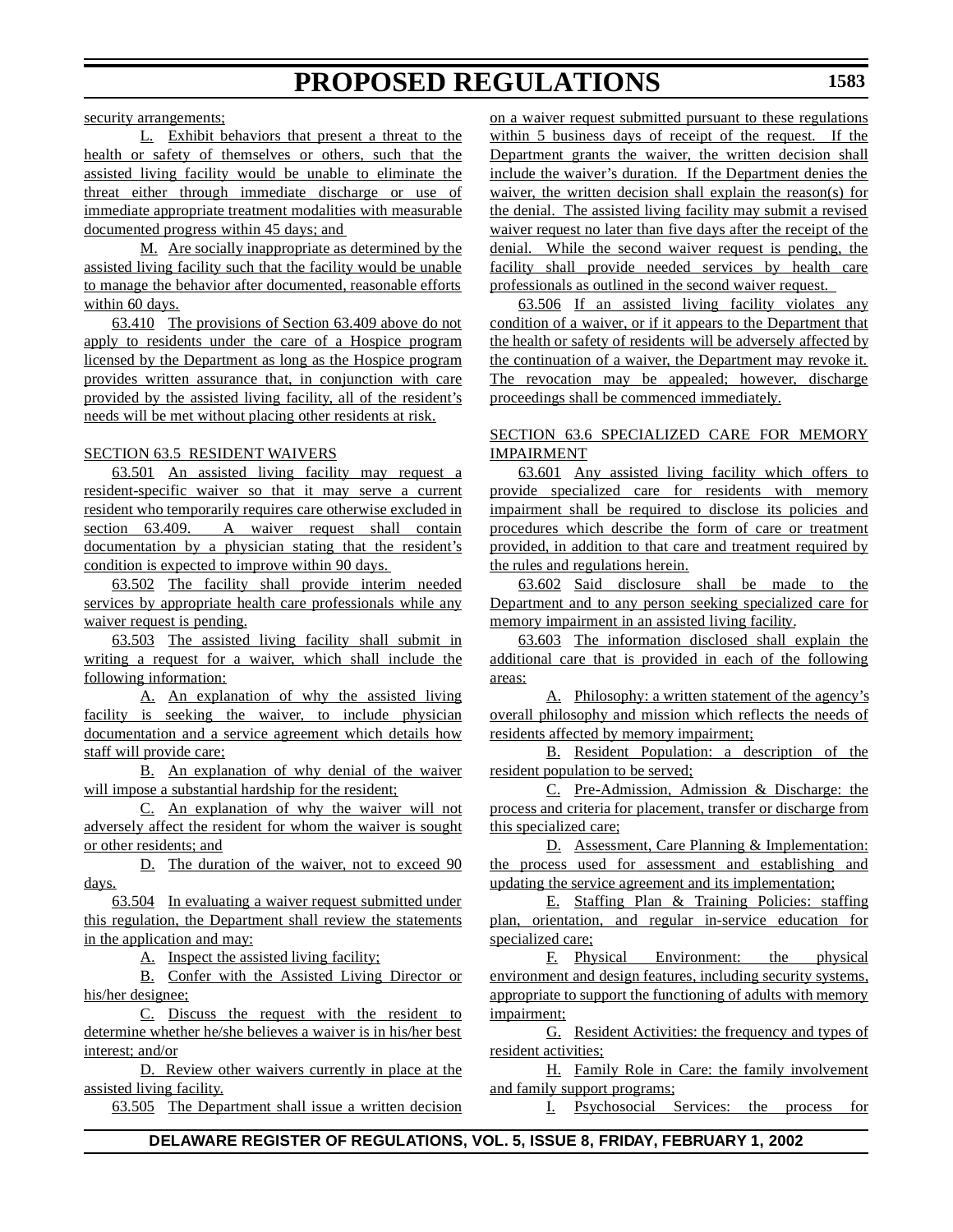addressing the mental health, behavior management, and social functioning needs of the resident;

J. Nutrition/Hydration: the frequency and types of nutrition and hydration services provided; and

K. Program Costs: the cost of care and any additional fees.

63.604 Any significant changes in the information provided by the assisted living facility shall be reported to the Department at the time the changes are made.

### SECTION 63.7 MEDICATION MANAGEMENT

63.701 An assisted living facility shall establish and adhere to written medication policies and procedures which shall address:

A. Obtaining and refilling medication;

B. Storing and controlling medication;

C. Disposing of medication; and

D. Administration of medication, selfadministration of medication, assistance with selfadministration of medication, and medication management by an adult family member/support person.

63.702 Each assisted living facility shall have a drug reference guide, with a copyright date no older than 2 years, available and accessible for use by employees.

63.703 Medication stored by the assisted living facility shall be stored and controlled as follows:

A. Medication shall be stored in a locked container, cabinet, or area that is only accessible to authorized personnel;

B. Medication that is not in locked storage shall not be left unattended and shall not be accessible to unauthorized personnel;

C. Medication shall be stored in the original labeled container;

D. A bathroom or laundry room shall not be used for medication storage; and

E. All expired or discontinued medication, including those of deceased residents, shall be disposed of according to the assisted living facility's medication policies and procedures.

63.704 Residents who self-administer medication shall be provided with a locked container.

63.705 A separate medication log must be maintained for each resident documenting administration of medication by staff and staff assistance with self-administration.

63.706 Within 30 days after a resident's admission and concurrent with all UAI-based assessments, the assisted living facility shall arrange for an on-site review by an RN of the resident's medication regime if he or she self-administers medication. The purpose of the on-site review is to assess the resident's cognitive and physical ability to selfadminister medication or the need for assistance with or staff administration of medication.

63.707 The assisted living facility shall ensure that the

review required by section 63.706 is documented in the resident's records, including any recommendations given by the reviewer.

63.708 Concurrently with all UAI-based assessments, the assisted living facility shall arrange for an on-site medication review by a registered nurse, for residents who need assistance with self-administration or staff administration of medication, to ensure that:

A. Medications are properly labeled, stored and maintained;

B. Each resident receives the medications that have been specifically prescribed in the manner that has been ordered;

C. The desired effect of each medication is achieved, and if not, that the appropriate authorized prescriber is so informed;

D. Any undesired side effects, adverse drug reactions, and medication errors are identified and reported to the appropriate authorized prescriber; and

E. Any unresolved discrepancy of controlled substances shall be reported to the Delaware Office of Narcotics and Dangerous Drugs.

63.709 Records shall be kept on file at the facility for those who have completed the AWSAM course which is required by 24 Del. C., Chapter 19 for those who assist the residents with self-administration of medication.

63.710 Each assisted living facility shall complete an annual AWSAM report on the form provided by the Board of Nursing. The report must be submitted pursuant to the Delaware Nurse Practice Act, 24 Del. C., Chapter 19.

### SECTION 63.8 INFECTION CONTROL

63.801 The assisted living facility shall establish written procedures to be followed in the event that a resident with a communicable disease is admitted or an episode of communicable disease occurs. It is the responsibility of the assisted living facility to see that:

A. The necessary precautions stated in the written procedures are followed; and

B. All rules of the Delaware Division of Public Health are followed so there is minimal danger of transmission to staff and residents.

63.802 Any resident found to have active tuberculosis in an infectious stage may not continue to reside in an assisted living facility.

63.803 A resident, when suspected or diagnosed as having a communicable disease, shall be placed on the appropriate isolation or precaution as recommended for that disease by the Centers for Disease Control. Those with a communicable disease which has been determined by the Director of the Division of Public Health to be a health hazard to visitors, staff, and other residents shall be placed on isolation care until they can be moved to an appropriate room or transferred.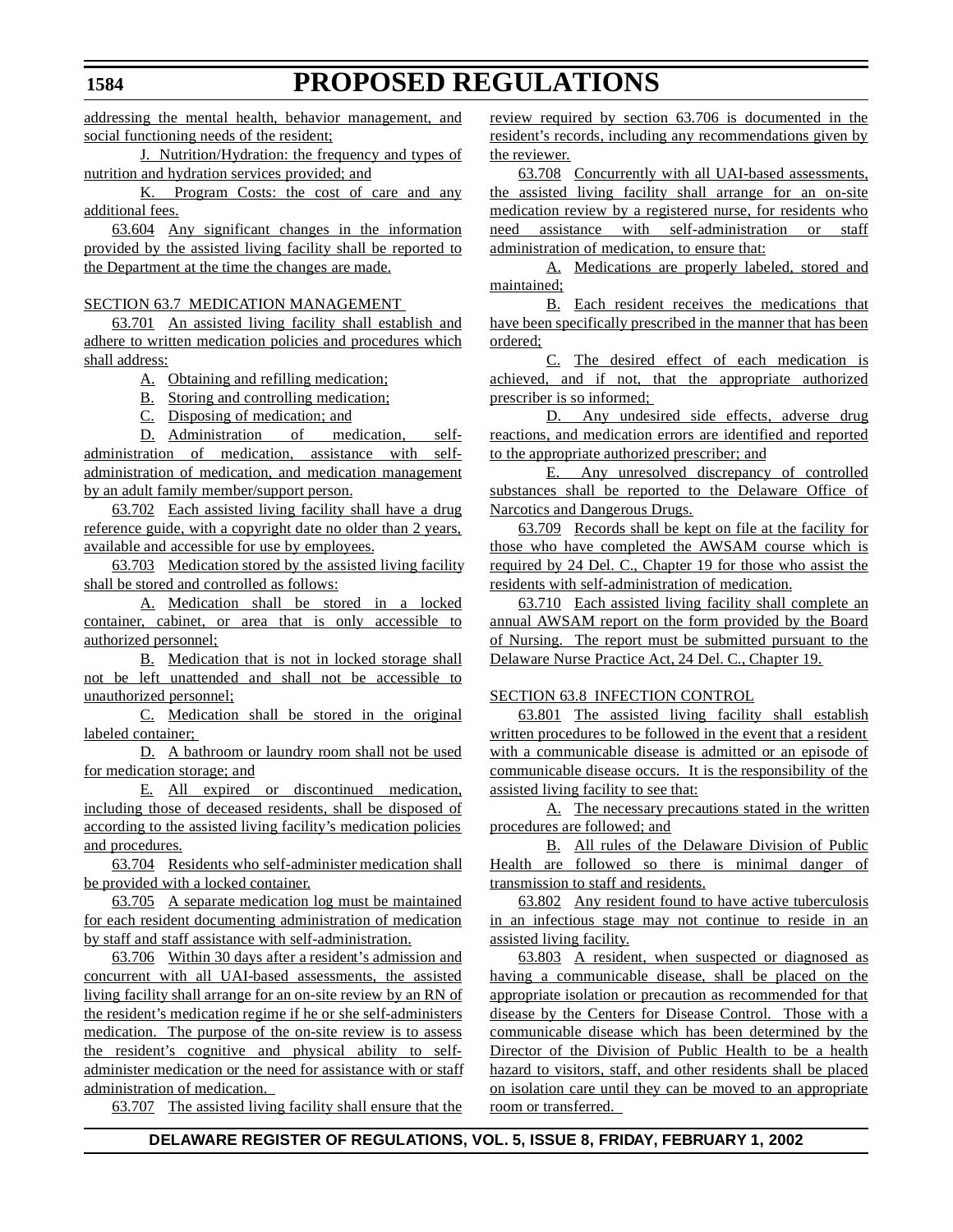63.804 The admission or occurrence of a resident with a notifiable disease within an assisted living facility shall be reported to the County Public Health Administrator. See Appendix A.

63.805 The assisted living facility shall have on file results of tuberculin tests:

1) performed annually for all employees and 2) performed on all newly admitted residents. The tuberculin test to be used is the Mantoux test containing 5 TU-PPD stabilized with Tween, injected intradermally, using a needle and syringe, usually on the volar surface of the forearm. Persons found to have a significant reaction (defined as 10 mm of induration or greater) to tests shall be reported to the Division of Public Health and managed according to recommended medical practice. A tuberculin test as specified, done within the twelve months prior to employment, or a chest x-ray showing no evidence of active tuberculosis shall satisfy this requirement for asymptomatic individuals. A report of this skin test shall be kept on file.

63.806 The assisted living facility shall have on file evidence of annual vaccination against influenza for all residents, as recommended by the Immunization Practice Advisory Committee of the Centers for Disease Control, unless medically contraindicated. All residents who refuse to be vaccinated against influenza must be fully informed by the facility of the health risks involved. The reason for the refusal shall be documented in the resident's medical record.

63.807 The assisted living facility shall have on file evidence of vaccination against pneumococcal pneumonia for all residents older than 65 years and as recommended by the Immunization Practice Advisory Committee of the Centers for Disease Control, unless medically contraindicated. All residents who refuse to be vaccinated against pneumococcal pneumonia must be fully informed by the facility of the health risks involved. The reason for the refusal shall be documented in the resident's medical record.

63.808 The assisted living facility shall have policies and procedures for infection control as it pertains to staff, residents, and visitors.

63.809 All assisted living facility staff shall be required to use Standard Precautions.

SECTION 63.9 RESIDENT APPLICATIONS AND CONTRACTS

63.901 The assisted living facility shall have a written application process and provide clear reasons in writing if an applicant is rejected.

63.902 The assisted living facility shall recommend review of the contract by an attorney or other representative chosen by the resident.

63.903 Prior to executing the contract, each assisted living facility shall provide to the prospective resident a complete statement enumerating all charges for services, materials and equipment which shall, or may be, furnished to the resident during the period of occupancy.

63.904 The resident shall sign a contract within 3 business days after admission that:

A. Is a clear and complete reflection of commitments agreed to by the parties and the actual practices that will occur in the assisted living program;

B. Is accurate, precise, legible, and written in plain language; and

C. Conforms to all relevant state and local laws and regulations.

63.905 The assisted living facility shall retain the contract on-site and make it available for review by the Department or its designee. The facility shall also provide a copy to the resident.

63.906 The contract or service agreement shall include, at a minimum, the following non-financial provisions:

A. A listing of basic and optional services provided by the assisted living facility including the availability of licensed nursing staff;

B. A listing of optional services that may be provided by third parties;

C. A statement of the resident's rights, as set forth in 16 Del. C., Chapter 11, Subchapter II and an explanation of the assisted living facility's grievance procedures;

D. Occupancy provisions, including:

1. Policies regarding bed and room assignment, including the specific room and bed assigned to the resident at the time of admission;

2. Policies regarding residents modifying their living area;

3. Procedures to be followed when the assisted living facility temporarily or permanently changes the resident's accommodation by:

a. Relocating the resident within the facility;

b. Making a change in roommate assignment; and

c. Increasing or decreasing the number of individuals occupying a room.

4. Procedures to be followed in transferring the resident to another facility;

5. Security procedures which the licensee shall implement to protect the resident and the resident's property;

> 6. The staff's right to enter a resident's room; 7. The resident's rights and obligations

concerning use of the facility, including common areas;

8. The assisted living facility's policy in case of unavoidable or optional absences such as hospitalizations, recuperative stays in other settings, or vacation, and payment terms;

9. Provisions for interim service in the event of an emergency; and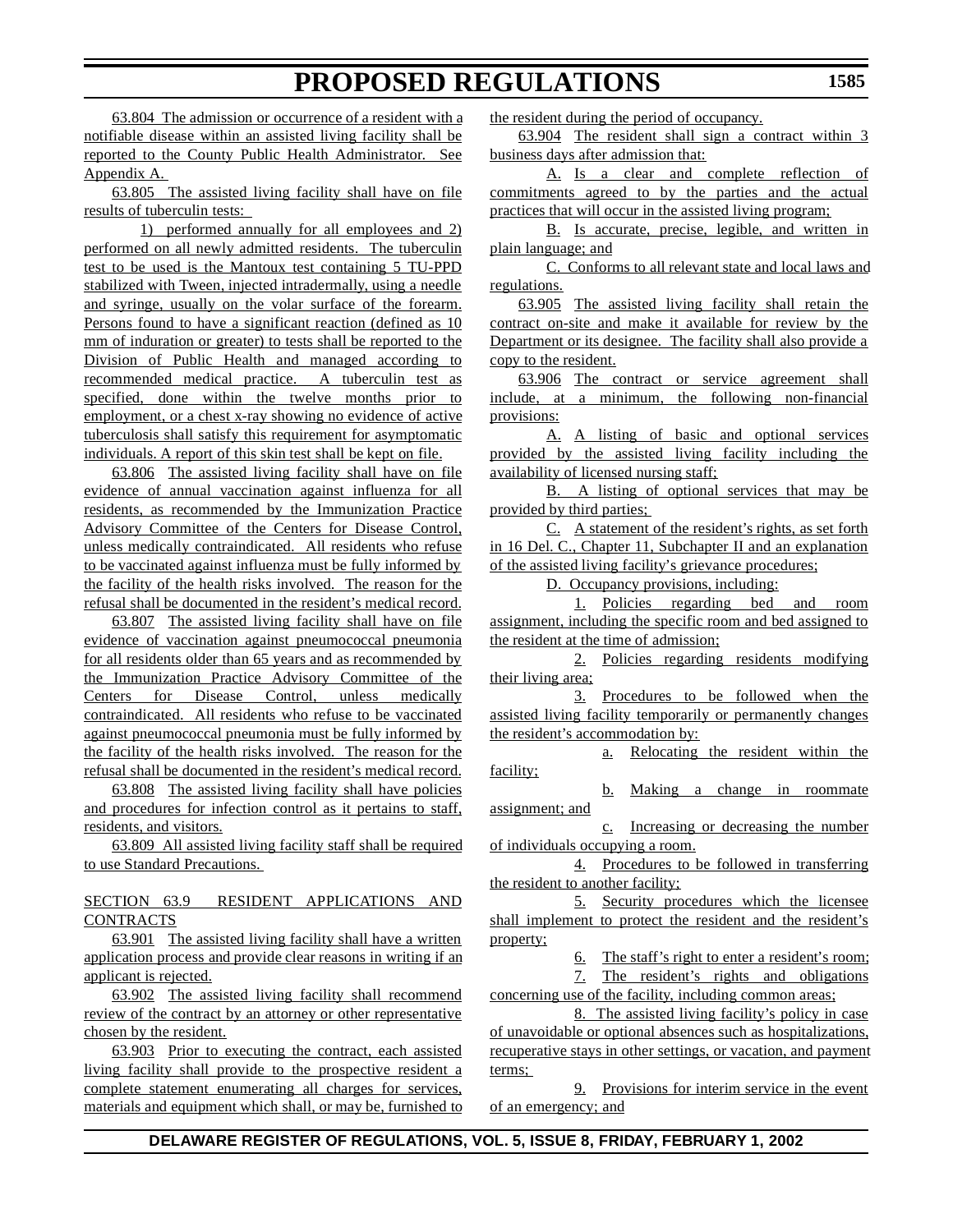**1586**

and

10. An acknowledgment that the resident has reviewed all assisted living facility rules, requirements, restrictions, or special conditions that the facility will impose on the resident.

E. Discharge/temporary absence policies and procedures, including:

1. Those actions, circumstances, or conditions that temporarily disqualify individuals from continued residence in the assisted living facility or may result in the resident's discharge from the facility;

2. The procedures which the assisted living facility shall follow if it intends to discharge a resident and thereby terminate the contract, including a provision under which the assisted living facility shall give at least 30 days notice to the resident before the effective date of the discharge and termination of the contract, except in the case of a health emergency or substantial risk to the health and safety of the other residents or facility staff;

3. The procedures which the resident shall follow if the resident wishes to terminate the contract, including a provision that the resident, or appropriate representative, shall give at least 30 days notice to the assisted living facility before the effective date of the termination, except in the case of a health emergency;

4. The procedures which the assisted living facility shall follow in helping the resident find an appropriate placement;

5. In a living unit in which more than one resident is the contracting party, the terms under which the contract may be modified in the event of one of the resident's discharge or death, including the provisions for termination of the contract and appropriate refunds.

F. Obligations of the facility and the resident as to:

1. Arranging for or overseeing medical care;

2. Monitoring of the status of the resident.

G. The assisted living facility's formal internal grievance process which shall protect residents from reprisal by the facility or its employees.

H. An inventory of the resident's personal belongings, if the resident so desires.

63.907 The contract shall include, at a minimum, the following financial provisions:

A. Party responsible for:

1. Handling the finances of the resident;

2. Purchasing or renting essential or desired equipment and supplies;

3. Arranging and contracting for services not covered by the contract;

4. Ascertaining the cost of and purchasing durable medical equipment; and

5. Disposing of the resident's property upon discharge or death of the resident.

B. Rate structure and payment provisions including:

1. All rates to be charged to the resident, including, but not limited to:

- a. Service packages;
- b. Fee for service rates; and
- c. Other ancillary charges.

2. Notification of the rate structure and the criteria to be used for imposing additional charges for the provision of additional services, if the resident's service and care needs change;

3. Identification of the persons responsible for payment of all fees and charges and a clear indication of whether the person's responsibility is or is not limited to the extent of the resident's funds;

4. A provision which provides at least 60 days notice of any rate increase, except if necessitated by a change in the resident's medical condition;

5. Billing, payment, and credit policies, including the procedures that the assisted living facility will follow in the event the resident can no longer pay for services provided or for services or care needed by the resident; and

6. A description of any prepaid fees or charges and the terms governing refund of those fees or charges in the event of a resident's discharge from the assisted living facility or termination of the contract.

63.908 The contract shall be amended by the parties to reflect any applicable increase or decrease in charges.

63.909 All notices to be provided pursuant to an assisted living contract shall be in writing and mailed or hand-delivered to the resident.

63.910 No contract shall be signed before a full assessment of the resident has been completed and a service agreement has been executed. If a deposit is required prior to move-in, the deposit shall be fully refundable if the parties cannot agree on the services and fees upon completion of the assessment.

## SECTION 63.10 RESIDENT ASSESSMENT

Each assisted living facility shall use a Uniform Assessment Instrument (UAI) developed by the Division. The UAI shall be used in conducting all resident assessments.

63.1002 A resident seeking entrance shall have an initial UAI-based resident assessment completed by a registered nurse (RN) acting on behalf of the assisted living facility no more than 30 days prior to admission. In all cases, the assessment shall be completed prior to admission. Such assessment shall be reviewed by an RN within 30 days after admission and, if appropriate, revised. If the resident requires specialized medical, therapeutic, nursing services, or assistive technology, that component of the assessment must be performed by personnel qualified in that specialty

## **DELAWARE REGISTER OF REGULATIONS, VOL. 5, ISSUE 8, FRIDAY, FEBRUARY 1, 2002**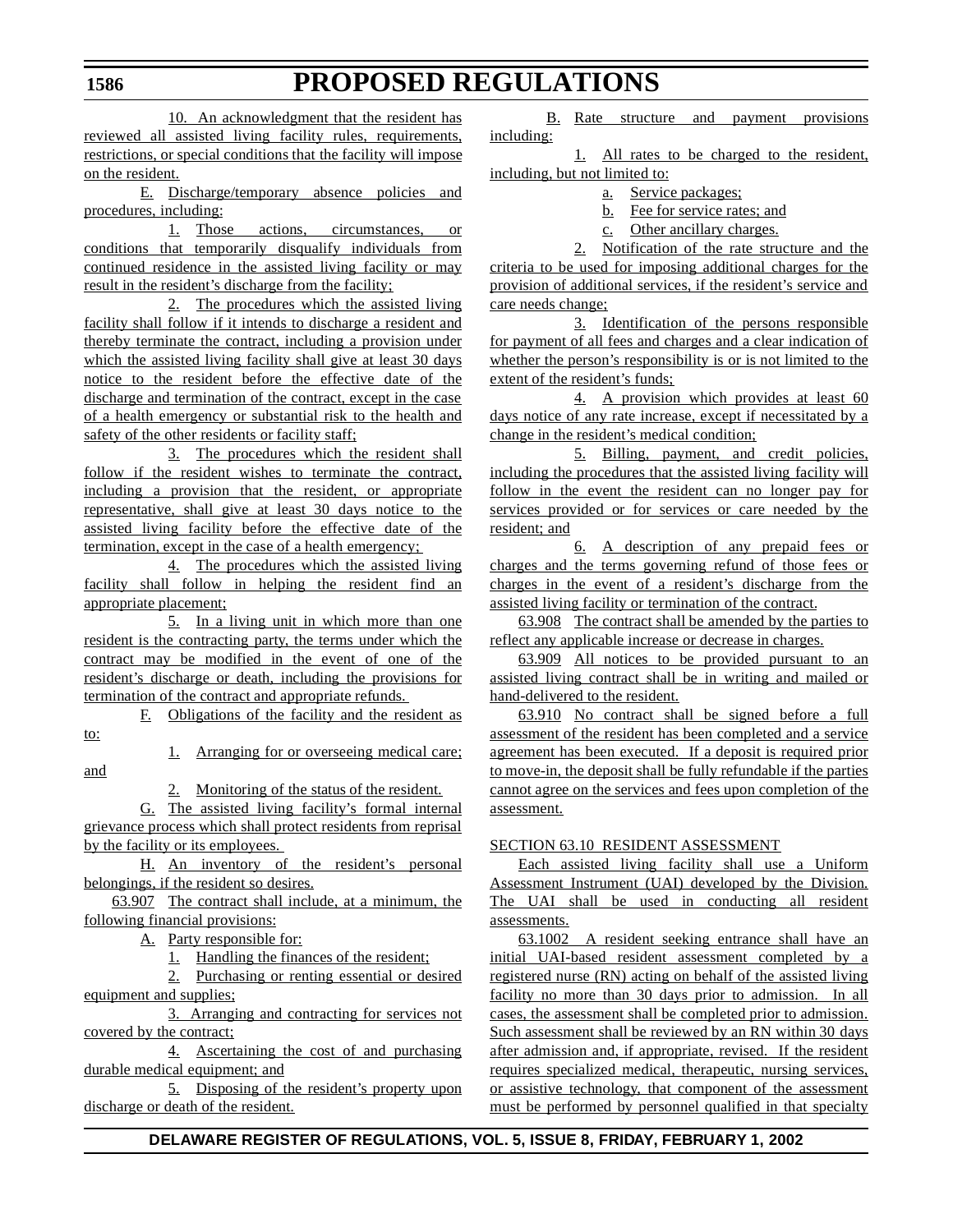area.

 63.1003 Within 30 days prior to admission, a prospective resident shall have a medical evaluation completed by a physician.

63.1004 The resident assessment shall be completed in conjunction with the resident.

63.1005 The UAI, developed by the Department, shall be used to update the resident assessment. At a minimum, regular updates must occur 30 days after admission, annually and when there is a significant change in the resident's condition.

63.1006 If the needs of a resident exceed the care which the assisted living facility can provide and a waiver has not been requested, the facility shall assist the resident in making arrangements for an appropriate transfer within 30 days. While a transfer is pending, the assisted living facility shall coordinate the provision of services needed by the resident.

63.1007 The assisted living facility shall provide an instrument to assess interests, strengths, talents, skills and preferences of each resident within 30 days of admission to be used in activity planning.

### SECTION 63.11 SERVICES

63.1101 The assisted living facility shall ensure that:

A. Three meals, snacks and prescribed food supplements are available during each 24-hour period, 7 days per week;

B. Meals and snacks are varied, palatable, and of sufficient quality and quantity to meet the daily nutritional needs of each resident with specific attention given to the special dietary needs of each resident;

C. Food service complies with the Delaware Food Code; and

D. A resident who chooses not to follow prescribed dietary recommendations shall be provided documented counseling on potential adverse outcomes.

63.1102 As part of the licensure approval and renewal process, an assisted living applicant or licensee shall submit at least a 4-week menu cycle with documentation by a dietician or nutritionist that the menus are nutritionally adequate. Thereafter, menus are to be written at least one week in advance and maintained on file, as served, for two months.

63.1103 The assisted living facility shall ensure that the resident's service agreement is being properly implemented.

63.1104 In accordance with the service agreement, the assisted living facility shall provide or ensure the provision of all necessary personal services, including all activities of daily living, and shall ensure that personal care supplies are available.

63.1105 The assisted living facility shall ensure that laundry and housekeeping services are offered and that all areas of the facility are maintained in a clean and orderly condition.

63.1106 In accordance with the service agreement, the assisted living facility shall be responsible for facilitating access to appropriate health care and social services for the resident.

63.1107 The assisted living facility shall assess each resident and provide or arrange appropriate opportunities for social interaction and leisure activities which promote the physical and mental well-being of each resident, including facilitating access to spiritual activities consistent with the preferences and background of the resident.

#### SECTION 63.12 SERVICE AGREEMENTS

63.1201 A service agreement based on the needs identified in the UAI shall be completed prior to or no later than the day of admission. The resident shall participate in the development of the agreement*.* The resident and the facility shall sign the agreement and each shall receive a copy of the signed agreement. All persons who sign the agreement must be able to comprehend and perform their obligations under the agreement.

63.1202 The service agreement or contract shall address the physical, medical, and psychosocial services that the resident requires as follows:

A. Assistance with activities of daily living and instrumental activities of daily living;

B. Services provided by licensed nurses;

C. Food, nutrition, and hydration services;

D. Environmental services including housekeeping, laundry, safety, trash removal;

E. Psychosocial/emotional services including those related to memory impairment and other cognitive deficits;

F. Banking, record keeping, and personal spending services;

G. Transportation services;

H. Individual living unit furnishings;

I. Notification procedures when an incident occurs or there is a change in the health status of the resident;

J. Assistive technology and durable medical equipment;

K. Rehabilitation services;

L. Qualified interpreters for people who have a hearing impairment or do not speak English; and

M. Reasonable accommodations for persons with disabilities as defined by applicable state and federal law.

63.1203 The resident's personal attending physician(s) shall be identified in the service agreement by name, address, and telephone number.

63.1204 The facility shall be responsible for appropriate documentation in the service agreement for services provided or arranged by the facility.

63.1205 The service agreement shall be developed and followed for each resident consistent with that person's unique physical and psychosocial needs with recognition of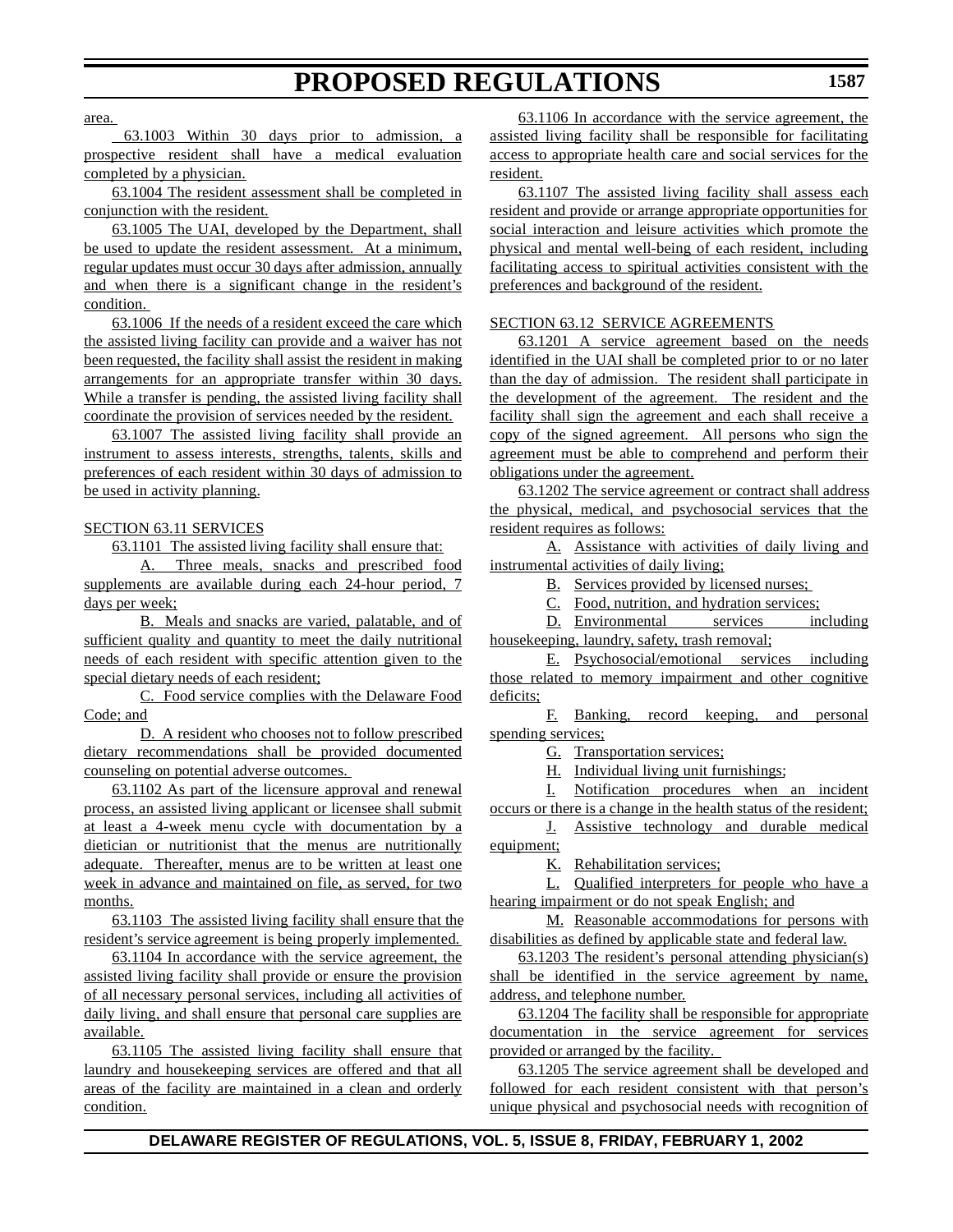his/her capabilities and preferences.

63.1206 The service agreement shall be reviewed when the needs of the resident have changed and, minimally, in conjunction with each UAI. Within 10 days of such assessment, the resident and the assisted living facility shall execute a revised service agreement, if indicated.

63.1207 The service agreement shall be based on the concepts of shared responsibility and resident choice. To participate fully in shared responsibility, residents shall be provided with clear and understandable information about the possible consequences of their decision-making. If a resident's preference or decision places the resident or others at risk or is likely to lead to adverse consequences, a managed/negotiated risk agreement section may be included in the service agreement.

63.1208 The following are criteria for a managed/ negotiated risk agreement:

A. The risks are tolerable to all parties participating in the development of the managed/negotiated risk agreement;

B. Mutually agreeable action is negotiated to provide the greatest amount of resident autonomy with the least amount of risk; and

C. The resident living in the facility is capable of making choices and decisions and understanding consequences.

63.1209 If a managed/negotiated risk agreement is made a part of the service agreement, it shall:

A. Clearly describe the problem, issue or service that is the subject of the managed/negotiated risk agreement;

B. Describe the choices available to the resident as well as the risks and benefits associated with each choice, the assisted living facility's recommendations or desired outcome, and the resident's desired preference;

C. Indicate the agreed-upon option;

D. Describe the agreed upon responsibilities of the assisted living facility, the resident, and any third parties;

E. Become a part of the service agreement, be signed separately by the resident, the assisted living facility, and any third party with obligations under the managed/ negotiated risk agreement that the third party is able to fully comprehend and perform; and

F. Include a time frame for review.

63.1210 The assisted living facility shall have sufficient staff to meet its responsibilities under the managed/ negotiated risk agreement.

63.1211 The assisted living facility shall not use managed/negotiated risk agreements to provide care to residents with needs beyond the capability of the facility. A managed/negotiated risk agreement shall not be used to supersede any requirements of these regulations.

63.1212 The assisted living facility shall make no attempt to use the managed/negotiated risk portion of the service agreement to abridge a resident's rights or to avoid liability for harm caused to a resident by the negligence of the assisted living facility and any such abridgement or disclaimer shall be void.

### SECTION 63.13 RESIDENT RIGHTS

63.1301 Assisted living facilities are required by 16 Del. C., Chapter 11, Subchapter II, to comply with the provisions of the Rights of Patients covered therein.

63.1302 Each resident has the right of privacy in his/her room, including a door that locks, consistent with the safety needs of the resident.

### SECTION 63.14 QUALITY ASSURANCE

63.1401 The assisted living facility shall develop, implement, and adhere to a documented, ongoing quality assurance program that includes an internal monitoring process that tracks performance and measures resident satisfaction.

63.1402 On at least a semi-annual basis, the assisted living facility shall survey each resident regarding his/her satisfaction with services provided.

A. The assisted living facility shall retain all surveys for at least one year which shall be reviewed during inspection.

B. The assisted living facility shall maintain documentation for at least one year which addresses what actions were taken as a result of the surveys.

### SECTION 63.15 STAFFING

63.1501 As used herein "staff" includes permanent employees of the assisted living facility and independent contractors, including "temps."

63.1502 A staff of persons sufficient in number and adequately trained, certified or licensed to meet the requirements of the residents shall be employed and shall comply with applicable state laws and regulations.

63.1503 All direct care staff shall be familiar with the service agreement for each resident for whom they provide care.

63.1504 Every assisted living facility shall have a Director. Facilities licensed for 25 beds or more shall have a full-time Nursing Home Administrator. Facilities licensed for 5 through 24 beds shall have a part-time Nursing Home Administrator on-site and on-duty at least 20 hours a week. If the assisted living facility is part of a continuing care retirement community (CCRC) or part of a campus under the same ownership, the CCRC or campus may operate under one licensed Nursing Home Administrator.

63.1505 The Nursing Home Administrator shall comply with the provisions of 24 Del. C., Chapter 52, and the Board's Rules and Regulations.

63.1506 The Director/Nursing Home Administrator shall have overall responsibility for managing the assisted living facility such that all requirements of state law and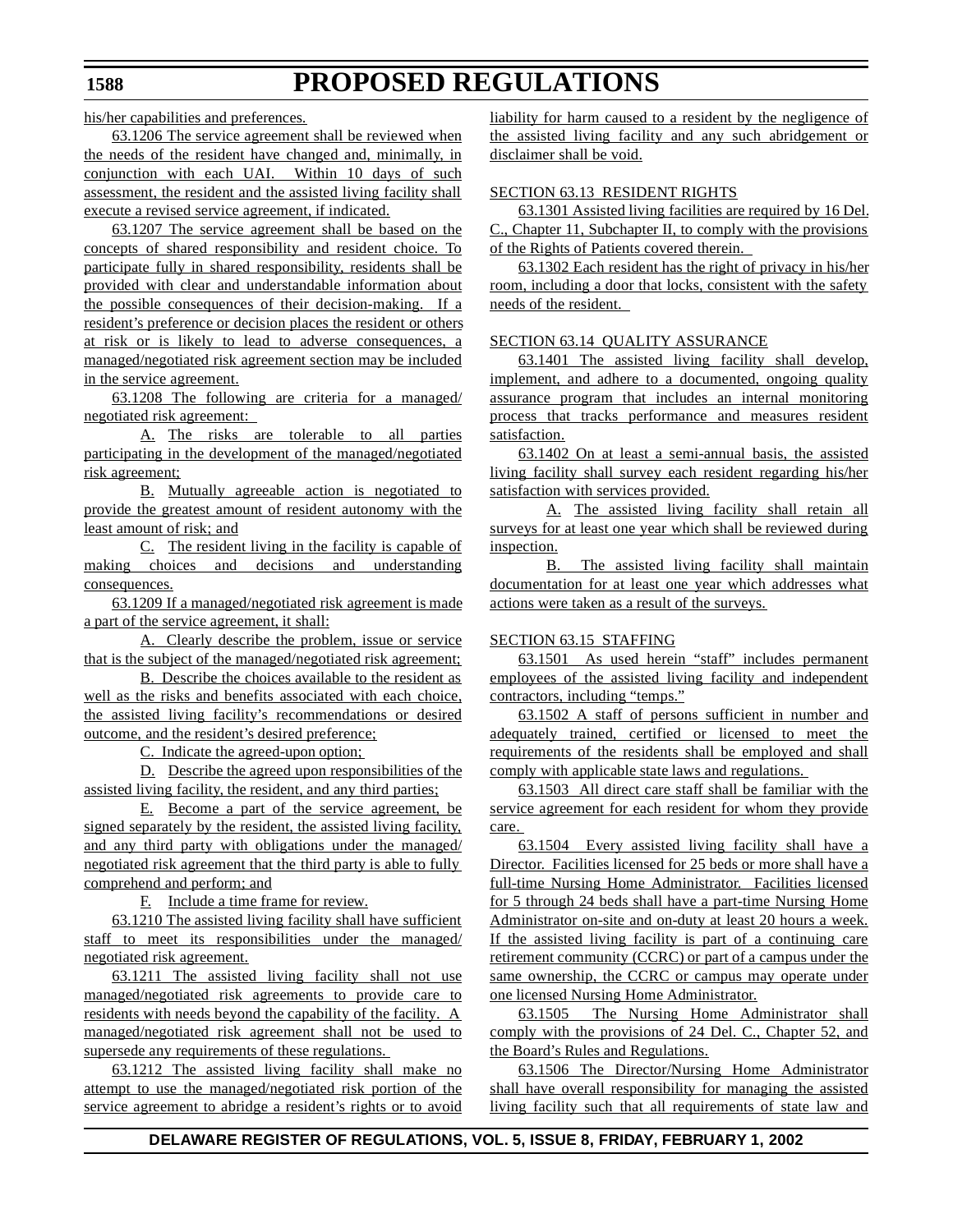regulations are met.

63.1507 The Director of a facility for 4 beds or fewer shall meet one of the following criteria:

A. A baccalaureate degree in a health or social services field or business administration; or

B. An associates degree in a health or social services field or business administration and at least 2 years of full-time equivalent work experience in these disciplines; or

C. An RN with a combined total of 4 years fulltime equivalent education and related work experience; or

D. At least 4 years full-time equivalent work experience as an LPN, or 5 years full-time equivalent work experience in a health or social services field or business administration.

63.1508 The Director of a Facility for 4 beds or fewer shall be on-site at least 8 hours a week.

63.1509 Each facility for 4 beds or fewer shall have a full-time, on-site house manager who shall at a minimum:

A. Possess a high school diploma or its equivalent;

B. Be certified as a CNA with at least three years experience providing care in a health care setting;

C. Complete an orientation program in accordance with the CNA regulations; and

D. Receive, at a minimum, 12 hours of regular inservice education annually, which may include but not be limited to the topics listed below:

1. The health and psychosocial needs of the population being served;

2. The resident assessment process;

3. Use of service agreements;

4. Cuing, coaching, and monitoring residents who self-administer medications, with or without assistance;

5. Providing assistance with ambulation, personal hygiene, dressing, toileting, and feeding;

6. 16 Del. C., Chapter 11, pertaining to resident's rights; reporting of abuse, neglect, mistreatment, and financial exploitation; and the Ombudsman Program;

7. Fire and life safety, and emergency disaster plans;

8. Infection control, including Standard Precautions;

9. Basic food safety;

10. Basic first aid, CPR, and the Heimlich Maneuver; and

11. Hospice services.

63.1510 Assisted living facilities administering therapies and/or treatments shall have staff adequate in number and appropriately qualified and/or licensed.

63.1511 Every assisted living facility shall have a Director of Nursing who is a registered nurse. Facilities licensed for 25 assisted living beds or more shall have a fulltime Director of Nursing. Facilities licensed for 5 through

24 assisted living beds shall have a part-time Director of Nursing on-site and on-duty at least 20 hours a week. The nursing director of a facility for 4 assisted living beds or fewer shall be on-site at least 8 hours a week.

63.1512 The Director of Nursing shall comply with the provisions of 24 Del. C., Chapter 19 and the rules and regulations of the Board of Nursing.

63.1513 The Director of Nursing shall have overall responsibility for the coordination, supervision and provision of the nursing department /services.

63.1514Assisted living facility resident assistants shall, at a minimum:

A. Be at least 18 years old;

B. Participate in a facility-specific orientation program that covers the following topics:

1. Fire and life safety, and emergency disaster plans;

2. Infection control, including Standard Precautions;

3. Basic food safety;

4. Basic first aid and the Heimlich Maneuver;

5. Job responsibilities;

6. The health and psychosocial needs of the population being served;

7. The resident assessment process; and

8. The use of service agreements;

9. 16 Del. C., Chapter 11, pertaining to residents' rights; reporting of abuse, neglect, mistreatment, and financial exploitation; and the Ombudsman Program;

10. Hospice services.

C. Receive, at a minimum, 12 hours of regular inservice education annually which may include but not be limited to the topics listed in 63.1514 B*;*

D. Receive training to competently assist in activities of daily living or provide documentation of such training, and

E. Complete a Delaware Board of Nursingapproved AWSAM training course if assisting with selfadministration of medications.

63.1515 The assisted living facility shall have a staffing plan which shall specify supervisory responsibilities, including the person responsible in the Assisted Living Director's absence.

63.1516 The assisted living facility shall maintain staffing records which document what personnel were on duty as well as specific hours worked for each day.

63.1517 The assisted living facility shall maintain a copy of each employee's signature and handwritten initials.

63.1518 The assisted living facility shall maintain records of each employee's regular in-service education hours.

63.1519 The assisted living facility shall provide orientation training to all new staff.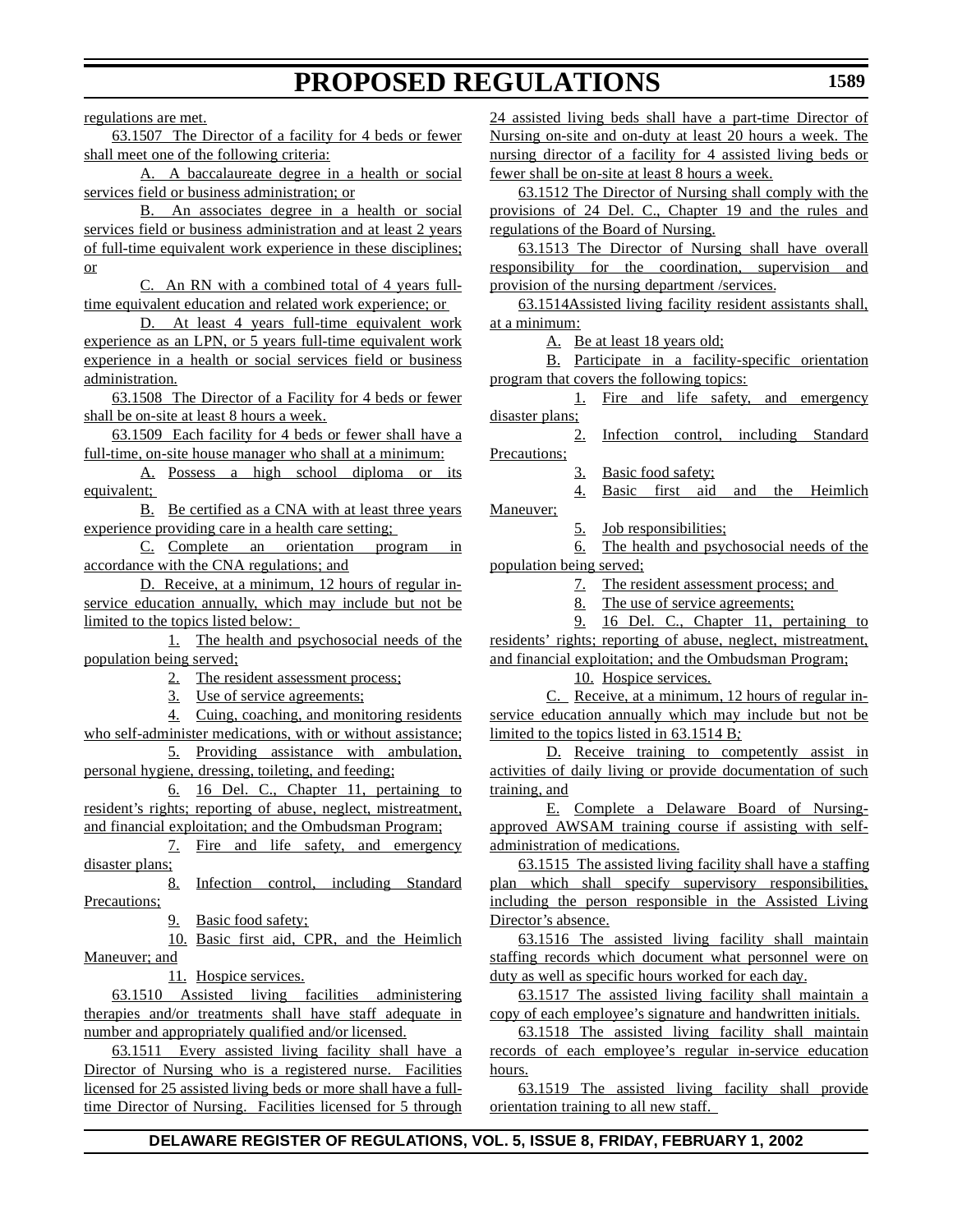63.1520 Temporary agency staff placed in a facility in which they have not worked within the past 6 months shall undergo an orientation prior to beginning their first shift. The orientation shall cover the following topics:

A. Tour of the facility;

B. Fire and disaster plans;

C. Emergency equipment and supplies;

D. Communication and documentation requirements of the facility;

E. Process for reporting emergencies and change of condition; and

F. Review of current assigned resident issues/ needs.

63.1521 All personnel records for permanent employees, including employment applications, shall be maintained for a minimum of five years consistent with the assisted living facility policies and applicable state laws.

63.1522 At a minimum, every assisted living facility shall have an awake staff person on-site 24 hours per day who is qualified to administer or assist with selfadministration of medication ("AWSAM") and who has knowledge of emergency procedures, basic first aid, CPR, and the Heimlich Maneuver.

63.1523 Written policies and procedures shall be required and adhered to for any assisted living facility utilizing volunteers.

### SECTION 63.16 ENVIRONMENT AND PHYSICAL PLANT

63.1601 Each assisted living facility shall comply with applicable federal, state and local laws including:

A. Rehabilitation Act, Section 504;

- B. Fair Housing Act as amended; and
- C. Americans with Disabilities Act*.*

63.1602 Assisted living facilities shall:

- A. Be in good repair;
- B. Be clean;
- C. Have a hazard-free environment*;* and
- D. Have an effective pest control program.

63.1603 Heating and cooling systems in common areas shall be maintained at a temperature between 68° F and 85° A resident with an individual temperature-controlled residential room or unit may heat and cool to provide individual comfort.

63.1604 Common areas shall be lighted to assure resident safety.

63.1605 For all new construction and conversions of assisted living facilities with more than 10 beds, there shall be at least 100 square feet of floor space, excluding alcoves, closets, and bathroom, for each resident in a private bedroom and at least 80 square feet of floor space for each resident sharing a bedroom.

A. Sharing of a bedroom shall be limited to 2 residents;

B. Each facility shall have locked storage available for the resident's valuables, in accordance with the facility's policies;

C. Bedrooms and all bathrooms used by residents in assisted living facilities, except in specialized care units for memory impairment, shall be equipped with an intercom or other mechanical means of communication for resident emergencies. For specialized care units for memory impairment, staff must be equipped to communicate resident emergencies immediately.

63.1606 Resident kitchens shall be available to residents either in their individual living unit or in an area readily accessible to each resident. Residents shall have access to a microwave or stove/conventional oven, refrigerator, and sink. The assisted living facility shall establish and adhere to policies and procedures to ensure that common kitchens are used and maintained in such a way as to provide:

A. A clean and sanitary environment;

B. Safe storage of food; and

C. A means to enable hand washing and sanitizing of dishes, utensils and food preparation equipment.

63.1607 Bathroom facilities shall be available to residents either in their individual living units or in an area readily accessible to each resident. There shall be at least 1 working toilet, sink, and tub/shower for every 4 residents.

63.1608 Hot water at resident bathing and handwashing facilities shall not exceed 120 degrees Fahrenheit.

### SECTION 63.17 FIRE SAFETY AND OTHER EMERGENCY PLANS

63.1701 The assisted living facility shall comply with all applicable state and local fire and building codes. All applications for license or renewal of license shall include a letter certifying compliance by the Fire Marshal having jurisdiction. Notification by the Fire Marshal of noncompliance with the Rules and Regulations of the State Fire Prevention Commission shall be grounds for enforcement remedies in 16 Del. C., Chapter 11, Subchapter I, Licensing By The State.

63.1702 The assisted living facility shall:

A. Develop and implement through staff training and drills a plan for use in fire and other emergencies, which clearly outlines the procedures to be followed and the responsibilities designated to staff.

63.1703 Develop a plan for relocation and/or evacuation and continuous provision of services to residents in the event of permanent or temporary closure of the assisted living facility. The evacuation plan shall be approved by the Fire Marshal having jurisdiction and shall include the evacuation route, which shall be conspicuously posted on each floor and in each unit.

63.1704 The assisted living facility shall promote staff knowledge of fire and other emergency safety by:

A. Orienting staff to the emergency plan and to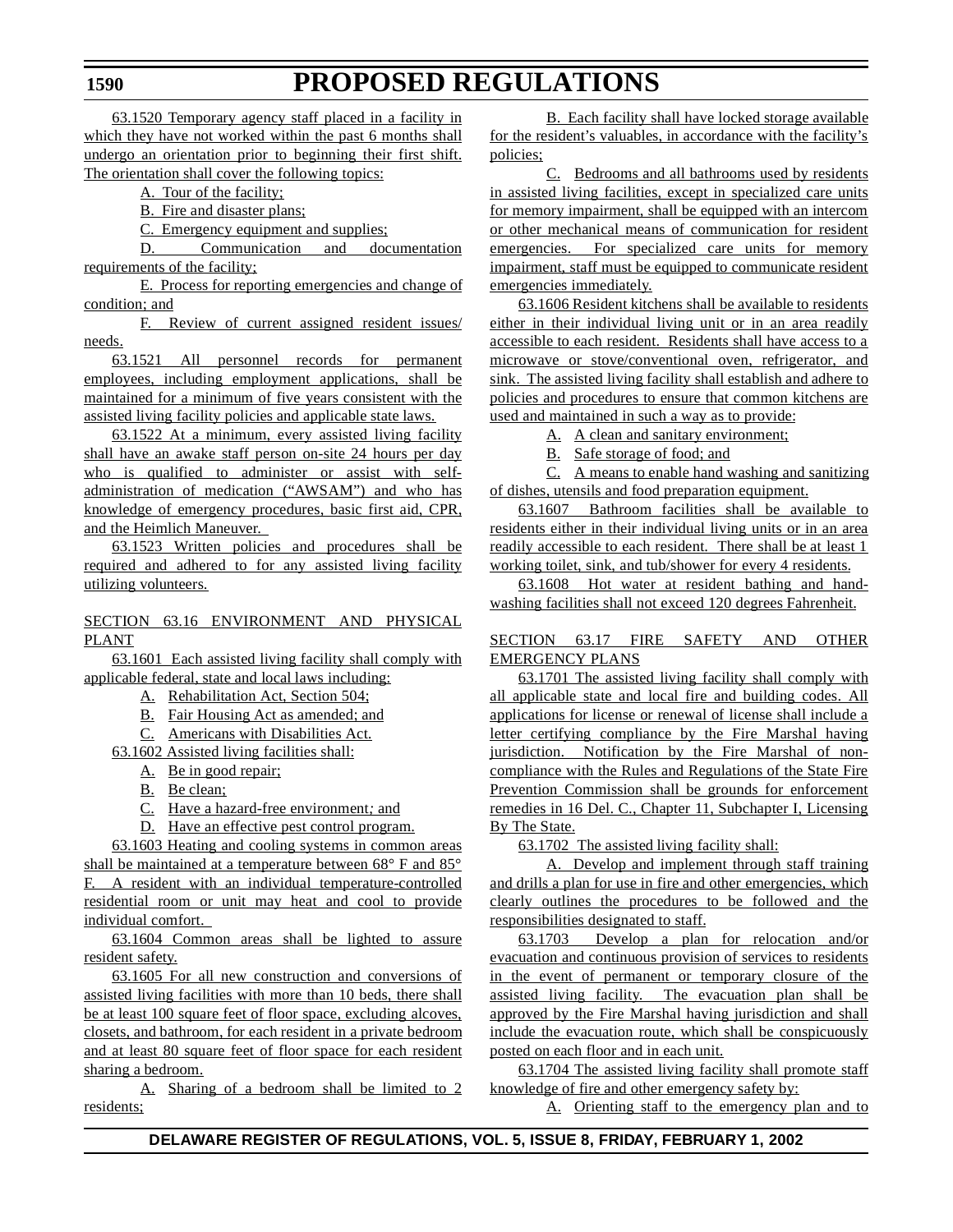individual responsibilities within 24 hours of the commencement of job duties;

B. Documenting completion of orientation in staff member's personnel file with employee's signature;

C. Conducting facility fire drills in accordance with State of Delaware Fire Prevention Regulations;

D. Conducting other facility emergency drills or training sessions on all shifts at least annually; and

E. Maintaining records for two years of facility fire and other emergency drills/training sessions.

63.1705 The assisted living facility shall promote resident fire and other emergency safety by:

A. Orienting residents to the emergency plan within 24 hours of their admission into the assisted living facility;

B. Documenting the orientation such that it is signed and dated by the resident; and

C. Maintaining records identifying residents needing assistance for evacuation.

### SECTION 63.18 RECORDS AND REPORTS

63.1801 The assisted living facility shall be responsible for maintaining appropriate records for each resident. These records shall document the implementation of the service agreement for each resident.

63.1802 Records shall be available, along with the equipment to read them if electronically maintained, at all times to legally authorized persons; otherwise such records shall be held confidential.

63.1803 The assisted living facility resident clinical records shall be retained for a minimum of 5 years following discharge before being destroyed.

63.1804 In cases in which facilities have created the option for an individual's record to be maintained by computer, rather than hard copy, electronic signatures shall be acceptable. In cases when such attestation is done on computer records, safeguards to prevent unauthorized access and reconstruction of information must be in place. The following is an example of how such a system may be set up:

A. There is a written policy, at the assisted living facility, describing the attestation policy(ies) in force at the facility;

B. The computer has built-in safeguards to minimize the possibility of fraud;

C. Each person responsible for an attestation has an individualized identifier;

D. The date and time is recorded from the computer's internal clock at the time of entry;

E. An entry is not to be changed after it has been recorded; and

F. The computer program controls what sections/ areas any individual can access/enter data based on the individual's personal identifier.

63.1805 Incident reports, with adequate documentation,

shall be completed for each incident. Adequate documentation shall consist of the name of the resident(s) involved; the date, time and place of the incident; a description of the incident; a list of other parties involved, including witnesses; the nature of any injuries; resident outcome; and follow-up action, including notification of the resident's representative or family, attending physician and licensing or law enforcement authorities when appropriate.

Incident reports shall be kept on file in the facility. Reportable incidents shall be communicated immediately to the Division of Long Term Care Residents Protection, 3 Mill Road, Suite 308, Wilmington, DE 19806; phone number: 1-877-453-0012; fax number: 1-877-264-8516.

63.1806Waivers may be granted by the Division for good cause.

63.1807Should any section, sentence, clause or phrase of these regulations be legally declared unconstitutional or invalid for any reason, the remainder of said regulations shall not be affected thereby.

### APPENDIX A Notifiable Diseases

Acquired Immune Deficiency Syndrome (S) Anthrax (T) Botulism (T) Brucellosis **Campylobacteriosis** Chancroid (S) Chlamydia trachomatis infections (S) Cholera Cryptosporidiosis Cyclosporidiosis Diphtheria (T) E. Coli 0157:H7 infection (T) **Encephalitis** Ehrlichiosis Foodborne Disease Outbreaks (T) Giardiasis Gonococcal infections (S) Granuloma Inguinale (S) Hansen's Disease (Leprosy) Hantavirus infection (T) Hemolytic uremic syndrome (HUS) Hepatitis  $A(T)$ Hepatitis B (S) Hepatitis C & unspecified Herpes (congenital) (S) Herpes (genital) (N) **Histoplasmosis** Human Immunodeficiency Virus (HIV) (N) Human papillomavirus (genital warts) (N) Influenza (N) Lead Poisoning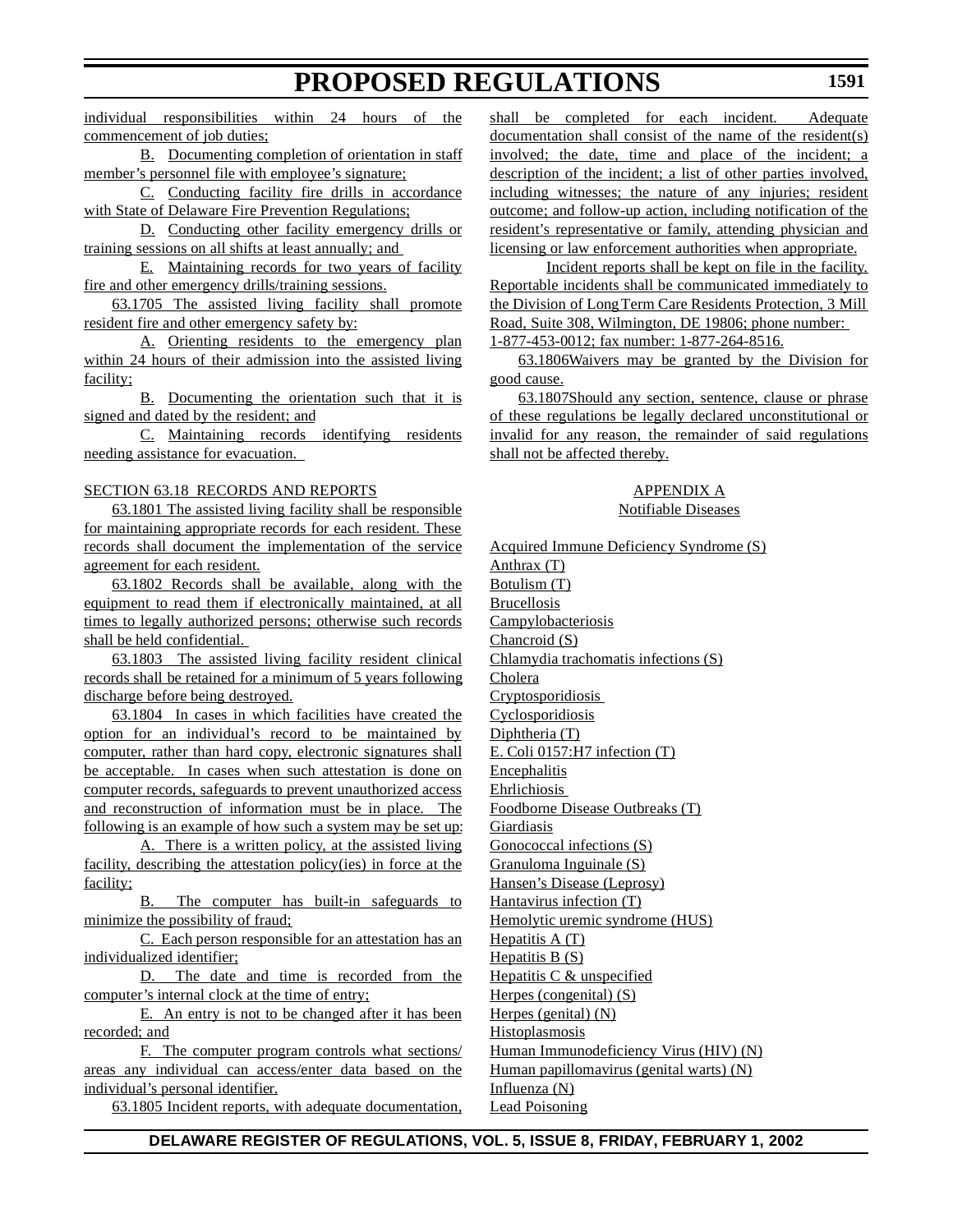### **1592**

## **PROPOSED REGULATIONS**

Legionnaires Disease Leptospirosis Lyme Disease Lymphogranuloma Venereum (S) Malaria Measles(T) Meningitis (all types other than meningoccal) Meningococcal infections (all types) (T) Mumps (T) Pelvic Inflammatory Disease (resulting from gonococcal and/or chlamydial infections) (S) Pertussis (T) Plague (T) Poliomyelitis (T) Psittacosis Rabies (man, animal) (T) Reye's Syndrome Rocky Mountain Spotted Fever Rubella (T) Rubella (congenital)(T) Salmonellosis Shigellosis Smallpox (T) Streptococcal disease (invasive group A) Streptococcal toxic shock syndrome (STSS) Syphilis (S) Syphilis (congenital) (T) Tetanus Toxic Shock Syndrome **Trichinosis** Tuberculosis Tularemia Typhoid Fever (T) Vaccine Adverse Reactions Varicella Waterborne Disease Outbreaks (T) Yellow Fever (T) Also, any unusual disease and adverse reaction to vaccine (T) report by rapid means (N) report in number only when so requested For all diseases not marked by (T) or (N): (S) – sexually transmitted disease, report required in 1 day Others – report required in 2 days County Health Offices: New Castle County 995-863 **Kent County** 739-5305 Sussex County 856-5355

### **DIVISION OF LONG TERM CARE RESIDENTS [PROTECTION](http://www.state.de.us/dhss/dltc/dltchome.htm)**

Statutory Authority: 16 Delaware Code, Section 1119C (16 **Del.C.** §1119C)

## **Regulations for Nursing Homes [Admitting Pediatric](#page-3-0) Residents**

## **Public Notice**

The Department of Health and Social Services (DHSS), Division of Long Term Care Residents Protection, has prepared draft regulations pertaining to nursing homes admitting pediatric residents. These regulations are intended to supplement, and not supplant, general nursing home regulations and other applicable laws. The regulations specify required services for pediatric residents including facility, medical, therapy, nutritional, nursing, educational and family services.

### **Invitation for Public Comment**

Public hearings will be held as follows: Monday, March 4, 2002, 10:00 AM Department of Natural Resources & Environmental Control Auditorium 89 Kings Highway Dover Wednesday, March 6, 2002, 9:00 AM Room 301, Main Building Herman Holloway Campus 1901 N. DuPont Highway New Castle

For clarification or directions, please call Gina Loughery at 302-577-6661.

Written comments are also invited on these proposed regulations and should be sent to the following address:

Robert Smith

Division of Long Term Care Residents Protection 3 Mill Road, Suite 308

Wilmington, DE 19806

The last time to submit written comments will be at the public hearing March 6, 2002.

Section 79.100 - Purpose

79.101 - As set forth in 16 Del. C., Chapter 11, Section 1101:

"...the primary purpose of the licensing and regulation of nursing facilities and similar facilities is to ensure that these facilities provide a high quality of care and quality of life to their residents."

79.102 - Given that most nursing facilities and similar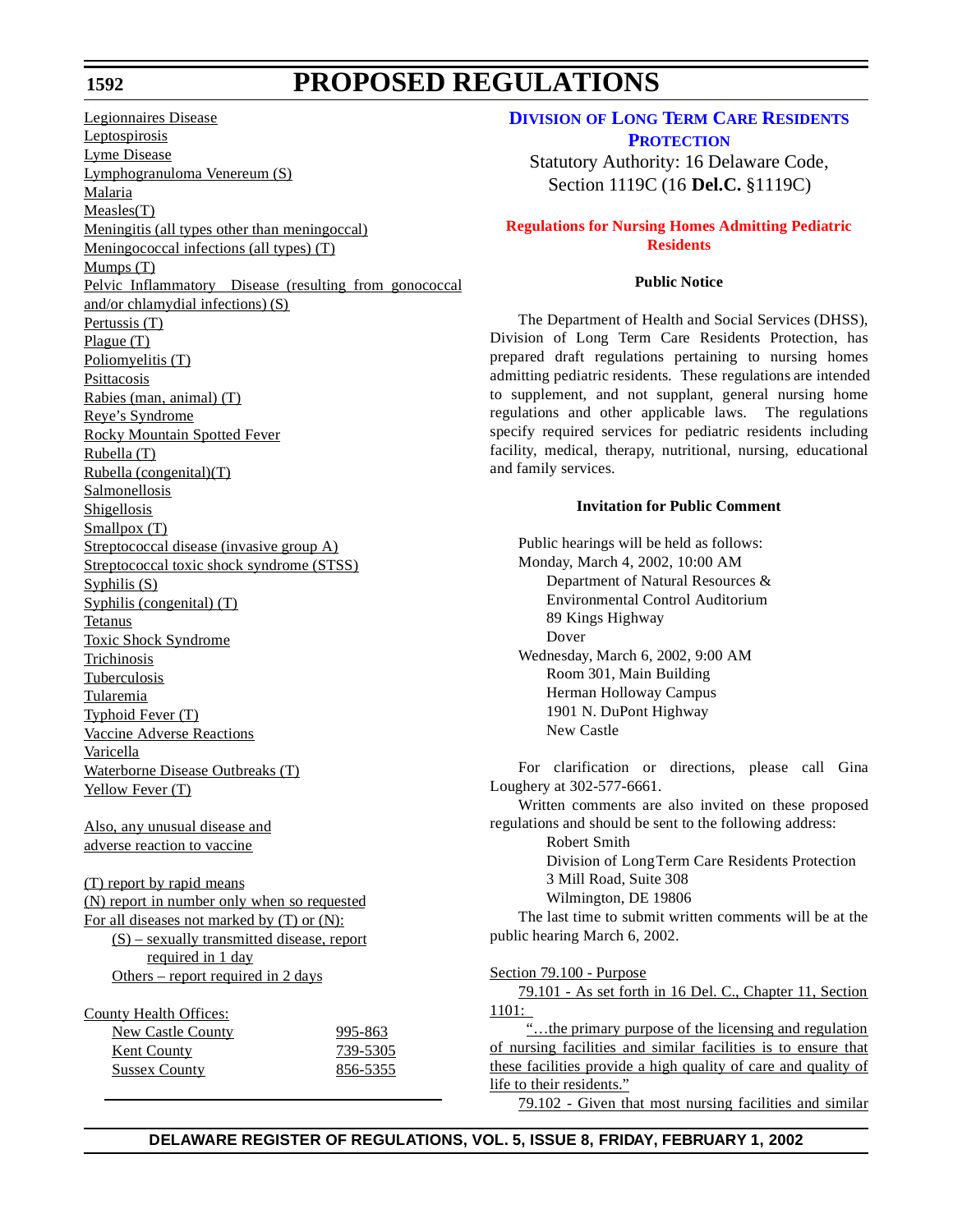facilities provide services to adults who are elderly and/or physically disabled, children with special needs housed in these facilities require unique and carefully coordinated plans of pediatric care as well as developmentally appropriate, family-friendly environments.

79.103 - These regulations outline minimum acceptable levels of care and treatment for this population.

79.104 - A facility must be in compliance with all state and local laws and regulations applicable to facility personnel, provision of services and physical plant.

Section 79.200 - Authority and Applicability

79.201 - These regulations are adopted in implementation of 16 Del. C., Chapter 11 and are applicable to any licensed nursing facility which provides care or services to one or more persons under 18 years of age.

79.202 These regulations are intended to supplement, and not supplant, general regulations promulgated in conformity with 16 Del. C., Chapter 11 and other applicable laws.

Section 79.300 - Definitions

79.301 - "Adult Resident" - any person residing in the facility 18 years of age and older.

79.302 - "Care Plan" - a specific document that includes, but is not limited to, identified resident-based goals and defined action steps for providing appropriate care and treatment.

79.303 - "Certified Nursing Assistant " - an individual certified in accordance with 16 Del. C., Chapter 30A, under the supervision of a licensed nurse, who provides care which does not require the judgement and skills of a licensed nurse. The care may include, but is not limited to, the following: bathing, dressing, grooming, toileting, ambulating, transferring and feeding, observing and reporting the general well-being of the persons(s) to whom they are providing care.

79.304 "Department" - Department of Health and Social Services.

79.305 "Division" - Division of Long Term Care Residents Protection.

79.306 "Licensee" - the person or organization to whom a license is granted and who has full legal authority and responsibility for the governance and operation of a nursing home and/or similar facility.

79.307 "Pediatric Resident" - any person residing in a long term care facility under 18 years of age and for whom there is a care plan including medical care, treatment and other related services.

79.308 "Primary Care Nurse (PCN)" - a Registered Nurse with at least a Bachelor's Degree in nursing with expertise in the care of children with special needs. The PCN is responsible for the day to day delivery of all services specified in the care plan.

79.309 "Primary Care Provider (PCP)" - a physician licensed to practice in the State of Delaware with expertise in the care of children with special needs designated to coordinate medical care on a day to day basis.

79.310 - "Social Worker" - an individual with a bachelor's degree in social work or in a human services field including but not limited to sociology, special education, rehabilitation counseling, and psychology. An individual with a bachelor's degree in any other related field may qualify if the individual can demonstrate competency in coordinating care for medically fragile populations either through course work or experience. A minimum of one year of supervised experience is required in a long term care setting working directly with individuals and their families.

### Section 79.400 - General Requirements

79.401 - Prior to admission, an interdisciplinary team of healthcare professionals shall evaluate the potential pediatric resident to determine whether the licensee can meet the pediatric resident's needs. The care plan must contain documentation of the pre-admission assessment with approval by the primary care provider and parents/guardian with notification to the responsible state agencies.

79.402 The licensee shall admit and retain only children with special needs whose specific medical, nursing, and psychosocial needs the licensee can meet.

79.403 The licensee through licensed healthcare professionals shall ensure that an interdisciplinary team is formulated for each pediatric resident. The interdisciplinary team shall include, but not be limited to, the Primary Care Nurse, a representative from each pediatric service received by the pediatric resident, a nutritionist, a representative from the educational program, social worker and Primary Care Provider. The team shall meet quarterly or more frequently as needed and review and document the care plan and Individual Education Plan (IEP) formulated for the pediatric resident.

### Section 79.500 - Facility Requirements

79.501- Pediatric residents shall only share rooms with other residents of the same sex.

79.502 The licensee must provide a tobacco-free environment for pediatric residents.

79.503 The licensee must provide and maintain all clinically indicated pediatric resuscitation equipment for children with special needs. Oxygen, suction equipment, and electrical outlets must be at each bedside with access to an emergency power system. A pediatric resuscitation cart shall be provided on each pediatric unit/wing and shall include: dosage appropriate emergency drugs, resuscitation equipment including a pediatric backboard for cardiopulmonary resuscitation (CPR), an easily readable list of drug dosages. A defibrillator designed for pediatric use with paddle sizes appropriate for pediatric residents and an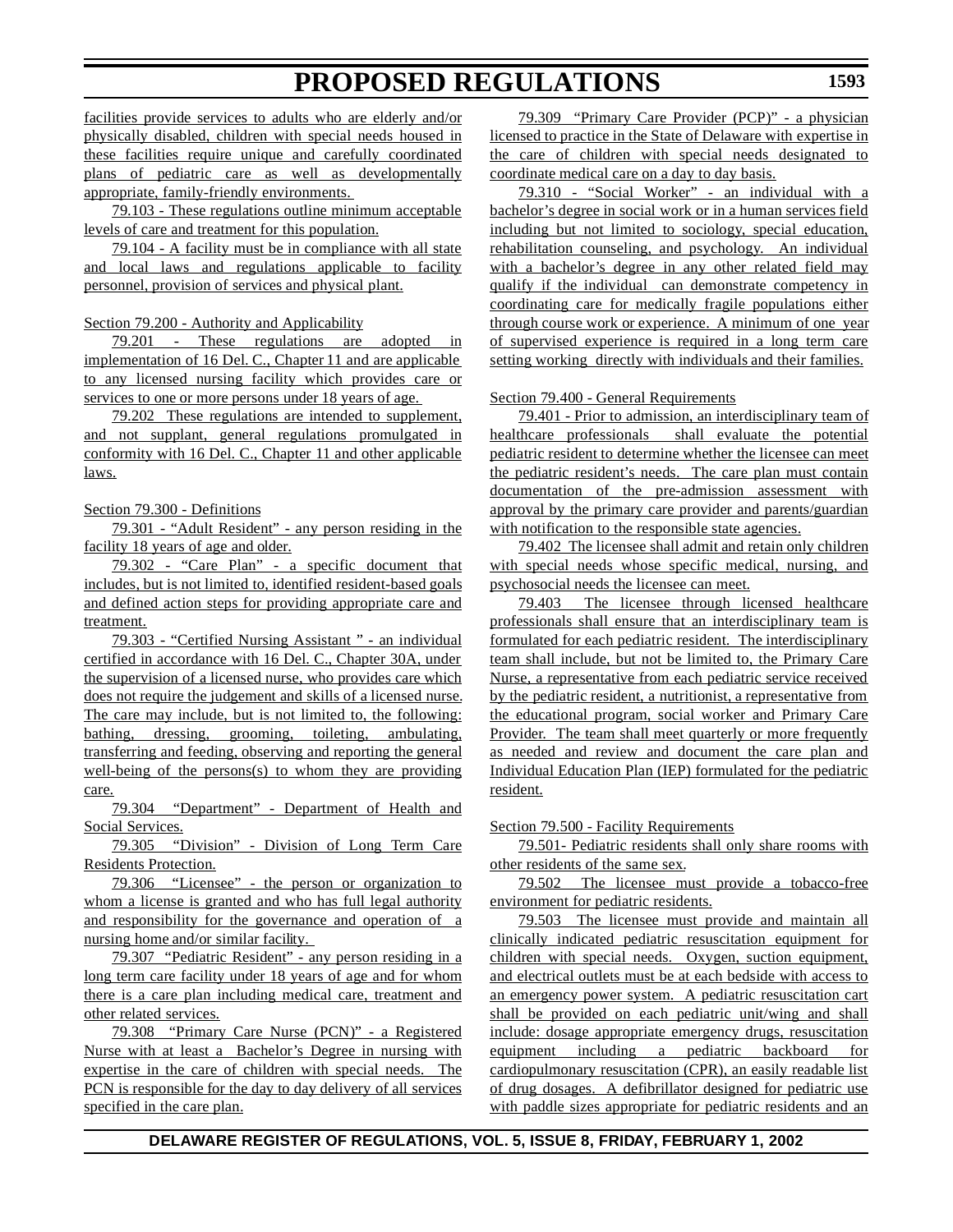easily readable chart indicating jolt dosages must be provided on each pediatric unit/wing. Equipment must be in good working order and must be checked daily by a registered nurse for proper functioning and must be documented as such.

79.504 - A nursing staff member certified in Pediatric Advanced Life Support (PALS) shall be present in the unit where pediatric residents reside and when pediatric residents are present.

79.505 - All nurses caring for pediatric residents must be certified in infant and pediatric cardiopulmonary resuscitation (CPR).

79.506 - An audio monitoring system shall be utilized whenever a pediatric resident is left unattended. The monitoring system must include heart rate and respiratory rate alarms audible to the nursing station. Any pediatric resident with a tracheotomy and/or ventilator must also be monitored by a pulse oximetry with alarms audible to the nursing station. The monitors must be used when pediatric residents are unsupervised and/or in their rooms for quiet time and nap/bed time. A plan to answer and respond to alarms must be in place and reviewed by all facility staff members.

79.507 - The licensee through licensed healthcare professionals shall ensure that each pediatric resident is assessed by appropriate professionals for the need for assistive technology. The licensee shall ensure provision of appropriate assistive technology as prescribed as well as training in its use for staff members.

### Section 79.600 - Medical Services

79.601 - The licensee through licensed healthcare professionals shall ensure the delivery of individualized, comprehensive services to each pediatric resident in conformity with a care plan.

79.602 - The PCN shall be the liaison among treating physicians.

79.603 - Pediatric services must be multidisciplinary and individualized. The services provided to each pediatric resident must be developmentally specific and appropriate to the age group being served.

79.604 - The licensee shall provide access to emergency medical care 24 hours a day, 7 days a week, as outlined in a written policy which is updated annually. The policy shall be reviewed with all staff members and mock situations performed and documented at least twice a year.

79.605 The licensee through licensed healthcare professionals shall ensure complete physical assessments are performed on pediatric residents by the PCP or a Primary Care Nurse on admission/readmission and monthly thereafter. Documentation of complete physical assessment must be included in the pediatric resident's chart for review by all medical and nursing staff.

79.606 The licensee through licensed healthcare

professionals shall ensure that each pediatric resident receives immunizations in accordance with current national pediatric standards.

79.607 - The licensee through licensed healthcare professionals shall ensure timely medically necessary referrals to pediatric medical sub-specialists and pediatric surgical specialists as needed.

79.608 - The licensee through licensed healthcare professionals shall ensure that each pediatric resident over the age of 3 years receives an annual dental exam and necessary treatment.

79.609 - The licensee through licensed healthcare professionals shall ensure that each pediatric resident has an age-appropriate eye, hearing and vision exam according to current national pediatric standards.

### Section 79.700 - Therapy Services

79.701 - The licensee shall ensure that qualified individuals specializing in the healthcare of children with special needs (e.g., physical therapist, occupational therapist, speech therapist, nutritionist) plan and administer the treatments for each pediatric resident.

79.702 - The licensee through licensed healthcare professionals shall ensure that the plan for therapy and progress toward goals is reviewed and revised at least quarterly and is incorporated into the care plan. The nature, duration, frequency, and provider of therapy services shall be specified in the care plan.

### Section 79.800 - Nutritional Services

79.801 The licensee through licensed healthcare professionals shall ensure that each pediatric resident has an individually appropriate care plan that addresses the nutritional needs of that resident including the recommended daily allowance (RDA) of vitamins and minerals according to current national pediatric standards.

79.802 The licensee through licensed healthcare professionals shall ensure that infants and children are held during oral feeding as needed.

79.803 The licensee through licensed healthcare professionals shall consult with the PCP regarding the introduction of solid foods and the pediatric resident's progress in advancing to table foods.

79.804 The licensee through licensed healthcare professionals shall ensure each pediatric resident is meeting his/her optimal developmental potential regarding eating habits/eating techniques.

79.805 The licensee through licensed healthcare professionals and support staff shall assist pediatric residents to convene in a common dining area and partake in social gatherings around meal times, including children who are fed by tube.

79.806 The licensee shall ensure proper documentation of meal intake every shift.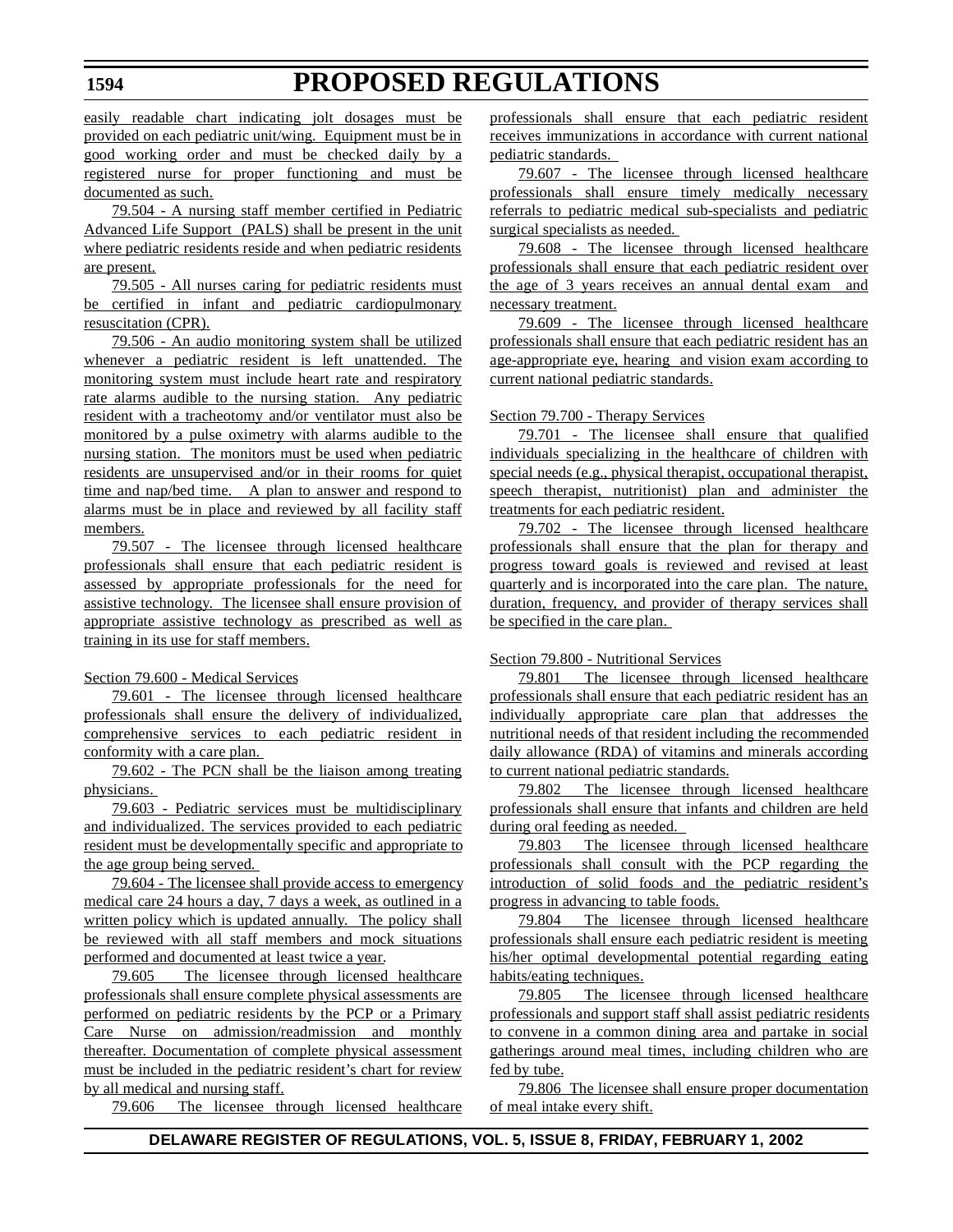Section 79.900 - Nursing Services

79.901 - The licensee shall ensure that at least one registered nurse is present on every shift. That nurse must have at least one year of previous employment in a pediatric setting. This nurse may be the Primary Care Nurse (PCN).

79.902 The licensee through licensed healthcare professionals shall ensure that a sufficient number of nursing staff are assigned to the pediatric care unit to provide care in accordance with each pediatric resident's care plan and to meet each pediatric resident's needs. The licensee shall provide sufficient nursing and support staff so that each pediatric resident receives daily interaction from a variety of staff members. Interaction includes, but is not limited to, frequent conversation, play and holding/cuddling of pediatric residents to provide daily stimulation.

79.903 The licensee shall ensure that all pediatric nursing procedures are written in a policy and procedure manual. The manual must be accessible to all staff members caring for pediatric residents. Each individual policy must be reviewed and updated at least annually.

79.904 - In addition to the facility standard orientation, the licensee shall ensure that upon hiring, all pediatric nursing and support staff complete an orientation to the pediatric unit/wing which is documented in the staff members' personnel files.

79.905 - The licensee shall ensure that each nursing and support staff member providing care to pediatric residents receives training and demonstrates competence prior to performing any specialized skill or procedure on a pediatric resident. Written evidence of training and demonstration of competence must be included in each nursing and support staff member's personnel file.

79.906 - The licensee through licensed healthcare professionals and support staff shall ensure that mouth care, skin care, passive range of motion, hygiene and other dependent care activities are performed as specified in the care plan.

### Section 79.1000 - Educational Services

79.1001 - The licensee in coordination with appropriate educational professionals shall ensure that each pediatric resident eligible for services under the Individuals with Disabilities Education Act (IDEA) is offered such services in conformity with 14 Del.C., Chapter 31 and 16 Del. C., Chapter 2, Subchapter II, and any regulations implemented under those laws.

79.1002 The licensee shall maximize the coordination of each pediatric resident's care plan with any Individual Education Plan (IEP) or Individual Family Service Plan (IFSP) to ensure consistency and promotion of the pediatric resident's optimal benefit. In implementation of this duty, the PCN and Social Worker shall collaborate with responsible schools or school districts in development and revision of care plans, IEPs, and IFSPs.

Section 79.1100 - Family Services

79.1101 - The Social Worker and other involved staff members shall promote positive family interaction and provide comprehensive instruction in providing care, as needed. The licensee shall have written guidelines for:

- family visits to the facility and flexibility in accommodating such visits,
- the pediatric resident's visits to the home setting,
- telephone contacts between the pediatric resident and the family,
- the provision of privacy between the pediatric resident and the family,
- the inclusion of the family in planning of care.

79.1102 The Social Worker and other involved staff members shall ensure that family support services are provided which include, but are not limited to, transportation, health education, counseling/support groups, home visiting, and coordination of care. The provision of quality services shall be family-based, community-based and culturally appropriate.

79.1103 The Social Worker shall provide assistance to families to obtain services including Social Security, Medicaid, and other public/private assistance programs.

79.1104 The licensee through licensed healthcare professionals shall facilitate discharge planning and coordination of outside resources. The licensee shall encourage the option of discharging the pediatric resident to the home if resources are available and the family is willing.

Section 79.1200 - Miscellaneous Services

79.1201 - The licensee shall ensure that each pediatric resident has adequate, clean, well-fitting clothing that is weather appropriate. Clothing must be used exclusively by one pediatric resident and not shared in common.

79.1202 The licensee shall ensure that each pediatric resident has individual personal hygiene items that are in proper condition for use and are not shared for use with other residents. These items include, but are not limited to, bathing soap, toothbrush, toothpaste, hair brushes/comb, and other toiletries.

79.1203 The licensee through licensed healthcare and educational professionals shall ensure that each pediatric resident engages in activities on a daily basis which directly relate to the following developmental areas:

o neurosensory,

o fine motor development,

- o gross motor development,
- o social/emotional,
- o speech/language/communication.

79.1204 - The licensee shall ensure adequate staff to enable pediatric residents to participate in daily play activities and crafts. The licensee shall provide indoor and outdoor play and activity equipment that is appropriate for the ages and developmental levels of the pediatric residents.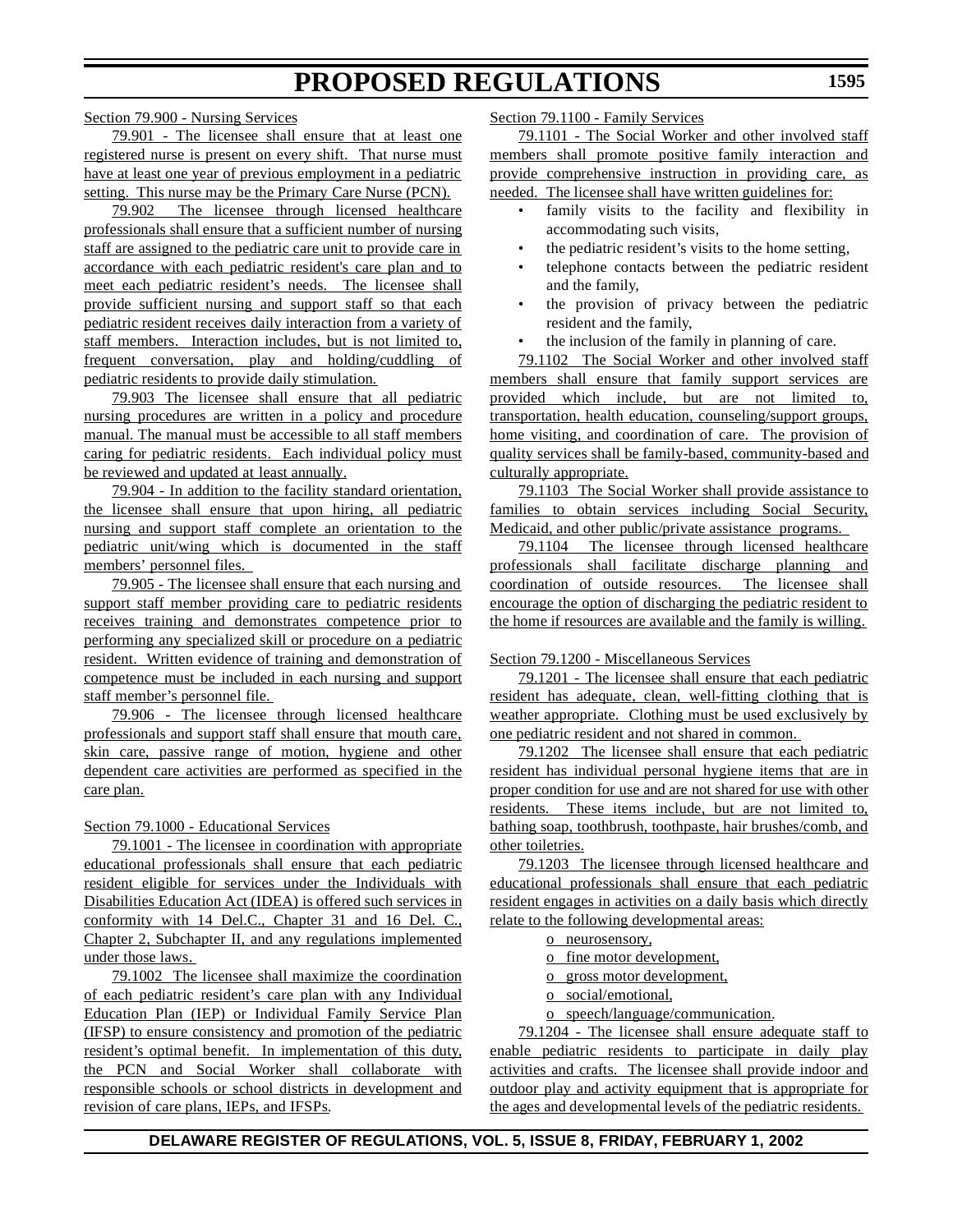79.1205 - The licensee shall provide recreational therapy for the pediatric residents which will include supervised outdoor activity and play time, weather permitting and the pediatric resident's condition permitting.

79.1206 - The licensee though the Activities Director shall ensure that appropriate alternative recreational activities are provided for pediatric residents unable to participate in group activities.

79.1207 - The licensee shall ensure that all shared play equipment is properly disinfected and that needed infection control precautions are taken.

79.1208 - The licensee shall ensure that pediatric residents are transported in accordance with current national safety standards.

79.1209 - A registered nurse must accompany pediatric residents on all school-related field trips. Portable resuscitation equipment must be supplied and accompany the pediatric residents.

Section 79.1300 - Resuscitation Orders

79.1301 - Upon admission to the facility, the PCP and PCN shall discuss with the parents/guardian of the pediatric resident procedures to follow in terms of a Do Not Resuscitate (DNR) status and shall include in the pediatric resident's chart, documentation of either DNR or Full Code status.

79.1302 - The DNR status of a pediatric resident shall not prohibit full participation by that pediatric resident in school/recreational field trips and/or events.

### Section 79.1400 - Waiver

79.1401 - Waivers may be granted by the Division for good cause.

## Section 79.1500 - Severability

79.1501 - Should any section, sentence, clause or phrase of these regulations be legally declared unconstitutional or invalid for any reason, the remainder of said regulations shall not be affected thereby.

## **DIVISION OF SOCIAL [SERVICES](http://www.state.de.us/dhss/dss/dsshome.html)**

Statutory Authority: 31 Delaware Code, Section 505 (31 **Del.C.** §505)

## **Public Notice Division [of Social Services](#page-3-0) Food Stamp Program**

In compliance with the State's Administrative Procedures Act (APA - Title 29, Chapter 101 of the Delaware Code) and with 42CFR §447.205, and under the authority of Title 31 of the Delaware Code, Chapter 5,

Section 505, the Delaware Department of Health and Social Services (DHSS) / Division of Social Services / Food Stamp Program is proposing to implement policy changes to the following sections of the Division of Social Services Manual, Section 7004.3 and 7007.

#### **Summary of Changes**

DSSM 7004.3 Collection and Management of Food Stamp Claims

- Adds the requirement which states that EBT collections must be non-settling;
- Reduces the state's retention rates for amounts of claims collected.

DSSM 7007 Submission of Food Stamp Payments

• Adds the requirement that prohibits the refund of over-collected claims when a balance adjustment using expunged EBT benefits is responsible for the over-collection.

Any person who wishes to make written suggestions, compilations of data, testimony, briefs or other written materials concerning the proposed new regulations must submit same to Mary Ann Daniels, Policy and Program Implementation Unit, Division of Social Services, P.O. Box 906, New Castle, Delaware by February 28, 2002.

The action concerning the determination of whether to adopt the proposed regulation will be based upon the results of Department and Division staff analysis and the consideration of the comments and written materials filed by other interested persons.

### **REVISION**

**7004.3 Collection and Management of Food Stamp Claims**

4) Benefits from EBT accounts.

ARMS must allow a household to pay its claim using benefits from its EBT benefit account as follows:

a) Collecting from active (or reactivated) EBT benefits – the agency needs written permission or oral permission for one-time reductions with the agency sending the household a receipt of the transaction within ten (10) days.

The written permission must include:

1. A statement that this collection activity is strictly voluntary;

- 2. The amount of the payment;
- 3. The frequency of the payments;
- 4. The length (if any) of the agreement;

5. A statement that the household may revoke this agreement at any time.

b) Collecting from stale EBT benefits – the agency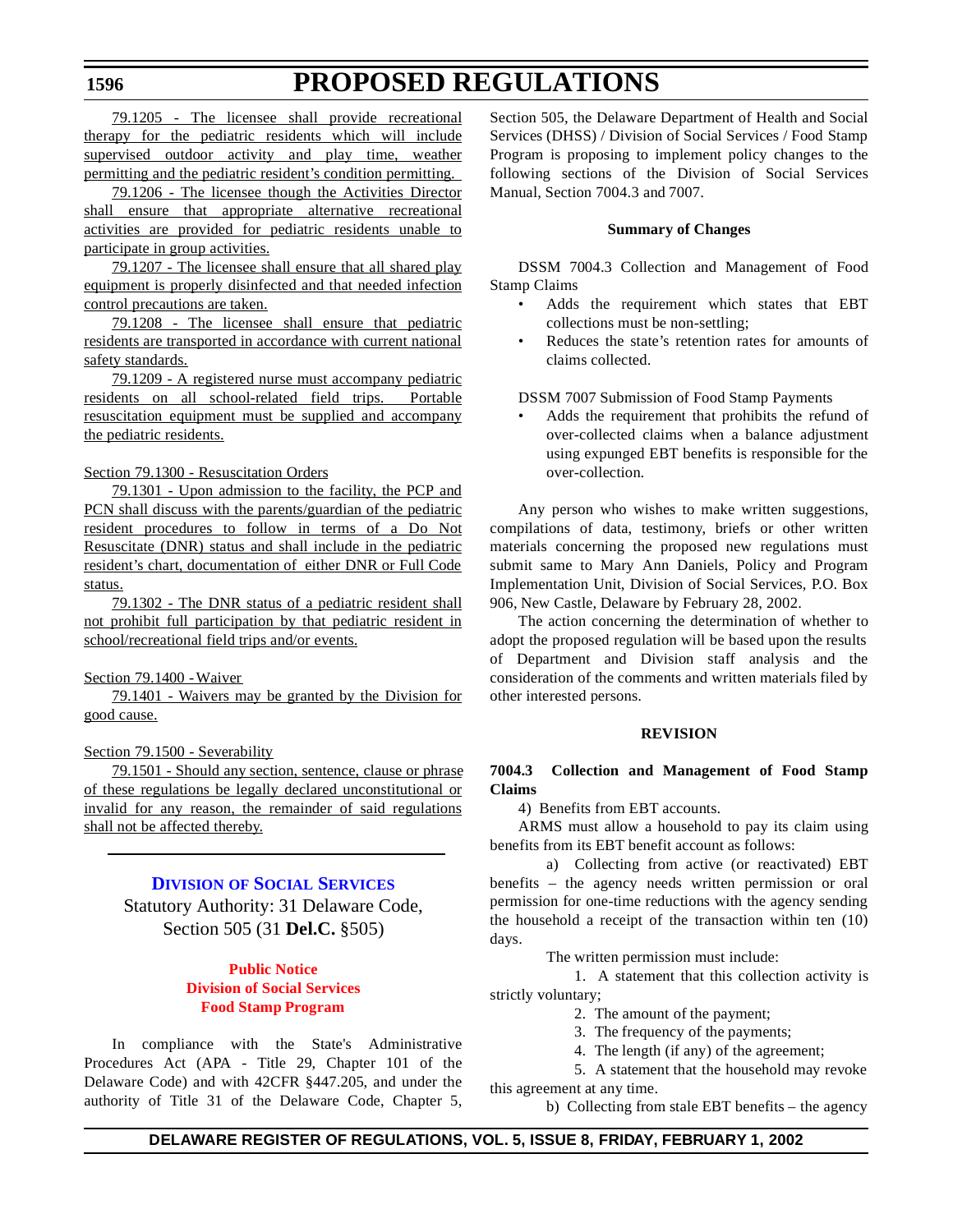must mail or otherwise deliver to the household written notification that the agency intends to apply the benefits to the outstanding claim and give the household at least ten (10) days to notify the agency that it doesn't want to use these benefits to pay the claim.

c) Making an adjustment with expunged EBT benefits – the agency must adjust the amount of any claim by subtracting any expunged amount from the EBT benefit account and this can be done anytime.

d) A collection from an EBT account must be nonsettling against the benefit drawdown account.

## **7007 Submission of Food Stamp Payments**

ARMS will retain the value of funds collected for inadvertent household errors, intentional Program violation, or administrative error claims. This amount includes the total value of allotment reductions to collect claims, but does not include the value of benefits not issued as a result of a household member being disqualified. The State's letter of credit will be amended on a quarterly basis to reflect the State's retention of 25 20 percent of the value of inadvertent household error claims collected and 50 35 percent of the value of intentional Program violation claims collected, as well as full retention by FNS of all administrative error overissuance recoveries.

ARMS will submit quarterly a Form FNS-209, Status of Claims Against Households, no later than 30 days after the end of each calendar year quarter, even if no payments have been collected. In accounting for inadvertent household error and intentional Program violation claims, collection, cash, or coupon repayments and the value of allotments recovered or offset by restoration of lost benefits will be included. However, the value of benefits not issued during the period of disqualification will not be considered recovered allotments and will not be used to offset an intentional Program violation claim.

ARMS may retain any amounts recovered on a claim being handled as an inadvertent household error claim prior to obtaining a determination by an administrative disqualification hearing official or a Court of appropriate jurisdiction that intentional Program violation was committed at the rate applicable to intentional Program violation claims, once the determination or signed document is obtained. In such cases, ARMS must include a note in an attachment to the FNS-209 showing the additional amounts being retained on amounts already recovered as a result of the change in status of the claim.

If a household has overpaid a claim, ARMS is to pay the household any amounts overpaid as soon as possible after the overpayment becomes known. The household will be paid by whatever method ARMS deems appropriate considering the household's circumstances. A refund is prohibited when a balance adjustment using expunged EBT benefits is responsible for the over-collection.

Overpaid amounts of a claim which have previously been reported as collected via the FNS-209 and which have been repaid to the household will be reported in the appropriate column on the FNS-209 for the quarter in which the repayment occurred. The amount of the repayment will be subtracted from the total amount collected. The appropriate retention rate will be applied to the reduced collection total.

In cases where the State has been billed by FNS for negligence, any amounts collected from households, which were caused by the State's negligence, will be credited by FNS. When submitting these payments, ARMS must include a note as an attachment to the FNS-209 showing the amount that should be credited against the State's bill.

> **DIVISION OF SOCIAL [SERVICES](http://www.state.de.us/dhss/dss/dsshome.html)** Statutory Authority: 31 Delaware Code, Section 505 (31 **Del.C.** §505)

## **Public Notice Division of Social Services Food Stamp [Program](#page-3-0)**

In compliance with the State's Administrative Procedures Act (APA - Title 29, Chapter 101 of the Delaware Code) and with 42CFR §447.205, and under the authority of Title 31 of the Delaware Code, Chapter 5, Section 505, the Delaware Department of Health and Social Services (DHSS) / Division of Social Services / Food Stamp Program is proposing to implement policy changes to the following sections of the Division of Social Services Manual: 9028, 9030, 9040, 9081, and 9085. These changes are based on the Federal Final Rules of Food Stamp Program: Noncitizen Eligibility and Certification Provisions of Public Law 104-193, as Amended by Public Laws 104- 208, 105-33, 105-185.

#### **Summary of Changes**

1. Under application and interview procedures, the changes require the Division of Social Services (DSS):

- to make clear that disadvantages and requirements of applying for cash assistance do not apply to food stamps,
- to encourage applicants to continue to apply for food stamps if they decide not to apply for cash assistance,
- to inform households that receiving food stamps will have no bearing on any other program's time limits.
- to inform households that stop getting cash assistance that they still may be eligible for food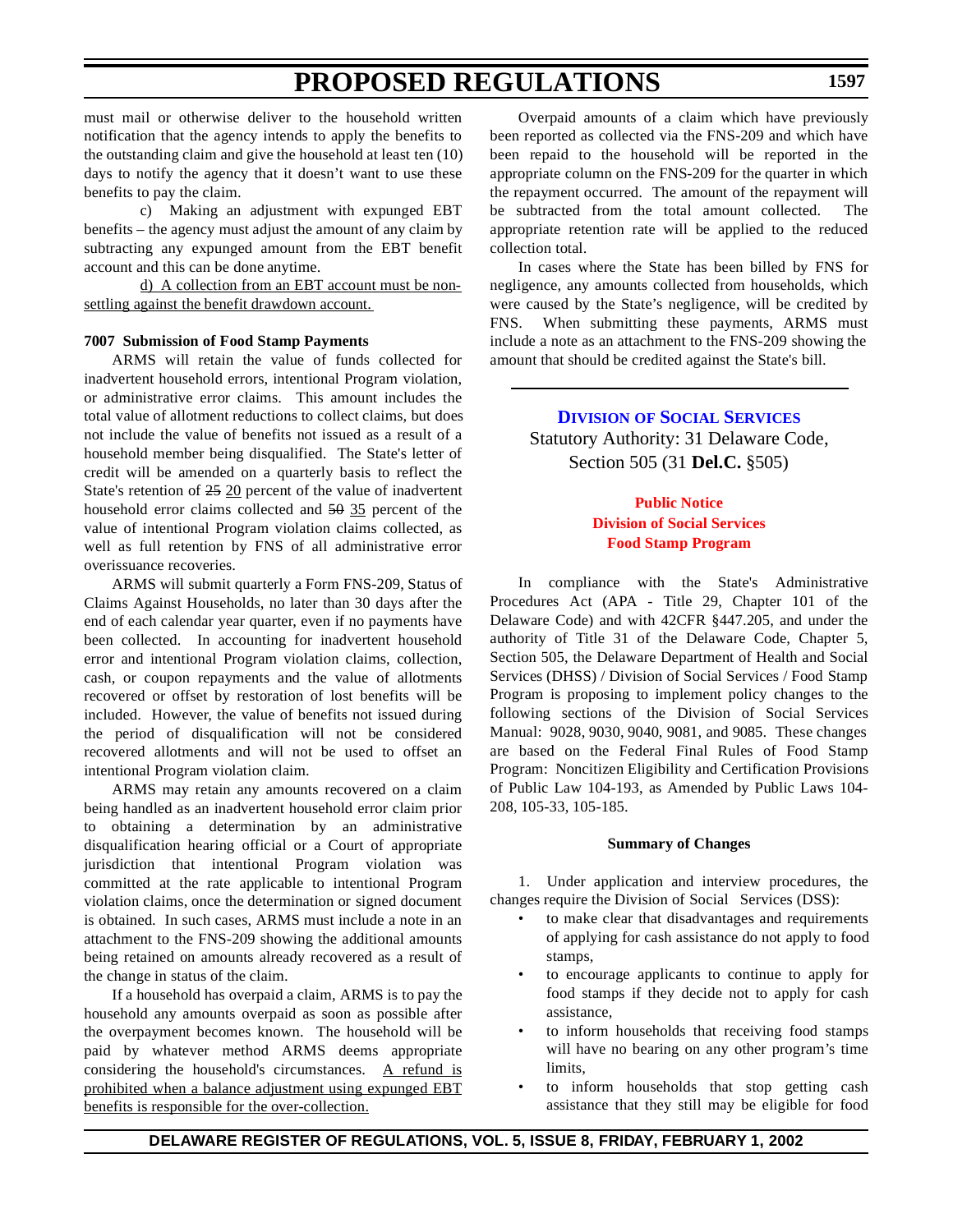stamp benefits,

- to inform applicants that the office interview can be waived by conducting a telephone interview for hardship cases,
- to assign households waived the face-to-face interview normal certification periods, and
- to notify households that miss their interview appointment that they are responsible for making another appointment.

2. Exempts deeming of sponsor income for indigent aliens.

3. Deletes several sections from sponsor deeming rules.

4. Requires DSS to notify households about unclear information by sending them written Request for Contact (RFC) notice.

Any person who wishes to make written suggestions, compilations of data, testimony, briefs or other written materials concerning the proposed new regulations must submit same to Mary Ann Daniels, Policy and Program Implementation Unit, Division of Social Services, P.O. Box 906, New Castle, Delaware by February 28, 2002.

The action concerning the determination of whether to adopt the proposed regulation will be based upon the results of Department and Division staff analysis and the consideration of the comments and written materials filed by other interested persons.

### **REVISION**

### **[9028 Filing an](#page-3-0) Application**

 $[273.2(c)]$ 

Households must file a food stamp application by submitting the form to a certification office either in person, through an authorized representative, by fax or other electronic transmission, by mail, or by completing an on-line electronic application. Applications signed through the use of electronic signature techniques or applications containing a handwritten signature and then transmitted by fax or other electronic transmission are acceptable. DSS must document the date the application was filed by recording the date of receipt at the local office.

The length of time DSS has to deliver benefits is calculated from the date the application is filed in the food stamp claim office designated to accept the household's application, except when a resident of a public institution is jointly applying for SSI and food stamps prior to his/her release from an institution in accordance with DSSM 9015. Certify residents of public institutions who apply for food stamps prior to their release from the institution in accordance with DSSM 9039 or DSSM 9041, as appropriate. The date received will be documented on the application.

Each household has the right to file, and should be

encouraged to file an application form on the same day it contacts any food stamp office during office hours and expresses interest in obtaining food stamps or expresses concerns which indicate food insecurity.

DSS shall make clear to applicants that the disadvantages and requirements of applying for cash assistance do not apply to food stamps. Applicants shall be encouraged to continue an application with food stamps. DSS shall inform households that receiving food stamps will have no bearing on any other program's time limits that may apply to the household.

Mail an application form the same day households request food stamp assistance either by telephone or written notice. Advise the household that it does not have to be interviewed before filing the application and may file an incomplete application form as long as the form contains the applicant's name and address, and the signature of a responsible household member or the household's authorized representative. Where there is more than one certification office in a project area, any office must accept applications when filed, but must subsequently refer the household to the proper office for the eligibility determination. Mail applications received in the wrong office to the correct office the same day.

Applications filed at incorrect office locations are considered filed and the receiving office will forward the application to the correct office. If the household is eligible for expedited services, the receiving office will fax the application and proof of identity to the correct office and alert the office by phone about the fax. The correct office will issue the expedited benefits and, if necessary, schedule an appointment for an interview.

When a resident of an institution is jointly applying for SSI and food stamps prior to leaving the institution, the filing date of the application to be recorded by DSS on the application is the date of release of the applicant from the institution.

Have application forms readily accessible to potentially eligible households in each regional office and provide them to those groups and organizations involved in outreach efforts. DSS will provide a means for applicants to immediately begin the application process with name, address, and signature by having applicants complete and sign a copy of the on-line Referral for Assistance or the first page of the hard-copy application. Households that complete an on-line electronic application in person have the opportunity to review the information that has been recorded electronically and to receive a copy for their records.

When a household contacts the wrong certification office in person or by telephone, the household will be given the address and phone number of the correct office. The office contacted in person will provide the household an opportunity to file an application that same day. The office will forward the application to the correct office the same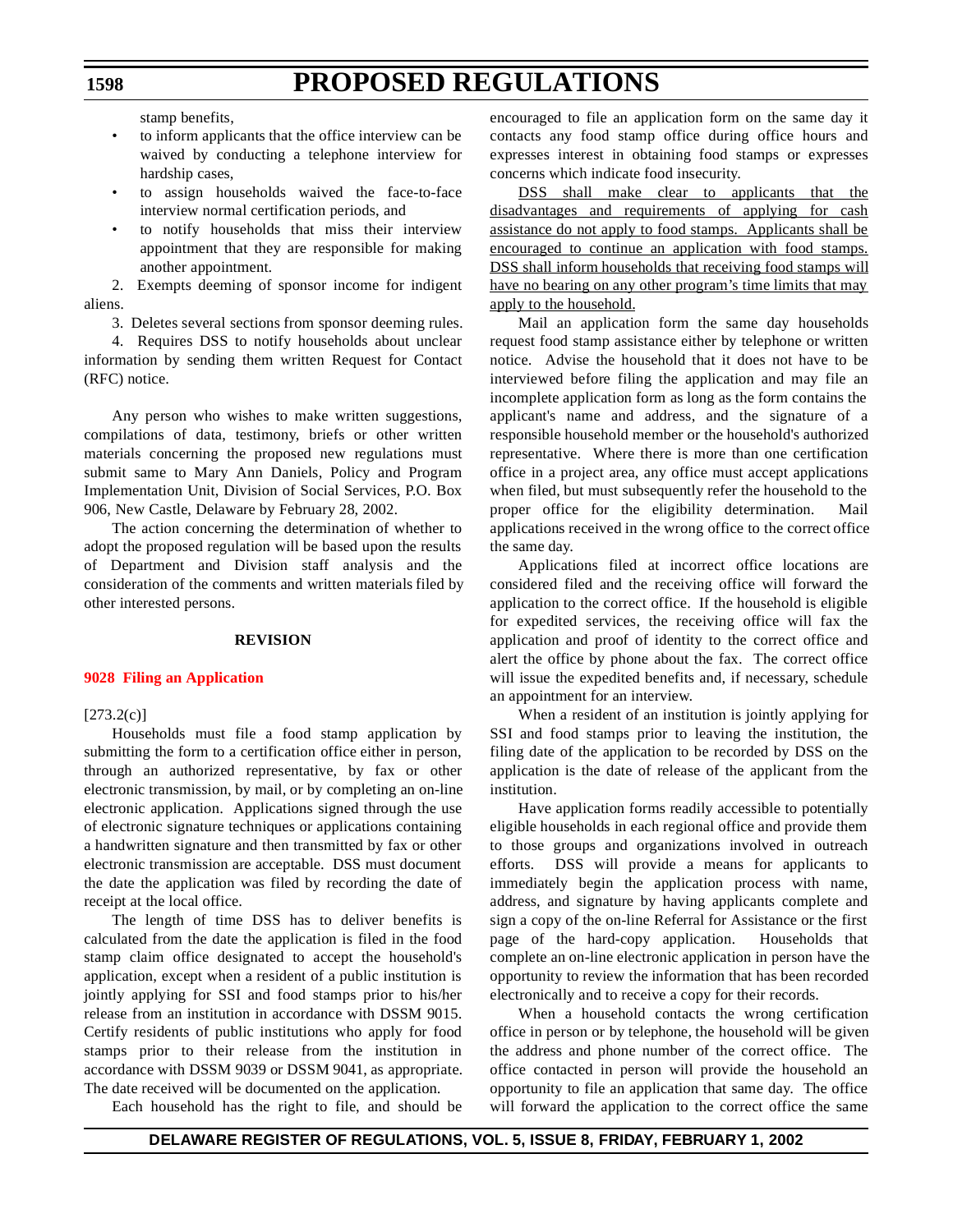day. If the household has mailed its application to the wrong certification office, forward it to the proper office on the same day.

Provide each household at the time of application for (re)-certification with a notice (Form 105) that informs the household of the verification requirements the household must meet as part of the application process. The notice must also inform the household of the Division's responsibility to assist the household in obtaining required verification provided the household is cooperating as specified in DSSM 9029.

### **[9030 Interviews](#page-3-0)**

### $[273.2(e)]$

Households must have a face-to-face interview with an eligibility worker at initial certification and at least once every 12 months thereafter, unless the face-to-face interview has been waived. DSS must inform applicants that the faceto-face interviews will be waived for hardship situations. Hardship conditions include, but are not limited to: being elderly or disabled, illness, care of a household member, hardships due to residency in a rural area, prolonged severe weather, or work or training hours which prevent the household from participating in an office interview.

DSS may not require a household to report for an inoffice interview during their certification period although they may requests a household to do so.

Interview may be conducted at the food stamp office or other mutually acceptable location, including a household residence. Interviews conducted at the household's residence must be scheduled in advance.

The head of household, spouse, any other responsible member of the household, or an authorized representative may be interviewed. Advise the households of their rights and responsibilities during the interview, including the appropriate processing standard and the responsibility to report changes. The interview will be conducted as an official and confidential discussion of household circumstances and will be limited strictly to facts that relate directly to food stamp eligibility criteria. The applicant's right to privacy will be protected during the interview.

The eligibility worker must explore and resolve with the household any unclear and incomplete information.

Households applying for cash assistance must be informed that time limits and other requirements that apply to the cash assistance program do not apply to the receipt of food stamps. Inform households that stop receiving cash assistance due to reaching a time limit, getting a job, or other reasons, that they may still be eligible for food stamp benefits.

Waive the office interview if requested by any household which is unable to appoint an authorized representative and which has no household member able to come to the food stamp office because they are elderly or disabled, have transportation difficulties, are working, or similar hardships. Determine if the transportation difficulties or other similar hardship warrants a waiver of the office interview and document in the case record why a request for a waiver was granted or denied.

Inform applicants that DSS will waive the office interview and conduct a telephone interview on a case-bycase basis because of household hardship situations. Hardship situations include, but are not limited to, illness, transportation difficulties, care of a household member, hardships due to residency in a rural area, prolonged severe weather, or work or training hours which prevent the household from participating in an in-office interview. Document the casefile to show when a waiver was granted due to hardship.

Waiver of the face-to-face interview does not exempt the household from the verification requirements. nor should it affect the length of the households' certification period. A waiver of the face-to-face interview cannot not affect the length of the household's certification period. Assign households waived the face-to-face interview normal certification periods.

However, special verification procedures may be used such as substituting a collateral contact in cases where documentary evidence would normally be required.

Households for whom the office interview is waived will be offered either a telephone interview or a home visit. Home visits will be scheduled in advance with the household.

DSS will schedule an interview for all applicant households who are not interviewed on the day they submit their applications. All interviews will be scheduled as promptly as possible to ensure eligible households receive an opportunity to participate within 30 days after the application is filed. If the household does not appear for the first interview, reschedule an interview only one time unless the household requests a further appointment.

If the household misses its interview appointment, DSS will notify the household that it missed the interview and that the household is responsible for making another appointment. DSS will not deny the application prior to the  $30<sup>th</sup>$  day after the application was filed is the household fails to appear for the interview. If the household requests a second interview during the 30-day application processing period and is determined eligible, DSS will prorate benefits from the date of application.

Applicant and participant households which are unable to obtain certification services without missing time from work must be given appointments for such services.

The applicant may bring any person he or she chooses to the interview.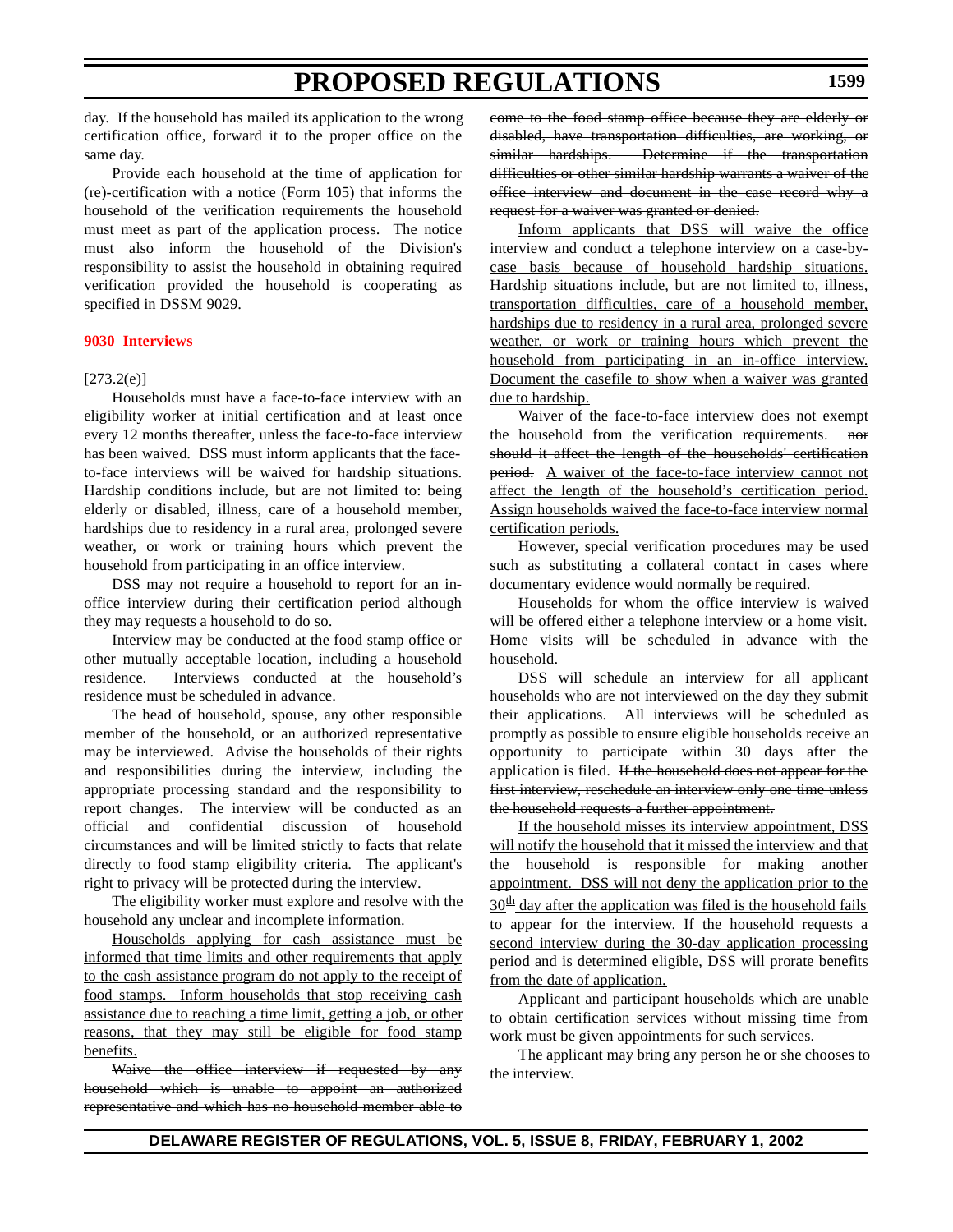### **1600**

## **PROPOSED REGULATIONS**

### **[9040 Delays](#page-3-0) in Processing**

#### $[273.2(h)]$

4. For households that have failed to appear for an interview, DSS must notify the household that it missed the scheduled interview and that the household is responsible for rescheduling a missed interview. If the household contacts DSS within the 30-day processing period, DSS must schedule a second interview. have attempted to reschedule the initial interview within 30 days following the date the application was filed. If the household fails to schedule a second interview, or the However, if the household has failed to appear for the first interview and a subsequent interview is postponed at the household's request or cannot otherwise be rescheduled until after the 20 days but before the 30th day following the date the application was filed, the household must appear for the interview, bring verification, and register members for work by the 30th day; otherwise, the delay will be the fault of the household. If the household has failed to appear for the first interview, fails to schedule a second interview, and/or the and a subsequent interview is postponed at the household's request until after the 30th day following the date the application was filed, the delay will be the fault of the household. If the household has missed both scheduled interviews and requests another interview, any delay will be the fault of the household.

#### **[9081.3 Exempt](#page-3-0) Aliens**

Exempt aliens:

The deeming of sponsor income in 9081.2 (steps 1- 5) above do not apply to:

1. An alien who is a member of his or her sponsor's food stamp household;

2. An alien who is sponsored by an organization or group as opposed to an individual;

3. An alien who is not required to have a sponsor under the Immigration and Nationality Act, such as a refugee, a parolee, an asylee, or a Cuban or Haitian entrant;

4. A battered alien spouse, alien parent of a battered child, or child of a battered alien, for 12 months after a determination is made that the battering is substantially connected to the need for benefits, and the battered individual does not live with the batterer. After 12 months, do not deem the batterer's income and resources if the battery is recognized by a court or the INS and had a substantial connection to the need for benefits, and the alien does not live with the batterer.

5. An indigent alien that has been determined unable to obtain food or shelter taking into account the alien's own income plus any cash, food, or housing, or other assistance provided by other individuals, including the sponsor(s).

A. Inquire about sponsored alien status if an alien is a Lawful Permanent Resident (LPR).

B. If the LPR is an *eligible* sponsored alien, make an indigence determination.

An *eligible* sponsored alien is an alien eligible to receive food stamps according to DSSM 9007.1.

C. Determine the eligible sponsored alien's total household income by adding the eligible alien's household's own income, the cash contributions of the sponsor and others, and the value of any in-kind assistance the sponsor or others provide.

Accept whatever dollar value, if any, is given for any in-kind assistance provided by the person(s) providing the assistance. In-kind assistance includes, but is not limited to, food, housing, clothing, or transportation.

Compare the total household income as determined above to the 130 percent of the poverty income guidelines for the household size.

If the total income does not exceed the 130 percent of the poverty income guidelines for the household size, the alien is indigent.

D. If the alien is indigent, then process the case as normal and deem only the actual amount of the cash support received from the sponsor. The cash support does not include the value of the in-kind assistance.

E. If the alien is not indigent, then the eligible sponsored alien must provide information on the total amount of the sponsor's income and resources and follow the regular sponsor deeming procedures.

F. If the alien is indigent, only deem the income actually provided to the alien for the period beginning on the date the determination was made and ending 12 months after such date.

G. Each indigence determination is renewable for additional 12-month periods.

H. The names of each *eligible* sponsored alien determined to be indigent and the sponsor(s) names are to be sent to the Food Stamp Policy Administrator after a determination is made.

## **9081.6 Demands for restitution.**

Exclude any sponsor who is participating in the Food Stamp Program from any demand made under 8 CFR 213a.4(1) [Affidavit of Support on Behalf of Immigrants]for the value of food stamp benefits issued to an eligible sponsored alien he or she sponsors.

### **9081.7 Memorandum of Agreement**

An agreement will be signed by the Secretaries of the Departments of Agriculture and State setting forth the specific information that must be released by all parties to facilitate identification of the alien and sponsor and enable DSS to perform required verification of information for eligibility purposes as specified in DSSM 9081.5.

Indigent alien determination: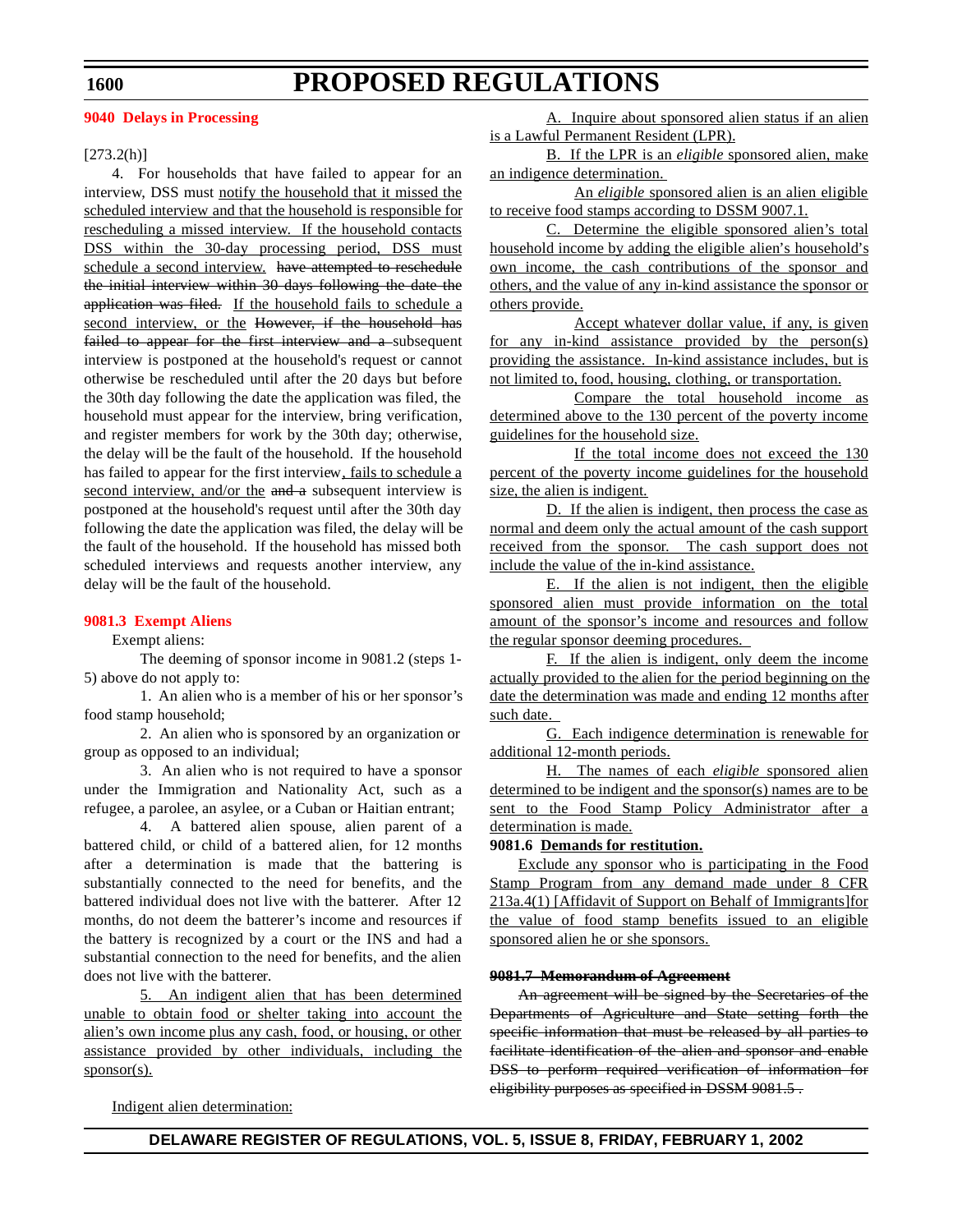#### **9081.8 Overissuance Due to Incorrect Sponsor Information**

## **1601**

Any sponsor of an alien and the alien will be jointly and severely liable for repayment of any overissuance of coupons as a result of incorrect information provided by the sponsor. However, if the alien's sponsor had good cause or was without fault for supplying the incorrect information, the alien's household will be solely liable for repayment of the overissuance.

Where the sponsor did not have good cause, decide whether to establish a claim for the overissuance against the sponsor or the alien's household, or both. DSS may choose to establish claims against both parties at the same time or to establish a claim against the party it deems most likely to repay first. If a claim is established against the alien's sponsor first, ensure that a claim is established against the alien's household whenever the sponsor fails to respond to DMS' demand letter within 30 days of receipt. DMS will return to the alien's sponsor and/or the alien's household any amount repaid in excess of the total amount of the claim.

#### **9081.9 Collecting Claims Against Sponsors**

Initiate collection action by sending the alien's sponsor a written demand letter which informs the sponsor of the amount owed, the reason for the claim, and how the sponsor may pay the claim. The sponsor will also be informed that the sponsor will not be held responsible for repayment of the claim if the sponsor can demonstrate that he/she had good cause or was without fault for the incorrect information having been supplied to the Division. In addition, DMS will follow up the written demand letter with personal contact, if possible. The sponsor is entitled to a fair hearing either to contest a determination that the sponsor was at fault where it was determined that incorrect information had been provided or to contest the amount of the claim.

DMS may pursue other collection actions, appropriate, to obtain payment of a claim against any sponsor which fails to respond to a written demand letter. DMS may terminate collection action against a sponsor at any time if it has documentation that the sponsor cannot be located or when the cost of further collection is likely to exceed the amount that can be recovered.

If the alien's sponsor responds to the written demand letter and is financially able to pay the claim at one time, DMS will collect a lump sum cash payment. DMS may negotiate a payment schedule with the sponsor for repayment of the claim, as long as payments are provided in regular installments. Payments will be submitted to FNS in accordance with the procedures specified in 7004.3 Collection and Management of Food Stamp Claims. For submission to FNS, any funds collected from the sponsor will be reported and the State's retention will be based on whether the corresponding claim against the alien's household is being treated as an inadvertent household error claim or intentional misrepresentation or fraud claim.

#### **9081.10 Collecting Claims Against Alien Households**

Prior to initiating collection action against the household of a sponsored alien for repayment of an overissuance caused by incorrect information having been supplied concerning the alien's sponsor or sponsor's spouse, determine whether such incorrect information was supplied due to inadvertent error or intentional misrepresentation or an act of intentional Program violation on the part of the alien. If sufficient documentary evidence exists to substantiate that the incorrect information concerning the alien's sponsor or sponsor's spouse was provided due to intentional misrepresentation on the part of the alien, pursue the case in accordance with the procedures specified in DSSM 2023 for misrepresentation disqualifications. The claim against the alien's household will be handled as an inadvertent household error claim prior to the determination of intentional misrepresentation by an administrative disqualification hearing official or a court of appropriate jurisdiction. If DSS determined that the incorrect information was supplied due to misunderstanding or unintended error on the part of the sponsored alien, the claim will be handled as an inadvertent household error claim in accordance with the procedures specified in DSSM 7002.2 . These actions will be taken regardless of the current eligibility of the sponsored alien or the alien's household.

### **[9085.5 Unclear](#page-3-0) Information**

When information about changes in a household's circumstances are unclear and DSS cannot determine the effect on the household's benefit, DSS must clarify and verify the changes as follows:

1. DSS must issue a written request for contact (RFC) which clearly advises the household of the verification it must provide or the actions it must take to clarify its circumstances.

2. Allow the household at least ten (10) days to respond and to clarify its circumstances either by telephone or by correspondence, as directed by DSS.

3. If the household fails to respond to the RFC, or does respond but refuses to provide sufficient information to clarify its circumstances, DSS will terminate the case and issue a notice of adverse action explaining the reason for the action. Inform the household that a new application must be filed if the household wishes to continue to receive benefits.

4. When the household responds to the RFC and provides sufficient information, process the changes according to DSSM 9085.3 and DSSM 9085.4.

#### **9085.5 6 Failure to Report**

#### $[273.12(d)]$

If a household fails to report a change as required under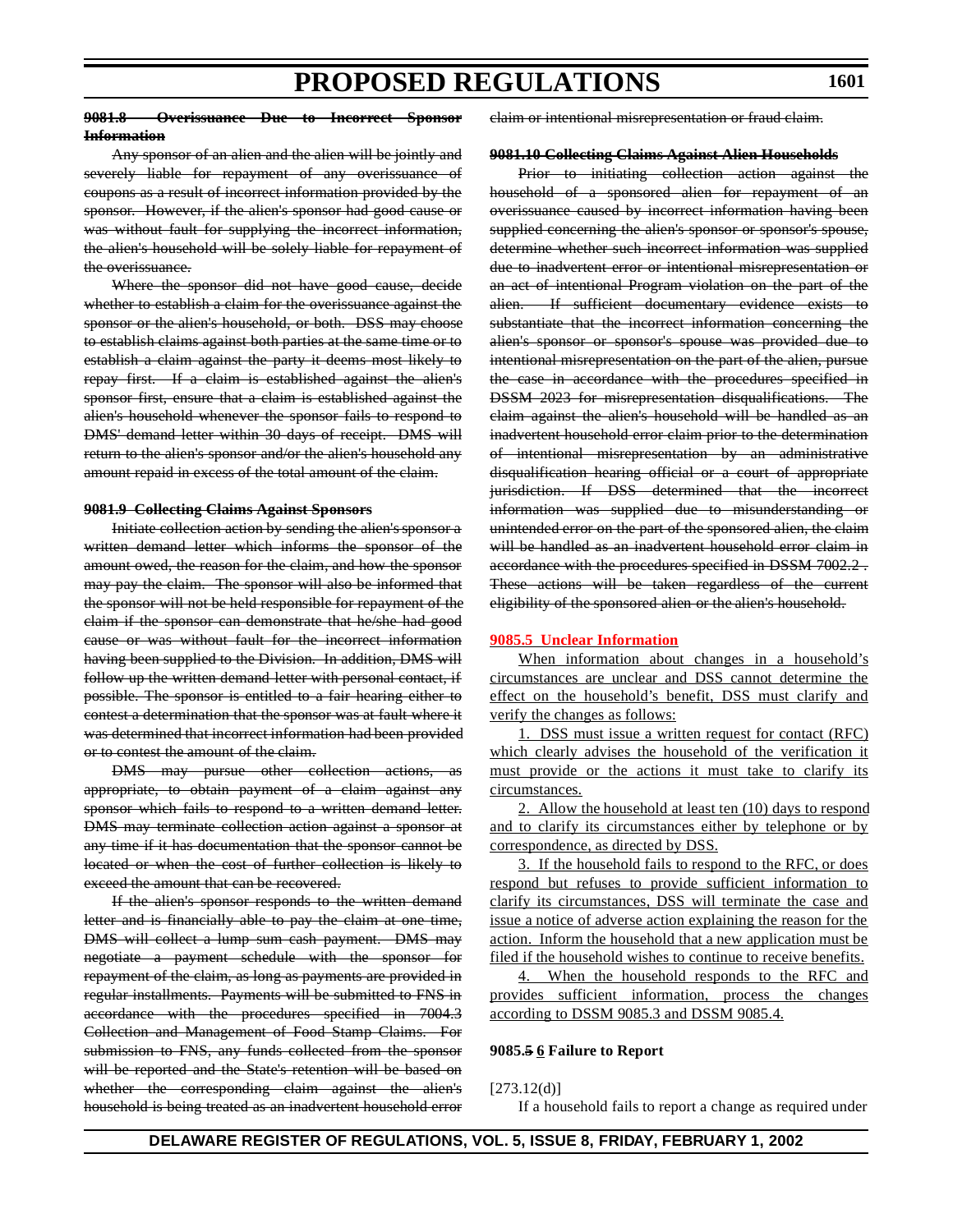## **1602**

## **PROPOSED REGULATIONS**

DSSM 9085 and, as a result, receives benefits to which it is not entitled, file a claim against the household in accordance with DSSM 7000. If the discovery is made within the certification period, the household is entitled to a notice of adverse action in advance if the household's benefits are reduced. A household is not to be held liable for a claim because of a change in household circumstances which it is not required to report. Do not terminate individuals for failure to report a change unless the individual is disqualified in accordance with the disqualification procedures specified in DSSM 2023 .

### **DIVISION OF SOCIAL [SERVICES](http://www.state.de.us/dhss/dss/dsshome.html)**

Statutory Authority: 31 Delaware Code, Section 505 (31 **Del.C.** §505)

## **Public Notice Division of Social Services [Medicaid/Medical](#page-3-0) Assistance Program**

In compliance with the State's Administrative Procedures Act (APA - Title 29, Chapter 101 of the Delaware Code) and with 42CFR §447.205, and under the authority of Title 31 of the Delaware Code, Chapter 5, Section 505, the Delaware Department of Health and Social Services (DHSS) / Division of Social Services / Medicaid/ Medical Assistance Program is proposing to implement a policy change to the following section of the Division of Social Services Manual (DSSM): DSSM 14950. The proposed change eliminates Medicaid Guaranteed Eligibility for Medicaid recipients enrolled in the Diamond State Health Plan.

Any person who wishes to make written suggestions, compilations of data, testimony, briefs or other written materials concerning the proposed new regulations must submit same to Mary Ann Daniels, Policy and Program Implementation Unit, Division of Social Services, P.O. Box 906, New Castle, Delaware by February 28, 2002.

The action concerning the determination of whether to adopt the proposed regulation will be based upon the results of Department and Division staff analysis and the consideration of the comments and written materials filed by other interested persons.

### **REVISION:**

#### **14950 Guaranteed Eligibility**

All guaranteed eligibility will end effective  $5/31/02$ . Individuals who lose eligibility effective 12/31/01 may receive up to five more months of guaranteed eligibility. Individuals who lose eligibility 1/31/02 or after will not receive a period of guaranteed eligibility.

Section 1902(e)(2) of the Social Security Act, as amended by the Balanced Budget Act of 1997, permits up to six months of guaranteed eligibility for individuals if they are enrolled in a managed care organization. Delaware has selected this option with an effective date of December 1, 1999.

The six-month period of guaranteed eligibility is available to Medicaid recipients enrolled in the Diamond State Health Plan.

The rules in this section set forth the eligibility requirements, conditions and limitations, and medical coverage benefits for the six-month period of guaranteed eligibility.

#### **14950.1 Six Month Period of Guaranteed Eligibility**

A six-month period of guaranteed eligibility is defined as a six-month period of continuous enrollment in a managed care organization under the Diamond State Health Plan (DSHP). The following individuals may be found eligible for a six-month period of guaranteed eligibility:

1. a first-time Medicaid recipient

2. an individual who becomes eligible for Medicaid again following a period of at least one month of ineligibility for Medicaid.

The guaranteed eligibility period begins with the first of the month in which the individual enrolls in the DSHP and continues for six consecutive months. The individual who is enrolled in DSHP retains eligibility for Medicaid services, even if the individual otherwise loses Medicaid eligibility.

#### **14950.2 Limitations on Guaranteed Eligibility**

Individuals who have been continuously enrolled in the Diamond State Health Plan for a period of six months or more are not eligible for guaranteed eligibility as of:

a) the effective date of this policy

b) the effective date of managed care enrollment following a Diamond State Health Plan open enrollment period.

#### **14950.3 Individuals Who Become Eligible for Medicaid Following at Least One Month of Ineligibility**

Individuals who are disenrolled from the DSHP and are subsequently reenolled because they become eligible for Medicaid again, may receive a new six-month period of guaranteed eligibility. This includes individuals who have already had a six-month period of guaranteed eligibility. There must be at least a one-month lapse in Medicaid eligibility in order to receive a new guaranteed eligibility period.

These individuals will be reenrolled in the same managed care organization in which they were a member prior to the month of ineligibility for Medicaid unless it has been more than one year since the loss of eligibility. If it has been more than one year since the individual'

s eligibility for Medicaid, the individual may choose a new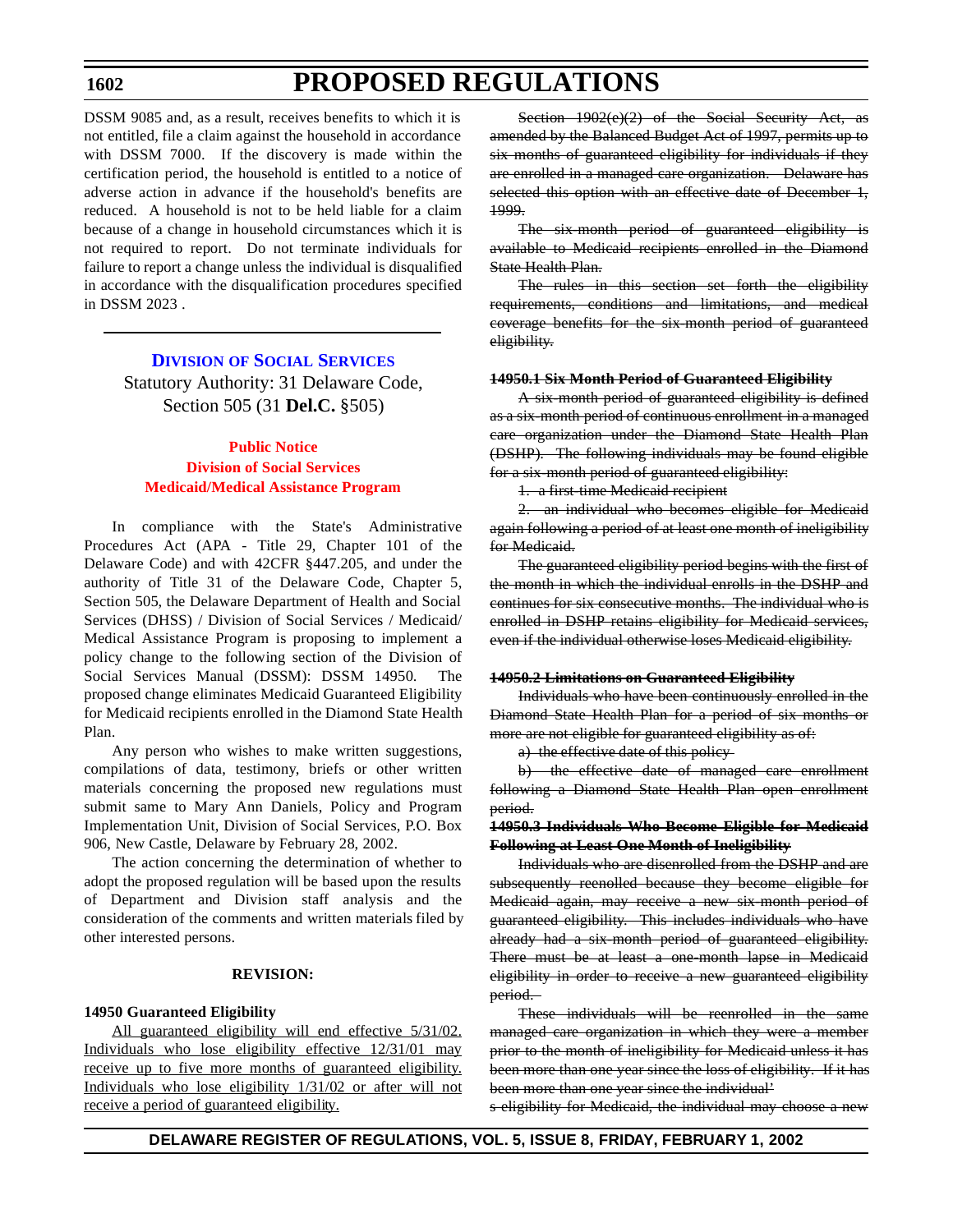managed care organization.

### **14950.4 Individuals Who Become Exempt from Enrollment in the DSHP**

For individuals who become exempt from enrollment in the DSHP during the six-month period of guaranteed eligibility but are still Medicaid eligible, the remaining portion of the six-month guaranteed eligibility period will accrue to the individual. If the individual loses his or her exempt status and must reenroll, the remaining portion of the guaranteed eligibility period will be granted to the individual.

### **14950.5 Individuals Who Transfer Between DSHP Managed Care Organizations**

For individuals who transfer from one DSHP managed care organization to another DSHP managed care organization prior to the end of the six-month period of guaranteed eligibility, the remaining portion of the guaranteed period will follow the individual to the new managed care organization

#### **14950.6 Termination of Guaranteed Eligibility**

The six-month period of eligibility terminates the earliest of:

the last day of the sixth month following the effective date of enrollment in the DSHP or the last day of the month in which the individual:

a) dies

b) moves out-of-state or is no longer a Delaware resident

c) becomes an inmate of a public institution

d) requests termination of Medicaid eligibility and/or managed care enrollment

e) becomes eligible for long term care Medicaid

f) becomes eligible for or entitled to Medicare

g) becomes eligible for CHAMPUS

h) becomes eligible for another comprehensive medical managed care program administered by the Delaware Medical Assistance Program

i) is otherwise ineligible for the DSHP.

## **DEPARTMENT OF NATURAL RESOURCES AND [ENVIRONMENTAL CONTROL](http://www.dnrec.state.de.us/DNREC2000/Divisions/AWM/AWM.htm) DIVISION OF AIR AND WASTE MANAGEMENT WASTE [MANAGEMENT](#page-3-0) SECTION**

Statutory Authority: 7 Delaware Code, Chapters 60 and 63 (7 **Del.C.** Ch. 60 and 63)

#### **1. Title of the Regulations:**

Delaware Regulations Governing Hazardous Waste (DRGHW).

#### **2. Brief Synopsis of the Subject, Substance and Issues:**

In order for the State of Delaware to maintain authorization from the U. S. Environmental Protection Agency (EPA) to administer its own hazardous waste management program, the State must maintain a program that is equivalent to and no less stringent than the Federal program. To accomplish this, the State regularly amends the DRGHW by adopting amendments previously promulgated by EPA. In addition, the State will be proposing miscellaneous changes to the DRGHW that correct existing errors, adds clarification or enhances the current program.

## **3. Possible Terms of the Agency Action:**

None

#### **4. Statutory Basis or Legal Authority to Act:**

Amendments to DRGHW are proposed and amended in accordance with the provisions found at 7 Delaware Code, Chapters 60 & 63.

## **5. Other Regulations That May Be Affected by the Proposal:**

None

#### **6. Notice of Public Comment:**

The public hearing on the proposed amendments to DRGHW will be held on Tuesday March 12, 2002 beginning at 6:00 p.m. in the Richardson and Robbins Auditorium, 89 Kings Highway, Dover, DE. In addition, those affected by the proposed amendments are invited to attend a workshop to be conducted on March 27, 2002 at the Smyrna Rest Area, Smyrna, DE. Pre-registration for the workshop is required.

#### **7. Prepared By:**

Donald K. Short, Environmental Scientist, Solid and Hazardous Waste Management - (302) 739-3689

### **2002 Amendments to Delaware Regulations Governing Hazardous Waste**

#### **Synopsis**

This synopsis presents a brief description of the 2002 amendments to *Delaware Regulations Governing Hazardous Waste* (DRGHW) and a list of those sections generally affected by the amendments. This summary is provided solely for the convenience of the reader.

These changes incorporate certain RCRA amendments promulgated by U. S. EPA into Delaware's hazardous waste management program. The State is required to adopt these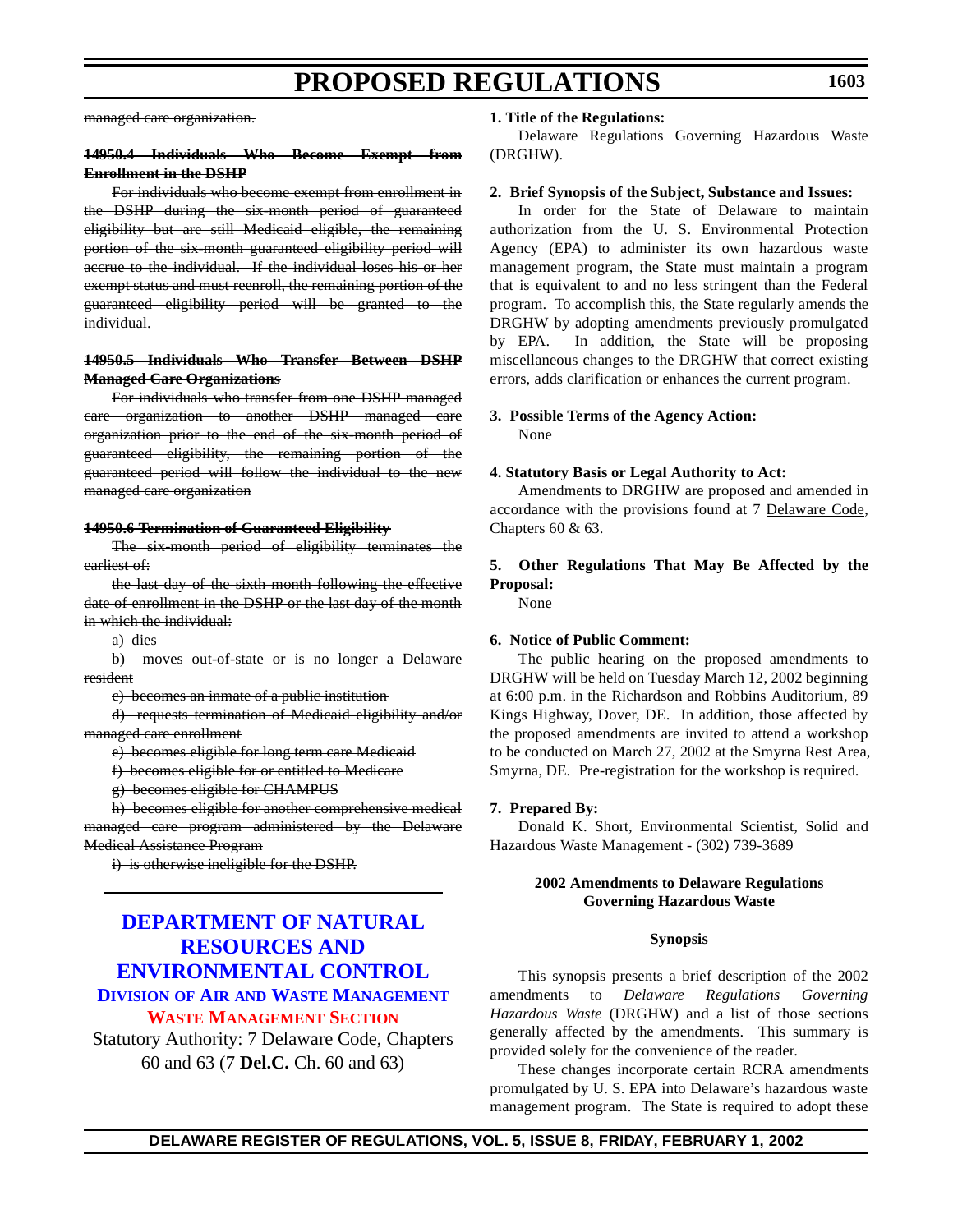amendments in order to maintain its hazardous waste program delegation and remain current with the Federal RCRA hazardous waste program.

The State is also making miscellaneous changes to the existing regulations for the purpose of correcting errors and to add consistency or clarification to the existing regulations. Some amendments are being made to the existing regulations in order to improve or enhance the performance of the hazardous waste management program.

Summaries for the regulatory amendments are listed below and organized by EPA's promulgating Federal Register notice. For additional information, please contact the Solid and Hazardous Waste Management Branch at (302) 739-3689.

### **1. Title: Chlorinated Aliphatics Listing and LDRs for Newly Identified Wastes**

Federal Register Reference: 65 FR 67068-67133 Federal Promulgation Date: November 8, 2000

**Summary:** This amendment adds two wastes (K174 and K175) generated by the chlorinated aliphatics industry to the list of hazardous wastes at 40 CFR 261.32. The new wastes will be subjected to stringent management and treatment standards under RCRA, and to emergency notification requirements. EPA is allowing a contingentmanagement listing approach for one of these new wastes. Under this approach, the waste will not be a listed hazardous waste if sent to a specific type of management facility.

**Sections of the DRGHW effected by this amendment:** §261.32; Part 261 Appendix VII & VIII; §268.33; §268.40/Table; and §268.48(a)/Table.

### **2. Title: Mixed Waste Rule**

Federal Register Reference: 66 FR 27218 - 27266 Federal Promulgation Date: May 16, 2001

**Summary:** This rule promulgates conditional exemptions for: (1) low-level mixed wastes (LLMW) from most RCRA Subtitle C storage and treatment regulations, and (2) LLMW and technologically enhanced naturally occurring and/or accelerator-produced radioactive material (NARM) from most RCRA Subtitle C manifesting, transportation, and disposal regulations when specified conditions are met. With this rule, the EPA intends to provide regulatory flexibility and relief to facilitate the disposal of certain LLMW and eligible NARM.

**Sections of the DRGHW effected by this amendment:** New subpart N (§§266.210 to 266.360) is added to Part 266.

**3. Title: Mixture and Derived-From Revisions** Federal Register Reference: 66 FR 27266 - 27297 Federal Promulgation Date: May 16, 2001

**Summary:** This rule finalizes the retention of the mixture rule and the derived-from rule with two revisions. The first revision expands the exclusion for mixtures and/or derivatives of wastes listed solely for the ignitability, corrosivity and/or reactivity characteristic. The second revision is a new conditional exemption from the mixture and derived-from rules for mixed wastes.

**Sections of the DRGHW effected by this amendment:** §261.3, paragraphs (a), (c), (g), and (h).

## **4. Title: Change of Official EPA Mailing Address**

Federal Register Reference: 66 FR 34374 - 34376 Federal Promulgation Date: June 28, 2001

**Summary:** This rule updates the official mailing address for EPA, due to the relocation of the majority of its Headquarters offices to downtown Washington, DC.

**Sections of the DRGHW effected by this amendment:** §260.11(a)(11).

### **5. Miscellaneous Changes**

**Summary:** Proposed miscellaneous changes to DRGHW include non-substantive corrections for typographical or grammatical errors; reinsertion of paragraph (i) in §265.1085 that was correctly adopted but not incorporated in the final regulations; a degree symbol in §279.11, Table 1 is corrected; and the title of Appendix VIII to Part 268 is corrected.

In addition, the SHWMB proposes to: delete language referencing approval by the Secretary of alternative test methods for ignitability found at the end of  $\S$ §261.21(a)(1) and (a)(3); require generators subject to contingency plan requirements in §264.53 to maintain a printed copy of the plan; prohibit use of a letter to request an EPA Identification Number by used oil transporters; and requiring the first attempt at repair of devices subject to subparts AA, BB, and CC of parts 264 and 265 to begin immediately after detecting a leak or defect in the device.

**Sections of the DRGHW effected by this amendment:** §§260.21(a)(1) and (a)(3); §264.53(a),  $§264.344(c)(1), §264.1033(i)(3)(ii), §§264.1052(c)(2)$  and (d)(6)(iii),  $\frac{\$264.1053(g)(2)}{9.5264.1057(d)(2)}$  $§264.1058(c)(2), \t§264.1084(k)(1), \t§264.1085(f)(1),$  $§264.1086(c)(4)(iii)$ ,  $§265.37(a)$ ,  $§265.1033(k)(3)(ii)$ ,  $§265.1052(d)(6)(ii), \quad §265.1053(g)(2), \quad §265.1057(d)(2),$  $§265.1058(c)(2),$   $§265.1085(i),$   $§265.1085(k)(1),$ §265.1086(f)(1), §265.1087(c)(4)(iii), Part 265 Appendix I, Part 268 Appendix VIII, §279.11 Table 1, and §279.42(b).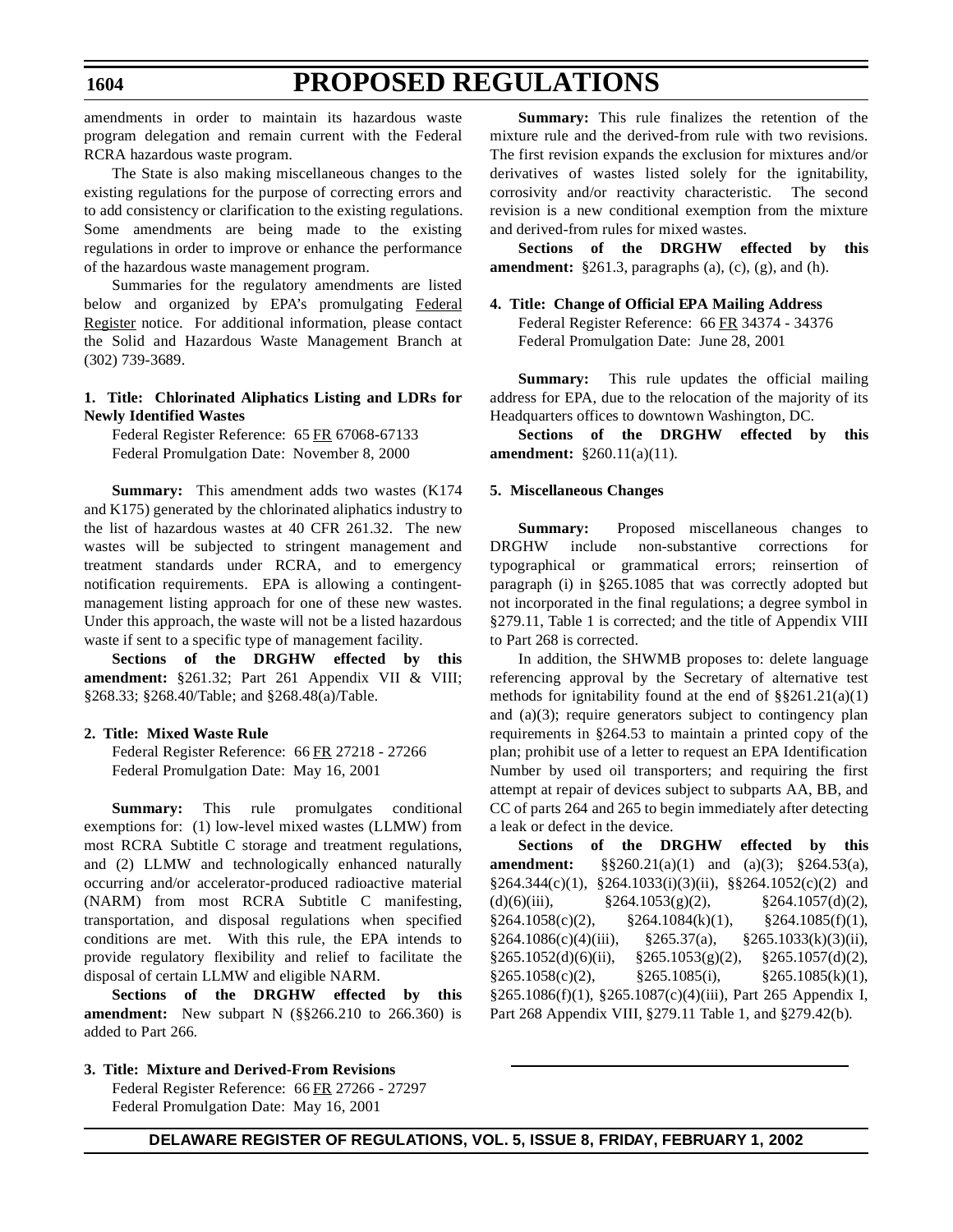## **DIVISION OF AIR AND WASTE [MANAGEMENT](http://www.dnrec.state.de.us/DNREC2000/Divisions/AWM/AWM.htm) WASTE [MANAGEMENT](#page-3-0) SECTION**

Statutory Authority: 7 Delaware Code, Chapters 60 and 63 (7 **Del.C.** Ch. 60 and 63)

### **1. Title of the Regulations:**

Delaware Regulations Governing Hazardous Waste (DRGHW).

#### **2. Brief Synopsis of the Subject, Substance and Issues:**

In order for the State of Delaware to maintain authorization from the U. S. Environmental Protection Agency (EPA) to administer its own hazardous waste management program, the State must maintain a program that is equivalent to and no less stringent than the Federal program. To accomplish this, the State regularly amends the DRGHW by adopting amendments previously promulgated by EPA.

### **3. Possible Terms of the Agency Action:** None

**4. Statutory Basis or Legal Authority to Act:**

Amendments to DRGHW are proposed and amended in accordance with the provisions found at 7 Delaware Code, Chapters 60 & 63.

### **5. Other Regulations That May Be Affected by the Proposal:**

None

### **6. Notice of Public Comment:**

The public hearing on the proposed amendments to DRGHW will be held on Tuesday March 12, 2002 beginning at 6:00 p.m. in the Richardson and Robbins Auditorium, 89 Kings Highway, Dover, DE.

### **7. Prepared by:**

Donald K. Short, Environmental Scientist, Solid and Hazardous Waste Management - (302) 739-3689

### **Amendments to Delaware Regulations Governing Hazardous Waste Synopsis**

This synopsis presents a brief description of the amendments to Delaware Regulations Governing Hazardous Waste (DRGHW) and a list of those sections generally affected by the amendments. This summary is provided solely for the convenience of the reader.

This change incorporates three new hazardous waste streams promulgated by EPA into Delaware's hazardous waste management program. The State is required to maintain equivalency with the Federal hazardous waste program in order to maintain its RCRA program delegation.

A summary of the proposed regulatory amendment is listed below and references EPA's promulgating Federal Register notice. For additional information, please contact the Solid and Hazardous Waste Management Branch at (302) 739-3689.

### **1. Hazardous Waste Management System; Identification and Listing of Hazardous Waste: Inorganic Chemical Manufacturing Wastes; Land Disposal Restrictions for Newly Identified Wastes; and CERCLA Hazardous Substance Designation and Reportable Quantities**

Federal Register Reference: 65 FR 58258-58300 Federal Promulgation Date: November 20, 2001 Federal Effective Date: May 20, 2002

**Summary**: On November 20, 2001 the Environmental Protection Agency (EPA) promulgated a listing as hazardous three wastes generated from inorganic chemical manufacturing processes to be identified with the waste codes K176, K177, and K178. EPA promulgated these regulations under the Resource Conservation and Recovery Act (RCRA), which directed EPA to determine whether certain wastes generated by inorganic chemical manufacturing industries presented a substantial hazard to human health or the environment. The effects of listing these three wastes as hazardous are to subject them to: comprehensive management and treatment standards under Subtitle C of RCRA; and emergency notification requirements for releases to the environment under the Comprehensive Environmental Response, Compensation, and Liability Act (CERCLA). The final rule also added the toxic constituents found in the wastes being listed as hazardous to the list of constituents that serves as the basis for classifying wastes as hazardous and establishing treatment standards for the wastes.

Finally, EPA applied universal treatment standards (UTS) under the Land Disposal Restrictions program to the inorganic chemical manufacturing wastes listed in that rulemaking. The listed wastes must be treated to meet these treatment standards for specific constituents prior to land disposal.

**Sections amended by these changes:** DRGHW §§261.4(b)(15), 261.32, Appendix VII to Part 261; adds new §268.36, and amends §268.40/Table.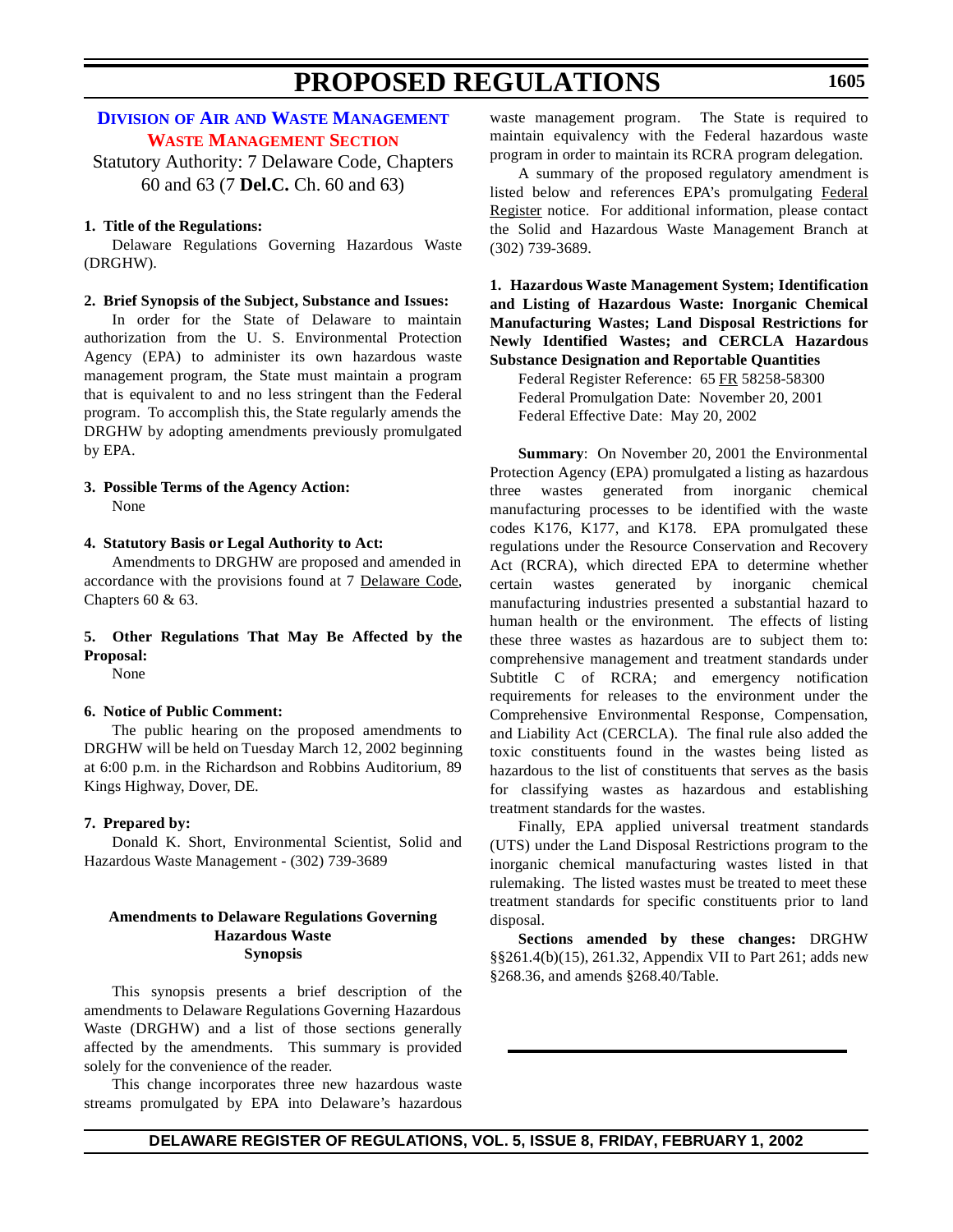**1606**

## **FINAL REGULATIONS**

### **Symbol Key**

Roman type indicates the text existing prior to the regulation being promulgated. Underlined text indicates new text added at the time of the proposed action. Language which is stricken through indicates text being deleted. **[Bracketed Bold language]** indicates text added at the time the final order was issued. **[Bracketed stricken through]** indicates language deleted at the time the final order was issued.

## **Final Regulations**

The opportunity for public comment shall be held open for a minimum of 30 days after the proposal is published in the Register of Regulations. At the conclusion of all hearings and after receipt within the time allowed of all written materials, upon all the testimonial and written evidence and information submitted, together with summaries of the evidence and information by subordinates, the agency shall determine whether a regulation should be adopted, amended or repealed and shall issue its conclusion in an order which shall include: (1) A brief summary of the evidence and information submitted; (2) A brief summary of its findings of fact with respect to the evidence and information, except where a rule of procedure is being adopted or amended; (3) A decision to adopt, amend or repeal a regulation or to take no action and the decision shall be supported by its findings on the evidence and information received; (4) The exact text and citation of such regulation adopted, amended or repealed; (5) The effective date of the order; (6) Any other findings or conclusions required by the law under which the agency has authority to act; and (7) The signature of at least a quorum of the agency members.

The effective date of an order which adopts, amends or repeals a regulation shall be not less than 10 days from the date the order adopting, amending or repealing a regulation has been published in its final form in the Register of Regulations, unless such adoption, amendment or repeal qualifies as an emergency under §10119.

## **DEPARTMENT OF [ADMINISTRATIVE SERVICES](http://www.state.de.us/das/) DIVISION OF PROFESSIONAL REGULATION BOARD OF [NURSING](#page-3-0)** 24 DE Admin. Code 1900

Statutory Authority: 24 Delaware Code, Section 1906(19) (24 **Del.C.** §1906(19))

#### **Order**

WHEREAS, pursuant to 24 Del. C. §1906(19) the Board of Nursing is empowered to create a regulatory committee entitled the Joint Practice Committee which, with the approval of the Board of Medical Practice, has the responsibility for promulgating Rules and Regulations regarding advanced practice nurses who have independent practice and/or independent prescriptive authority; and,

WHEREAS, the Committee has proposed to adopt amendments to the Rules and Regulations which govern certain complaints against advance practice nurses and to establish guidelines for the membership on and the operation of the Joint Practice Committee as more specifically set forth in the Notice and proposed Rules and Regulations appearing in the Delaware Register of Regulations, VOLUME 5, ISSUE 5, published November 1, 2001; and,

WHEREAS, pursuant to 29 Del. C. §10115, notice was given to the public that a hearing would be held on December 18, 2001, at 5:30 p.m. in Room 216 of the Delaware Technical and Community College Stanton Campus, 400 Christiana-Stanton Road, Newark, Delaware to consider the proposed Rules and Regulation changes; and,

WHEREAS, the notice invited interested persons to submit comments orally or in writing regarding the proposed amendments and a hearing was held on December 18, 2001 at which a quorum of the Joint Practice Committee was present; and,

WHEREAS, there were no written comments submitted by the public at the public hearing. There were written comments filed by the Executive Director of the Board of Medical Practice making suggestions to add the word "Nursing" prior to the term "Membership" and that the word "selected" be replaced by the word "appointed" referring to membership on the Joint Practice Committee. The Committee has determined that 24 Del. C. §1906(19) sets the statutory basis for selection of the membership of the Joint Practice Committee for both nurse members and non nurse members and thus the section will be modified in accordance with the suggested changes to address only membership appointed by the Board of Nursing. Also, the figures "24" will be inserted to clarify the reference to the Delaware Code.

NOW, THEREFORE, based on the authority of the Joint Practice Committee to promulgate, adopt and revise rules and regulations pursuant to 24 Del. C. §1906(20), it is the decision of the Joint Practice Committee of the Board of Nursing with the minor changes discussed above, subject to the approval of the Board of Medical Practice, to adopt as proposed the Rules and Regulations modifications and additions (with the minor non substantive modifications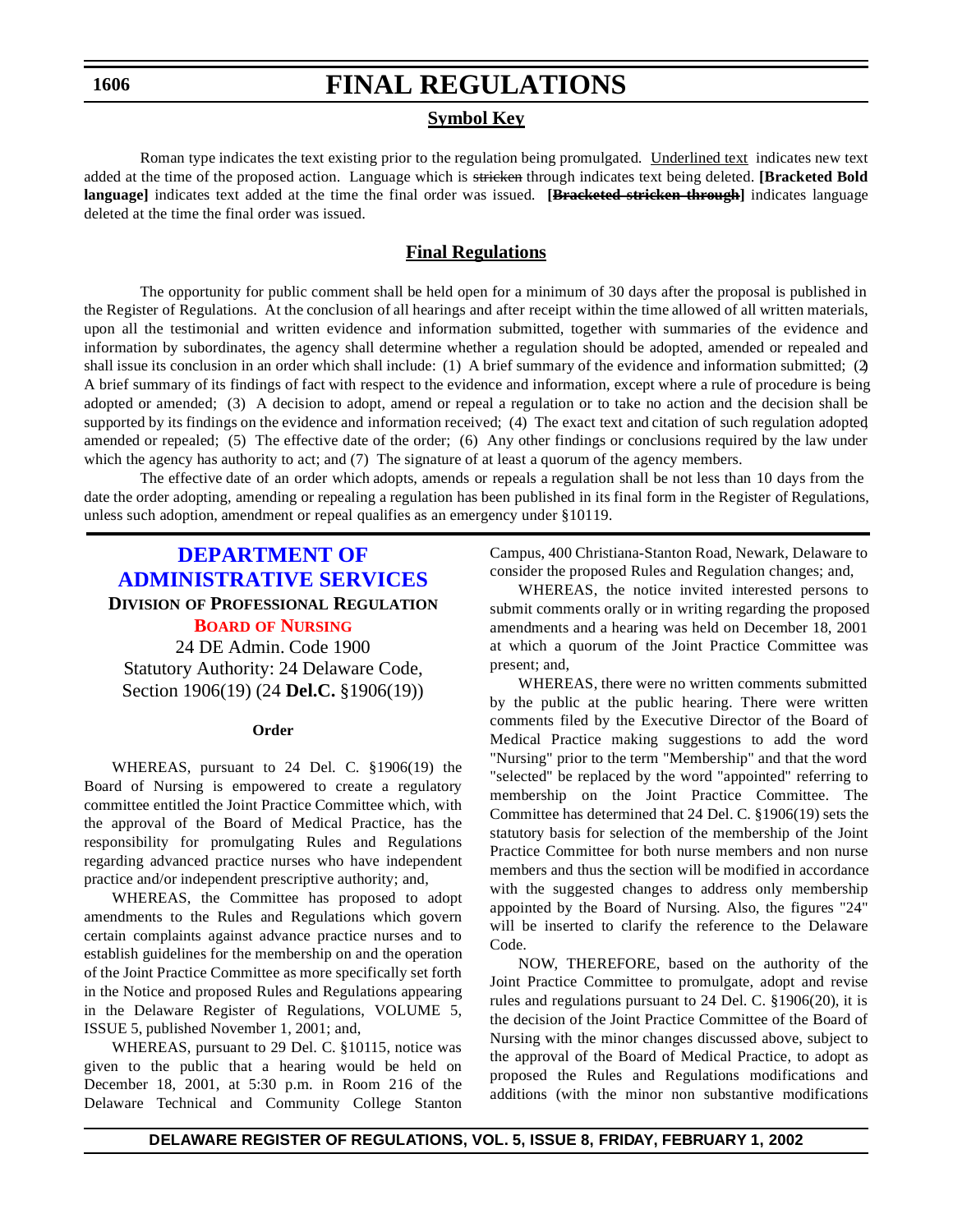noted above), a copy of which are attached hereto as Exhibit "A" and incorporated herein. The Joint Practice Committee finds that appropriate notice of the proposed changes and additions to the Rules and Regulations has been given in accordance with the Delaware Administrative Procedures Act (29 Del. C. ch 101). The Committee also finds that such changes and modifications serve to clarify the process for investigating and adjudicating complaints against Advanced Practice Nurses in matters concerning independent practice and prescriptive authority and to establish guidelines for the selection of Committee members as well as for the staffing and operation of the Joint Practice Committee. The Committee therefore concludes that such Rules and Regulations should be adopted after the approval of the Board of Medical Practice, with an effective date of ten (10) days from the date of publication of this Order in the Delaware Register of Regulations, pursuant to 29 Del. C. §10118(e). Such publication shall be made only after approval of the attached Rules and Regulations has been granted by the Board of Medical Practice.

IT IS SO ORDERED this 18th day of December 2001.

### **Joint Practice Committee Of The Board Of Nursing (As Authenticated By A Quorum Of The Committee):**

| Judith Hendricks | Deborah Maichle     |
|------------------|---------------------|
| Robert Lawson    | Patricia Heinemann  |
| Cal Friedman     | Tony Bianchetta, MD |
| Jean Raymond     |                     |

### **Order**

AND NOW, to-wit, this 8th day of January, 2002 the Board of Medical Practice has considered the Rules and Regulations which were promulgated and approved by the Joint Practice Committee of the Board of Nursing by Order dated December 18, 2001; and,

WHEREAS, The Board has had the opportunity to submit written comments concerning the proposed Rules; the Rules and Regulations which comments were considered and approved;

NOW THEREFORE, the Rules and Regulations as attached to the December 18, 2001 Order of the Joint Practice Committee are hereby APPROVED.

## **By Order Of The Board:**

| Galicano Inguito, M.D.                   | Constantine Michell, D.O. |
|------------------------------------------|---------------------------|
| Francis Marro, M.D.                      | Catherine Hickey, Esq.    |
| Bentley Hollander, M.D.                  | <b>Vance Daniels</b>      |
| Karl McIntosh, M.D.                      | Michael Green             |
| Edward McConnell, M.D. V.R Sukumar, M.D. |                           |
| Bruce Bolasny, M.D.                      | Stephen Fanto, M.D.       |
| Carolyn McKown                           | Janet Kramer, M.D.        |
|                                          |                           |

### **8.0 Rules and Regulations for Advanced Practice Nurse Prescriptive Authority/Independent Practice for the State of Delaware**

8.1 Authority

These rules and regulations are adopted by the Delaware Board of Nursing under the authority of the Delaware Nurse Practice Act, 24 **Del.C.** §§1902(d), 1906(1), 1906(7).

8.2 Purpose

8.2.1 The general purpose of these rules and regulations is to assist in protecting and safeguarding the public by regulating the practice of the Advanced Practice Nurse.

8.3 Scope

8.3.1 These rules and regulations govern the educational and experience requirements and standards of practice for the Advanced Practice Nurse. Prescribing medications and treatments independently is pursuant to the Rules and Regulations promulgated by the Joint Practice Committee as defined in 24 **Del.C.** §1906(20). The Advanced Practice Nurse is responsible and accountable for her or his practice. Nothing herein is deemed to limit the scope of practice or prohibit a Registered Nurse from engaging in those activities that constitute the practice of professional nursing and/or professional nursing in a specialty area.

8.4 Definitions

**"Advanced Practice Nurse"**as defined in 24 **Del.C.** §1902(d)(1). Such a nurse will be given the title Advanced Practice Nurse by state licensure, and may use the title Advanced Practice Nurse within his/her specific specialty area.

**"Certified Nurse Midwife (C.N.M.)"** A Registered Nurse who is a provider for normal maternity, newborn and well-woman gynecological care. The CNM designation is received after completing an accredited postbasic nursing program in midwifery at schools of medicine, nursing or public health, and passing a certification examination administered by the ACNM Certification Council, Inc. or other nationally recognized, Board of Nursing approved certifying organization.

**"Certified Registered Nurse Anesthetist (C.R.N.A.)"** A Registered Nurse who has graduated from a nurse anesthesia educational program accredited by the American Association of Nurse Anesthetists' Council on Accreditation of Nurse Anesthesia Educational programs, and who is certified by the American Association of Nurse Anesthetists' Council on Certification of Nurse Anesthetists or other nationally recognized, Board of Nursing approved certifying organization.

**"Clinical Nurse Specialist (C.N.S.)"** A Registered Nurse with advanced nursing educational preparation who functions in primary, secondary, and tertiary settings with individuals, families, groups, or communities. The CNS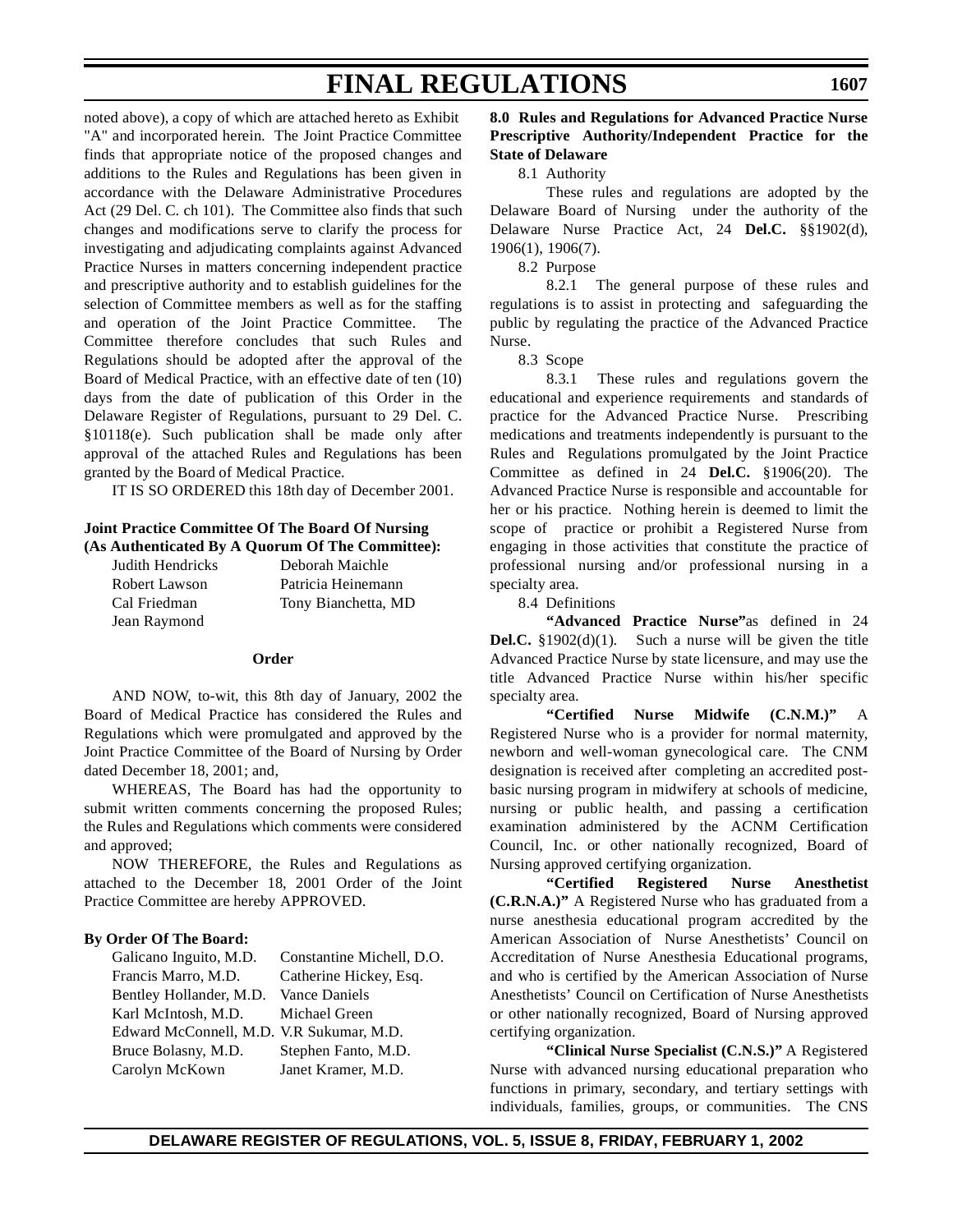### **1608**

# **FINAL REGULATIONS**

designation is received after graduation from a Master's degree program in a clinical nurse specialty or post Master's certificate, such as gerontology, maternal-child, pediatrics, psych/mental health, etc. The CNS must have national certification in the area of specialization at the advanced level if such a certification exists or as specified in 8.9.4.1 of these Rules and Regulations. The certifying agency must meet the established criteria approved by the Delaware Board of Nursing.

**"Nurse Practitioner (N.P.)"** A Registered Nurse with advanced nursing educational preparation who is a provider of primary healthcare in a variety of settings with a focus on a specific area of practice. The NP designation is received after graduation from a Master's program or from an accredited post-basic NP certificate program of at least one academic year in length in a nurse practitioner specialty such as acute care, adult, family, geriatric, pediatric, or women's health, etc. The NP must have national certification in the area of specialization at the advanced level by a certifying agency which meets the established criteria approved by the Delaware Board of Nursing.

**"Audit"** The verification of existence of a collaborative agreement for a minimum of 10% of the total number of licenses issued during a specified time period.

**"Board"** The Delaware Board of Nursing

**"Clinical Nursing Specialty"** a delimited focus of advanced nursing practice. Specialty areas can be identified in terms of population, setting, disease/pathology, type of care or type of problem. Nursing administration does not qualify as a clinical nursing specialty.

### **See 3 DE Reg. 1373 (4/1/00)**

**"Collaborative Agreement"** Written verification of health care facility approved clinical privileges; or health care facility approved job description; or a written document that outlines the process for consultation and referral between an Advanced Practice Nurse and a licensed physician, dentist, podiatrist, or licensed Delaware health care delivery system.

**"Guidelines/ Protocols"** Suggested pathways to be followed by an Advanced Practice Nurse for managing a particular medical problem. These guidelines/protocols may be developed collaboratively by an Advanced Practice Nurse and a licensed physician, dentist or a podiatrist, or licensed Delaware health care delivery system.

**"National Certification"** That credential earned by a nurse who has met requirements of a Board approved certifying agency.

The agencies so approved include but are not limited to:

> American Academy of Nurse Practitioners American Nurses Credentialing Center

American Association of Nurse Anesthetists Council on Certification of Nurse Anesthetists American Association of Nurse

Anesthetists Council on Recertification of Nurse Anesthetists

National Certification Corporation for the Obstetric, Gynecologic and Neonatal Nursing Specialties

National Certification Board of Pediatric Nurse Practitioners and Nurses.

ACNM Certification Council, Inc.

## **"Post Basic Program"**

A combined didactic and clinical/preceptored program of at least one academic year of full time study in the area of advanced nursing practice with a minimum of 400 clinical/preceptored hours.

The program must be one offered and administered by an approved health agency and/or institution of higher learning,

Post basic means a program taken after licensure is achieved.

**"Scope of Specialized Practice"** That area of practice in which an Advanced Practice Nurse has a Master's degree or a post-basic program certificate in a clinical nursing specialty with national certification.

**"Supervision"** Direction given by a licensed physician or Advanced Practice Nurse to an Advanced Practice Nurse practicing pursuant to a temporary permit. The supervising physician or Advanced Practice Nurse must be periodically available at the site where care is provided, or available for immediate guidance.

8.5 Grandfathering Period

8.5.1 Any person holding a certificate of state licensure as an Advanced Practice Nurse that is valid on July 8, 1994 shall be eligible for renewal of such licensure under the conditions and standards prescribed herein for renewal of licensure.

8.6 Standards for the Advanced Practice Nurse

8.6.1 Advanced Practice Nurses view clients and their health concerns from an integrated multi-system perspective.

8.6.2 Standards provide the practitioner with a framework within which to operate and with the means to evaluate his/her practice. In meeting the standards of practice of nursing in the advanced role, each practitioner, including but not limited to those listed in 8.6.2 of these Rules and Regulations:

8.6.2.1 Performs comprehensive assessments using appropriate physical and psychosocial parameters;

8.6.2.2 Develops comprehensive nursing care plans based on current theories and advanced clinical knowledge and expertise;

8.6.2.3 Initiates and applies clinical treatments based on expert knowledge and technical competency to client populations with problems ranging from health promotion to complex illness and for whom the Advanced Practice Nurse assumes primary care responsibilities. These treatments include, but are not limited to psychotherapy,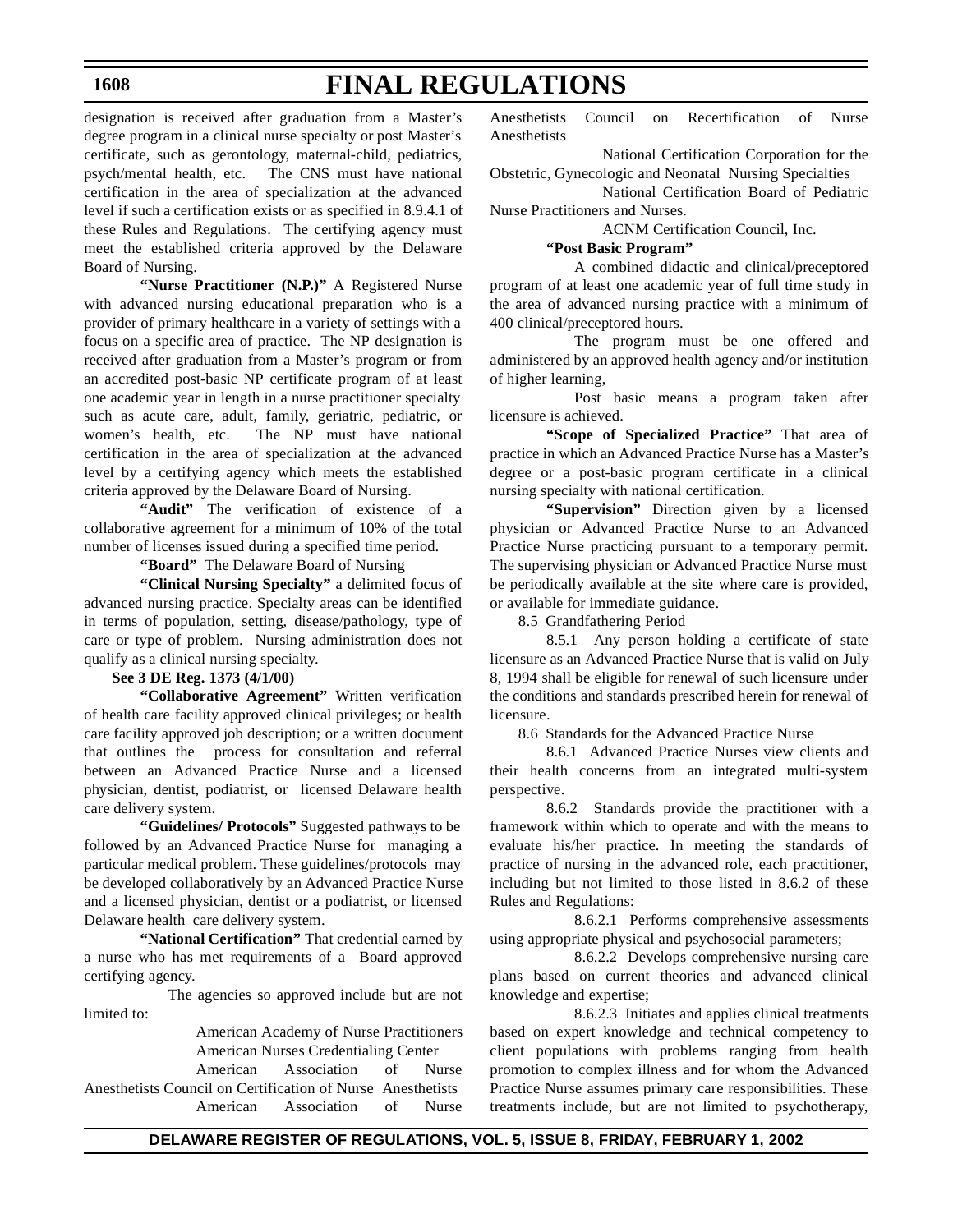administration of anesthesia, and vaginal deliveries;

8.6.2.4 Functions under established guidelines/protocols and/or accepted standards of care;

8.6.2.5 Uses the results of scientifically sound empirical research as a basis for nursing practice decisions;

8.6.2.6 Uses appropriate teaching/learning strategies to diagnose learning impediments;

8.6.2.7 Evaluates the quality of individual client care in accordance with quality assurance and other standards;

8.6.2.8 Reviews and revises guidelines/ protocols, as necessary;

8.6.2.9 Maintains an accurate written account of the progress of clients for whom primary care responsibilities are assumed;

8.6.2.10 Collaborates with members of a multi-disciplinary team toward the accomplishment of mutually established goals;

8.6.2.11 Pursues strategies to enhance access to and use of adequate health care services;

8.6.2.12 Maintains optimal advanced practice based on a continual process of review and evaluation of scientific theory, research findings and current practice;

8.6.2.13 Performs consultative services for clients referred by other members of the multi-disciplinary team; and

8.6.2.14 Establishes a collaborative agreement with a licensed physician, dentist, podiatrist, or licensed Delaware health care delivery system to facilitate consultation and/or referral as appropriate in the delivery of health care to clients.

8.6.3 In addition to these standards, each nurse certified in an area of specialization and recognized by the Board to practice as an Advanced Practice Nurse is responsible for practice at the level and scope defined for that specialty certification by the agency which certified the nurse.

8.7 Generic Functions of the Advanced Practice Nurse Within the Specialized Scope of Practice include but are not limited to:

8.7.1 Eliciting detailed health history(s)

8.7.2 Defining nursing problem(s)

8.7.3 Performing physical examination(s)

8.7.4 Collecting and performing laboratory tests

8.7.5 Interpreting laboratory data

8.7.6 Initiating requests for essential laboratory procedures

8.7.7 Initiating requests for essential x-rays

8.7.8 Screening patients to identify abnormal problems

8.7.9 Initiating referrals to appropriate resources and services as necessary

8.7.10 Initiating or modifying treatment and medications within established guidelines

8.7.11 Assessing and reporting changes in the health of individuals, families and communities

8.7.12 Providing health education through teaching and counseling

8.7.13 Planning and/or instituting health care programs in the community with other health care professionals and the public

8.7.14 Delegating tasks appropriately

8.7.15 Prescribing medications and treatments independently pursuant to Rules and Regulations promulgated by the Joint Practice Committee as defined in 24 **Del.C.** §1906(20).

8.8 Criteria for Approval of Certification Agencies

8.8.1 A national certifying body which meets the following criteria shall be recognized by the Board to satisfy 24 **Del.C.** §1902(d)(1).

8.8.2 The national certifying body:

8.8.2.1 Is national in the scope of its credentialing.

8.8.2.2 Has no requirement for an applicant to be a member of any organization.

8.8.2.3 Has educational requirements which are consistent with the requirements of these rules.

8.8.2.4 Has an application process and credential review which includes documentation that the applicant's education is in the advanced nursing practice category being certified, and that the applicant's clinical practice is in the certification category.

8.8.2.5 Uses an examination as a basis for certification in the advanced nursing practice category which meets the following criteria:

8.8.2.5.1 The examination is based upon job analysis studies conducted using standard methodologies acceptable to the testing community;

8.8.2.5.2 The examination represents the knowledge, skills and abilities essential for the delivery of safe and effective advanced nursing care to the clients;

8.8.2.5.3 The examination content and its distribution are specified in a test plan (blueprint), based on the job analysis study, that is available to examinees;

8.8.2.5.4 Examination items are reviewed for content validity, cultural sensitivity and correct scoring using an established mechanism, both before use and periodically;

8.8.2.5.5 Examinations are evaluated for psychometric performance;

8.8.2.5.6 The passing standard is established using acceptable psychometric methods, and is reevaluated periodically; and

8.8.2.5.7 Examination security is maintained through established procedures

8.8.2.6 Issues certification based upon passing the examination and meeting all other certification requirements.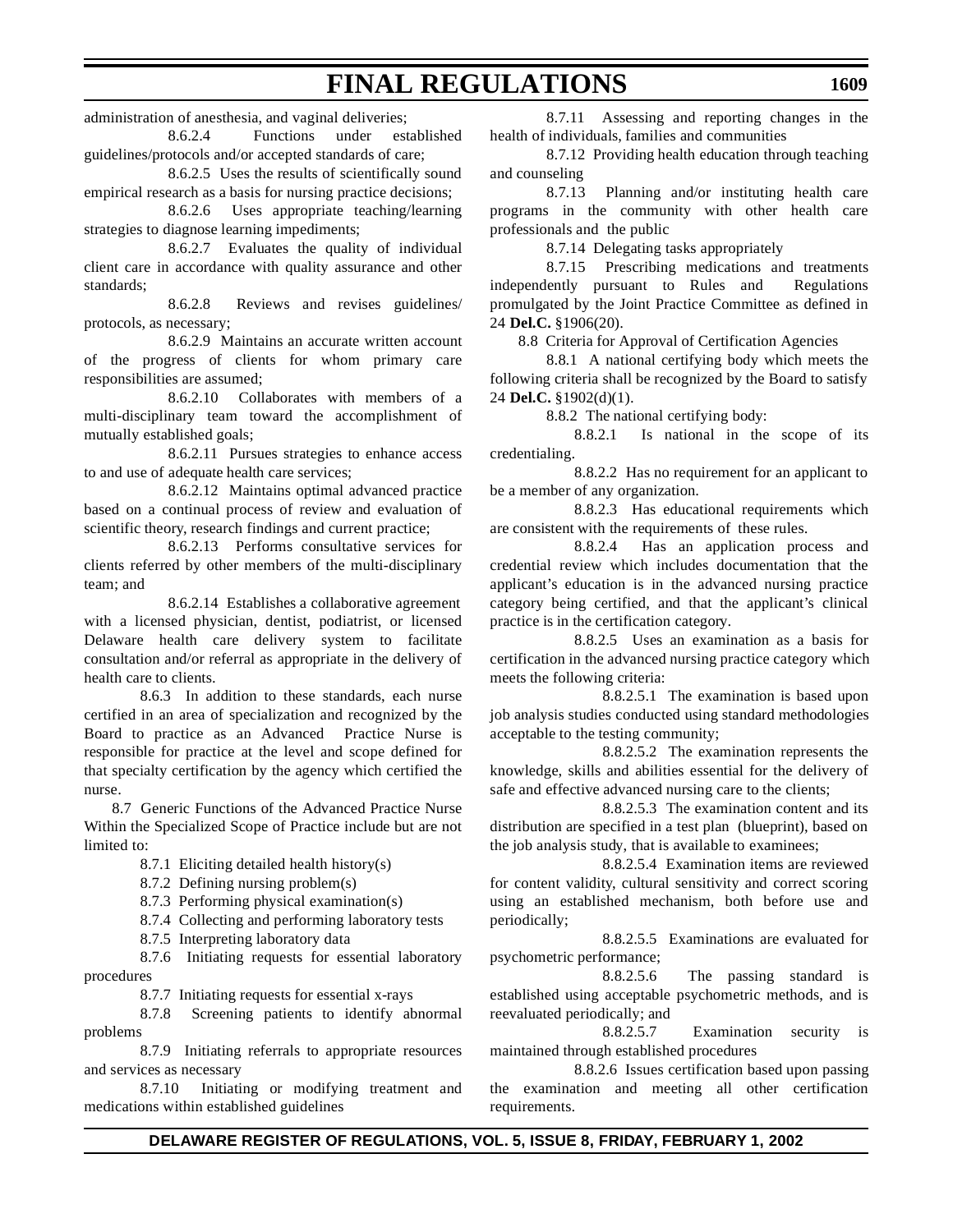8.8.2.7 Provides for periodic recertification which includes review of qualifications and continued competency.

8.8.2.8 Has mechanisms in place for communication to Boards of Nursing for timely verification of an individual's certification status, changes in certification status, and changes in the certification program, including qualifications, test plan and scope of practice.

8.8.2.9 Has an evaluation process to provide quality assurance in its certification program.

8.9 Application for Licensure to Practice as an Advanced Practice Nurse

8.9.1 Application for licensure as a Registered Nurse shall be made on forms supplied by the Board.

8.9.2 In addition, an application for licensure to practice as an Advanced Practice Nurse shall be made on forms supplied by the Board.

8.9.2.1 The APN applicant shall be required to furnish the name(s) of the licensed physician, dentist, podiatrist, or licensed Delaware health care delivery system with whom a current collaborative agreement exists.

8.9.2.2 Notification of changes in the name of the licensed physician, dentist, podiatrist, or licensed Delaware health care delivery system shall be forwarded to the Board office.

8.9.3 Each application shall be returned to the Board office together with appropriate documentation and non-refundable fees.

8.9.4 A Registered Nurse meeting the practice requirement as listed in 8.11 and all other requirements set forth in these Rules and Regulations may be issued a license as an Advanced Practice Nurse in the specific area of specialization in which the nurse has been nationally certified at the advanced level and/or has earned a Master's degree in a clinical nursing specialty.

8.9.4.1 Clinical nurse specialists, whose subspecialty area can be categorized under a broad scope of nursing practice for which a Board-approved national certification examination exists, are required to pass this certification examination to qualify for permanent licensure as an Advanced Practice Nurse. This would include, but not be limited to medical-surgical and psychiatric-mental health nursing. If a more specific post-graduate level certification examination that has Board of Nursing approval is available within the clinical nursing specialist's subspecialty area at the time of licensure application, the applicant may substitute this examination for the broad-based clinical nursing specialist certification examination.

8.9.4.2 Faculty members teaching in nursing education programs are not required to be licensed as Advanced Practice Nurses. Those faculty members teaching in graduate level clinical courses may apply for licensure as Advanced Practice Nurses and utilize graduate level clinical teaching hours to fulfill the practice requirement as stated in 8.11.2.1.

8.9.5 Renewal of licensure shall be on a date consistent with the current Registered Nurse renewal period. A renewal fee shall be paid.

8.9.6 The Board may refuse to issue, revoke, suspend or refuse to renew the license as an Advanced Practice Nurse or otherwise discipline an applicant or a practitioner who fails to meet the requirements for licensure as an Advanced Practice Nurse or as a registered nurse, or who commits any disciplinary offense under the Nurse Practice Act, 24 **Del.C.** Ch. 19, or the Rules and Regulations promulgated pursuant thereto. All decisions regarding independent practice and/or independent prescriptive authority are made by the Joint Practice Committee as provided in 24 **Del.C.** §1906(20) - (22).

8.10 Temporary Permit for Advanced Practice Nurse Licensure

8.10.1 A temporary permit to practice, pending Board approval for permanent licensure, may be issued provided that:

8.10.1.1 The individual applying has also applied for licensure to practice as a Registered Nurse in Delaware, or

8.10.1.2 The individual applying holds a current license in Delaware, and

8.10.1.3 The individual submits proof of graduation from a nationally accredited or Board approved Master's or certificate advanced practice nursing program, and has passed the certification examination, or

8.10.1.4 The individual is a graduate of a Master's program in a clinical nursing specialty for which there is no certifying examination, and can show evidence of at least 1000 hours of clinical nursing practice within the past 24 months.

8.10.1.5 Application(s) and fee(s) are on file in the Board office.

8.10.2 A temporary permit to practice, under supervision only, may be issued at the discretion of the Executive Director provided that:

8.10.2.1 The individual meets the requirements in 8.10.1.1 or 8.10.1.2, and 8.10.1.5 and;

8.10.2.2 The individual submits proof of graduation from a nationally accredited or Board approved Master's or certificate advanced practice nurse program, and;

8.10.2.3 The individual submits proof of admission into the approved certifying agency's examination or is seeking a temporary permit to practice under supervision to accrue the practice hours required to sit for the certifying examination or has accrued the required practice hours and is scheduled to take the first advanced certifying examination upon eligibility or is accruing the practice hours referred to in 8.10.2.4; or,

8.10.2.4 The individual meets 8.10.2.1 and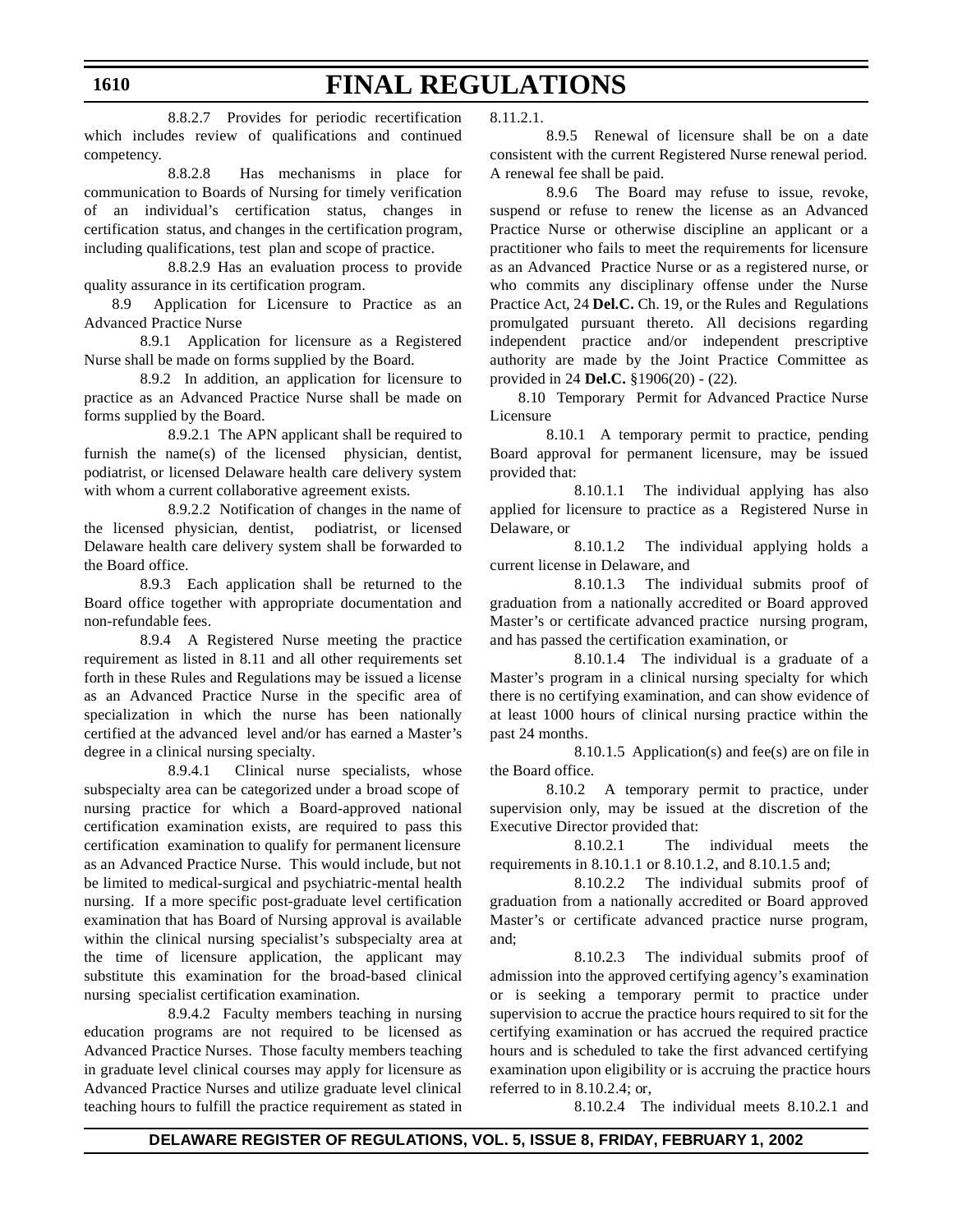8.10.2.2 hereinabove and is awaiting review by the certifying agency for eligibility to sit for the certifying examination.

8.10.3 If the certifying examination has been passed, the appropriate form must accompany the application.

8.10.4 A temporary permit may be issued:

8.10.4.1 For up to two years in three month periods.

8.10.4.2 At the discretion of the Executive Director.

8.10.5 A temporary permit will be withdrawn:

8.10.5.1 Upon failure to pass the first certifying examination

8.10.5.1.1 The applicant may petition the Board of Nursing to extend a temporary permit under supervision until results of the next available certification exam are available by furnishing the following information:

8.10.5.1.1.1 current employer reference,

8.10.5.1.1.2 supervision available,

8.10.5.1.1.3 job description,

8.10.5.1.1.4 letter outlining any extenuating circumstances,

8.10.5.1.1.5 any other information the Board of Nursing deems necessary.

8.10.5.2 For other reasons stipulated under temporary permits elsewhere in these Rules and Regulations.

**3 DE Reg. 1373 (4/1/00)**

8.10.6 A lapsed temporary permit for designation is equivalent to a lapsed license and the same rules apply.

8.10.7 Failure of the certifying examination does not impact on the retention of the basic professional Registered Nurse licensure.

8.10.8 Any person practicing or holding oneself out as an Advanced Practice Nurse in any category without a Board authorized license in such category shall be considered an illegal practitioner and shall be subject to the penalties provided for violations of the Law regulating the Practice of Nursing in Delaware, (24 **Del.C.** Ch. 19).

8.10.9 Endorsement of Advanced Practice Nurse designation from another state is processed the same as for licensure by endorsement, provided that the applicant meets the criteria for an Advanced Practice Nurse license in Delaware.

8.11 Maintenance of Licensure Status: Reinstatement

8.11.1 To maintain licensure, the Advanced Practice Nurse must meet the requirements for recertification as established by the certifying agency.

8.11.2 The Advanced Practice Nurse must have practiced a minimum of 1500 hours in the past five years or no less than 600 hours in the past two years in the area of specialization in which licensure has been granted.

8.11.2.1 Faculty members teaching in graduate

level clinical courses may count a maximum of 500 didactic course contact hours in the past five years or 200 in the past two years and all hours of direct on-site clinical supervision of students to meet the practice requirement.

8.11.2.2 An Advanced Practice Nurse who does not meet the practice requirement may be issued a temporary permit to practice under the supervision of a person licensed to practice medicine, surgery, dentistry, or advanced practice nursing, as determined on an individual basis by the Board.

8.11.3 The Advanced Practice Nurse will be required to furnish the name(s) of the licensed physician, dentist, podiatrist, or licensed Delaware health care delivery system with whom a current collaborative agreement exists.

8.11.4 Advanced Practice Nurses who fail to renew their licenses by February 28, May 31, or September 30 of the renewal period shall be considered to have lapsed licenses. After February 28, May 31, or September 30 of the current licensing period, any requests for reinstatement of a lapsed license shall be presented to the Board for action.

8.11.5 To reinstate licensure status as an Advanced Practice Nurse, the requirements for recertification and 1500 hours of practice in the past five years or no less than 600 hours in the past two years in the specialty area must be met or the process described in 8.11.4 followed.

8.11.6 An application for reinstatement of licensure must be filed and the appropriate fee paid.

8.12 Audit of Licensees

8.12.1 The Board may select licensees for audit two months prior to renewal in any biennium. The Board shall notify the licensees that they are to be audited for compliance of having a collaborative agreement.

8.12.1.1 Upon receipt of such notice, the licensee must submit a copy of a current collaborative agreement(s) within three weeks of receipt of the notice.

8.12.1.2 The Board shall notify the licensee of the results of the audit immediately following the Board meeting at which the audits are reviewed.

8.12.1.3 An unsatisfactory audit shall result in Board action.

8.12.1.4 Failure to notify the Board of a change in mailing address will not absolve the licensee from audit requirements.

8.12.2 The Board may select licensees for audit throughout the biennium.

8.13 Exceptions to the Requirements to Practice

8.13.1 The requirements set forth in 8.9 shall not apply to a Registered Nurse who is duly enrolled as a bona fide student in an approved educational program for Advanced Practice Nurses as long as the practice is confined to the educational requirements of the program and is under the direct supervision of a qualified instructor.

8.14 Definitions

8.14.1 Collaborative Agreement - Includes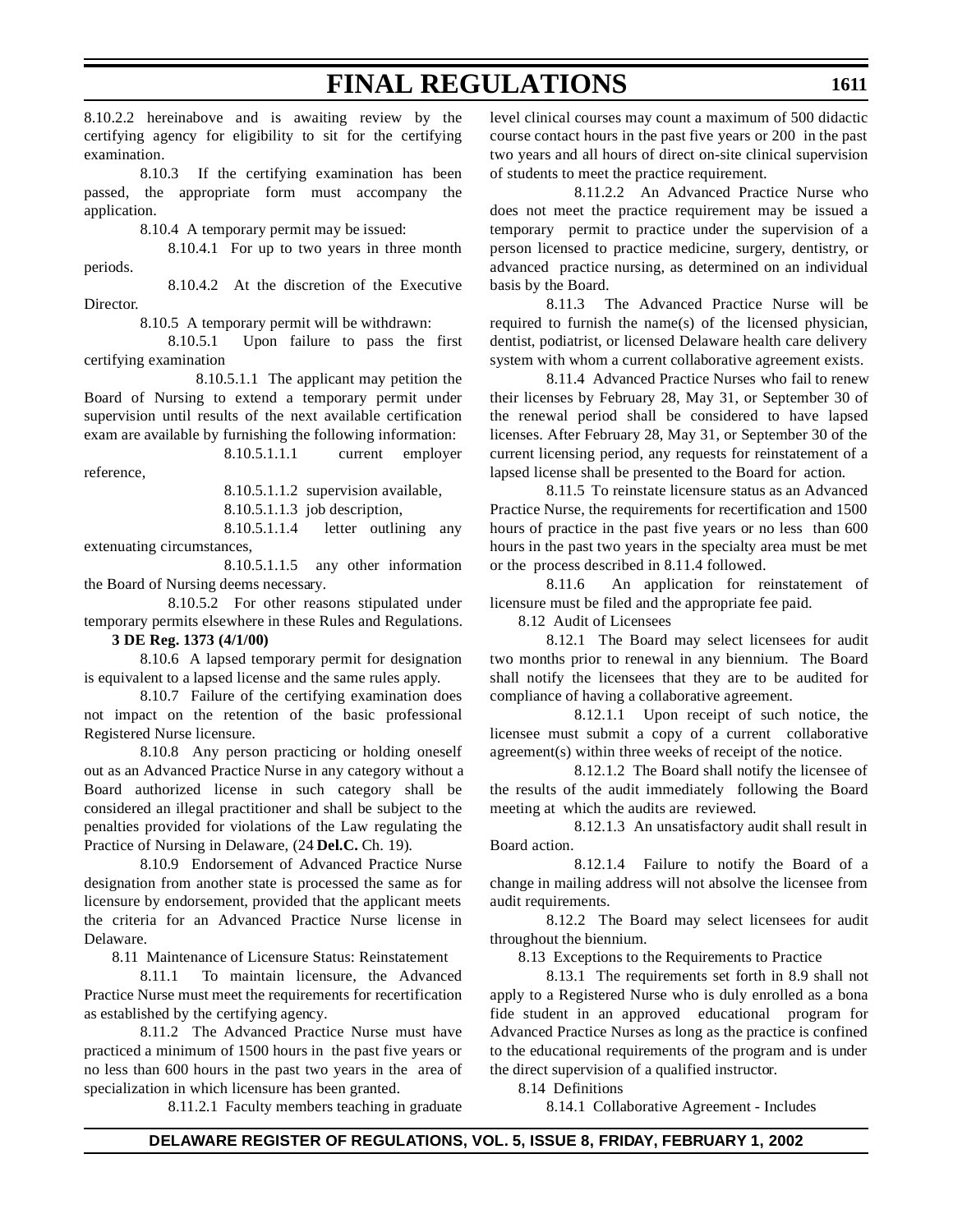## **1612**

## **FINAL REGULATIONS**

8.14.1.1 A true collegial agreement between two parties where mutual goal setting, access, authority, and responsibility for actions belong to individual parties and there is a conviction to the belief that this collaborative agreement will continue to enhance patient outcomes and

8.14.1.2 a written document that outlines the process for consultation and referral between an Advanced Practice Nurse and a duly licensed Delaware physician, dentist, podiatrist or licensed Delaware health care delivery system. This document can include, but not be limited to, written verification of health care facility approved clinical privileges or a health care facility approved job description of the A.P.N. If the agreement is with a licensed Delaware health care delivery system, the individual will have to show that the system will supply appropriate medical back-up for purposes of consultation and referral.

8.14.2 National Certification - That credential earned by an Advanced Practice Nurse who has met requirements of a Boardof Nursing approved certifying agency.

8.14.3 Pharmacology/Pharmacotherapeutics refers to any course, program, or offering that would include, butnot be limited to, the identification of individual and classes of drugs, their indications and contraindications, their likelihood of success, their dosages, their side-effects and their interactions. It also encompasses clinical judgement skills and decision making. These skills may be based on thorough interviewing, history taking, physical assessment, test selection and interpretation, patho-physiology, epidemiology, diagnostic reasoning, differentiation of conditions, treatment decisions, case evaluation and nonpharmacologic interventions.

8.14.4 Prescription Order - includes the prescription date, the name of the patient, the name, address, area of specialization and business telephone number of the advanced practice nurse prescriber, the name, strength, quantity, directions for use, and number of refills of the drug product or device prescribed, and must bear the name and prescriber ID number of the advanced practice nurse prescriber, and when applicable, prescriber's D.E.A. number and signature. There must be lines provided to show whether the prescription must be dispensed as written or substitution is permitted.

8.15 Requirements for Initial Independent Practice/ prescriptive Authority

An APN who has not had independent prescriptive authority within the past two years in Delaware or any other jurisdiction who is applying for independent practice and/or independent prescriptive authority shall:

8.15.1 Be an Advanced Practice Nurse (APN)holding a current permanent license issued by the Board of Nursing (BON). If the individual does not hold national certification, eligibility will be determined on a case by case basis.

8.15.2 Have completed a post basic advanced practice nursing program that meets the criteria as established in Section 4.7 of Article 7 of the Rules and Regulations of the Delaware Board of Nursing with documentation of academic courses in advanced health assessment, diagnosis and management of problems within the clinical specialty, advanced patho-physiology and advanced pharmacology/pharmacotherapeutics. In the absence of transcript verification of the aforementioned courses, applicants shall show evidence of content integration through course descriptions, course syllabi, or correspondence from school officials. If the applicant cannot produce the required documentation, such applicant may petition the Joint Practice Committee for consideration of documented equivalent independent prescriptive authority experience.

8.15.3 Submit a copy of the current collaborative agreement to the Joint Practice Committee (JPC). The collaborative agreement(s) shall include arrangements for consultation, referral and/or hospitalization complementary to the area of the nurse's independent practice.

8.15.4 Show evidence of the equivalent of at least thirty hours of advanced pharmacology and pharmacotherapeutics related continuing education within the two years prior to application for independent practice and/or independent prescriptive authority. This may be continuing education programs or a three credit, semester long graduate level course. The thirty hours may also occur during the generic APN program as integrated content as long as this can be documented to the JPC. All offerings will be reviewed and approved by the JPC.

8.15.5 Demonstrate how submitted continuing education offerings relate to pharmacology and therapeutics within their area of specialty. This can be done by submitting the program titles to show content and dates attended. If the JPC questions the relevance of the offerings, the applicant must have available program descriptions, and/ or learner objectives, and/or program outlines for submission to the JPC for their review and approval.

8.16 Requirements for Independent Practice/ prescriptive Authority by Endorsement

An APN who has had prescriptive authority in another jurisdiction who is applying for independent practice and/or independent prescriptive authority shall:

8.16.1 Show evidence of meeting 8.15.1 and 8.15.3.

8.16.2 Show evidence of having current prescriptive authority in another jurisdiction.

8.16.3 Have no encumbered APN designation(s) in any jurisdiction.

8.16.4 Show evidence of completion of a minimum of ten hours of JPC approved pharmacology/ pharmacotherapeutics related continuing education within the area of specialization and licensure within the past two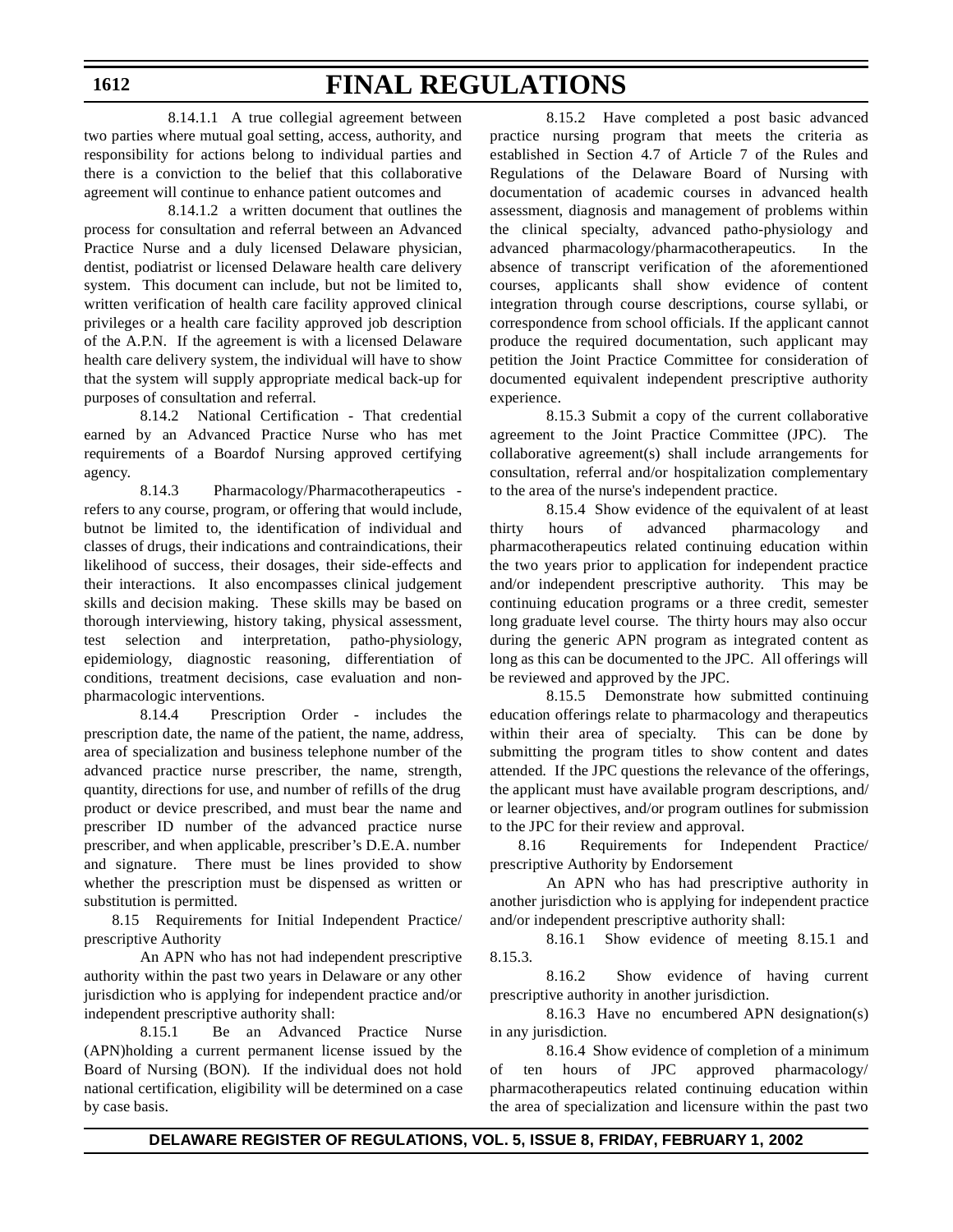years.

8.17 Application

8.17.1 Names and credentials of qualified applicants will be forwarded to the Joint Practice Committee for approval and then forwarded to the Board of Medical Practice for review and final approval.

8.18 Prescriptive Authority

8.18.1 APNs may prescribe, administer, and dispense legend medications including Schedule II - V controlled substances, (as defined in the Controlled Substance Act and labeled in compliance with 24 **Del.C.** Section 2536(C), parenteral medications, medical therapeutics, devices and diagnostics.

8.18.2 APNs will be assigned a provider identifier number as outlined by the Division of Professional Regulation.

8.18.3 Controlled Substances registration will be as follows:

8.18.3.1 APNs must register with the Drug Enforcement Agency and use such DEA number for controlled substance prescriptions.

8.18.3.2 APNs must register biennially with the Office of Narcotics and Dangerous Drugs in accordance with 16 **Del.C.**, Section 4732(a).

8.18.4 APNs may request and issue professional samples of legend, including schedule II-V controlled substances, and over-the-counter medications that must be labeled in compliance with 24 **Del.C.**, Section 2536(C).

8.18.5 APNs may give verbal prescription orders.

8.19 Prescriptive Writing

8.19.1 All prescription orders will be written as defined by the Delaware Board of Pharmacy as defined in 8.14.4.

8.20 Renewal

8.20.1 Maintain current APN licensure.

8.20.2 Maintain competency through a minimum of ten hours of JPC approved pharmacology/ pharmacotherapeutics related continuing education within the area of specialization and licensure per biennium. The pharmacology/ pharmacotherapeutics content may be a separate course or integrated within other offerings.

8.21 Disciplinary Proceedings

8.21.1 Complaints against an APN will be forwarded to the Division of Professional Regulation. Acomplaint related to independent practice/prescriptive authority will be referred to the Joint Practice Committee for review and disposition and then forwarded to the Board of Medical Practice for review and final approval in an expeditious manner.

8.21.2 All other complaints regarding APNs will continue to be under the sole jurisdiction of the Board of Nursing.

**See 4 DE Reg. 296 (8/1/00)**

8.21.1 Pursuant to 24 Del. C., §1906(19)(c), the

Joint Practice Committee is statutorily empowered, with the approval of the Board of Medical Practice, to grant independent practice and/or prescriptive authority to nurses who qualify for such authority. The Joint Practice Committee is also empowered to restrict, suspend or revoke such authority also with the approval of the Board of Medical Practice.

8.21.2 Independent practice or prescriptive authority may be restricted, suspended or revoked where the nurse has been found to have committed unprofessional conduct in his or her independent practice or prescriptive authority or if his or her mental or physical faculties have changed or deteriorated in such a manner as to create an inability to practice or prescribe with reasonable skill or safety to patients.

8.21.3 Unprofessional conduct, for purposes of restriction, suspension or revocation of independent practice or prescriptive authority shall include but not be limited to:

8.21.3.1 The use or attempted use of any false, fraudulent or forged statement or document or use of any fraudulent, deceitful, dishonest or immoral practice in connection with any acquisition or use of independent practice or prescriptive authority;

8.21.3.2 Conviction of a felony;

8.21.3.3 Any dishonorable or unethical conduct likely to deceive, defraud or harm the public;

8.21.3.4 Use, distribution or prescription of any drugs or medical devices other than for therapeutic or diagnostic purposes;

8.21.3.5 Misconduct, incompetence, or gross negligence in connection with independent or prescriptive practice;

8.21.3.6 Unjustified failure upon request to divulge information relevant to authorization or competence to independently practice or exercise prescriptive authority to the Executive Director of the Board of Nursing or to anyone designated by him or her to request such information.

8.21.3.7 The violation of the Nurse Practice Act or of an Order or Regulation of the Board of Nursing or the Board of Medical Practice related to independent practice or prescriptive authority.

8.21.3.8 Restriction, suspension, or revocation of independent practice or prescriptive authority granted by another licensing authority in any state, territory or federal agency.

8.21.4 Complaints concerning the use or misuse of independent practice or prescriptive authority received by the Division of Professional Regulation or the Board of Nursing shall be investigated in accordance with the provisions of Title 29, Section 8807 governing investigations by the Division of Professional Regulation. As soon as convenience permits, the Board of Nursing shall assign an Investigating Board Member to assist with the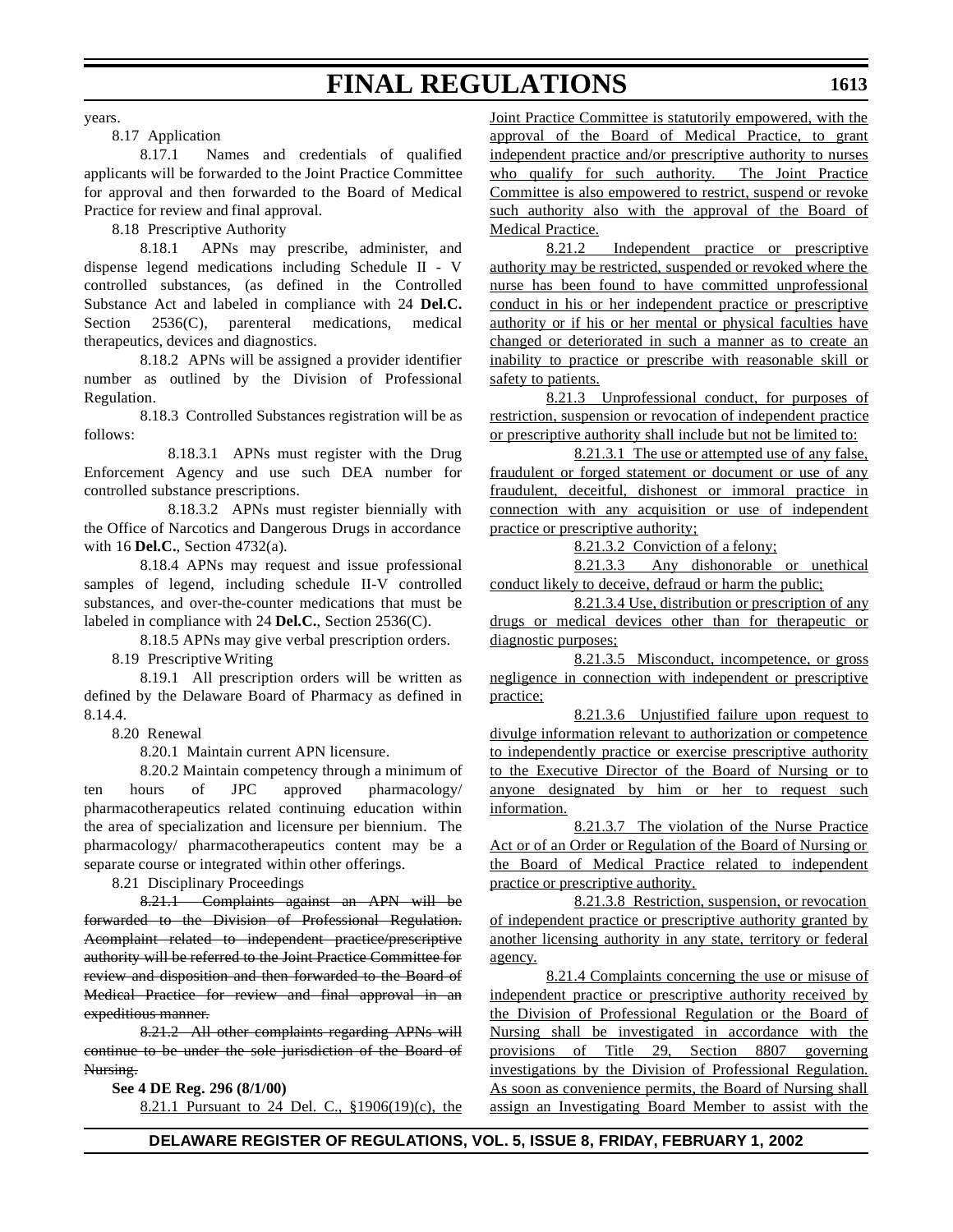### investigation of the complaint. The Investigating Board Member shall, whenever practical, be a member of the Joint Practice Committee.

8.21.5 Upon receipt of a formal complaint from the Office of the Attorney General seeking the revocation, suspension or restriction of independent practice or prescriptive authority, the Committee Chairperson shall promptly arrange for not less than a quorum of the Committee to convene for an evidentiary hearing concerning such complaint upon due notice to the licensee against whom the complaint has been filed. Such notice shall comply with the provisions of the Administrative Procedures Act (29 Del. C., Chapter 101).

8.21.6 The hearing shall be conducted in accordance with the Administrative Procedures Act (29 Del. C., §101), and after the conclusion thereof, the Joint Practice Committee will promptly issue a written Decision and Order which shall be based upon the affirmative vote of a majority of the quorum hearing the case.

8.21.7 Any written Decision and Order of the Joint Practice Committee which imposes a restriction, suspension or revocation of independent practice or prescriptive authority shall not be effective prior to the approval of the Board of Medical Practice.

### **12.0 Advisory Committees**

12.1 Appointment of Committees

12.1.1 The Board may appoint advisory committees to assist in the performance of its duties.

12.1.2 Advisory committees will be chaired by a Board member.

12.1.3 Each advisory committee shall consist of members who have expertise in the subject assigned.

12.1.4 Any such advisory committee shall function in the public interest, and no member shall be designated as representative of any agency or organization.

12.2 Membership of Committees

12.2.1 Potential members shall submit resumes and receive Board approval prior to appointment.

12.2.2 Members may include Registered Nurses, Licensed Practical Nurses, Advanced Practice Nurses and lay persons.

12.3 Joint Practice Committee

12.3.1 **[Nursing]** Membership

12.3.1.1 Members are selected **[24]** Del. C., § 1906(19)

12.3.1.2 The Board of Nursing shall appoint the Advanced Practice Nurses (APN) under the following guidelines:

12.3.1.2.1 At least one of the APN members shall be a Clinical Specialist, one APN member a Certified Nurse Midwife, one APN member a Certified Registered Nurse Anesthetist, and two APN members Nurse Practitioners. If there is no qualified APN available in the needed specialty, then appointments shall be made from APNs in other specialties.

**FINAL REGULATIONS**

12.3.1.2.2 The APNs must have independent prescriptive authority to be a member of the JPC.

12.3.1.2.3 The Board of Nursing shall appoint one public member.

12.3.1.3 One of the Board of Nursing appointees shall be a current Board of Nursing Member.

12.3.1.4 The Executive Director of the Board of Nursing shall make a call for applications for potential members to fill vacancies on the JPC. The potential members shall submit their resumes to the Executive Director. The resumes shall be reviewed by the Executive Director and the APN member of the Board of Nursing. They shall then make recommendations to the Board of Nursing for approval and appointment of the members to the JPC.

12.3.1.5 Members shall serve two-year terms.

12.3.1.6 The Executive Director shall verify members' continued interest in serving on the JPC prior to expiration of their two-year term. The Executive Director shall submit the names of the JPC members who are interested in serving another term on the JPC to the Board of Nursing for reappointment to the JPC.

12.3.1.7 Members who miss three consecutive meetings shall be reported to the appointing Board which may appoint a replacement member.

12.3.1.8 JPC shall be staffed by the Executive Director of the Board of Nursing or designee who shall assist the JPC in carrying out its duties.

12.3.2 Officers

12.3.2.1 JPC members shall elect a Chair and Vice-Chair each September.

12.3.2.2 The Chair shall preside at meetings and hearings.

12.3.2.3 The Vice-Chair shall preside at the meetings and hearings in the absence of the Chair.

12.3.2.4 In the absence of the Chair and Vice-Chair, the next senior member shall preside.

12.3.3 Meetings

12.3.3.1 Meetings will be scheduled in accordance with all Laws and Rules and Regulations that apply to Committees under the Division of Professional Regulation.

12.3.3.2 Five members of the JPC constitute a quorum.

12.3.3.3 A meeting calendar shall be approved by the JPC each September.

12.3.3.4 The JPC shall meet as necessary to carry out its responsibilities as defined in 24 Del. C., §1906(20).

12.3.3.5 The Board of Nursing Members on the JPC shall give the committee report at each Board of

## **DELAWARE REGISTER OF REGULATIONS, VOL. 5, ISSUE 8, FRIDAY, FEBRUARY 1, 2002**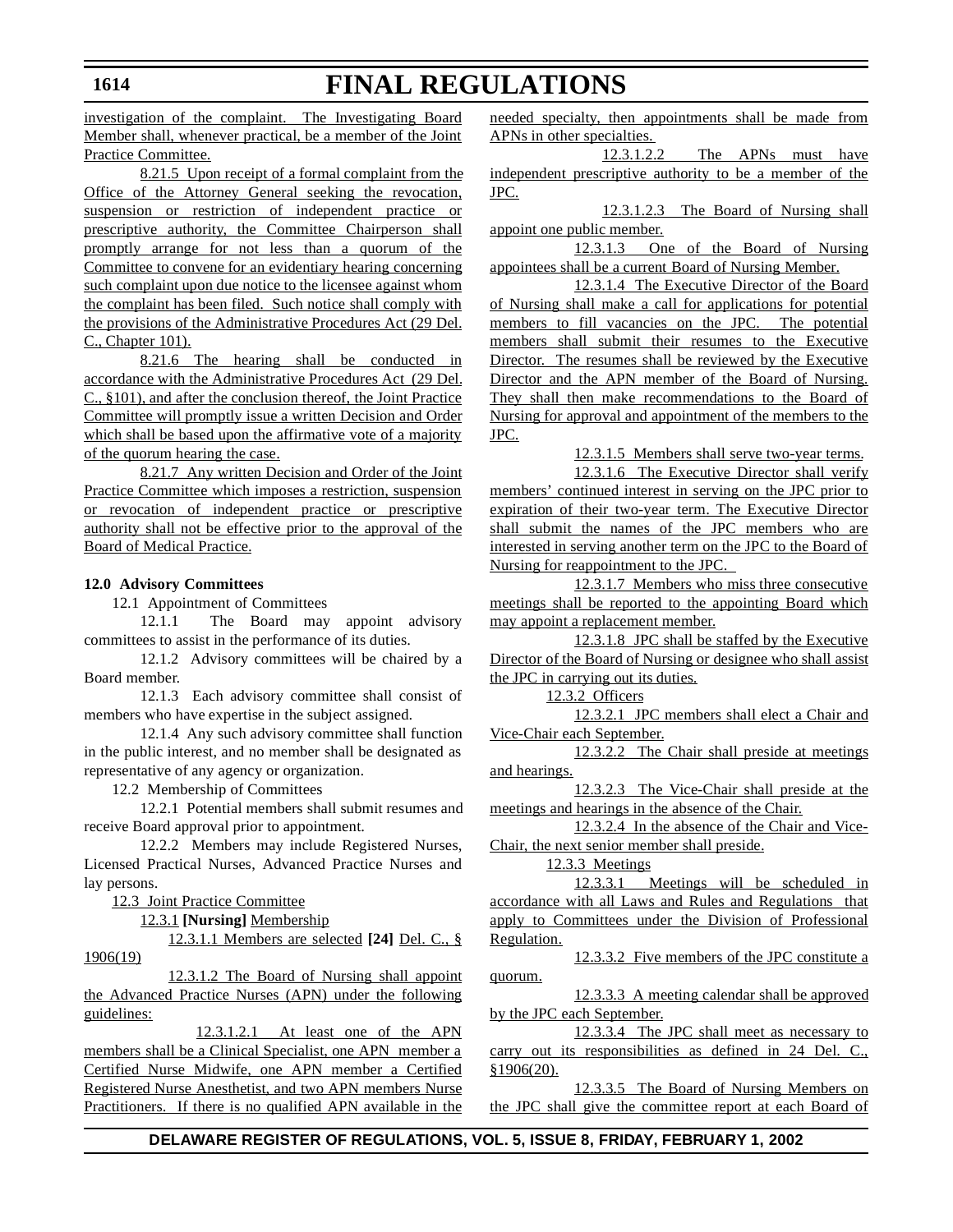Nursing meeting. The Executive Director shall give the report if the Board Member is absent.

## **[DEPARTMENT OF](http://www.doe.state.de.us/) EDUCATION**

Statutory Authority: 14 Delaware Code, Section 122(a) (14 **Del.C.** §122(a))

### **Regulatory Implementing Order**

## **201 School Shared Decision-makingTransition Planning Grants 205 District Shared [Decision-making Transition](#page-3-0) Planning Grants**

**210 Approval Of School Improvement Grants**

### **I. Summary Of The Evidence And Information Submitted**

The Secretary of Education seeks the approval of the State Board of Education to reauthorize the following regulations: 201 School Shared Decision-Making Transition Planning Grants, 205 District Shared Decision-Making Transition Planning Grants and 210 Approval of School Improvement Grants. These regulations have not changed and are recommended for re-authorization because 14 **Del.C.** Chapter 8, School Shared Decision-Making requires the Department of Education to have regulations in these three areas. The implementation timetables in Chapter 8 have passed and recourses are no longer available but the statute remains in the Delaware Code and the regulations must be preserved.

Notice of the proposed regulation was published in the News Journal and the Delaware State News on October 18, 2001, in the form hereto attached as Exhibit A. The notice invited written comments and none were received from the newspaper advertisements.

### **II. Findings Of Facts**

The Secretary finds that it is necessary to re-authorize these regulations because 14 **Del.C**. Chapter 8 School Shared Decision-Making requires the Department of Education to have regulations on these issues.

### **III. Decision To Re-adopt The Regulations**

For the foregoing reasons, the Secretary concludes that it is necessary to re-authorize the regulations. Therefore, pursuant to 14 **Del.C**. Chapter 8, the regulations attached hereto as Exhibit "B" are hereby re-authorized. Pursuant to the provisions of 14 **Del.C.** §122(e), the regulation hereby re-authorized shall be in effect for a period of five years from the effective date of this order as set fourth in Section V. below.

### **IV. Text And Citation**

The text of the regulations re-authorized hereby shall be in the form attached hereto as Exhibit "B," and said regulations shall be cited in the Regulations of the Department of Education.

### **V. Effective Date Of Order**

The actions hereinabove referred to were taken by the Secretary pursuant to 14 **Del.C.** Chapter 8, in open session at the said Board's regularly scheduled meeting on December 20, 2001. The effective date of this Order shall be ten (10) days from the date this Order is published in the Delaware Register of Regulations.

IT IS SO ORDERED this 20th day of December 2001.

## **Department Of Education**

Valerie A Woodruff, Secretary of Education

Approved this 20th day of December 2001.

## **State Board Of Education**

Dr. Joseph A. Pika, President Jean W. Allen, Vice President Robert J. Gilsdorf Mary B. Graham, Esquire Valarie Pepper Dennis J. Savage Dr. Claibourne D. Smith

### **201 School Shared Decision-Making Transition Planning Grants**

1.0 Requests for a school shared decision-making transition planning grant shall be submitted via the local board of education to the Office of the Secretary of Education, Delaware Department of Education, P.O. Box 1402, Townsend Building, Dover, DE 19903. Grant requests shall include the following information:

2.0 A copy of the Report and Recommendations of the School Advisory Committee. The Report must be signed by a representative of each stakeholder group that participated in the process and should include the following information, indicating that the requirements of 14 Del. C. § 804. have been met.

2.1 School Advisory Committee (list names and

2.2 Listing of the structured conversations and a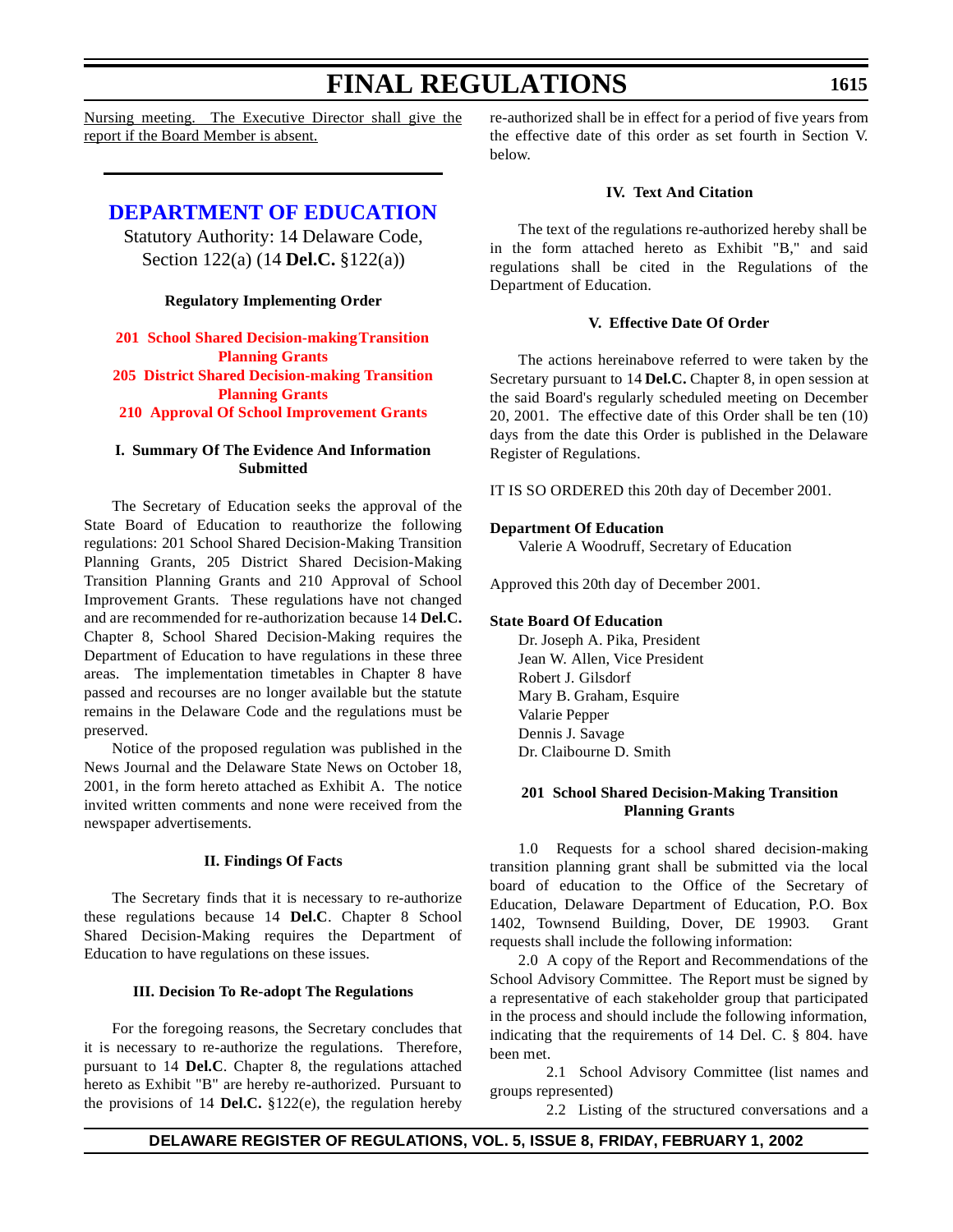brief description of the activities

2.3 Brief description of how stakeholders made a good faith effort to communicate with their constituent groups

2.4 Recommendation to develop a school transition plan to implement shared decision-making

2.5 Process for establishing a school transition plan

2.6 Process for determining the composition and roles and responsibilities delegated to the School Transition Team

3.0 The School Transition Team (list names and groups represented).

3.1 A description of the process for the School Transition Team to reach decisions and resolve conflicts.

4.0 Assurance that the school has committed to develop a school improvement plan including comprehensive school improvement goals tied to state and local academic performance standards and strategies to achieve these goals and including staff development for building the necessary capacities and skills to successfully implement shared decision-making and improve parental involvement.

5.0 A description of the plan for communicating the results of the school improvement plan to the broader school community for information and critical review.

6.0 A description of how the various stakeholder groups will formally express their opinion regarding the school transition plan prior to its adoption by the local board of education.

7.0 Signatures of each stakeholder group representative indicating the stakeholder's belief that the grant should be awarded to the school. Any stakeholder refusing to sign should explain why as part of the grant request.

8.0 Assurance that a copy of the Report and Recommendations is posted within the school for public review.

9.0 Assurance that each stakeholder signing the Report and Recommendations has received a copy of the signed report, as well as a copy of the grant request.

10.0 Procedure to be used by interested parties to obtain a copy of the school grant request.

#### **205 District Shared [Decision-Making Transition](#page-3-0) Planning Grants**

1.0 Requests for a district shared decision-making transition planning grant shall be submitted to the Office of the Secretary of Education, Delaware Department of Education, P.O. Box 1402, Townsend Building, Dover, DE 19903. Grant requests shall include the following information:

1.1 The Board Resolution endorsing both the concept of shared decision-making and the Report and Recommendations of the District Advisory Committee.

1.2 A copy of the Report and Recommendations of

the District Advisory Committee. The Report must be signed by a representative of each stakeholder group that participated in the process and should include the following information, indicating that the requirements of 14 Del. C. § 802 have been met.

1.2.1 District Advisory Committee (list names and groups represented)

1.2.2 Listing of the structured conversations and a brief description of the activities

1.2.3 Brief description of how stakeholders made a good faith effort to communicate with their constituent groups

1.2.4 Recommendation to develop a district transition plan to implement shared decision-making

1.2.5 Process for establishing a district transition plan

1.2.6 Process for determining the composition and roles and responsibilities delegated to the District Transition Team

1.3 The District Transition Team (list names and groups represented).

1.4 A description of the process for the District Transition Team to reach decisions and resolve conflicts.

1.5 A description of the plan for communicating the results of the district transition plan to the broader school community for information and critical review.

1.6 Acknowledgment that within the district transition plan there must be a policy for supporting shared decision-making activities from the local budget, including the school improvement planning process set forth in 14 Del. C. § 806, and acknowledgment that funds must be specifically identified and made available for use by school committees.

1.7 A description of how the various stakeholder groups will formally express their opinion regarding the district transition plan prior to its adoption by the local board of education.

1.8 Signatures of each stakeholder group representative indicating the stakeholder's belief that the grant should be awarded to the district. Any stakeholder refusing to sign should explain why as part of the grant request.

1.9 Assurance that a copy of the Report and Recommendations is posted within the district for public review.

1.10 Assurance that each stakeholder signing the Report and Recommendations has received a copy of the signed report, as well as a copy of the grant request.

1.11 Procedure to be used by interested parties to obtain a copy of the district grant request.

#### **[210 Approval of](#page-3-0) School Improvement Grants**

1.0 A school that has an approved shared decision-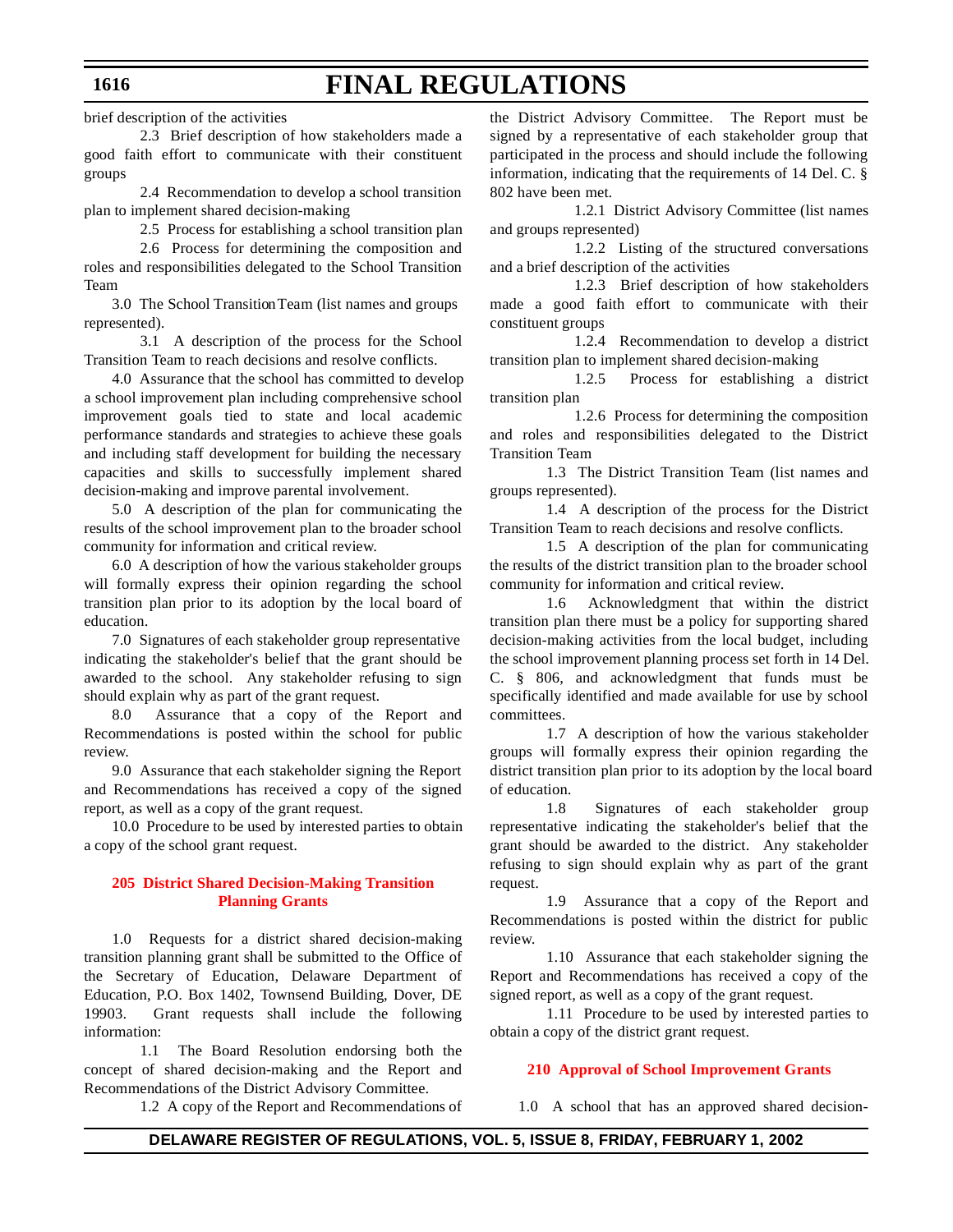making transition plan as specified in 14 Del. C. §806, may apply for a school improvement implementation grant. To apply for a grant, the principal of the eligible school should submit a letter of request to the Office of the Secretary of Education, Delaware Department of Education, P. O. Box 1402, Townsend Building, Dover, DE 19903. Requests shall include the following information:

1.1 Evidence that the local board of education has adopted the school's transition plan; and

1.2 The school improvement plan containing the following components:

1.2.1 Comprehensive school improvement goals tied to state and local academic performance standards and strategies to achieve these and other goals identified by the school, including staff development and parental involvement;

1.2.2 A description of the rationale for the proposed governance structure, stating how and why the governance process should improve decision-making and support continuous improvement in teaching and student learning;

1.2.3 Evidence of review by the broader school community with agreement that the school improvement plan is consistent with the school district plan and evidence that the local board of education has formally adopted the school's improvement plan;

1.2.4 A proposed budget that explains the use of resources allocated to the school to support strategies for achieving the school improvement goals;

1.2.5 The structural changes or procedures for providing the necessary time and skill-building to support shared decision-making and continuous improvement in teaching and student learning;

1.2.6 The assessment and evaluation process that the school will use to measure its progress toward achieving its stated goals;

1.2.7 A proposed timeline for phasing-in the school improvement plan; and

1.2.8 A proposed budget for the use of the school improvement grant.

2.0 A school with an approved application shall be eligible for a school improvement grant for the following (3) years as provided in the annual appropriations act. Subsequent applications may be made only after the review and evaluation of the school improvement plan required by 14 Del. C. §808 is completed and the results of such are included in the school's application.

**See 1 DE Reg. 1400 (3/1/98)**

#### **Regulatory Implementing Order**

#### **828 Assistance With Medications On Field Trips**

#### **I. Summary Of The Evidence And Information Submitted**

The Secretary of Education seeks to amend Regulation 828 Assistance with Medications on Field Trips. The amendment is necessary to delete the phrase "and a statement releasing the assistant from liability" from section 2.1. which requires a prior written request from the parent or guardian for the administration of medications on field trips. The use of that phrase raises issues relating to conditioning the receipt of services by special education students upon the granting of a release of liability.

Notice of the proposed regulation was published in the News Journal and the Delaware State News November 26, 2001, in the form hereto attached as Exhibit A. The notice invited written comments and none were received from the newspaper advertisements.

#### **II. Findings Of Facts**

The Secretary finds that it is necessary to amend this regulation because The use of the phrase "and a statement releasing the assistant from liability" raises issues relating to conditioning the receipt of services by special education students upon the granting of a release of liability.

#### **III. Decision To Amend The Regulation**

For the foregoing reasons, the Secretary concludes that it is necessary to amend the regulation. Therefore, pursuant to 14 **Del.C.** §122, the regulation attached hereto as Exhibit "B" is hereby amended. Pursuant to the provisions of 14 **Del.C.** §122(e), the regulation hereby amended shall be in effect for a period of five years from the effective date of this order as set fourth in Section V. below.

#### **IV. Text And Citation**

The text of the regulation amended hereby shall be in the form attached hereto as Exhibit "B," and said regulation shall be cited in the Regulations of the Department of Education.

#### **V. Effective Date Of Order**

The actions hereinabove referred to were taken by the Secretary pursuant to 14 **Del.C.** §122 on January 7, 2002. The effective date of this Order shall be ten (10) days from the date this Order is published in the Delaware Register of Regulations.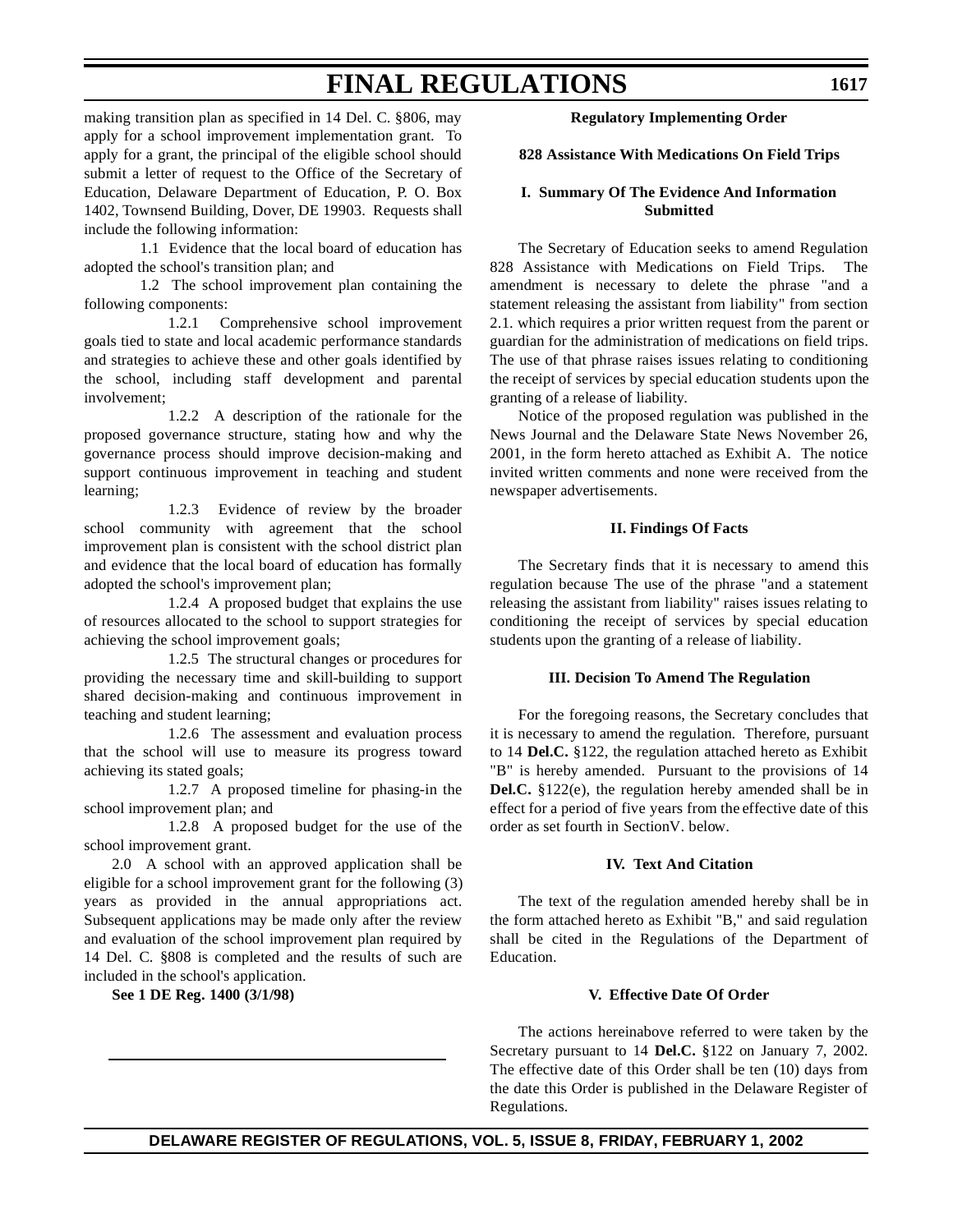#### **1618**

# **FINAL REGULATIONS**

IT IS SO ORDERED this 7th day of January 2002.

#### **Department Of Education**

Valerie A Woodruff, Secretary of Education

#### **828 Assistance With Medications on Field Trips**

#### **1.0 Definitions**

"Assist a student with medication" means assisting a student in the self-administration of a medication, provided that the medication is in a properly labeled container as hereinafter provided. Assistance may include holding the medication container for the student, assisting with the opening of the container, and assisting the student in selfadministering the medication. Lay assistants shall not assist with injections. The one exception is with emergency medications where standard emergency procedures prevail in lifesaving circumstances.

"Field trip" means any off-campus, school-sponsored activity.

"Medication" means a drug taken orally, by inhalation, or applied topically, and which is either prescribed for a student by a physician or is an over-the-counter drug which a parent or guardian has authorized a student to use.

"Paraprofessionals" mean teaching assistants or aides.

#### **2.0 Teachers, administrators and paraprofessionals employed by a student's local school district are authorized to assist a student with medication on a field trip subject to the following provisions:**

2.1 Assistance with medication shall not be provided without the prior written request or consent of a parent or guardian. Said written request or consent shall contain clear instructions including: the student's name; the name of the medication; the dose; the time of administration; and the method of administration<sub>-</sub>; and a statement releasing the assistant from liability. At least one copy of said written request or consent shall be in the possession of the person assisting a student with medication on a field trip.

2.2 The medication shall be in a container which is clearly labeled with the student's name, the name of the medication, the dose, the time of administration, and the method of administration. If the medication has been prescribed by a physician, it shall be in a container which meets United States Pharmacopoeia/National Formulary standards and, in addition to the information otherwise required by this section, shall bear the name of the prescribing physician, and the name and telephone number of the dispensing pharmacy.

2.3 A registered nurse employed by the school district in which the student is enrolled shall determine which teachers, administrators and paraprofessionals are qualified to safely assist a student with medication. Each such person shall complete a Board of Nursing approved training course developed by the Delaware Department of Education, pursuant to 24 **Del.C.** 1921. Said nurse shall complete instructor training as designated by the Department of Education and shall submit a list of successful staff participants to the Department of Education. No person shall assist a student with medication without written acknowledgement that he/she has completed the course and that he/she understands the same, and will abide by the safe practices and procedures set forth therein.

2.4 Each school district shall maintain a record of all students receiving assistance with medication pursuant to this regulation. Said record shall contain the student's name, the name of the medication, the dose, the time of administration, the method of administration, and the name of the person assisting.

2.5 Except for a school nurse, no employee of a school district shall be compelled to assist a student with medication. Nothing contained herein shall be interpreted to otherwise relieve a school district of its obligation to staff schools with certified school nurses.

**See 5 DE Reg. 873 (10/1/01)**

#### **DEPARTMENT OF NATURAL RESOURCES AND [ENVIRONMENTAL](http://www.dnrec.state.de.us/DNREC2000/Divisions/AWM/AWM.htm) CONTROL**

**DIVISION OF AIR AND WASTE MANAGEMENT**

#### **WASTE MANAGEMENT SECTION**

Statutory Authority: 7 Delaware Code, Chapter 91 (7 **Del.C.** Ch. 91)

#### **Secretary's Order No.: 2002-A-0002**

#### **Proposed Amended Regulations Governing [Hazardous Substance](#page-3-0) Cleanup Section 14.5: Brownfields Determination Criteria**

#### **Date of Issuance:January 14, 2002**

Effective Date of the Amendment:February 11, 2002

#### **I. Background**

On Tuesday, January 8, 2002, the Department of Natural Resources and Environmental Control-Site Investigation and Restoration Branch ("DNREC-SIRB"} held a public hearing at the DNREC Lukens Drive facility, 391 Lukens Drive, New Castle, Delaware, in order to receive comments on the Proposed Amended Regulations Governing Hazardous Substance Cleanup (September 1996) ("HSCA Regulations"). This hearing was held pursuant to 7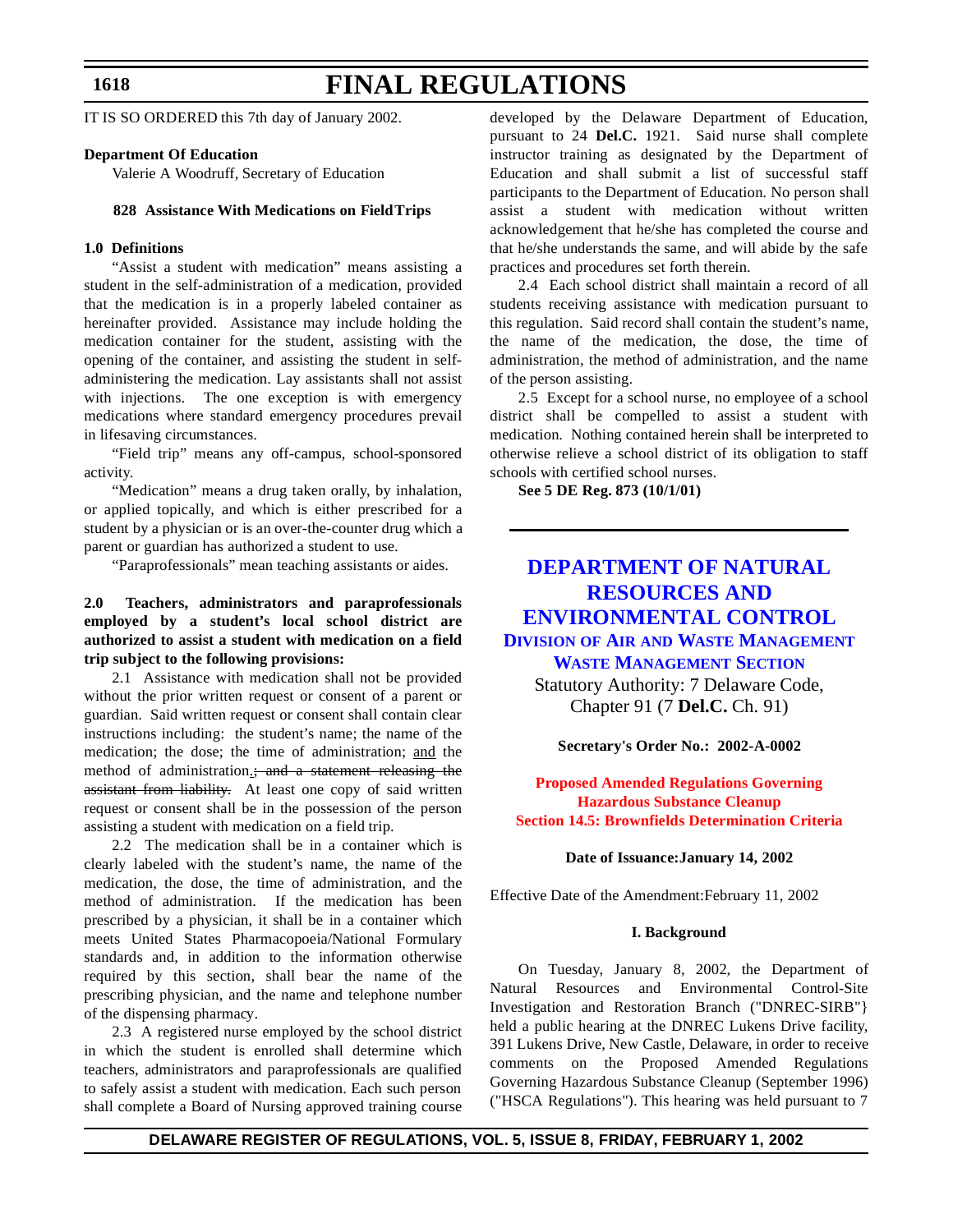**Del.C.** Chapter 91 following the procedural guidelines found in 7 Del. C. Chapter 60.

This amendment to the HSCA Regulations is being proposed pursuant to Senate Bill 183, which authorizes the Secretary of the Department of Natural Resources and Environmental Control (DNREC or the Department) to certify all or part of a real property as a Brownfield. SB 183 also defines a Brownfield as, "…any vacant, abandoned or underutilized real property, the development or redevelopment of which may be hindered by the reasonably held belief that the real property may be environmentally contaminated". The proposed regulation is a new provision in Section 14: Funding and Response Costs. The amended regulation is referenced as 14.5: Brownfields Determination Criteria.

#### **II. Findings and Conclusions**

1. Proper notice of the hearing was provided as required by law.

2. Based on the record developed in the course of this hearing, it appears that DNREC-SIRB has provided a sound basis for the proposed amendment to the Regulations Governing Hazardous Substance Cleanup, Section 14, including reasoned responses to the various comments made in this matter. The Response Document is attached hereto and made a part of this Order. Thus, the proposed regulations should be adopted with the minor, nonsubstantive revision regarding the term "use" in 1.A as indicated.

3. This rulemaking represents the first step in an evolving effort to develop sound and comprehensive requirements which will implement the legislative intent of Senate Bill 183.

#### **III. Order**

It is hereby ordered that the proposed amendment to the Regulations Governing Hazardous Substance Cleanup, Section 14, be promulgated in final form, with one minor revision as indicated, in accordance with the customary statutory procedure.

#### **IV. Reasons**

The amendment to the Regulations Governing Hazardous Substance Cleanup, Section 14, will aid the State of Delaware in remediating and redeveloping properties contaminated with the release(s) of hazardous substances, also referred to as Brownfields, and will assist the Department in furtherance of the policy and purposes of 7 **Del. C.** Chapter 91, the Hazardous Substance Cleanup Act.

Nicholas A DiPasquale, Secretary

**Regulation Governing the Delaware Hazrdous Substance Cleanup Act**

#### **Subsection 14.5: Brownfields Determination Criteria**

(1) Criteria for Certification. The Department may certify all or part of a parcel of real property as a Brownfield based on the following criteria:

(a) The property must meet the following **[use]** criteria:

(i) All or that part of the property must be abandoned, vacant or underutilized; and

(ii) All or that part of the property must be subject to either a current or prospective development or redevelopment plan; and

(iii) The property must satisfy one of the following conditions:

(A) The party seeking the Brownfield certification must have sufficient information or environmental data to show that the development or redevelopment may be hindered by the reasonably held belief that the property may be contaminated;

(B) The property is one of the following classes of uses, which are deemed to fulfill the requirement for information or environmental data concerning contamination, which may hinder development or redevelopment:

| (I)  | Salvage yards:             |
|------|----------------------------|
| (II) | Permitted or non-permitted |

landfills;

(III) Lands that have been subject to historical filling with material other than clean soil;

(IV) Known hazardous substance release sites that have not been remediated, including those previously identified by DNREC-SIRB and which are within its inventory of hazardous substance release sites;

| (V)         | Gas stations: and |
|-------------|-------------------|
| <u>(VI)</u> | Dry cleaners.     |

The activities listed in  $(3)(B)$  (I) – (VI)

apply to current or former sites that have not been remediated under HSCA; if the parcel has undergone a previous remediation under HSCA, the applicant must not have caused or contributed to the new release of hazardous substance(s).

(b) The property must not be subject to any enforcement action from any State or Federal environmental agency unless such enforcement action is, in the opinion of the Secretary, adequately resolved with the applicable agency.

(c) The applicant, including the employees or agents thereof, must not, in the opinion of the Secretary, have intentionally caused the contamination of the property in violation of applicable laws, or be a chronic violator of state or federal environmental laws.

(d) Any Brownfield certification decision is at the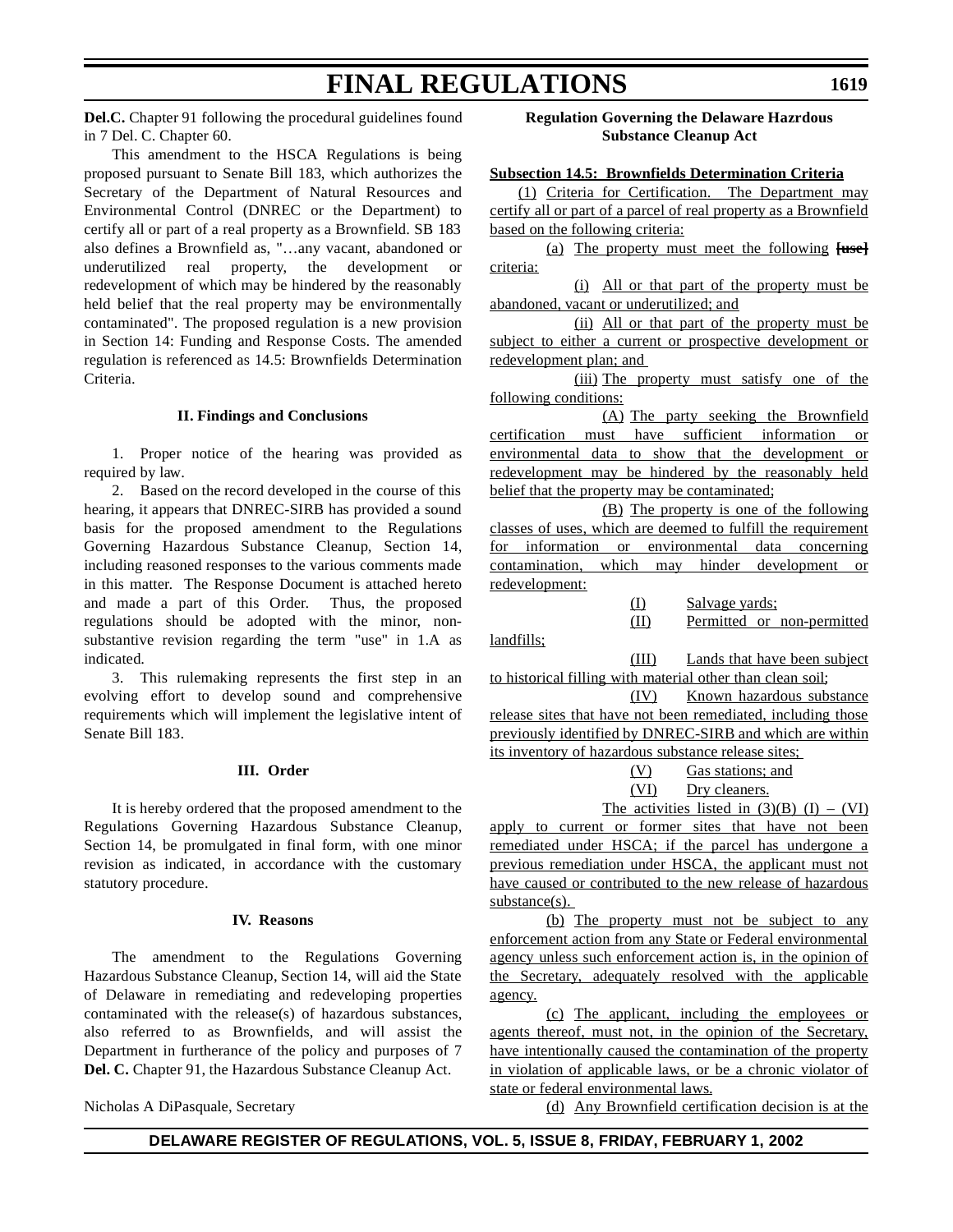sole discretion of the Secretary, or his designee

# **FINAL REGULATIONS**

(2) Application for Certification.

(a) Brownfield certification shall be provided only to those persons who apply for a certification from the DNREC-SIRB. Such application shall contain the following information:

(i) Name and address of the person seeking the certification, and their relationship to the property;

(ii) Address of the property including tax parcel designation;

(iii) Current use of the property and its zoning classification;

(iv) Intended or proposed development or redevelopment plan; and

(v) Reason(s) to believe that the property may be contaminated, and why such contamination may hinder development or redevelopment.

(vi) Upon request by the Secretary, or his designee, the applicant shall provide any and all documentation regarding all environmental investigations of the property, or chronic violator status of the applicant pursuant to 7 Del. C. Section 7904.

(b) Brownfield certification shall be provided only to those persons who are willing to enter into the Voluntary Cleanup Program (VCP), or who agree to any other settlement agreement approved by the Department pursuant to HSCA.

(3) Effect of Brownfield Certification.

(a) Certification of all or part of a parcel of real property as a Brownfield places it in the inventory of hazardous substance release sites.

(b) Properties certified as being a Brownfield may be considered in the preparation of funding recommendations under Section 14.1 through 14.4.

#### **[DEPARTMENT OF](http://www.state.de.us/highway/index.htm) PUBLIC SAFETY DIVISION OF MOTOR VEHICLES AND THE DIVISION OF HIGHWAY SAFETY**

Statutory Authority: 21 Delaware Code, Section 4177F(e) (21 **Del.C.** §4177F(e))

#### **Summary Of [The Evidence](#page-3-0)**

A properly noticed hearing was scheduled on November 29, 2001 pursuant to 21 **Del.C.** § 4177F(e) and 29 **Del.C.** Ch. 101 in the second floor conference room, Public Safety Building, Dover, Delaware to receive public comment on the proposed Policy Regulation Number 91 concerning Ignition Interlock Device Installation, Removal and Fees. The attendance sheet and recording of public comments are attached to this order.

No public comment was received.

#### **Findings Of Fact**

Based on the evidence received, the Division of Motor Vehicles finds the following facts:

1. The implementation of the fee schedule in this Regulation will assist participation in the Ignition Interlock program.

#### **The Law**

The Director of the Division of Motor Vehicles' authority to promulgate a fee schedule for Ignition Interlock usage is provided by 21 Del. C. § 4177F(e) that states:

(e) Installment payment of costs; indigent program. The Division of Motor Vehicles shall establish a payment plan for participants. The plans shall be administered by the service provider and the participant shall make all payments under the plan to the service provider. The initial payment shall include the installation cost and 2 months' lease for a minimum charge and a minimum down payment of \$180. The participant shall thereafter make payments every 2 months for the lease of the equipment in the amount of \$110 until the balance is paid. The Division may increase the minimum amount by regulation. Any taxes due shall be payable in addition to minimum amounts at the time of each payment.The Division shall further develop and implement an indigent plan for impoverished persons, which shall be available on a lottery basis. For every 20 devices installed at regular prices, at least 1 device shall be provided at approximately half price under this program.

#### **Decision**

The Director hereby adopts Policy Regulation Number 91 as proposed and a copy of this Regulation as adopted is attached to this Order.

IT IS SO ORDERED this 3rd, day of January, 2002.

James L. Ford, Secretary, Department of Public Safety Michael D. Shahan, Director, Division of Motor Vehicles

#### **DELAWARE REGISTER OF REGULATIONS, VOL. 5, ISSUE 8, FRIDAY, FEBRUARY 1, 2002**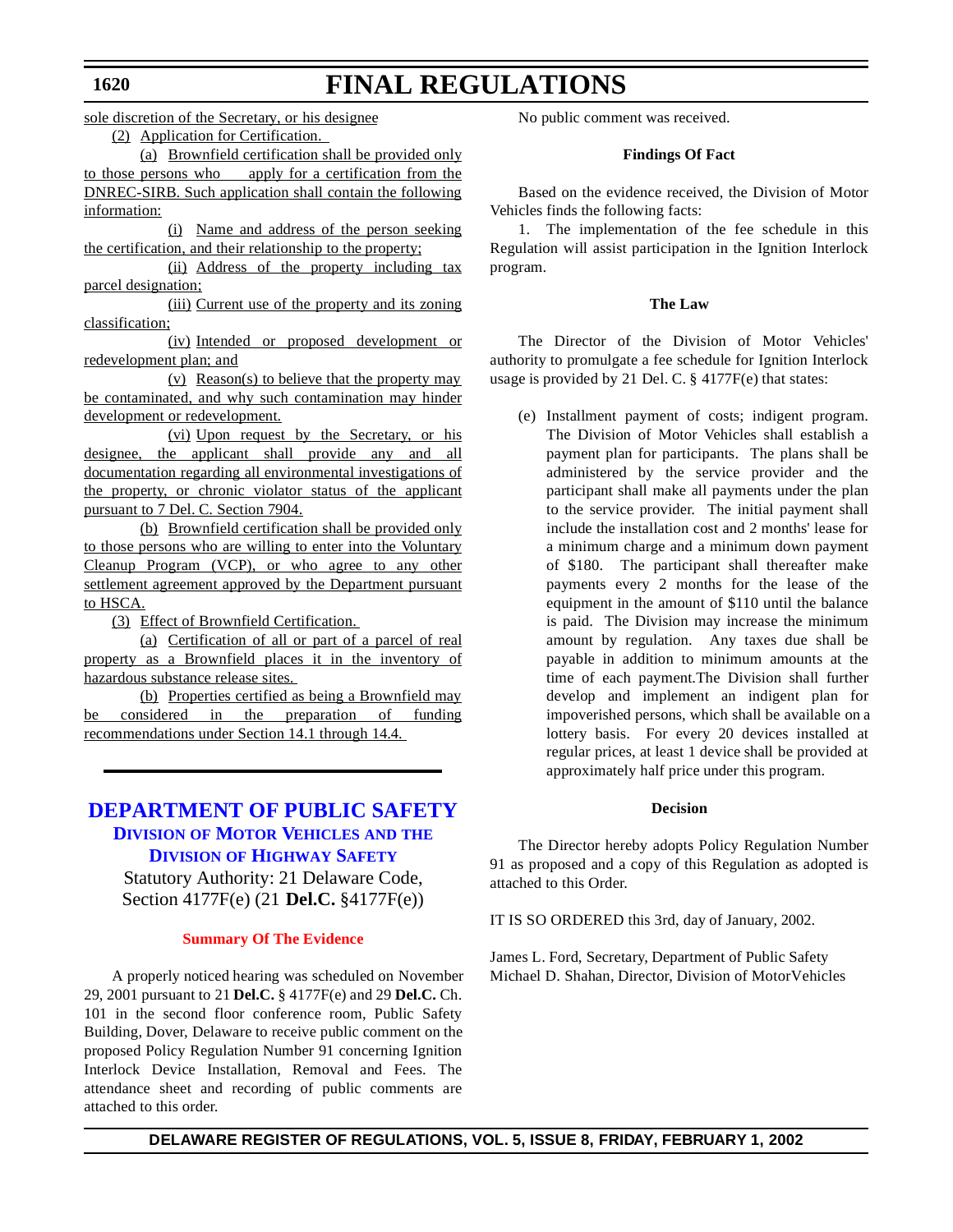#### **Policy Regulation Number 91**

#### **Concerning: Ignition Interlock Device Installation, Removal, and Monthly Monitoring and Calibration Fees.**

#### **I. Authority**

The authority to promulgate this regulation is 21 Del.C. §4177F(e).

#### **II. Purpose**

Title 21 Del.C. §4177F established a program utilizing the Ignition Interlock device for those individuals with an alcohol-related violation or offense. After surveying the fees charged by surrounding jurisdictions for similar services, this policy regulation will establish a fee schedule for all expenses related to installation and lease of the device.

#### **III. Applicability**

This policy regulation concerns Title 21 Del.C. §4177F.

#### **IV. Substance of Policy**

1. Installation of Device

All persons who voluntarily or as a result of a court order, install an Ignition Interlock device in a motor vehicle monitored in conjunction with the Division of Motor Vehicles, will be charged a fee by the provider for that service, and this fee will include the cost of removing the device at the termination of the program.

The service providers shall charge a fee not to exceed \$100.00 for installation of the Interlock device, but this amount includes a rebate of \$30.00 which will be returned to the client at the time of removal. This fee shall be the responsibility of the clients.

2. Monthly Monitoring & Calibration

All persons with an Ignition Interlock device installed in a vehicle monitored in conjunction with the Division of Motor Vehicles, shall be charged a fee for the monthly electronic monitoring and regular calibration of the device.

The service providers shall charge a fee not to exceed \$75.00 for monthly monitoring and calibration. This fee shall be the responsibility of the clients.

3. Initial down Payment

The initial payment will include the installation fee and the first month's monitoring and calibration. The initial payment, therefore, shall not exceed \$175.00 and the bimonthly payment shall not exceed \$150.00

#### 4. Other Fees

The Division of Motor Vehicles recognizes that Service providers may charge fees for other services outside the scope of this policy regulation, including but not limited to fees for missed appointments, device resets, and optional insurance programs relating to damage or loss of the device.

5. Definition of Alcohol Related Violations and **Offenses** 

For purposes of this policy regulation, alcoholrelated violations and offenses shall mean violations of Sections 2740, 2742, 4177, 4177B, 4175 of Title 21, conforming statutes of other states or the District of Columbia, or local ordinances in conformity therewith.

#### **VI. Severability**

If any part of this Regulation is held to be unconstitutional or otherwise contrary to law by a court of competent jurisdiction, said portion shall be severed and the remaining portions of this Regulation shall remain in full force and effect under Delaware law.

#### **VII. Effective Date**

The following regulation shall be effective 10 days from the date the order is signed and it is published in its final form in the Register of Regulations in accordance with 29 Del. C. §10118(e).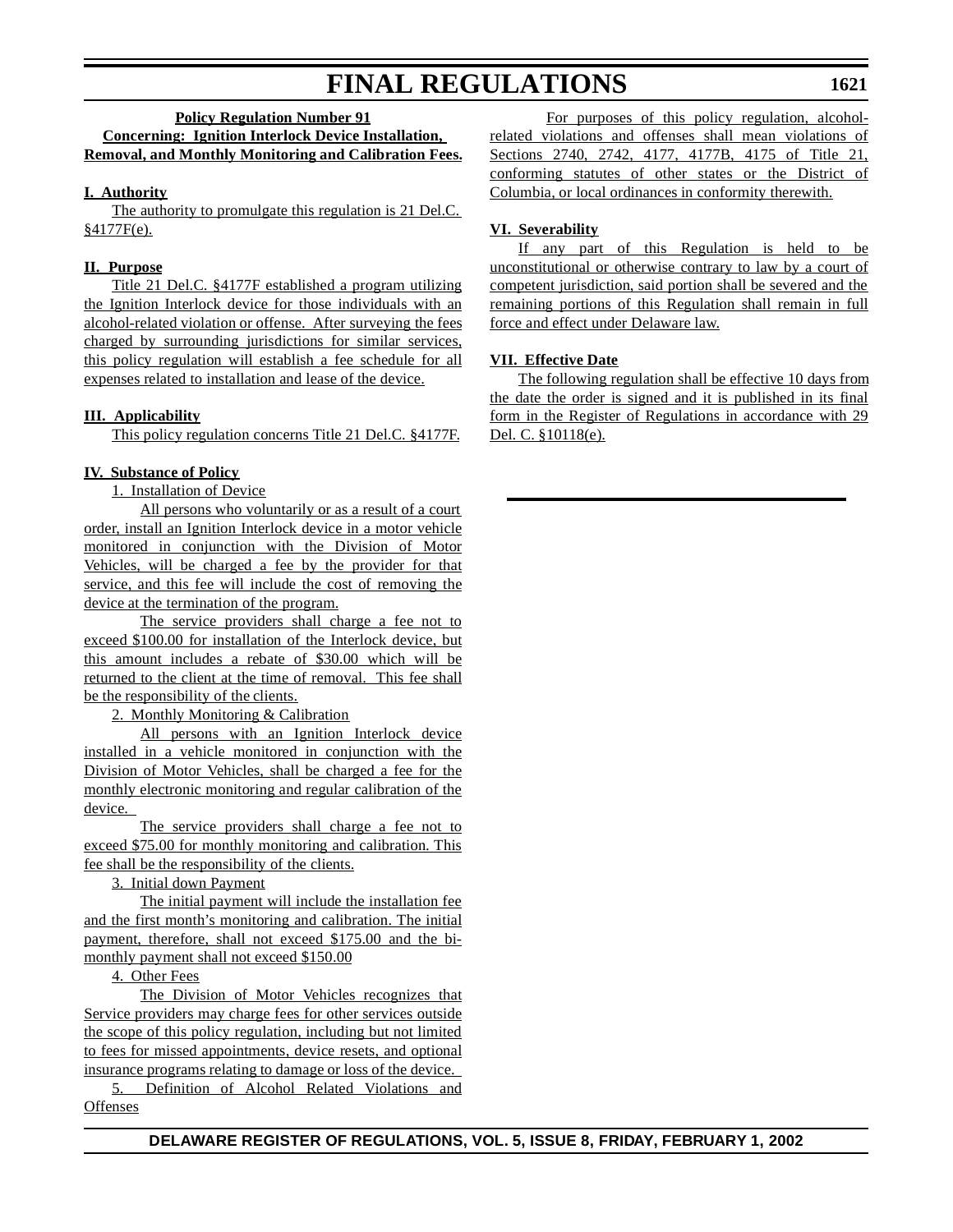#### **STATE OF DELAWARE EXECUTIVE [DEPARTMENT](http://www.state.de.us/governor/index.htm) DOVER**

#### **[EXECUTIVE ORDER](#page-3-0) NUMBER TWENTY-THREE**

#### **RE: ESTABLISHING THE GOVERNOR'S PUBLIC WORKS AND PROCUREMENT OPPORTUNITY COUNCIL AND SETTING STANDARDS FOR CONTRACTING BY STATE AGENCIES**

WHEREAS, by Executive Order No. 71, dated December 7, 1999, former Governor Carper established the Governor's Building and Trades Council;

WHEREAS, by Executive Order No. 78, dated March 17, 2000, former Governor Carper established certain goals for state agencies with respect to awarding public works contracts and changed the membership of the Governor's Building and Trades Council;

WHEREAS, since its formation, the Governor's Building and Trades Council has advised the Governor on a variety of public works and procurement issues, including but not limited to public works contracts in the building and construction industry;

WHEREAS, since the entry of Executive Order No. 78, the State has commissioned and received a disparity study prepared by MGT of America, Inc., dated June 26, 2001 (the "Disparity Study");

WHEREAS, the Disparity Study was limited in scope to assess only potential disparity in the utilization of minorityowned and women-owned firms with respect to certain large public works contracts in the areas of bridge and road construction, and building construction;

WHEREAS, the Disparity Study provides evidence that there are perceived barriers for minority-owned and womenowned businesses to avail themselves of opportunities to contract with the State with respect to the public works projects and the types of contracts reviewed, and that there may be under-utilization of minority-owned and womenowned firms for certain public works contracts with the State;

WHEREAS, the State remains committed to providing equal employment opportunities to all Delawareans, and to fostering the creation, growth and success of women and minority construction firms and professional service firms related to the construction industry;

WHEREAS, the State is also committed to eliminating all discrimination in all areas of State procurement, in accordance with applicable federal and State law, and is further committed to ensuring that qualified, available minority-owned and women-owned businesses have a full and fair opportunity to contract with the State, both directly and as subcontractors, for public works contracts, supply contracts, and professional and other services contracts;

WHEREAS, the coordinated efforts of the public and private sectors are necessary to significantly increase the participation of women and minorities in all aspects of State contracting and procurement; and

WHEREAS, the State must maintain a practical and efficient outreach program that promotes sound recruitment, education and business support practices;

NOW, THEREFORE, I, Ruth Ann Minner, by virtue of the authority vested in me as Governor of the State of Delaware, do hereby order and declare the following:

1. The Governor's Building and Trades Council is abolished, and is hereby replaced with the Governor's Public Works and Procurement Opportunity Council (the "Council").

2. The charge of the Council shall be (a) to work in conjunction with the State of Delaware to maximize participation by qualified minority-owned and womenowned businesses in public works projects and other areas of procurement funded wholly or partially by the State, and (b) to develop a statewide recruitment and business support strategy to ensure that public and private initiatives are coordinated and focused so as to provide the support and assistance required to significantly increase the participation of women and minorities in all areas of State contracting and procurement. For purposes of this Order, "public works projects" shall include contracts for construction,

reconstruction, demolition, alteration and repair work and maintenance work paid for, in whole or in part, with public funds.

3. The Council shall be composed of the following:

(i) A Chairperson, to be selected by the Governor; (ii) Director of the Delaware Economic Development Office;

(iii) Secretary of the Department of Labor;

(iv) Secretary of the Department of Administrative Services;

(v) Secretary of the Department of Transportation;

(vi) A representative of the Office of the Mayor of the City of Wilmington;

(vii)A representative of the Latin American Community Center;

(viii)A representative of the Delaware Commission for Women;

(ix) A representative of the State of Delaware branch of the National Association for the Advancement of Colored People ("NAACP");

(x) A representative of the Metropolitan Wilmington Urban League;

(xi) A representative of the Interdenominational Ministries Action Council of Delaware, Inc.;

(xii)A representative of the Delaware Contractors'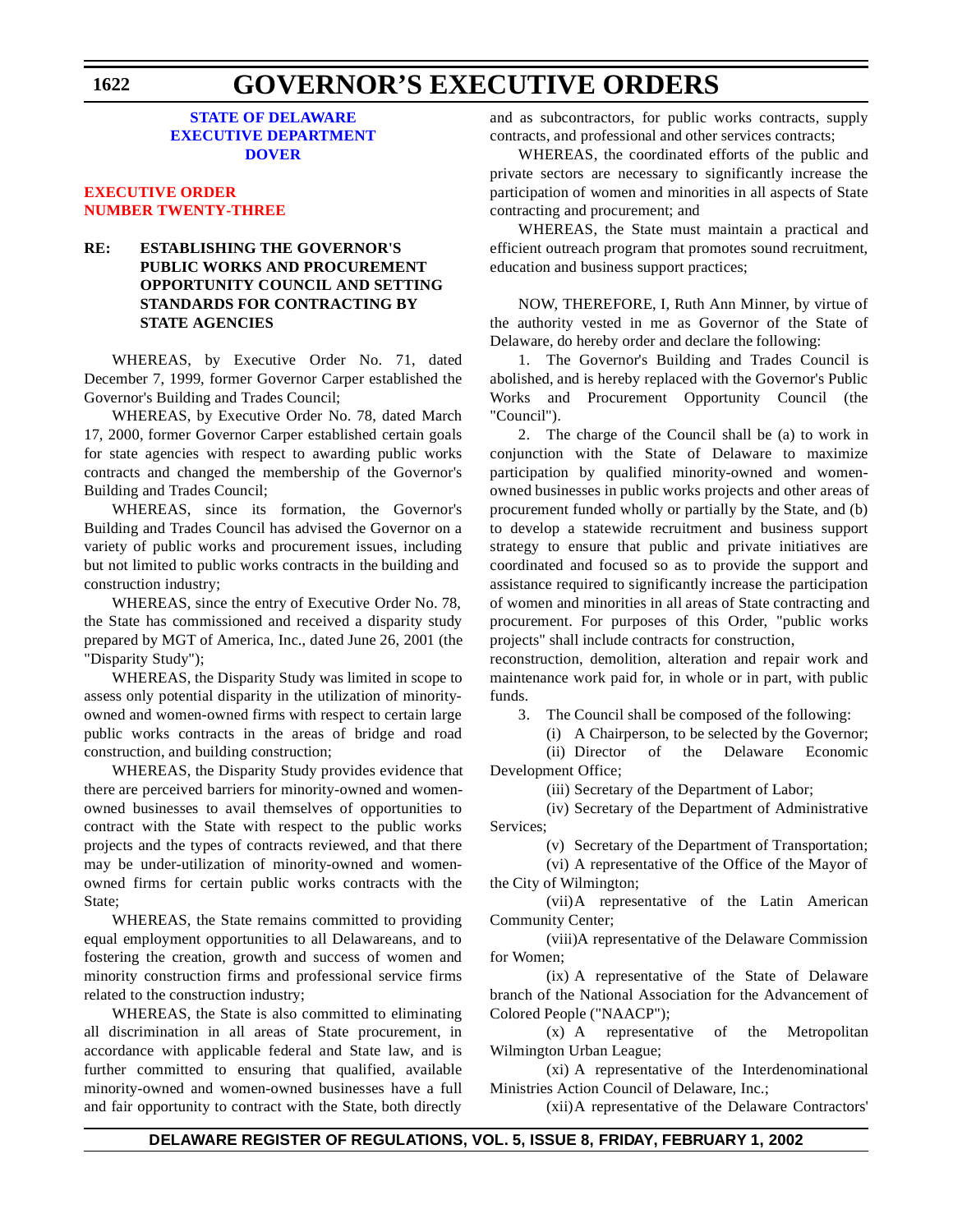### **GOVERNOR'S EXECUTIVE ORDERS**

(xiii)A representative of the Associated Builders and Contractors;

(xiv)A representative of the Delaware Building and Trades Council;

(xv) A representative of the Delaware Construction Council;

(xvi)A representative of the YWCA Department for Economic Advancement;

(xvii)A representative of the Minority Business Association;

(xviii)A representative of the Korean American Merchants' Association;

(xix)A representative of the National Association of Women in Construction;

(xx) A representative of the African American Chamber of Commerce of Pennsylvania, New Jersey and Delaware, who is also a resident of the State of Delaware;

(xxi)A representative of the Delaware Small Business Development Center; and

(xxii)One At-Large member to be selected by the Governor.

4. The Department of Administrative Services shall:

(i) Supply staff support to the Council;

(ii) Communicate and coordinate the implementation of the Council's recommendations across State agencies; and,

(iii) Coordinate the activities of State agencies with the private sector.

5. Every State agency having authority over contracting on behalf of the State shall strive, through its outreach efforts and coordination with the Council, the Department of Administrative Services, and the private sector, to maximize the number of minorities and women as a component of the total workforce during the course of a public works project.

6. Every State agency having authority over contracting on behalf of the State shall actively pursue contracting opportunities among qualified minority owned and women-owned businesses.

7. Every State agency with authority over State contracting shall provide information to the Department of Administrative Services concerning bids and/or inquiries by minority-owned and/or women-owned firms interested in contracting with the State to engage in public works activities, or to provide goods, or professional or nonprofessional services to the State, so that the Department of Administrative Services can maintain an active data-base of such information.

8. Documented efforts should be made to increase the participation of qualified minority-owned and womenowned businesses in public works contracting with the State, and to increase the number of qualified minority-owned and women-owned firms that supply goods, professional

services, and non-professional services to the State.

9. The Department of Administrative Services shall collect data concerning the compliance with this Order by affected State agencies, and shall submit reports to the Council and the Governor's Office documenting the efforts of State agencies to meet the goals of this order during the prior six months, on January 31 and July 31 of each year.

10. Executive Order No. 71 and Executive Order No. 78 are rescinded in their entirety.

Approved this 10th day of December, 2001. Ruth Ann Minner, Governor

Attest: Harriet Smith Windsor, Secretary of State

#### **STATE OF DELAWARE [EXECUTIVE DEPARTMENT](http://www.state.de.us/governor/index.htm) DOVER**

#### **EXECUTIVE ORDER NUMBER [TWENTY-FOUR](#page-3-0)**

#### **RE: DECEMBER 24, 2001 HOLIDAY**

WHEREAS, December 24, 2001 is the day before the statutory Christmas Day holiday; and

WHEREAS, I wish to allow State of Delaware employees an additional day this year to be with their families during the holiday season.

I, RUTH ANN MINNER, GOVERNOR OF THE STATE OF DELAWARE, HEREBY ORDER ON THIS 19TH DAY OF DECEMBER, 2001:

1. December 24, 2001 is declared a holiday pursuant to Rule 6.0100 of the Merit Rules of the State of Delaware.

2. Public offices of the state subject to my authority will be closed on December 24, 2001.

Ruth Ann Minner, Governor

Attest: Harriet Smith Windsor, Secretary of State

Association;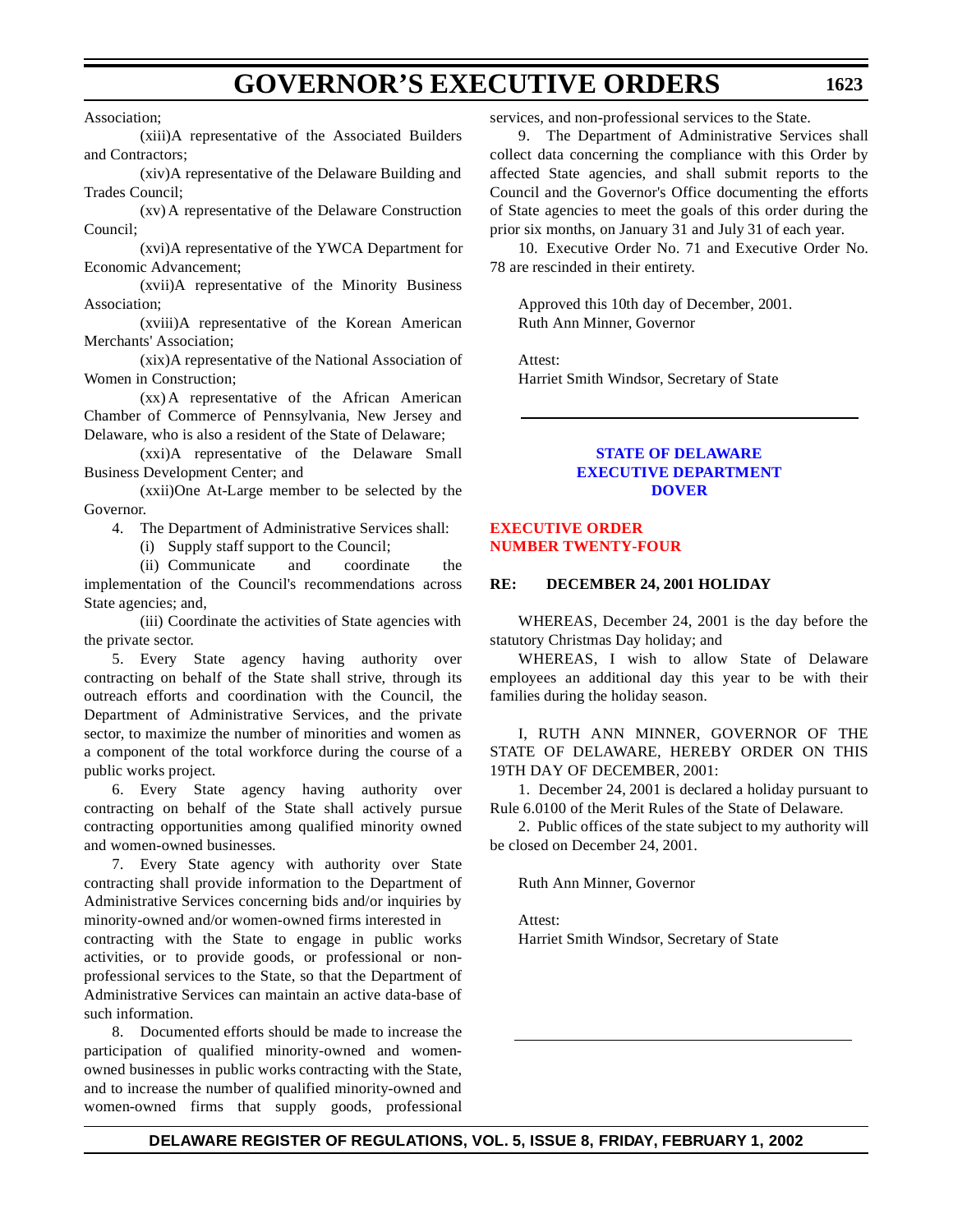## **GOVERNOR'S EXECUTIVE ORDERS**

#### **STATE OF DELAWARE EXECUTIVE [DEPARTMENT](http://www.state.de.us/governor/index.htm) DOVER**

#### **[EXECUTIVE ORDER](#page-3-0) NUMBER TWENTY-FIVE**

#### **RE: REALLOCATION OF STATE PRIVATE ACTIVITY BOND VOLUME CAP FOR CALENDAR YEAR 2001 AND INITIAL SUBALLOCATION OF STATE PRIVATE ACTIVITY BOND VOLUME CAP FOR CALENDAR YEAR 2002**

WHEREAS, pursuant to 29 **Del.C.** §5091, the State's private activity bond volume cap ("Volume Cap") for 2001 under § 103 of the Internal Revenue Code of 1986 (the "Code") has been allocated among various state and local government issuers; and

WHEREAS, pursuant to Executive Order Number Eighty-Four, \$75,000,000 of the Volume Cap for 2001 which had been allocated to the State of Delaware was further suballocated between the Delaware Economic Development Authority and the Delaware State Housing Authority; and

WHEREAS, the allocation of Volume Cap in Executive Order Number Eighty-Four is subject to modification by further Executive Order; and

WHEREAS, the State's Volume Cap for 2001 and 2002 is allocated among the various State and local government issuers by 29 Del. C.  $\S 5091(a)$ ; and

WHEREAS, Kent County has reassigned \$15,000,000 of its unallocated Volume Cap for 2001 to the State of Delaware; and

WHEREAS, Sussex County has reassigned \$10,500,000 of its unallocated Volume Cap for 2001 to the State of Delaware; and

WHEREAS, the Delaware Economic Development Authority has reassigned \$37,500,000 of its unallocated Volume Cap for 2001 to the Delaware State Housing Authority; and

WHEREAS, pursuant to 29 **Del.C.** §5091(b), the State's \$75,000,000 Volume Cap for 2002 is to be suballocated by the Governor among the Delaware State Housing Authority, the Delaware Economic Development Authority and other governmental issuers within the State; and

WHEREAS, the Secretary of Finance recommends (i) that the \$25,500,000 unallocated Volume Cap for 2001 reassigned to the State of Delaware by other issuers be suballocated to the Delaware State Housing Authority for carry forward for use in future years; and (ii) that the \$37,500,000 of unallocated Volume Cap reassigned by the Delaware Economic Development Authority be suballocated to the Delaware State Housing Authority for carry forward for use in future years; and (iii) that the State's \$75,000,000 Volume Cap for 2002 be allocated equally between the Delaware State Housing Authority and the Delaware Economic Development Authority; and

WHEREAS, the Chairperson of the Delaware Economic Development Authority and the Chairperson of the Delaware State Housing Authority concur in the recommendations of the Secretary of Finance.

NOW, THEREFORE, I, RUTH ANN MINNER, by the authority vested in me as Governor of the State of Delaware, do hereby declare and order as follows:

1. The \$25,500,000 of unallocated Volume Cap for 2001 that has been reassigned by other issuers to the State of Delaware is hereby reassigned to the Delaware State Housing Authority for carry forward use, in addition to the \$37,500,000 previously suballocated to the Delaware State Housing Authority for 2001 under Executive Order Eighty-Four and the \$37,500,000 of unallocated Volume Cap for 2001 that has been reassigned by the Delaware Economic Development Authority, for a total carry forward amount of \$100,500,000.

2. The \$75,000,000 allocation to the State of Delaware of the 2002 Volume Cap is hereby suballocated: \$37,500,000 to the Delaware State Housing Authority and \$37,500,000 to the Delaware Economic Development Authority.

3. The aforesaid suballocations have been made with due regard to actions taken by other persons in reliance upon previous suballocations to bond issuers.

Approved this 21st day of December, 2001 Ruth Ann Minner, Governor

Attest: Harriet Smith Windsor, Secretary of State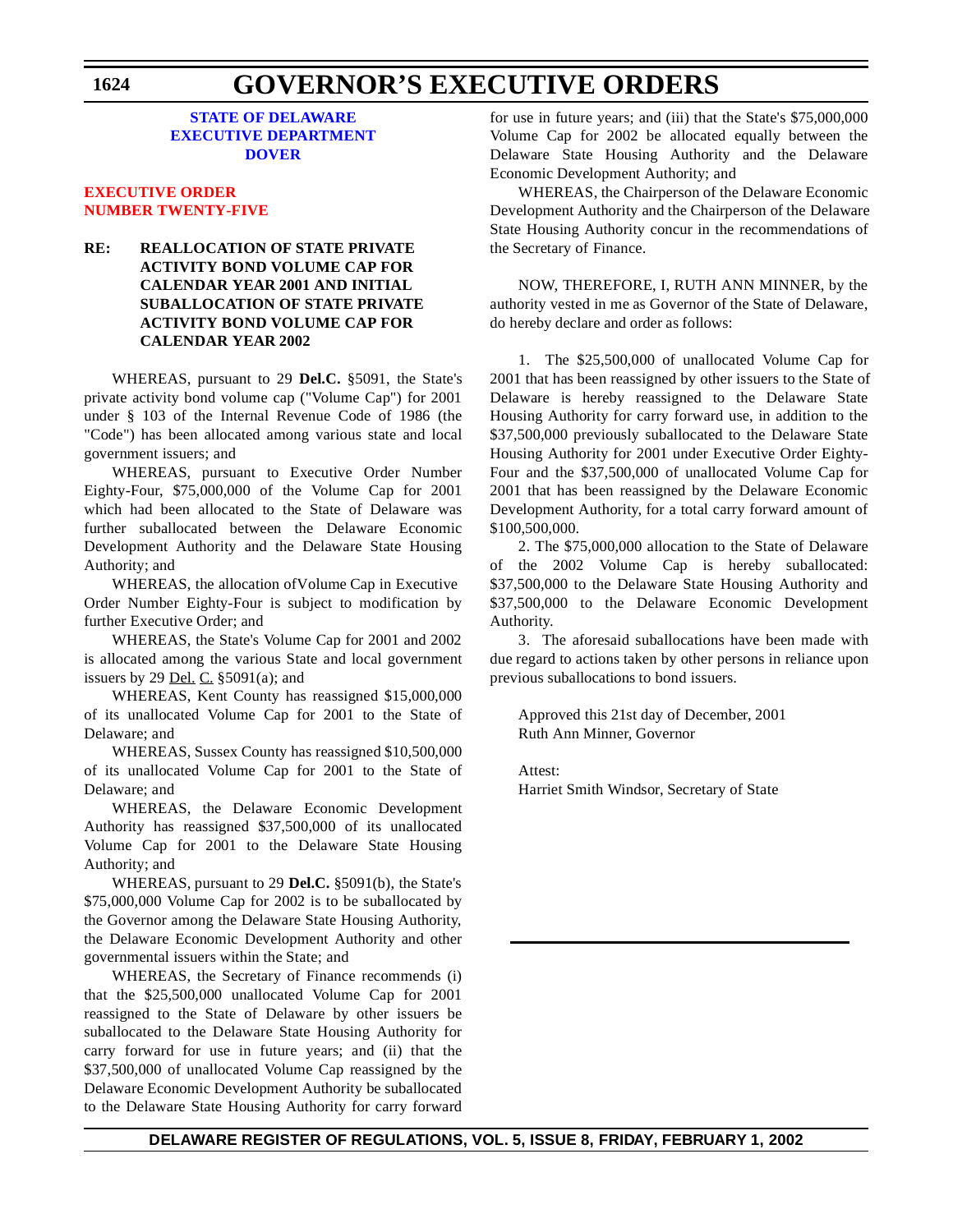# **GOVERNOR'S [APPOINTMENTS](http://www.state.de.us/governor/index.htm)**

# **[BOARD/COMMISSION](#page-3-0)**<br> **OFFICE**<br> **APPOINTEE**<br> **OFFICE**

#### **OFFICE APPOINTEE OFFICE**

| <b>Board of Architects</b>                       | Mr. Goodwin K. Cobb, IV       | 12/06/04             |
|--------------------------------------------------|-------------------------------|----------------------|
| Board of Audiologists, Speech Patholgists &      |                               |                      |
| <b>Hearing Aid Dispensers</b>                    | Mr. Leslie J. Moore           | 1/07/05              |
| Board of Landscape Architects                    | Ms. Barbara A. Hanson         | 1/07/05              |
|                                                  | Mr. Eric J. Sturm             | 1/07/05              |
|                                                  | Ms. Denise E. Weller          | 1/07/05              |
| Board of Occupational Therapy                    | Mr. David C. Mangler          | 1/07/05              |
|                                                  | Ms. Dana Maurer               | 1/07/05              |
|                                                  | Ms. Mara Beth Schmittinger    | 1/07/05              |
| Board of Registration of Geologists              | Mr. Jerome Cooper             | 1/07/05              |
|                                                  | Mr. R. Peder Hansen           | 1/07/05              |
| Child Placement Review Board Executive Committee | Ms. Shirley Ann Cupery, Chair | Pleasure of the      |
|                                                  |                               | Governor             |
| <b>Health Facilities Authority</b>               | Mr. William G. Neaton         | 1/07/07              |
|                                                  | Mr. Leonard W.Quill           | 1/07/07              |
| <b>Magistrate Screening Committee</b>            | Ms. Michele Price-McCoy       | Pleasure of the      |
|                                                  |                               | Governor             |
| Real Estate Commission of Delaware               | Mr. James David Weldin        | 11/27/04             |
| Selective Service Board                          | Ms. Cynthia M.Christiansen    | Forwarded to the     |
|                                                  |                               | President            |
|                                                  |                               | of the United States |
|                                                  | Mr. Edward M.Rush, Jr.        | Forwarded to the     |
|                                                  |                               | President            |
|                                                  |                               | of the United States |
| State Examining Board of Physical Therapists     | Ms. Ruth Ann Messick          | 12/06/04             |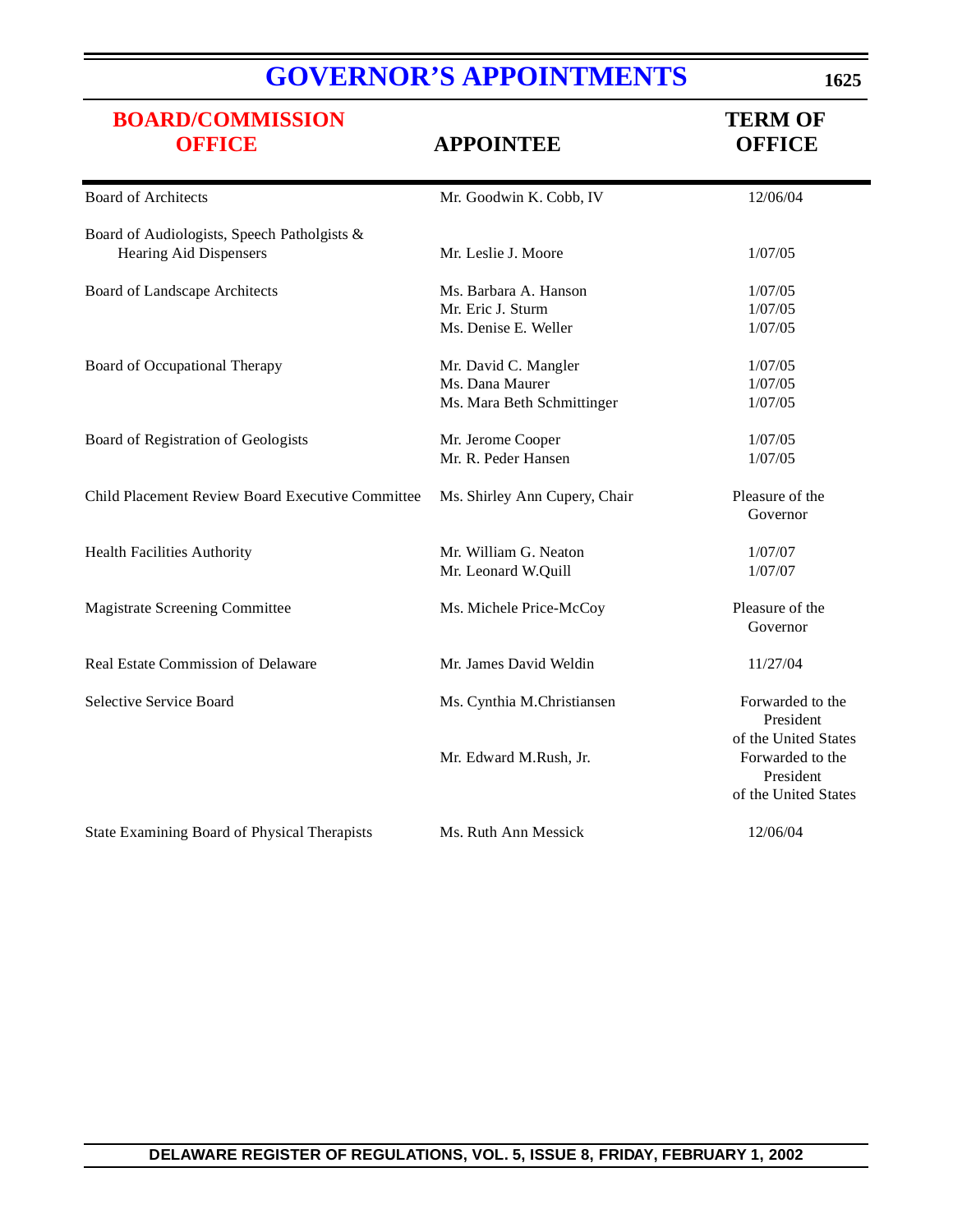#### **DEPARTMENT OF [ADMINISTRATIVE SERVICES](http://www.state.de.us/das/) DIVISION OF PROFESSIONAL REGULATION EXAMINING BOARD OF PHYSICAL [THERAPISTS](#page-4-0)**

PLEASE TAKE NOTICE, pursuant to 29 **Del.C.** Chapter 101 and 24 **Del.C**. Section 2604(1), the Delaware State Examining Board of Physical Therapists proposes to revise its rules and regulations. The proposed changes reflect the statutory change that allows a physical therapist to now accept a referral from any licensed health practitioner who has been granted prescriptive authority. The proposed changes also reflect the statutory changes that delineate the requirements for practicing with a temporary license. The proposed changes define the direct supervision of an athletic trainer in a non-clinical setting. The proposed changes also specify the number of continuing education hours required for licensees whose licenses have lapsed and who have reapplied for licensure under the conditions which govern reciprocity. The proposed regulations serve to implement or clarify specific sections of 24 **Del.C.** Chapter 26.

A public hearing will be held on the proposed Rules and Regulations on Tuesday, March 19, 2002 at 6:00 p.m. in the Second Floor Conference Room A of the Cannon Building, 861 Silver Lake Boulevard, Dover, Delaware, 19904. The Board will receive and consider input in writing from any person on the proposed Rules and Regulations. Any written comments should be submitted to the Board in care of Susan Miccio at the above address. The final date to submit written comments shall be at the above scheduled public hearing. Anyone wishing to obtain a copy of the proposed Rules and Regulations or to make comments at the public hearing should notify Susan Miccio at the above address or by calling (302) 744-4506.

This notice will be published in two newspapers of general circulation not less than twenty (20) days prior to the date of the hearing.

#### **DIVISION OF PROFESSIONAL REGULATION BOARD OF [VETERINARY](#page-4-0) MEDICINE**

PLEASE TAKE NOTICE, pursuant to 29 **Del.C.** Chapter 101 and 24 **Del.C.** Section 3306 (a) (1), the Delaware State Board of Veterinary Medicine proposes to revise its rules and regulations. The proposed change concerns the retention of veterinary medical records. The proposed revision seeks to define unprofessional conduct for a veterinarian as the destruction of veterinary medical records before a period of three (3) years have elapsed from the last entry into the medical record. The proposed

regulation serves to implement or clarify specific sections of 24 Del. C. Chapter 33.

A public hearing will be held on the proposed Rules and Regulations on Tuesday, March 12, 2002 at 1:00 p.m. in the Second Floor Conference Room A of the Cannon Building, 861 Silver Lake Boulevard, Dover, Delaware, 19904. The Board will receive and consider input in writing from any person on the proposed regulation. Any written comments should be submitted to the Board in care of Susan Miccio at the above address. The final date to submit written comments shall be at the above scheduled public hearing. Anyone wishing to obtain a copy of the proposed regulation or to make comments at the public hearing should notify Susan Miccio at the above address or by calling (302) 744-4506.

This notice will be published in two newspapers of general circulation not less than twenty (20) days prior to the date of the hearing.

#### **STATE BOARD OF [EDUCATION](#page-4-0)**

The State Board of Education will hold its monthly meeting on Thursday, February 15, 2002 at 9:00 a.m. in the Townsend Building, Dover, Delaware.

#### **DEPARTMENT OF HEALTH AND [SOCIAL SERVICES](http://www.state.de.us/dhss/dltc/dltchome.htm) DIVISION OF LONG TERM CARE RESIDENTS PROTECTION**

#### **63 Regulations for Assisted [Living Facilities](#page-4-0)**

#### **Public Notice**

The Department of Health and Social Services (DHSS), Division of Long Term Care Residents Protection, has prepared draft regulations pertaining to assisted living facilities. These proposed regulations are intended to replace in their entirety assisted living regulations adopted in December, 1997. The proposed regulations specify required services in assisted living facilities including licensing requirements, specialized care for memory impairment, medication management, resident assessments, resident contracts and service agreements, staffing and physical plant requirements as well as provisions for resident waivers and conditions which preclude admission. The proposed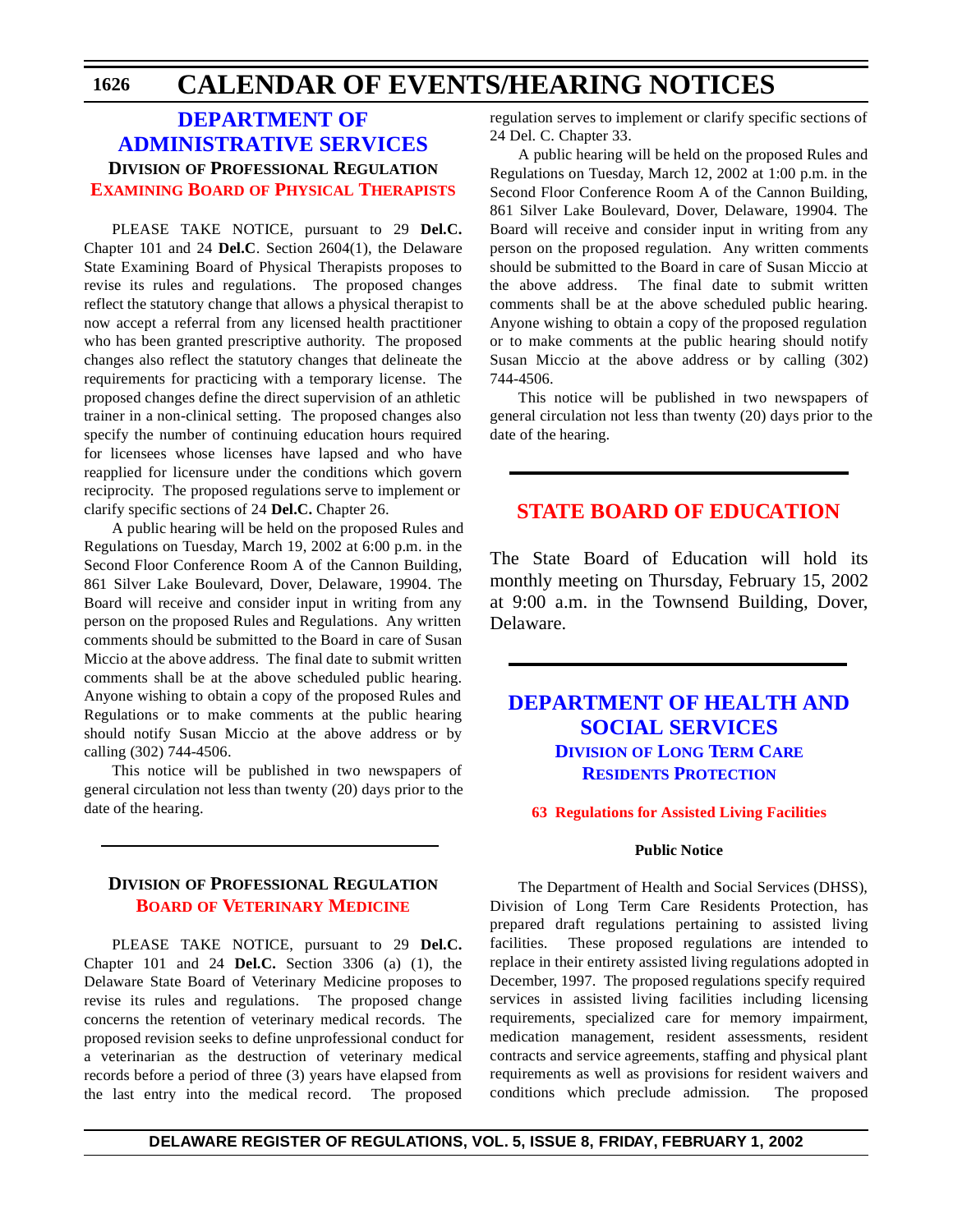regulations also include a Uniform Assessment Instrument to be used for initial and all subsequent assessments of applicants and residents of assisted living facilities.

#### **Invitation for Public Comment**

Public hearings will be held as follows: Monday, March 11, 2002, 10:00 AM Department of Natural Resources & Environmental Control Auditorium 89 Kings Highway Dover Friday, March 15, 2002, 9:00 AM Room 301, Main Building Herman Holloway Campus 1901 N. DuPont Highway New Castle

For clarification or directions, please call Gina Loughery at 302-577-6661.

Written comments are also invited on these proposed regulations and should be sent to the following address:

Katie McMillan

Division of Long Term Care Residents Protection 3 Mill Road, Suite 308

Wilmington, DE 19806

The last time to submit written comments will be at the public hearing March 15, 2002.

#### **DIVISION OF LONG TERM CARE RESIDENTS [PROTECTION](http://www.state.de.us/dhss/dltc/dltchome.htm)**

#### **79 Regulations for [Nursing Homes](#page-4-0) Admitting Pediatric Residents**

#### **Public Notice**

The Department of Health and Social Services (DHSS), Division of Long Term Care Residents Protection, has prepared draft regulations pertaining to nursing homes admitting pediatric residents. These regulations are intended to supplement, and not supplant, general nursing home regulations and other applicable laws. The regulations specify required services for pediatric residents including facility, medical, therapy, nutritional, nursing, educational and family services.

#### **Invitation for Public Comment**

Public hearings will be held as follows: Monday, March 4, 2002, 10:00 AM

Department of Natural Resources & Environmental Control Auditorium 89 Kings Highway Dover Wednesday, March 6, 2002, 9:00 AM Room 301, Main Building Herman Holloway Campus 1901 N. DuPont Highway New Castle

For clarification or directions, please call Gina Loughery at 302-577-6661.

Written comments are also invited on these proposed regulations and should be sent to the following address: Robert Smith Division of Long Term Care Residents Protection 3 Mill Road, Suite 308

Wilmington, DE 19806

The last time to submit written comments will be at the public hearing March 6, 2002.

#### **DIVISION OF SOCIAL [SERVICES](http://www.state.de.us/dhss/dss/dsshome.html)**

#### **Public [Notice](#page-4-0) Division of Social Services Food Stamp Program**

In compliance with the State's Administrative Procedures Act (APA - Title 29, Chapter 101 of the Delaware Code) and with 42CFR §447.205, and under the authority of Title 31 of the Delaware Code, Chapter 5, Section 505, the Delaware Department of Health and Social Services (DHSS) / Division of Social Services / Food Stamp Program is proposing to implement policy changes to the following sections of the Division of Social Services Manual, Section 7004.3 and 7007.

#### **Summary of Changes**

DSSM 7004.3 Collection and Management of Food Stamp Claims

- Adds the requirement which states that EBT collections must be non-settling;
- Reduces the state's retention rates for amounts of claims collected.

DSSM 7007 Submission of Food Stamp Payments

• Adds the requirement that prohibits the refund of over-collected claims when a balance adjustment using expunged EBT benefits is responsible for the over-collection.

**DELAWARE REGISTER OF REGULATIONS, VOL. 5, ISSUE 8, FRIDAY, FEBRUARY 1, 2002**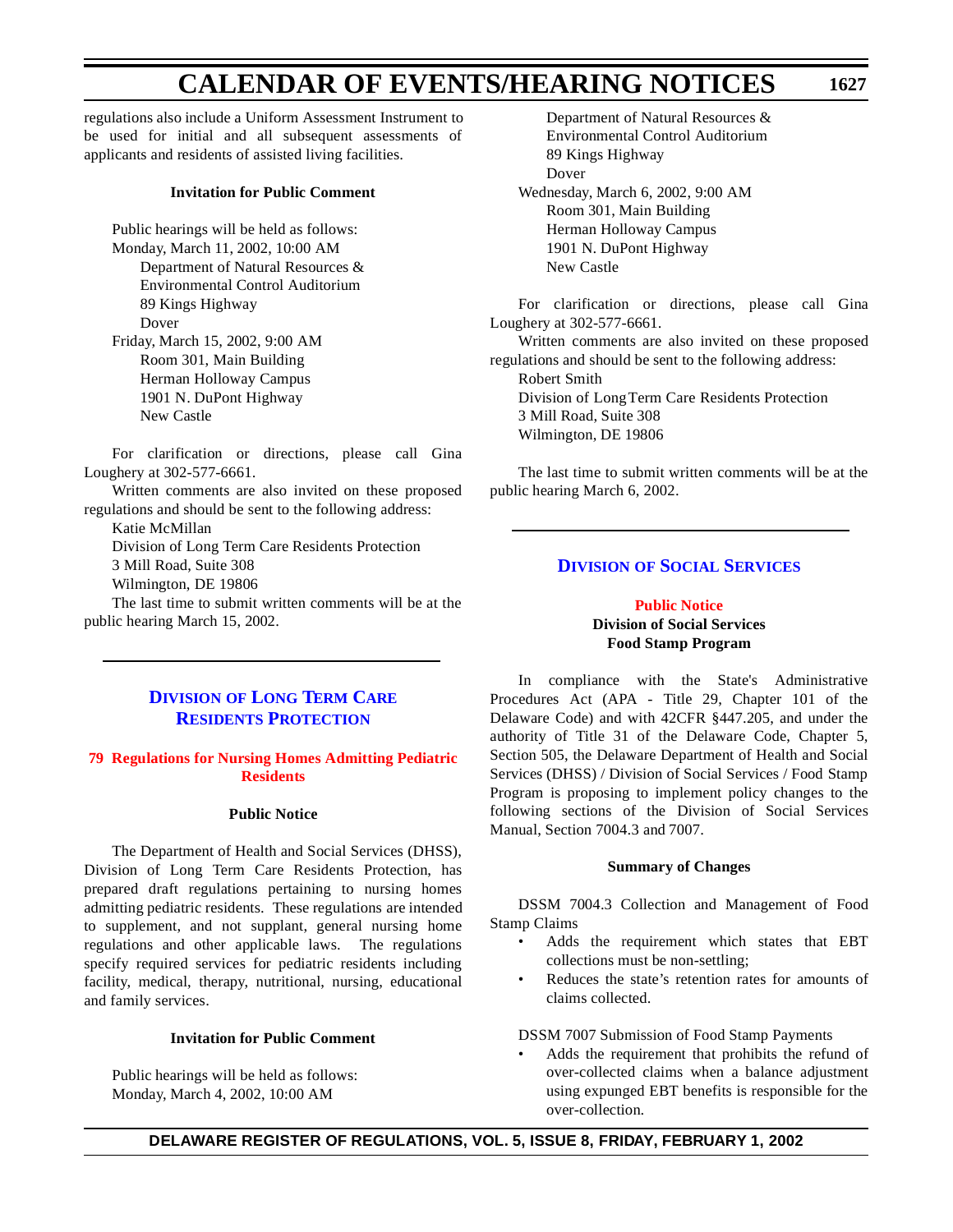Any person who wishes to make written suggestions, compilations of data, testimony, briefs or other written materials concerning the proposed new regulations must submit same to Mary Ann Daniels, Policy and Program Implementation Unit, Division of Social Services, P.O. Box 906, New Castle, Delaware by February 28, 2002.

The action concerning the determination of whether to adopt the proposed regulation will be based upon the results of Department and Division staff analysis and the consideration of the comments and written materials filed by other interested persons.

#### **DIVISION OF SOCIAL [SERVICES](http://www.state.de.us/dhss/dss/dsshome.html)**

#### **[Public](#page-4-0) Notice Division of Social Services Food Stamp Program**

In compliance with the State's Administrative Procedures Act (APA - Title 29, Chapter 101 of the Delaware Code) and with 42CFR §447.205, and under the authority of Title 31 of the Delaware Code, Chapter 5, Section 505, the Delaware Department of Health and Social Services (DHSS) / Division of Social Services / Food Stamp Program is proposing to implement policy changes to the following sections of the Division of Social Services Manual: 9028, 9030, 9040, 9081, and 9085. These changes are based on the Federal Final Rules of Food Stamp Program: Noncitizen Eligibility and Certification Provisions of Public Law 104-193, as Amended by Public Laws 104- 208, 105-33, 105-185.

#### **Summary of Changes**

1. Under application and interview procedures, the changes require the Division of Social Services (DSS):

- to make clear that disadvantages and requirements of applying for cash assistance do not apply to food stamps,
- to encourage applicants to continue to apply for food stamps if they decide not to apply for cash assistance,
- to inform households that receiving food stamps will have no bearing on any other program's time limits,
- to inform households that stop getting cash assistance that they still may be eligible for food stamp benefits,
- to inform applicants that the office interview can be waived by conducting a telephone interview for hardship cases,
- to assign households waived the face-to-face interview normal certification periods, and
- to notify households that miss their interview appointment that they are responsible for making another appointment.

2. Exempts deeming of sponsor income for indigent aliens.

3. Deletes several sections from sponsor deeming rules.

4. Requires DSS to notify households about unclear information by sending them written Request for Contact (RFC) notice.

Any person who wishes to make written suggestions, compilations of data, testimony, briefs or other written materials concerning the proposed new regulations must submit same to Mary Ann Daniels, Policy and Program Implementation Unit, Division of Social Services, P.O. Box 906, New Castle, Delaware by February 28, 2002.

The action concerning the determination of whether to adopt the proposed regulation will be based upon the results of Department and Division staff analysis and the consideration of the comments and written materials filed by other interested persons.

#### **DIVISION OF SOCIAL [SERVICES](http://www.state.de.us/dhss/dss/dsshome.html)**

#### **Public [Notice](#page-4-0) Division of Social Services Medicaid/Medical Assistance Program**

In compliance with the State's Administrative Procedures Act (APA - Title 29, Chapter 101 of the Delaware Code) and with 42CFR §447.205, and under the authority of Title 31 of the Delaware Code, Chapter 5, Section 505, the Delaware Department of Health and Social Services (DHSS) / Division of Social Services / Medicaid/ Medical Assistance Program is proposing to implement a policy change to the following section of the Division of Social Services Manual (DSSM): DSSM 14950. The proposed change eliminates Medicaid Guaranteed Eligibility for Medicaid recipients enrolled in the Diamond State Health Plan.

Any person who wishes to make written suggestions, compilations of data, testimony, briefs or other written materials concerning the proposed new regulations must submit same to Mary Ann Daniels, Policy and Program Implementation Unit, Division of Social Services, P.O. Box 906, New Castle, Delaware by February 28, 2002.

The action concerning the determination of whether to adopt the proposed regulation will be based upon the results of Department and Division staff analysis and the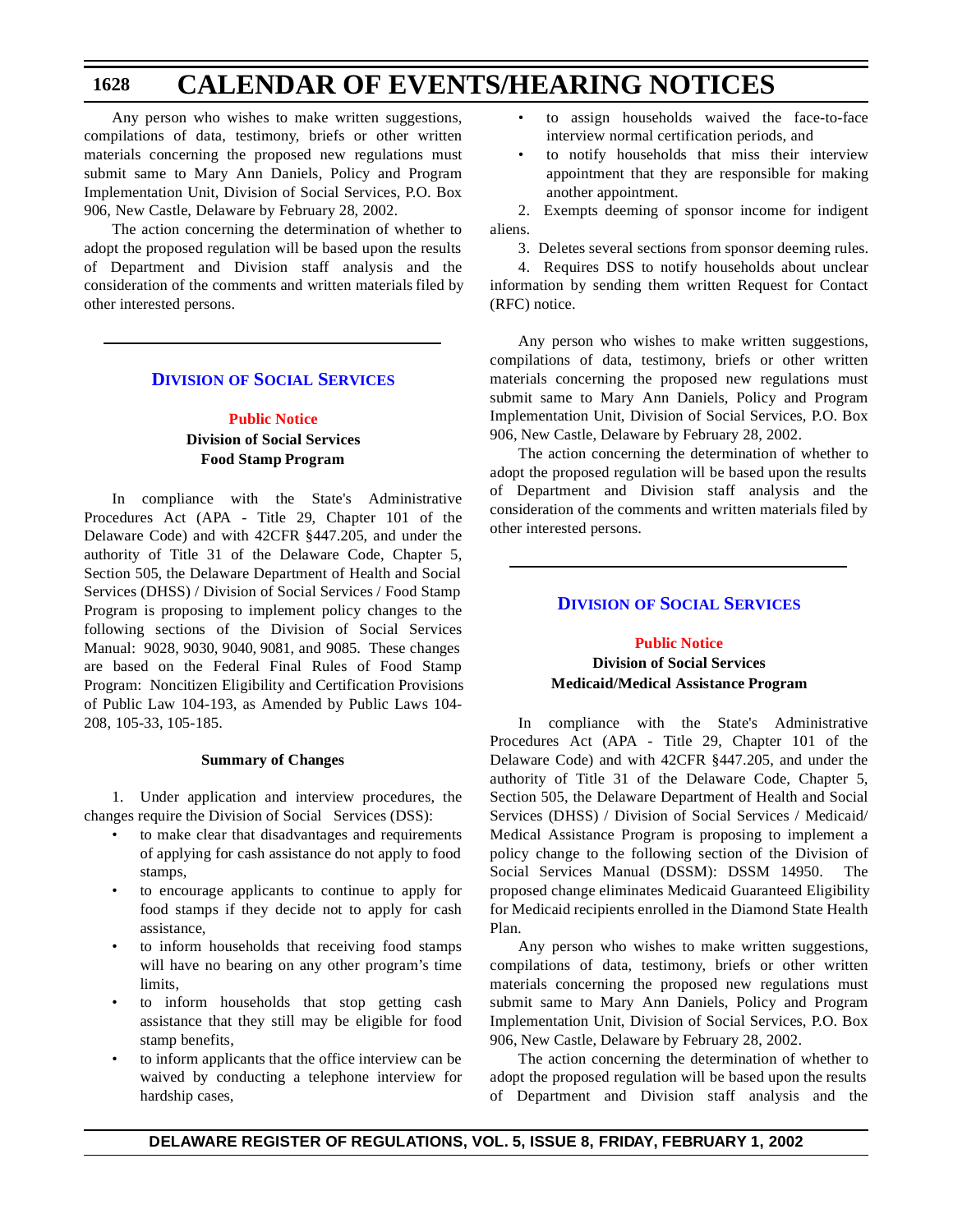consideration of the comments and written materials filed by other interested persons.

#### **DEPARTMENT OF NATURAL RESOURCES AND [ENVIRONMENTAL CONTROL](http://www.dnrec.state.de.us/DNREC2000/Divisions/AWM/AWM.htm) DIVISION OF AIR AND WASTE MANAGEMENT WASTE MANAGEMENT SECTION**

#### **Title of the Regulations:**

Delaware [Regulations](#page-4-0) Governing Hazardous Waste (DRGHW).

#### **Brief Synopsis of the Subject, Substance and Issues:**

In order for the State of Delaware to maintain authorization from the U. S. Environmental Protection Agency (EPA) to administer its own hazardous waste management program, the State must maintain a program that is equivalent to and no less stringent than the Federal program. To accomplish this, the State regularly amends the DRGHW by adopting amendments previously promulgated by EPA. In addition, the State will be proposing miscellaneous changes to the DRGHW that correct existing errors, adds clarification or enhances the current program.

#### **Notice of Public Comment:**

The public hearing on the proposed amendments to DRGHW will be held on Tuesday March 12, 2002 beginning at 6:00 p.m. in the Richardson and Robbins Auditorium, 89 Kings Highway, Dover, DE. In addition, those affected by the proposed amendments are invited to attend a workshop to be conducted on March 27, 2002 at the Smyrna Rest Area, Smyrna, DE. Pre-registration for the workshop is required.

#### **DIVISION OF AIR AND WASTE [MANAGEMENT](http://www.dnrec.state.de.us/DNREC2000/Divisions/AWM/AWM.htm) WASTE MANAGEMENT SECTION**

#### **Title of the Regulations:**

Delaware [Regulations](#page-4-0) Governing Hazardous Waste (DRGHW).

#### **Brief Synopsis of the Subject, Substance and Issues:**

In order for the State of Delaware to maintain authorization from the U. S. Environmental Protection Agency (EPA) to administer its own hazardous waste management program, the State must maintain a program that is equivalent to and no less stringent than the Federal program. To accomplish this, the State regularly amends the DRGHW by adopting amendments previously promulgated by EPA.

#### **Notice of Public Comment:**

The public hearing on the proposed amendments to DRGHW will be held on Tuesday March 12, 2002 beginning at 6:00 p.m. in the Richardson and Robbins Auditorium, 89 Kings Highway, Dover, DE.

#### **Prepared by:**

Donald K. Short, Environmental Scientist, Solid and Hazardous Waste Management - (302) 739-3689

#### **DELAWARE RIVER BASIN [COMMISSION](http://www.state.nj.us/drbc/drbc.htm) P.O. BOX 7360 25 STATE POLICE DRIVE WEST [TRENTON, NEW](#page-4-0) JERSEY 08628-0360**

The Delaware River Basin Commission will meet on Wednesday, February 6, 2002 in West Trenton, New Jersey. For more information contact Pamela M. Bush, Commission Secretary and Assistant General Counsel, at (609) 883-9500 ext. 203.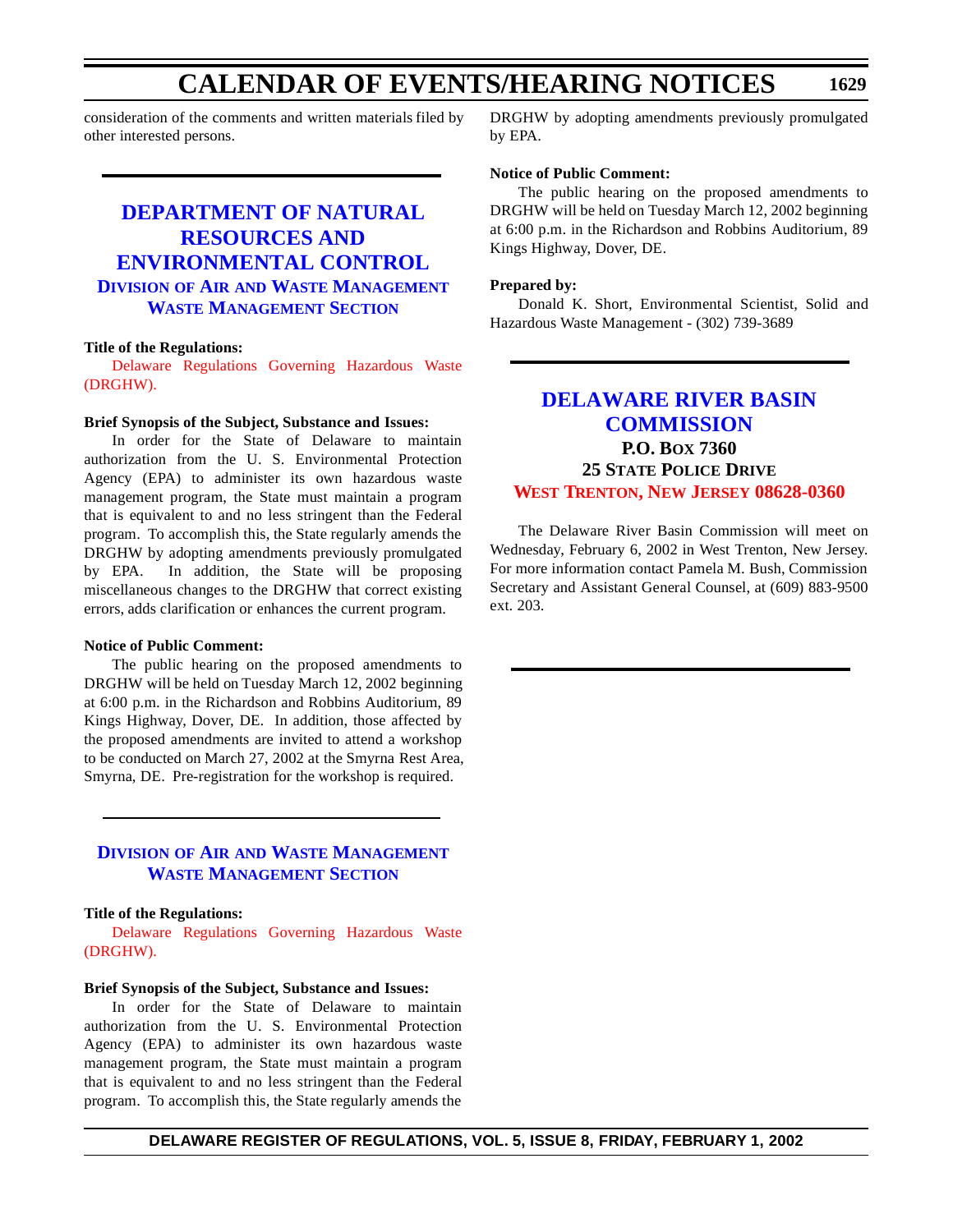# SUBSCRIBE TO THE OFFICIAL SOURCE OF COMPLETE INFORMATION ON DELAWARE STATE REGULATIONS

Delaware Register

**THE**  DELAWARE REGISTER **OF** REGULATIONS

A single-source document for regulatory information, including proposed and adopted text of state regulations, all emergency regulations, Governors Executive Orders and Appointments, Attorney General Opinions, General Notices and notices of public

hearings and open meetings of state agencies.

| YES, PLEASE ENTER MY SUBSCRIPTION FOR THE DELAWARE REGISTER AT \$1 20/YEAR                                                |
|---------------------------------------------------------------------------------------------------------------------------|
| You will be billed upon receipt of your order. Subscription period runs from January to December. Mid-year                |
| subscriptions will be prorated at \$10 per issue. Back issues are available at \$12 per issue. Subscription fees are non- |
| refundable.                                                                                                               |

| YES, PLEASE ENTER MY SUBSCRIPTION FOR THE DELAWARE REGISTER AT \$1 20/YEAR<br>You will be billed upon receipt of your order. Subscription period runs from January to December. Mid-year<br>subscriptions will be prorated at \$10 per issue. Back issues are available at \$12 per issue. Subscription fees are non-<br>refundable. |                                                                             |  |  |  |
|--------------------------------------------------------------------------------------------------------------------------------------------------------------------------------------------------------------------------------------------------------------------------------------------------------------------------------------|-----------------------------------------------------------------------------|--|--|--|
|                                                                                                                                                                                                                                                                                                                                      |                                                                             |  |  |  |
|                                                                                                                                                                                                                                                                                                                                      |                                                                             |  |  |  |
|                                                                                                                                                                                                                                                                                                                                      |                                                                             |  |  |  |
|                                                                                                                                                                                                                                                                                                                                      | DELAWARE REGISTER OF REGULATIONS, VOL. 5, ISSUE 8, FRIDAY, FEBRUARY 1, 2002 |  |  |  |
|                                                                                                                                                                                                                                                                                                                                      |                                                                             |  |  |  |
|                                                                                                                                                                                                                                                                                                                                      |                                                                             |  |  |  |
|                                                                                                                                                                                                                                                                                                                                      |                                                                             |  |  |  |
|                                                                                                                                                                                                                                                                                                                                      |                                                                             |  |  |  |
|                                                                                                                                                                                                                                                                                                                                      |                                                                             |  |  |  |
|                                                                                                                                                                                                                                                                                                                                      |                                                                             |  |  |  |
|                                                                                                                                                                                                                                                                                                                                      |                                                                             |  |  |  |
|                                                                                                                                                                                                                                                                                                                                      |                                                                             |  |  |  |
|                                                                                                                                                                                                                                                                                                                                      |                                                                             |  |  |  |
|                                                                                                                                                                                                                                                                                                                                      |                                                                             |  |  |  |
|                                                                                                                                                                                                                                                                                                                                      |                                                                             |  |  |  |
|                                                                                                                                                                                                                                                                                                                                      |                                                                             |  |  |  |
|                                                                                                                                                                                                                                                                                                                                      |                                                                             |  |  |  |
|                                                                                                                                                                                                                                                                                                                                      |                                                                             |  |  |  |
|                                                                                                                                                                                                                                                                                                                                      |                                                                             |  |  |  |
|                                                                                                                                                                                                                                                                                                                                      |                                                                             |  |  |  |
|                                                                                                                                                                                                                                                                                                                                      |                                                                             |  |  |  |
|                                                                                                                                                                                                                                                                                                                                      |                                                                             |  |  |  |
|                                                                                                                                                                                                                                                                                                                                      |                                                                             |  |  |  |
|                                                                                                                                                                                                                                                                                                                                      |                                                                             |  |  |  |
|                                                                                                                                                                                                                                                                                                                                      |                                                                             |  |  |  |
|                                                                                                                                                                                                                                                                                                                                      |                                                                             |  |  |  |
|                                                                                                                                                                                                                                                                                                                                      |                                                                             |  |  |  |
|                                                                                                                                                                                                                                                                                                                                      |                                                                             |  |  |  |
|                                                                                                                                                                                                                                                                                                                                      |                                                                             |  |  |  |
|                                                                                                                                                                                                                                                                                                                                      |                                                                             |  |  |  |
|                                                                                                                                                                                                                                                                                                                                      |                                                                             |  |  |  |
|                                                                                                                                                                                                                                                                                                                                      |                                                                             |  |  |  |
|                                                                                                                                                                                                                                                                                                                                      |                                                                             |  |  |  |
|                                                                                                                                                                                                                                                                                                                                      |                                                                             |  |  |  |
|                                                                                                                                                                                                                                                                                                                                      |                                                                             |  |  |  |
|                                                                                                                                                                                                                                                                                                                                      |                                                                             |  |  |  |
|                                                                                                                                                                                                                                                                                                                                      |                                                                             |  |  |  |
|                                                                                                                                                                                                                                                                                                                                      |                                                                             |  |  |  |
|                                                                                                                                                                                                                                                                                                                                      |                                                                             |  |  |  |
|                                                                                                                                                                                                                                                                                                                                      |                                                                             |  |  |  |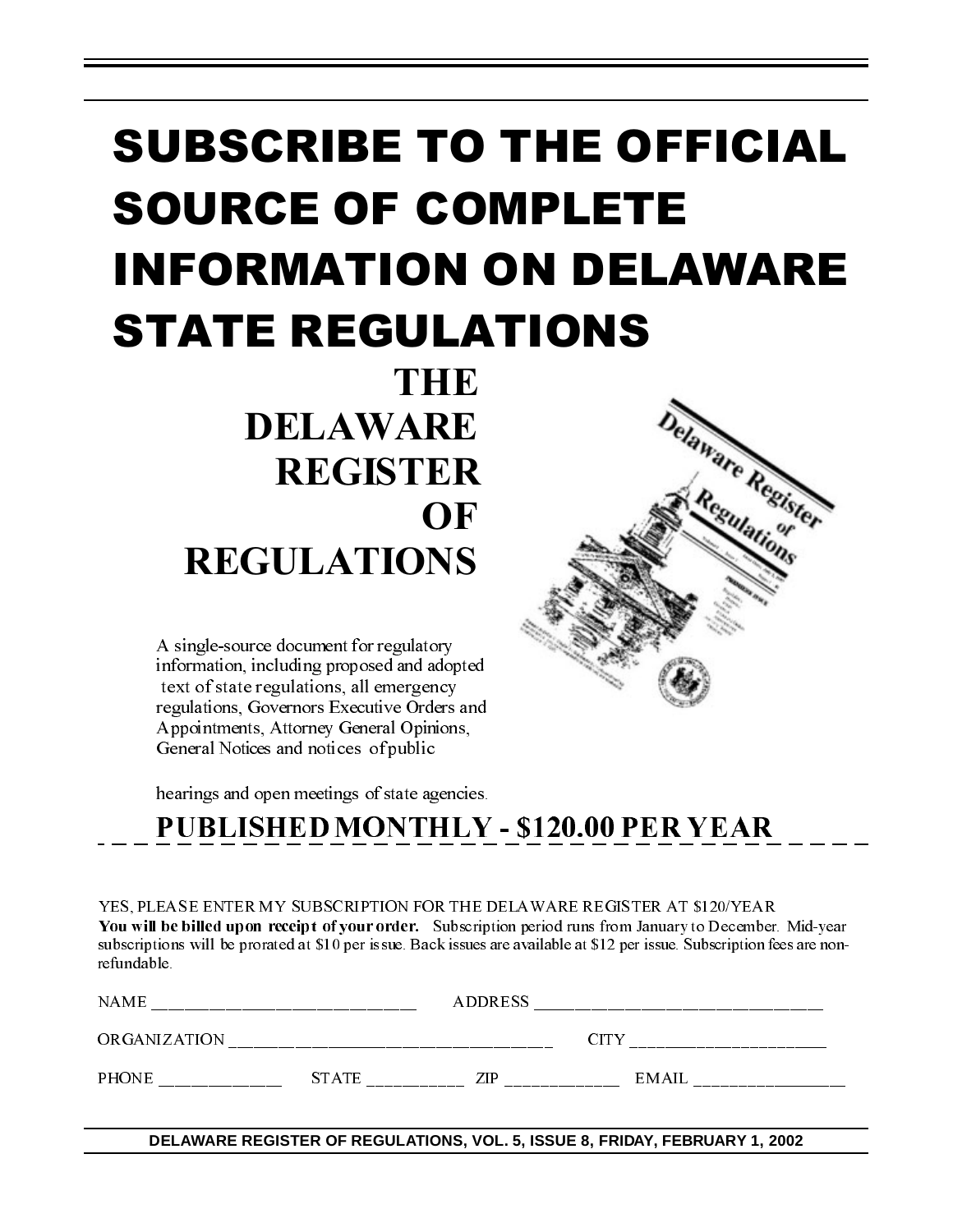# **Visit The Delaware General Assembly On The Web!**



# The General Assembly Website features:

- Current legislative information
- Information on both the Senate and House of Representatives
- Access the Delaware Code
- Access to the Delaware Register of Regulations
- Information on the legislative process
- Various reports and publications

# The General Assembly Website is located at: **http://www.legis.state.de.us**